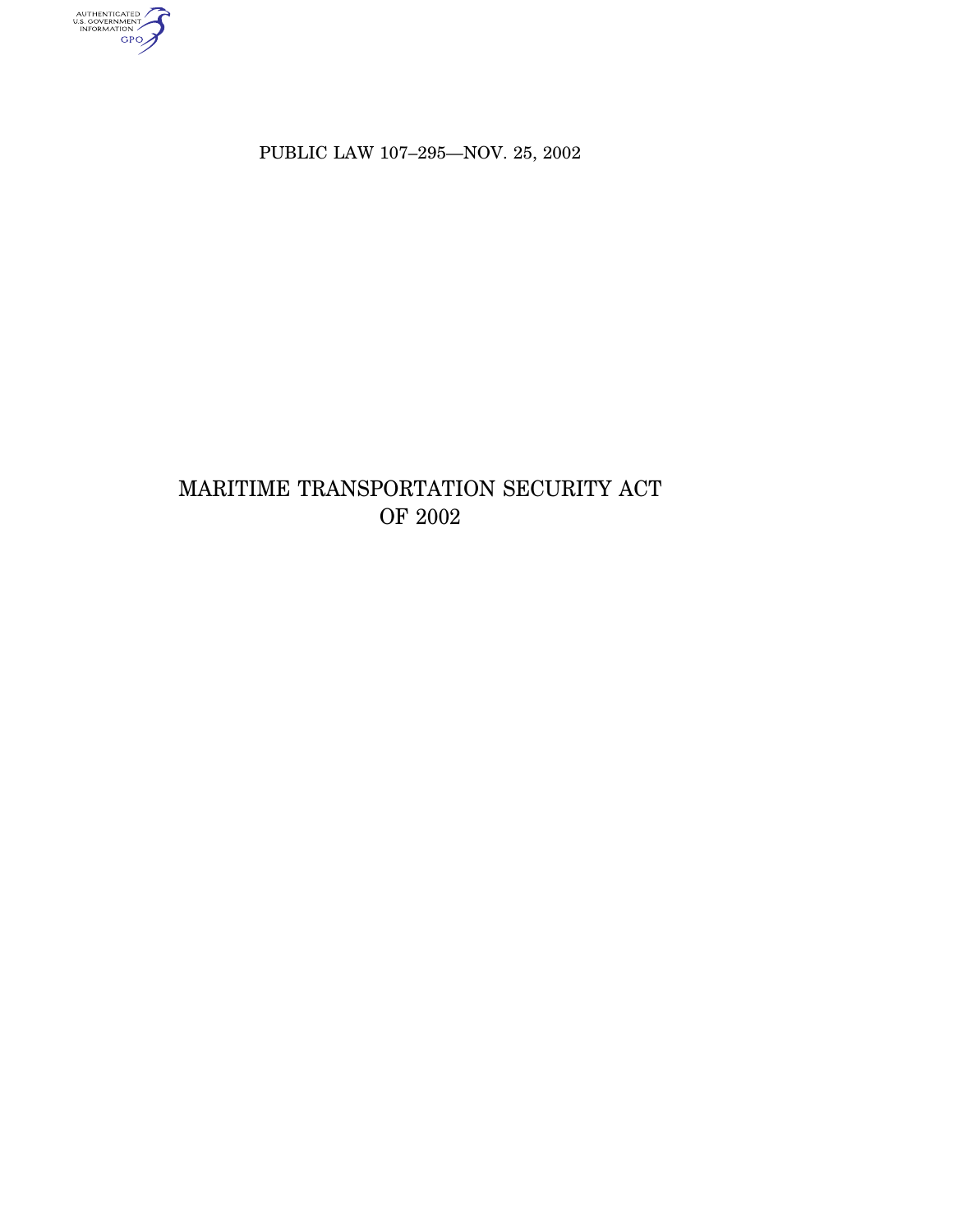# Public Law 107–295 107th Congress

# An Act

Nov. 25, 2002

[S. 1214]

To amend the Merchant Marine Act, 1936, to establish a program to ensure greater security for United States seaports, and for other purposes.

*Be it enacted by the Senate and House of Representatives of the United States of America in Congress assembled,*

46 USC 2101 note. Maritime Transportation Security Act of 2002.

## **SECTION 1. SHORT TITLE; TABLE OF CONTENTS.**

(a) SHORT TITLE.—This Act may be cited as the ''Maritime Transportation Security Act of 2002''.

(b) TABLE OF CONTENTS.—The table of contents for this Act is as follows:

Sec. 1. Short title; table of contents.

## TITLE I—MARITIME TRANSPORTATION SECURITY

- Sec. 101. Findings.
- Sec. 102. Port security.
- Sec. 103. International seafarer identification.
- Sec. 104. Extension of seaward jurisdiction.
- Sec. 105. Suspension of limitation on strength of Coast Guard.
- Sec. 106. Extension of Deepwater Port Act to natural gas.
- Sec. 107. Assignment of Coast Guard personnel as sea marshals and enhanced use of other security personnel.
- Sec. 108. Technical amendments concerning the transmittal of certain information to the Customs Service.
- Sec. 109. Maritime security professional training.
- Sec. 110. Additional reports.
- Sec. 111. Performance standards.
- Sec. 112. Report on foreign-flag vessels.
- Sec. 113. Revision of Port Security Planning Guide.

#### TITLE II—MARITIME POLICY IMPROVEMENT

- Sec. 201. Short title.
- Sec. 202. Vessel COASTAL VENTURE.
- Sec. 203. Expansion of American Merchant Marine Memorial Wall of Honor.
- Sec. 204. Discharge of agricultural cargo residue.
- Sec. 205. Recording and discharging notices of claim of maritime lien.
- Sec. 206. Tonnage of R/V DAVIDSON.
- Sec. 207. Miscellaneous certificates of documentation.
- Sec. 208. Exemption for Victory Ships.
- Sec. 209. Certificate of documentation for 3 barges.
- Sec. 210. Certificate of documentation for the EAGLE.
- Sec. 211. Waiver for vessels in New World Challenge Race.
- Sec. 212. Vessel ASPHALT COMMANDER.
- Sec. 213. Coastwise trade authorization.
- Sec. 214. Jones Act waiver for delayed vessel delivery.
- Sec. 215. Realignment of policy responsibility in the Department of Transportation.

#### TITLE III—COAST GUARD PERSONNEL AND MARITIME SAFETY

Sec. 301. Short title.

#### Subtitle A—Personnel Management

Sec. 311. Coast Guard band director rank.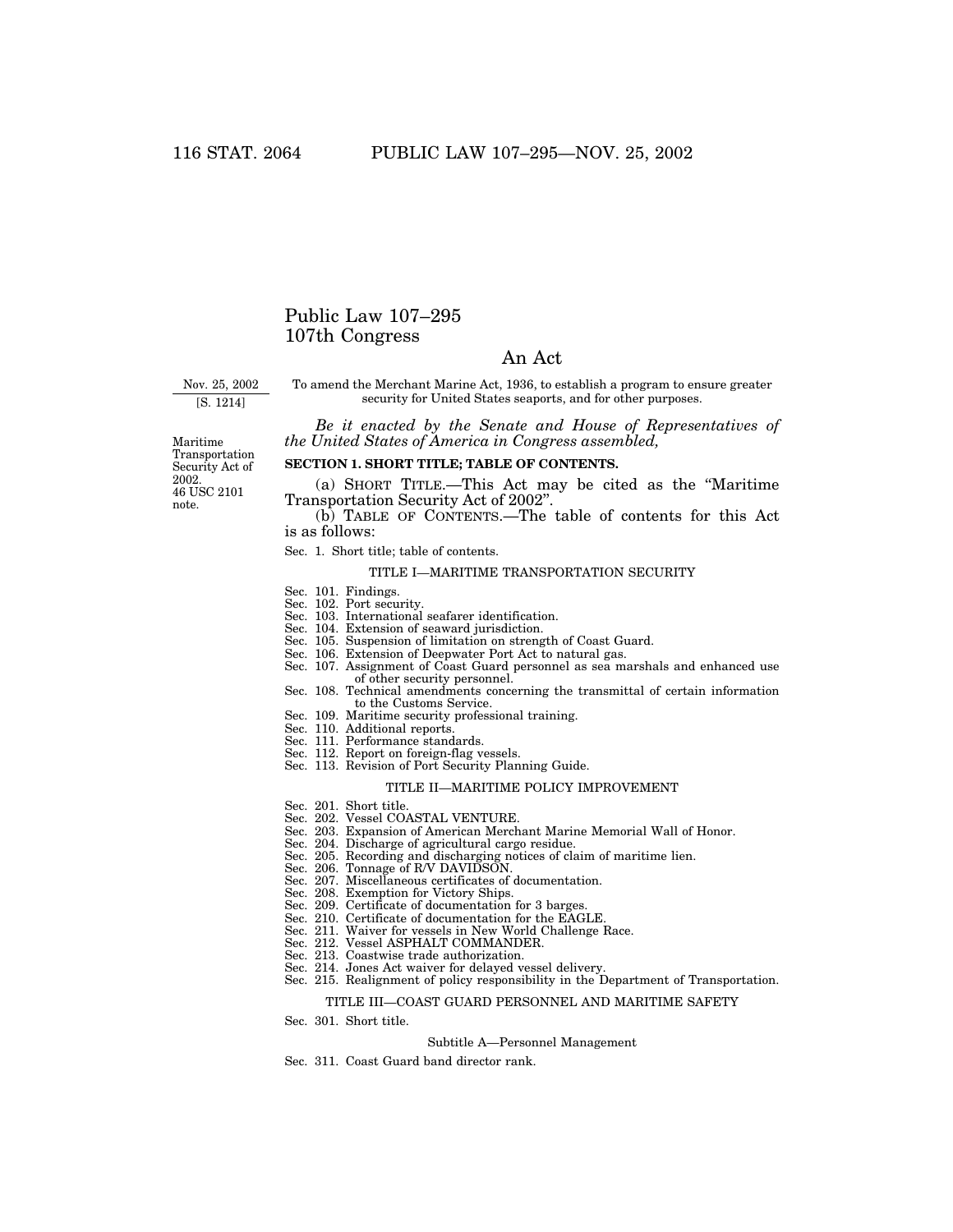- Sec. 312. Compensatory absence for isolated duty.
- Sec. 313. Accelerated promotion of certain Coast Guard officers.

#### Subtitle B—Marine Safety

- Sec. 321. Extension of Territorial Sea for Vessel Bridge-to-Bridge Radiotelephone
- Act. Sec. 322. Modification of various reporting requirements.
- 
- Sec. 323. Oil Spill Liability Trust Fund; emergency fund advancement authority. Sec. 324. Merchant mariner documentation requirements.
- Sec. 325. Penalties for negligent operations and interfering with safe operation.

#### Subtitle C—Renewal of Advisory Groups

- 
- Sec. 331. Commercial Fishing Industry Vessel Advisory Committee. Sec. 332. Houston-Galveston Navigation Safety Advisory Committee. Sec. 333. Lower Mississippi River Waterway Advisory Committee.
- 
- 
- Sec. 334. Navigation Safety Advisory Council. Sec. 335. National Boating Safety Advisory Council.
- Sec. 336. Towing Safety Advisory Committee.

#### Subtitle D—Miscellaneous

- Sec. 341. Patrol craft.
- Sec. 342. Boating safety.
- 
- Sec. 343. Caribbean support tender. Sec. 344. Prohibition of new maritime user fees.
- Sec. 345. Great Lakes lighthouses.
- Sec. 346. Modernization of National Distress and Response System. Sec. 347. Conveyance of Coast Guard property in Portland, Maine.
- 
- Sec. 348. Additional Coast Guard funding needs after September 11, 2001. Sec. 349. Miscellaneous conveyances.
	- TITLE IV—OMNIBUS MARITIME IMPROVEMENTS
- Sec. 401. Short title.
- Sec. 402. Extension of Coast Guard housing authorities.
- Sec. 403. Inventory of vessels for cable laying, maintenance, and repair.
- Sec. 404. Vessel escort operations and towing assistance.
- Sec. 405. Search and rescue center standards.
- Sec. 406. VHF communications services.
- Sec. 407. Lower Columbia River maritime fire and safety activities.
- Sec. 408. Conforming references to the former Merchant Marine and Fisheries Committee.
- Sec. 409. Restriction on vessel documentation.
- Sec. 410. Hypothermia protective clothing requirement.<br>Sec. 411. Reserve officer promotions.
- Reserve officer promotions.
- Sec. 412. Regular lieutenant commanders and commanders; continuation upon failure of selection for promotion.
- Sec. 413. Reserve student pre-commissioning assistance program.
- Sec. 414. Continuation on active duty beyond thirty years.
- Sec. 415. Payment of death gratuities on behalf of Coast Guard auxiliarists. Sec. 416. Align Coast Guard severance pay and revocation of commission authority
- with Department of Defense authority.
- Sec. 417. Long-term lease authority for lighthouse property.
- Sec. 418. Maritime Drug Law Enforcement Act amendments. Sec. 419. Wing-in-ground craft.
- 
- Sec. 420. Electronic filing of commercial instruments for vessels.
- Sec. 421. Deletion of thumbprint requirement for merchant mariners' documents. Sec. 422. Temporary certificates of documentation for recreational vessels.
- 
- 
- Sec. 423. Marine casualty investigations involving foreign vessels. Sec. 424. Conveyance of Coast Guard property in Hampton Township, Michigan.
- 
- Sec. 425. Conveyance of property in Traverse City, Michigan. Sec. 426. Annual report on Coast Guard capabilities and readiness to fulfill national defense responsibilities. Sec. 427. Extension of authorization for oil spill recovery institute.
- 
- Sec. 428. Protection against discrimination. Sec. 429. Icebreaking services.
- 
- Sec. 430. Fishing vessel safety training.
- Sec. 431. Limitation on liability of pilots at Coast Guard Vessel Traffic Services.<br>Sec. 432. Assistance for marine safety station on Chicago lakefront.
- Assistance for marine safety station on Chicago lakefront.
- Sec. 433. Extension of time for recreational vessel and associated equipment recalls.
- Sec. 434. Repair of municipal dock, Escanaba, Michigan. Sec. 435. Vessel GLOBAL EXPLORER.
-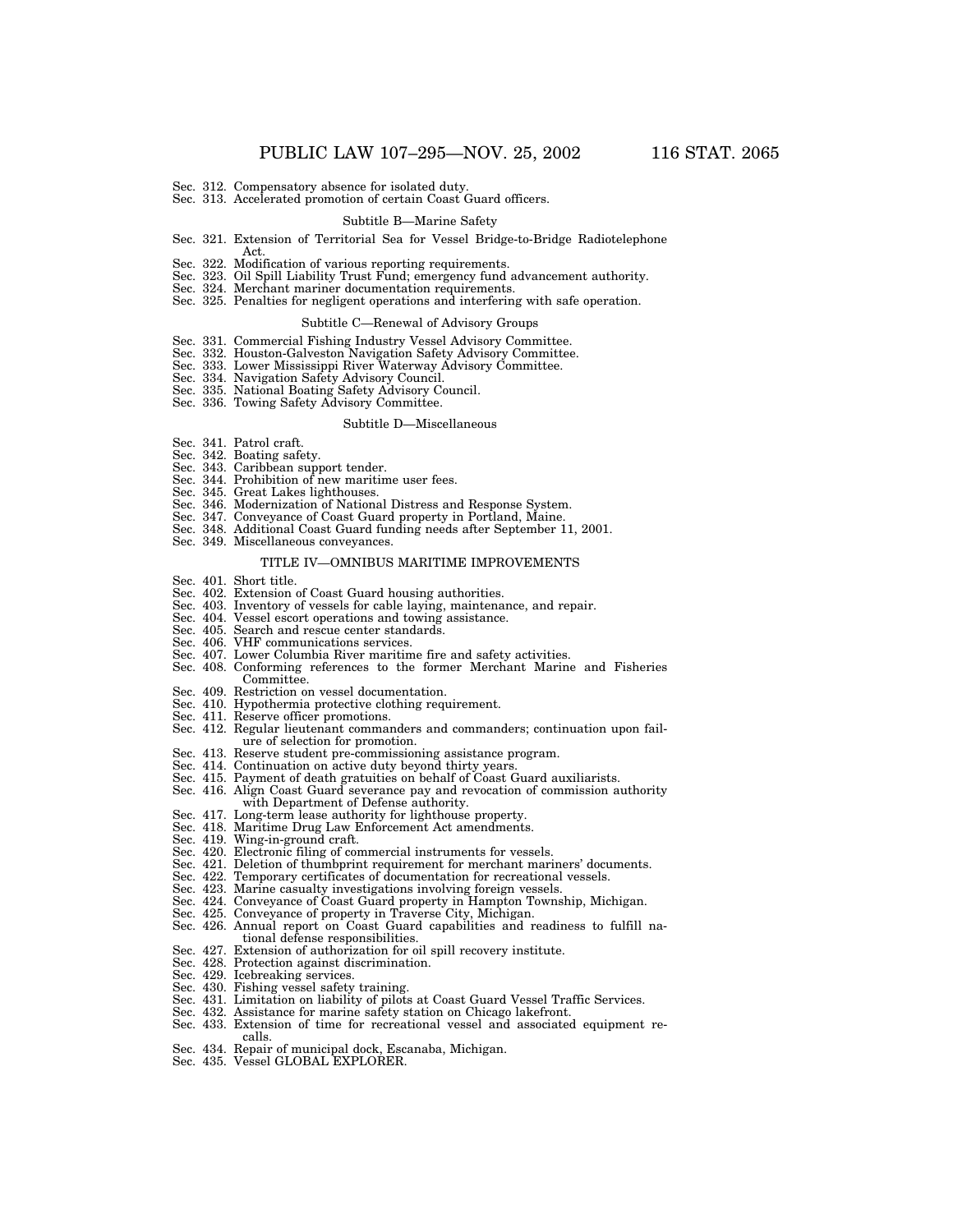Sec. 436. Aleutian trade.

Sec. 437. Pictured Rocks National Lakeshore boundary revision.

Sec. 438. Loran-C.

- Sec. 439. Authorization of payment.
- Sec. 440. Report on oil spill responder immunity.

Sec. 441. Fishing agreements.

- Sec. 442. Electronic publishing of marine casualty reports.
- Sec. 443. Safety and security of ports and waterways.
- Sec. 444. Suspension of payment.
- Sec. 445. Prohibition on navigation fees.

#### TITLE V—AUTHORIZATION OF APPROPRIATIONS FOR THE COAST GUARD

Sec. 501. Short title.

Sec. 502. Authorization of appropriations.

Sec. 503. Authorized levels of military strength and training.

# **TITLE I—MARITIME TRANSPORTATION SECURITY**

46 USC 70101 note.

#### **SEC. 101. FINDINGS.**

The Congress makes the following findings:

(1) There are 361 public ports in the United States that are an integral part of our Nation's commerce.

(2) United States ports handle over 95 percent of United States overseas trade. The total volume of goods imported and exported through ports is expected to more than double over the next 20 years.

(3) The variety of trade and commerce carried out at ports includes bulk cargo, containerized cargo, passenger transport and tourism, and intermodal transportation systems that are complex to secure.

(4) The United States is increasingly dependent on imported energy for a substantial share of its energy supply, and a disruption of that share of supply would seriously harm consumers and our economy.

(5) The top 50 ports in the United States account for about 90 percent of all the cargo tonnage. Twenty-five United States ports account for 98 percent of all container shipments. Cruise ships visiting foreign destinations embark from at least 16 ports. Ferries in the United States transport 113,000,000 passengers and 32,000,000 vehicles per year.

(6) Ports often are a major locus of Federal crime, including drug trafficking, cargo theft, and smuggling of contraband and aliens.

(7) Ports are often very open and exposed and are susceptible to large scale acts of terrorism that could cause a large loss of life or economic disruption.

(8) Current inspection levels of containerized cargo are insufficient to counter potential security risks. Technology is currently not adequately deployed to allow for the nonintrusive inspection of containerized cargo.

(9) The cruise ship industry poses a special risk from a security perspective.

(10) Securing entry points and other areas of port facilities and examining or inspecting containers would increase security at United States ports.

(11) Biometric identification procedures for individuals having access to secure areas in port facilities are important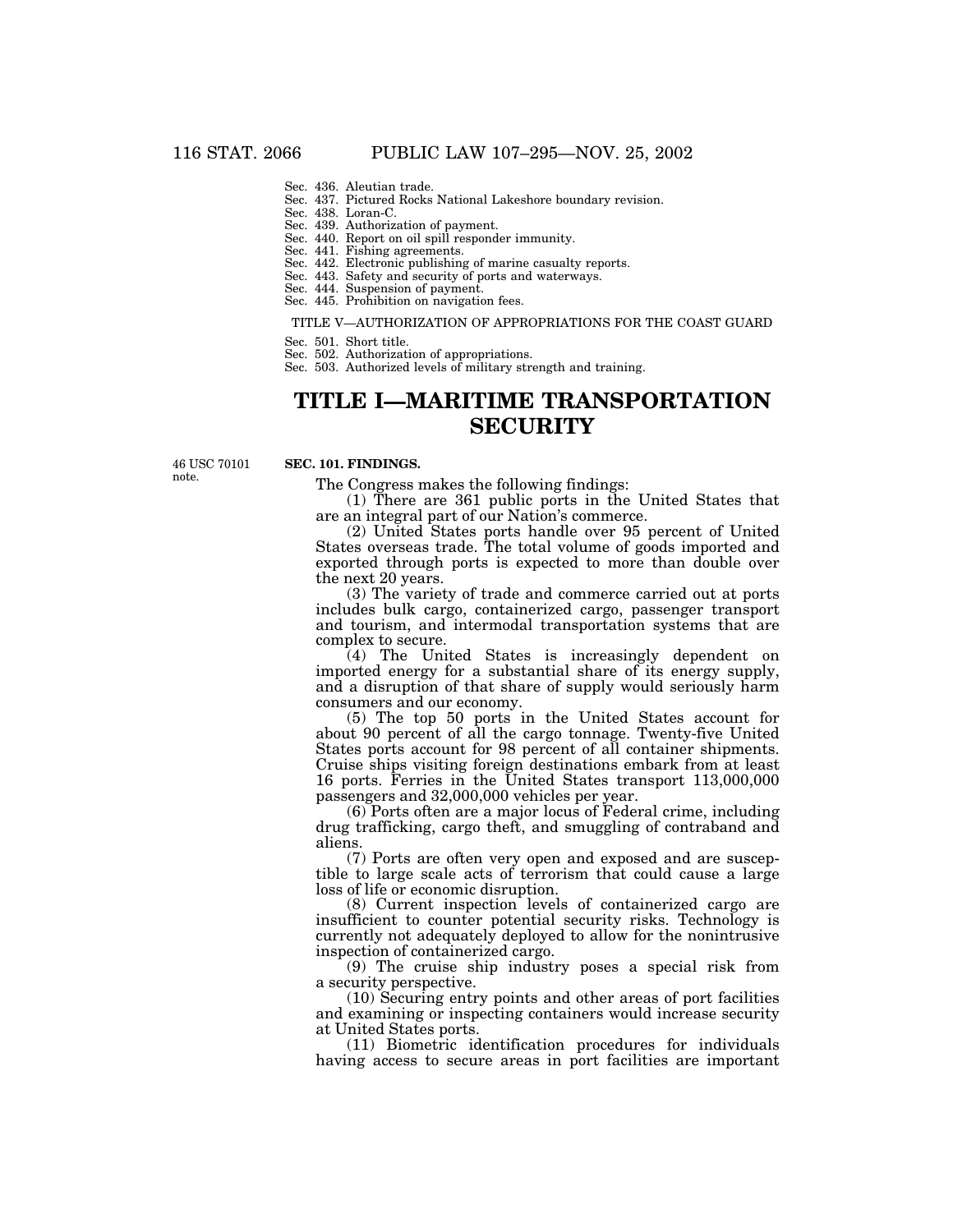tools to deter and prevent port cargo crimes, smuggling, and terrorist actions.

(12) United States ports are international boundaries that—

(A) are particularly vulnerable to breaches in security;

(B) may present weaknesses in the ability of the United States to realize its national security objectives; and

(C) may serve as a vector or target for terrorist attacks aimed at the United States.

(13) It is in the best interests of the United States— (A) to have a free flow of interstate and foreign com-

merce and to ensure the efficient movement of cargo;

(B) to increase United States port security by establishing improving communication among law enforcement officials responsible for port security;

(C) to formulate requirements for physical port security, recognizing the different character and nature of United States port facilities, and to require the establishment of security programs at port facilities;

(D) to provide financial assistance to help the States and the private sector to increase physical security of United States ports;

(E) to invest in long-term technology to facilitate the private sector development of technology that will assist in the nonintrusive timely detection of crime or potential crime at United States ports;

(F) to increase intelligence collection on cargo and intermodal movements to address areas of potential threat to safety and security; and

(G) to promote private sector procedures that provide for in-transit visibility and support law enforcement efforts directed at managing the security risks of cargo shipments.

(14) On April 27, 1999, the President established the Interagency Commission on Crime and Security in United States Ports to undertake a comprehensive study of the nature and extent of the problem of crime in our ports, as well as the ways in which governments at all levels are responding. The Commission concluded that frequent crimes in ports include drug smuggling, illegal car exports, fraud, and cargo theft. Internal conspiracies are an issue at many ports and contribute to Federal crime. Criminal organizations are exploiting weak security at ports to commit a wide range of cargo crimes. Intelligence and information sharing among law enforcement agencies needs to be improved and coordinated at many ports. A lack of minimum physical and personnel security standards at ports and related facilities leaves many ports and port users very vulnerable. Access to ports and operations within ports is often uncontrolled. Security-related and detection-related equipment, such as small boats, cameras, large-scale x-ray machines, and vessel tracking devices, are lacking at many ports.

(15) The International Maritime Organization and other similar international organizations are currently developing a new maritime security system that contains the essential elements for enhancing global maritime security. Therefore, it is in the best interests of the United States to implement new international instruments that establish such a system.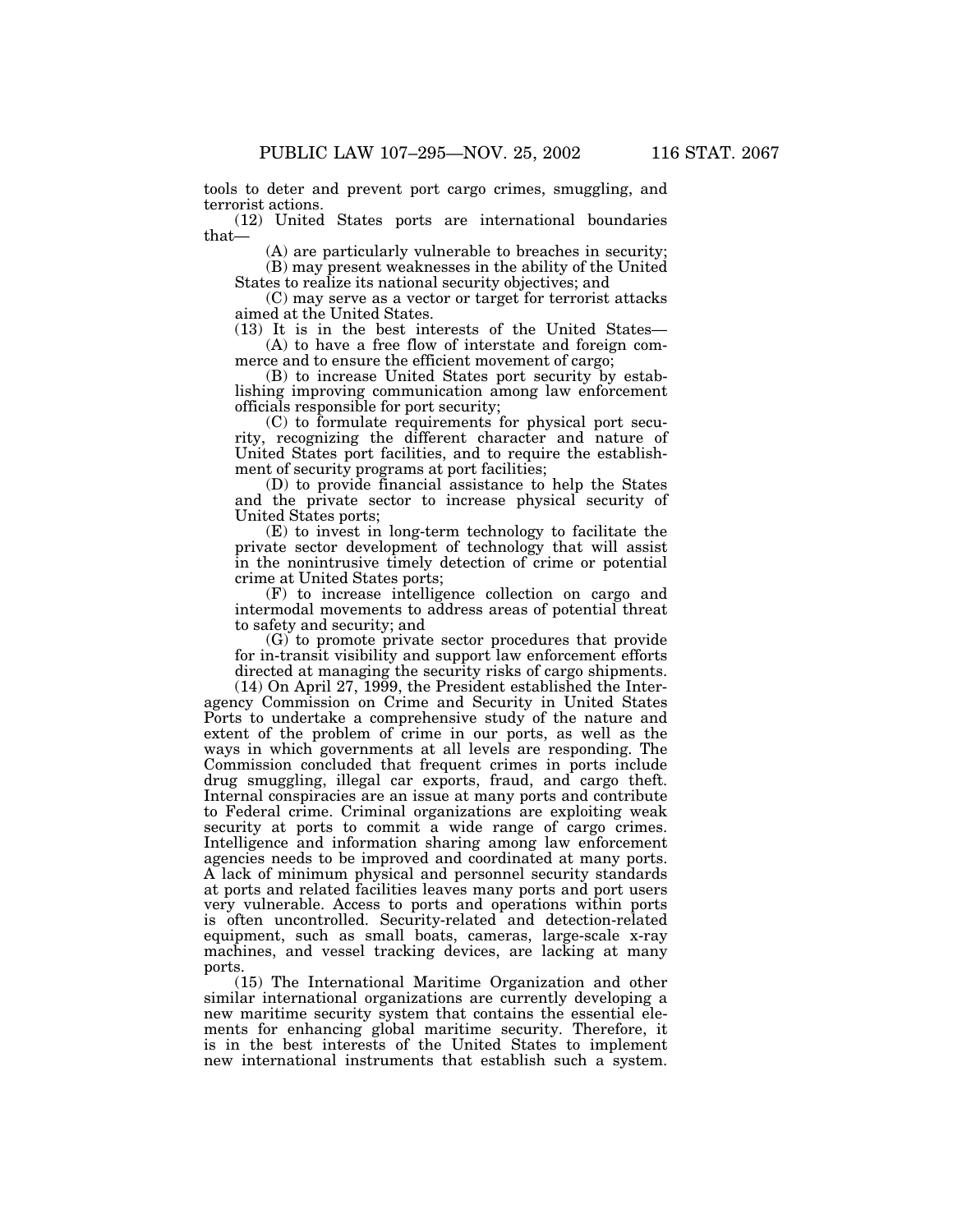#### **SEC. 102. PORT SECURITY.**

(a) IN GENERAL.—Title 46, United States Code, is amended by adding at the end the following new subtitle:

## **''Subtitle VI—Miscellaneous**

''Chap. Sec. **''701. Port Security** ............................................................................................ **<sup>70101</sup>**

#### **''CHAPTER 701—PORT SECURITY**

"Sec.<br>"70101. Definitions.<br>"70102. United States facility and vessel vulnerability assessments.<br>"70103. Maritime transportation security plans.<br>"70104. Transportation security cards.<br>"70106. Transportation security cards.<br>

"70107. Grants.<br>"70108. Foreign port assessment.<br>"70109. Notifying foreign authorities.<br>"70110. Actions when foreign ports not maintaining effective antiterrorism meas-

ures.<br>"70111. Enhanced crewmember identification.

''70112. Maritime security advisory committees. ''70113. Maritime intelligence.

''70114. Automatic identification systems. ''70115. Long-range vessel tracking system. ''70116. Secure systems of transportation. ''70117. Civil penalty.

#### **''§ 70101. Definitions**

"(1) The term 'Area Maritime Transportation Security Plan' means an Area Maritime Transportation Security Plan pre-<br>pared under section 70103(b). pared under section 70103(b).<br>"(2) The term 'facility' means any structure or facility of

any kind located in, on, under, or adjacent to any waters

subject to the jurisdiction of the United States. ''(3) The term 'National Maritime Transportation Security Plan' means the National Maritime Transportation Security Plan prepared and published under section 70103(a).<br>
"(4) The term 'owner or operator' means—<br>
"(A) in the case of a vessel, any person owning, oper-

ating, or chartering by demise, such vessel; and

 $\hat{H}(B)$  in the case of a facility, any person owning, leasing, or operating such facility.

''(5) The term 'Secretary' means the Secretary of the department in which the Coast Guard is operating.

"(6) The term 'transportation security incident' means a security incident resulting in a significant loss of life, environmental damage, transportation system disruption, or economic disruption in a particular area.

#### **''§ 70102. United States facility and vessel vulnerability assessments**

''(a) INITIAL ASSESSMENTS.—The Secretary shall conduct an assessment of vessel types and United States facilities on or adjacent to the waters subject to the jurisdiction of the United States to identify those vessel types and United States facilities that pose a high risk of being involved in a transportation security incident.

''(b) FACILITY AND VESSEL ASSESSMENTS.—(1) Based on the information gathered under subsection (a) of this section, the Secretary shall conduct a detailed vulnerability assessment of the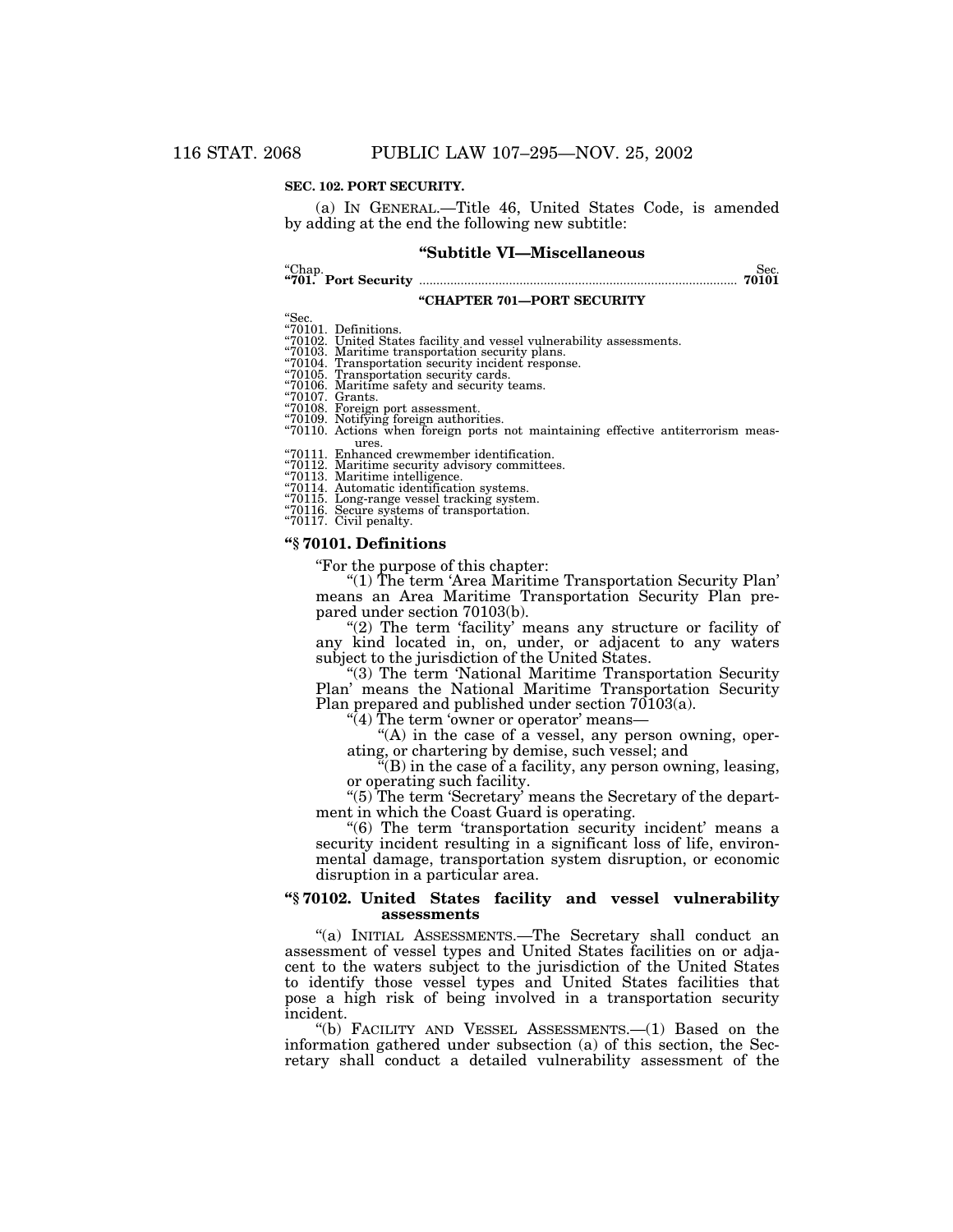facilities and vessels that may be involved in a transportation security incident. The vulnerability assessment shall include the following:

''(A) Identification and evaluation of critical assets and infrastructures.

''(B) Identification of the threats to those assets and infrastructures.

''(C) Identification of weaknesses in physical security, passenger and cargo security, structural integrity, protection systems, procedural policies, communications systems, transportation infrastructure, utilities, contingency response, and other areas as determined by the Secretary.

''(2) Upon completion of an assessment under this subsection for a facility or vessel, the Secretary shall provide the owner or operator with a copy of the vulnerability assessment for that facility or vessel.

''(3) The Secretary shall update each vulnerability assessment conducted under this section at least every 5 years.

''(4) In lieu of conducting a facility or vessel vulnerability assessment under paragraph (1), the Secretary may accept an alternative assessment conducted by or on behalf of the owner or operator of the facility or vessel if the Secretary determines that the alternative assessment includes the matters required under paragraph (1).

#### **''§ 70103. Maritime transportation security plans**

"(a) NATIONAL MARITIME TRANSPORTATION SECURITY PLAN.— (1) The Secretary shall prepare a National Maritime Transportation Security Plan for deterring and responding to a transportation security incident.

"(2) The National Maritime Transportation Security Plan shall provide for efficient, coordinated, and effective action to deter and minimize damage from a transportation security incident, and shall include the following:

(A) Assignment of duties and responsibilities among Federal departments and agencies and coordination with State and local governmental agencies.

''(B) Identification of security resources.

''(C) Procedures and techniques to be employed in deterring a national transportation security incident.

''(D) Establishment of procedures for the coordination of activities of—

''(i) Coast Guard maritime security teams established under this chapter; and

"(ii) Federal Maritime Security Coordinators required under this chapter.

''(E) A system of surveillance and notice designed to safeguard against as well as ensure earliest possible notice of a transportation security incident and imminent threats of such a security incident to the appropriate State and Federal agencies.

 $(F)$  Establishment of criteria and procedures to ensure immediate and effective Federal identification of a transportation security incident, or the substantial threat of such a security incident.

''(G) Designation of—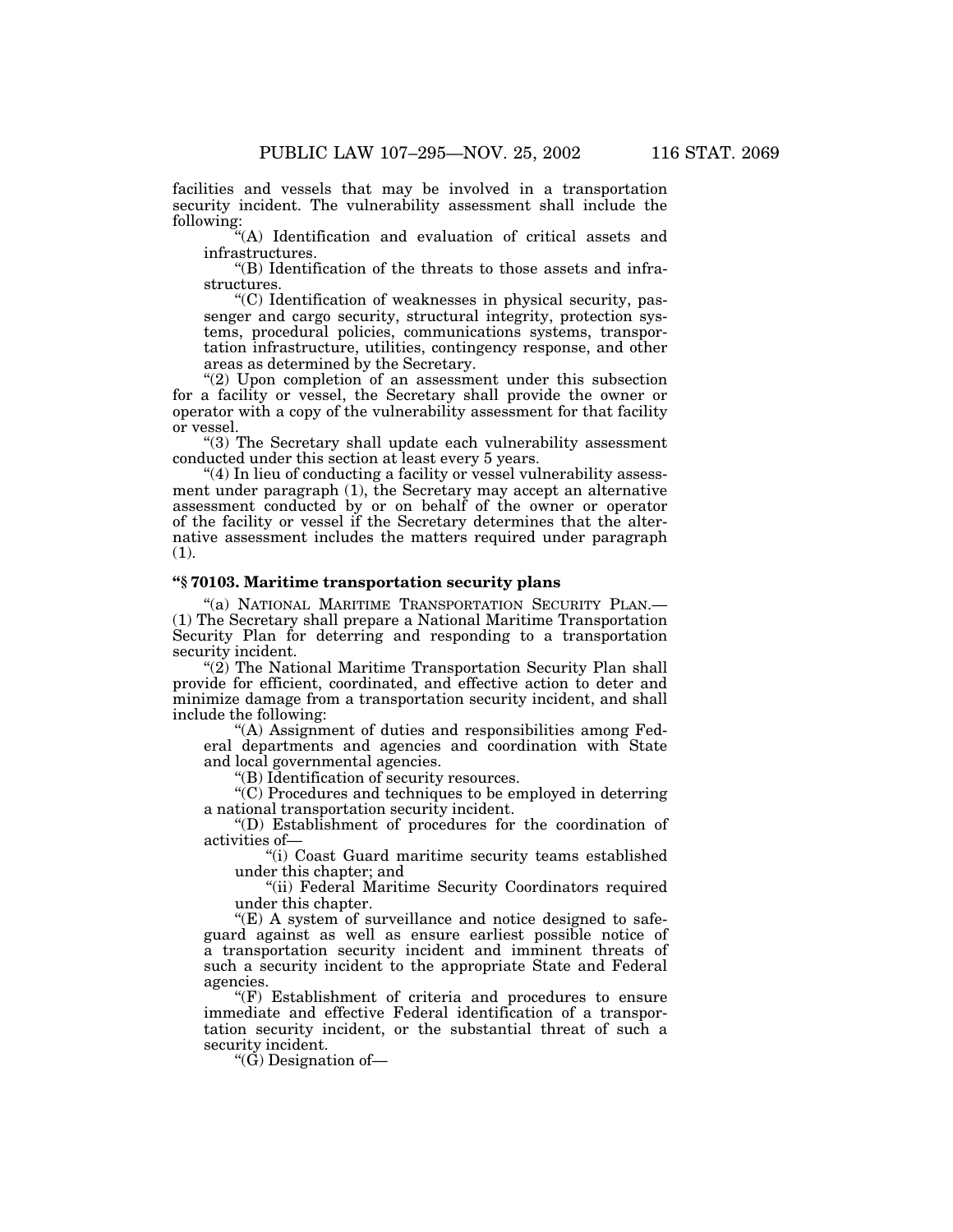"(i) areas for which Area Maritime Transportation Security Plans are required to be prepared under subsection (b); and

"(ii) a Coast Guard official who shall be the Federal Maritime Security Coordinator for each such area.

''(H) A risk-based system for evaluating the potential for violations of security zones designated by the Secretary on the waters subject to the jurisdiction of the United States.

''(I) A recognition of certified systems of intermodal transportation.

''(J) A plan for ensuring that the flow of cargo through United States ports is reestablished as efficiently and quickly as possible after a transportation security incident.

" $(3)$  The Secretary shall, as the Secretary considers advisable, revise or otherwise amend the National Maritime Transportation Security Plan.

"(4) Actions by Federal agencies to deter and minimize damage from a transportation security incident shall, to the greatest extent possible, be in accordance with the National Maritime Transportation Security Plan.

''(5) The Secretary shall inform vessel and facility owners or operators of the provisions in the National Transportation Security Plan that the Secretary considers necessary for security purposes.

''(b) AREA MARITIME TRANSPORTATION SECURITY PLANS.—(1) The Federal Maritime Security Coordinator designated under subsection  $(a)(2)(G)$  for an area shall—

''(A) submit to the Secretary an Area Maritime Transportation Security Plan for the area; and

''(B) solicit advice from the Area Security Advisory Committee required under this chapter, for the area to assure preplanning of joint deterrence efforts, including appropriate procedures for deterrence of a transportation security incident. ''(2) The Area Maritime Transportation Security Plan for an

area shall— ''(A) when implemented in conjunction with the National Maritime Transportation Security Plan, be adequate to deter

a transportation security incident in or near the area to the maximum extent practicable;

''(B) describe the area and infrastructure covered by the plan, including the areas of population or special economic, environmental, or national security importance that might be damaged by a transportation security incident;

''(C) describe in detail how the plan is integrated with other Area Maritime Transportation Security Plans, and with facility security plans and vessel security plans under this section;

''(D) include consultation and coordination with the Department of Defense on matters relating to Department of Defense facilities and vessels;

"(E) include any other information the Secretary requires; and

"(F) be updated at least every 5 years by the Federal Maritime Security Coordinator.

''(3) The Secretary shall—

"(A) review and approve Area Maritime Transportation Security Plans under this subsection; and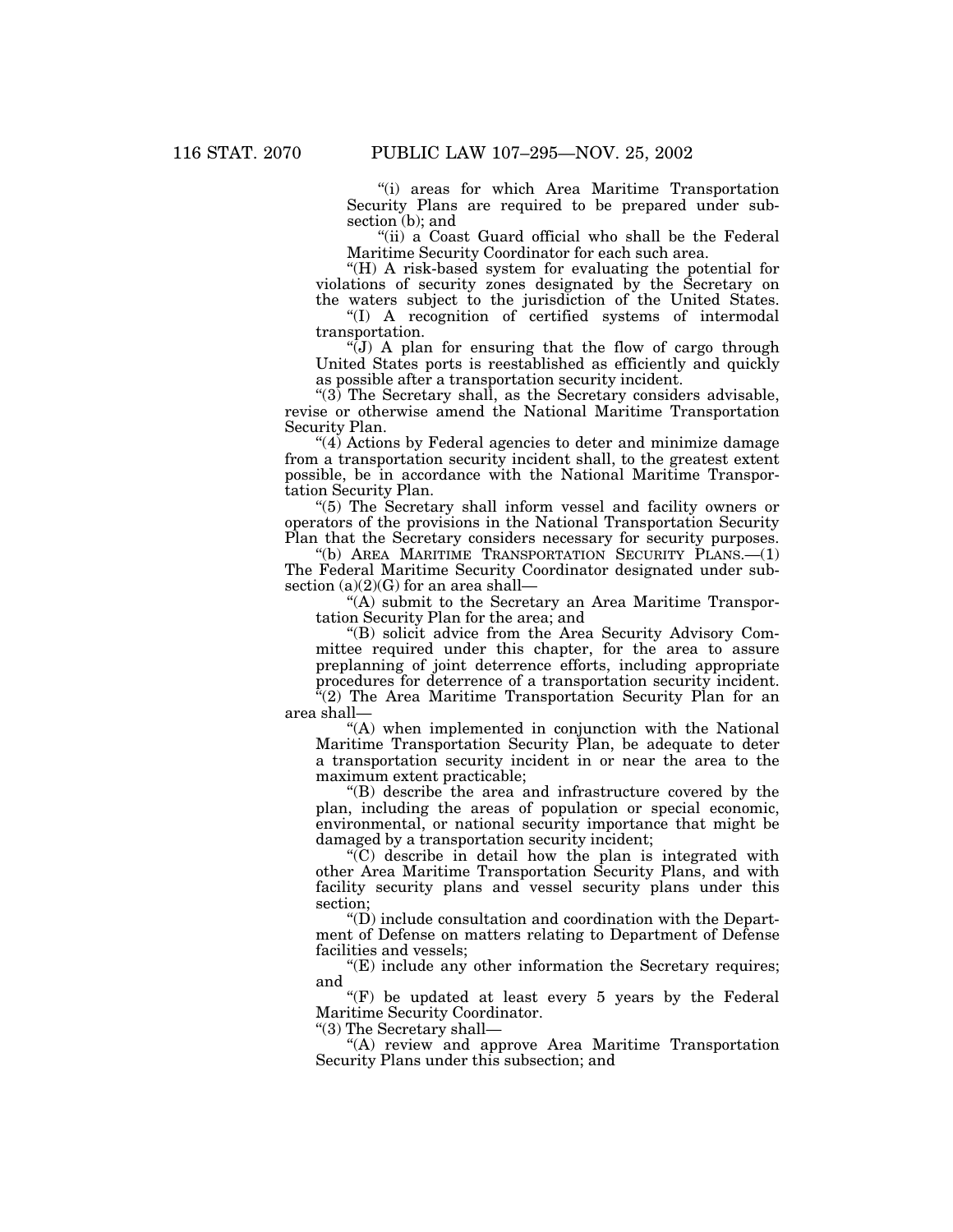''(B) periodically review previously approved Area Maritime Transportation Security Plans.

"(4) In security zones designated by the Secretary in each Area Maritime Transportation Security Plan, the Secretary shall consider—

"(A) the use of public/private partnerships to enforce security within the security zones, shoreside protection alternatives, and the environmental, public safety, and relative effectiveness of such alternatives; and

''(B) technological means of enhancing the security zones of port, territorial waters, and waterways of the United States.

"(c) VESSEL AND FACILITY SECURITY PLANS.—(1) Within 6 months after the prescription of interim final regulations on vessel and facility security plans, an owner or operator of a vessel or facility described in paragraph (2) shall prepare and submit to the Secretary a security plan for the vessel or facility, for deterring a transportation security incident to the maximum extent prac-

"(2) The vessels and facilities referred to in paragraph  $(1)$ —<br>"(A) except as provided in subparagraph (B), are vessels

and facilities that the Secretary believes may be involved in a transportation security incident; and

" $(B)$  do not include any vessel or facility owned or operated by the Department of Defense.<br>"(3) A security plan required under this subsection shall—

"(A) be consistent with the requirements of the National Maritime Transportation Security Plan and Area Maritime Transportation Security Plans;

 $\mathcal{F}(\mathbf{\tilde{B}})$  identify the qualified individual having full authority to implement security actions, and require immediate communications between that individual and the appropriate Federal official and the persons providing personnel and equipment pursuant to subparagraph  $(C)$ ;

''(C) include provisions for—

''(i) establishing and maintaining physical security, passenger and cargo security, and personnel security;

"(ii) establishing and controlling access to secure areas of the vessel or facility;

''(iii) procedural security policies;

''(iv) communications systems; and

"(v) other security systems;

''(D) identify, and ensure by contract or other means approved by the Secretary, the availability of security measures necessary to deter to the maximum extent practicable a transportation security incident or a substantial threat of such a security incident;

"(E) describe the training, periodic unannounced drills, and security actions of persons on the vessel or at the facility, to be carried out under the plan to deter to the maximum extent practicable a transportation security incident, or a substantial threat of such a security incident;

"(F) be updated at least every  $\check{5}$  years; and

"(G) be resubmitted for approval of each change to the vessel or facility that may substantially affect the security of the vessel or facility.

''(4) The Secretary shall—

''(A) promptly review each such plan;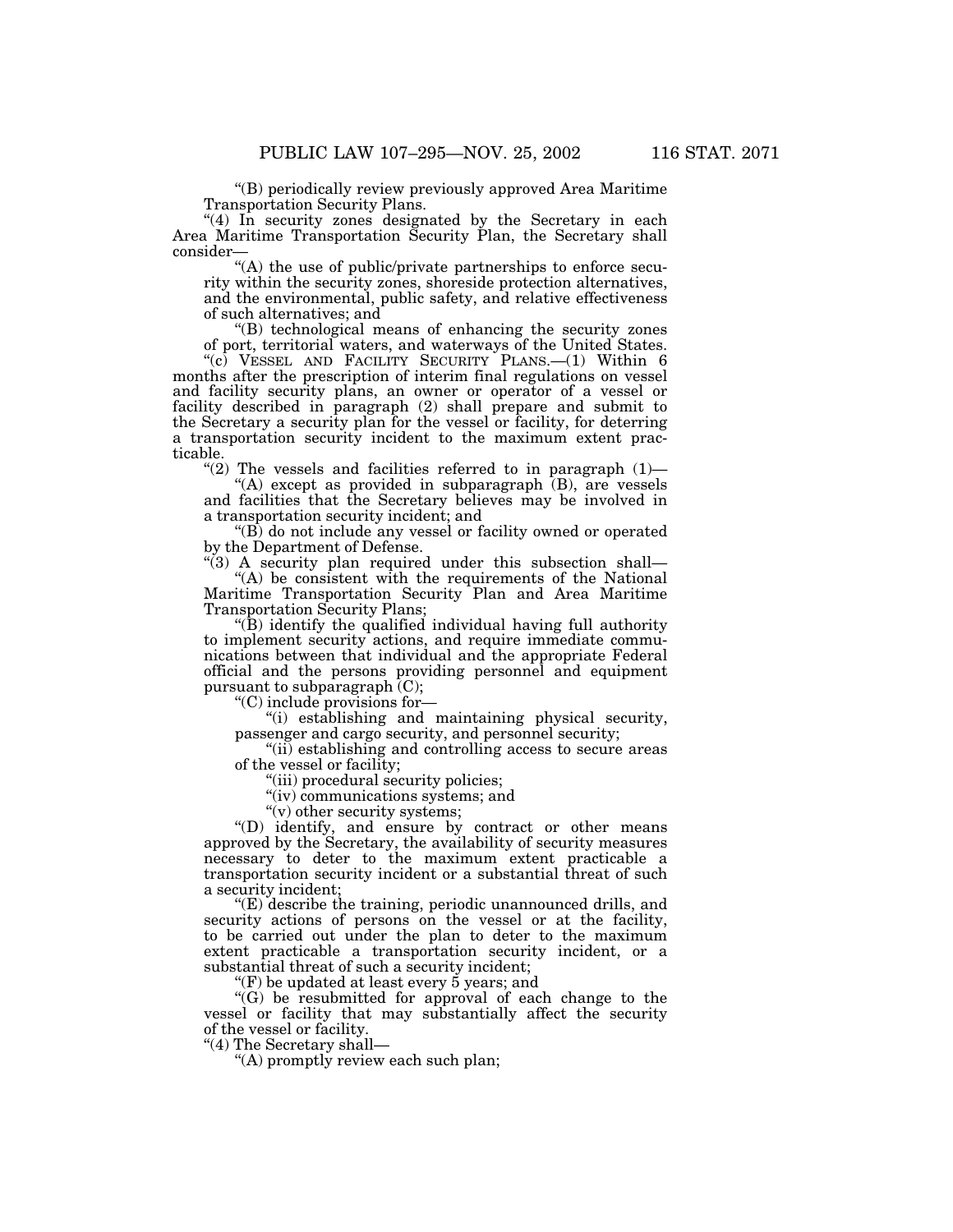''(B) require amendments to any plan that does not meet the requirements of this subsection;

" $(\hat{C})$  approve any plan that meets the requirements of this subsection; and

''(D) review each plan periodically thereafter.

''(5) A vessel or facility for which a plan is required to be submitted under this subsection may not operate after the end of the 12-month period beginning on the date of the prescription of interim final regulations on vessel and facility security plans, unless—

"(A) the plan has been approved by the Secretary; and ''(B) the vessel or facility is operating in compliance with the plan.

''(6) Notwithstanding paragraph (5), the Secretary may authorize a vessel or facility to operate without a security plan approved under this subsection, until not later than 1 year after the date of the submission to the Secretary of a plan for the vessel or facility, if the owner or operator of the vessel or facility certifies that the owner or operator has ensured by contract or other means approved by the Secretary to deter to the maximum extent practicable a transportation security incident or a substantial threat of such a security incident.

"(7) The Secretary shall require each owner or operator of a vessel or facility located within or adjacent to waters subject to the jurisdiction of the United States to implement any necessary interim security measures, including cargo security programs, to deter to the maximum extent practicable a transportation security incident until the security plan for that vessel or facility operator is approved.

''(d) NONDISCLOSURE OF INFORMATION.—Notwithstanding any other provision of law, information developed under this chapter is not required to be disclosed to the public, including—

"(1) facility security plans, vessel security plans, and port vulnerability assessments; and

"(2) other information related to security plans, procedures, or programs for vessels or facilities authorized under this chapter.

# **''§ 70104. Transportation security incident response**

''(a) FACILITY AND VESSEL RESPONSE PLANS.—The Secretary shall—

''(1) establish security incident response plans for vessels and facilities that may be involved in a transportation security incident; and

"(2) make those plans available to the Director of the Federal Emergency Management Agency for inclusion in the Director's response plan for United States ports and waterways.

''(b) CONTENTS.—Response plans developed under subsection (a) shall provide a comprehensive response to an emergency, including notifying and coordinating with local, State, and Federal authorities, including the Director of the Federal Emergency Management Agency, securing the facility or vessel, and evacuating facility and vessel personnel.

"(c) INCLUSION IN SECURITY PLAN.—A response plan required under this subsection for a vessel or facility may be included in the security plan prepared under section  $70103(c)$ .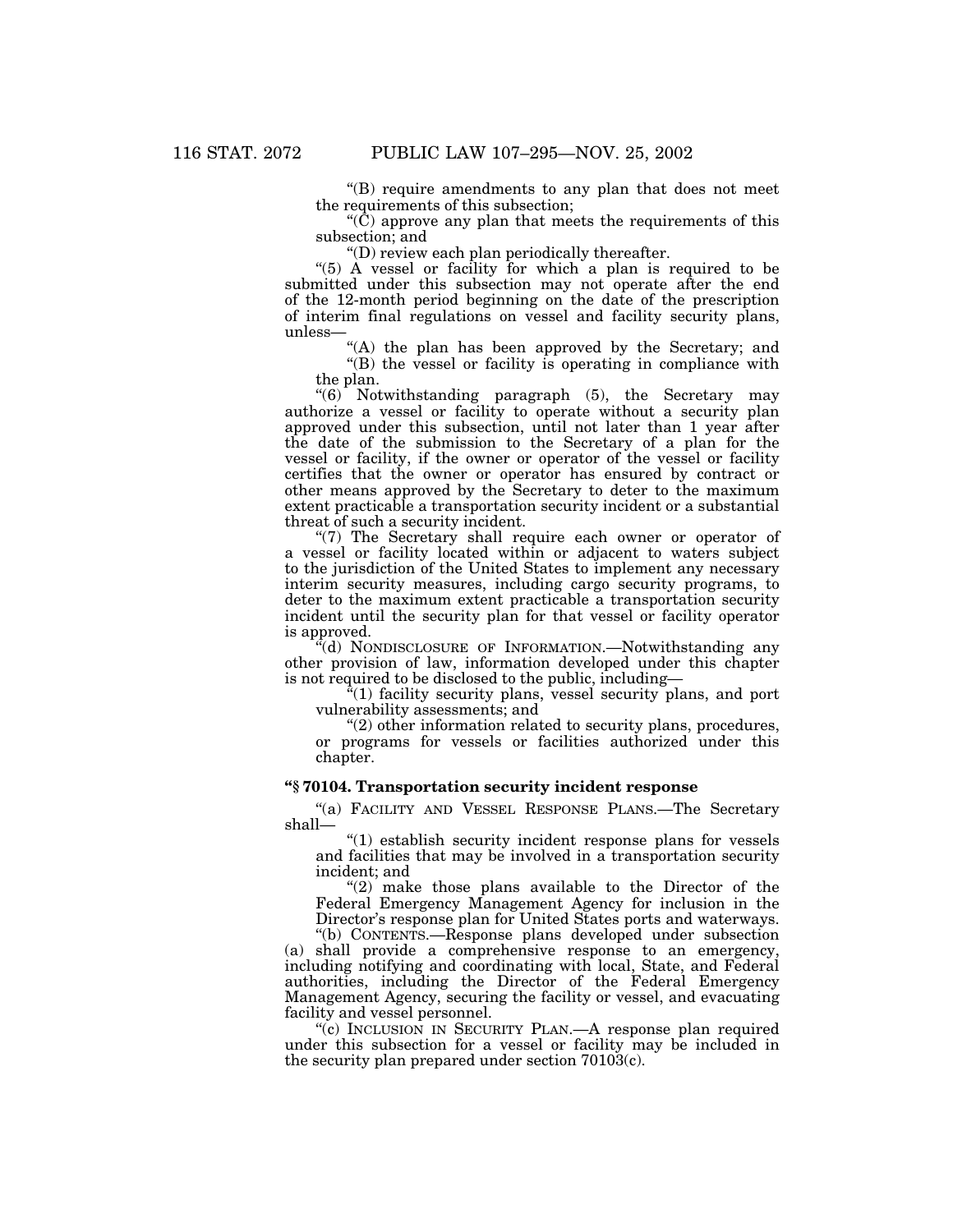## **''§ 70105. Transportation security cards**

Regulations.

"(a) PROHIBITION.—(1) The Secretary shall prescribe regulations to prevent an individual from entering an area of a vessel or facility that is designated as a secure area by the Secretary for purposes of a security plan for the vessel or facility that is approved by the Secretary under section 70103 of this title unless the individual—

''(A) holds a transportation security card issued under this section and is authorized to be in the area in accordance with the plan; or  $\cdot$  (B) is accompanied by another individual who holds a

transportation security card issued under this section and is authorized to be in the area in accordance with the plan.

"(2) A person shall not admit an individual into such a secure area unless the entry of the individual into the area is in compliance

 $\sqrt{\ }$ (b) ISSUANCE OF CARDS.—(1) The Secretary shall issue a biometric transportation security card to an individual specified in paragraph (2), unless the Secretary decides that the individual poses a security risk under subsection (c) warranting denial of

"(2) This subsection applies to—<br>"(A) an individual allowed unescorted access to a secure area designated in a vessel or facility security plan approved

"(B) an individual issued a license, certificate of registry or merchant mariners document under part E of subtitle II

"(C) a vessel pilot;

''(D) an individual engaged on a towing vessel that pushes,

 $E(E)$  an individual with access to security sensitive information as determined by the Secretary; and

 $f(F)$  other individuals engaged in port security activities as determined by the Secretary.

"(c) DETERMINATION OF TERRORISM SECURITY RISK.-(1) An individual may not be denied a transportation security card under subsection (b) unless the Secretary determines that individual—<br>"(A) has been convicted within the preceding 7-year period

of a felony or found not guilty by reason of insanity of a felony—

''(i) that the Secretary believes could cause the individual to be a terrorism security risk to the United States; or

"(ii) for causing a severe transportation security incident;

''(B) has been released from incarceration within the preceding 5-year period for committing a felony described in subparagraph (A);

''(C) may be denied admission to the United States or removed from the United States under the Immigration and Nationality Act (8 U.S.C. 1101 et seq.); or

''(D) otherwise poses a terrorism security risk to the United States.

"(2) The Secretary shall prescribe regulations that establish Regulations. a waiver process for issuing a transportation security card to an individual found to be otherwise ineligible for such a card under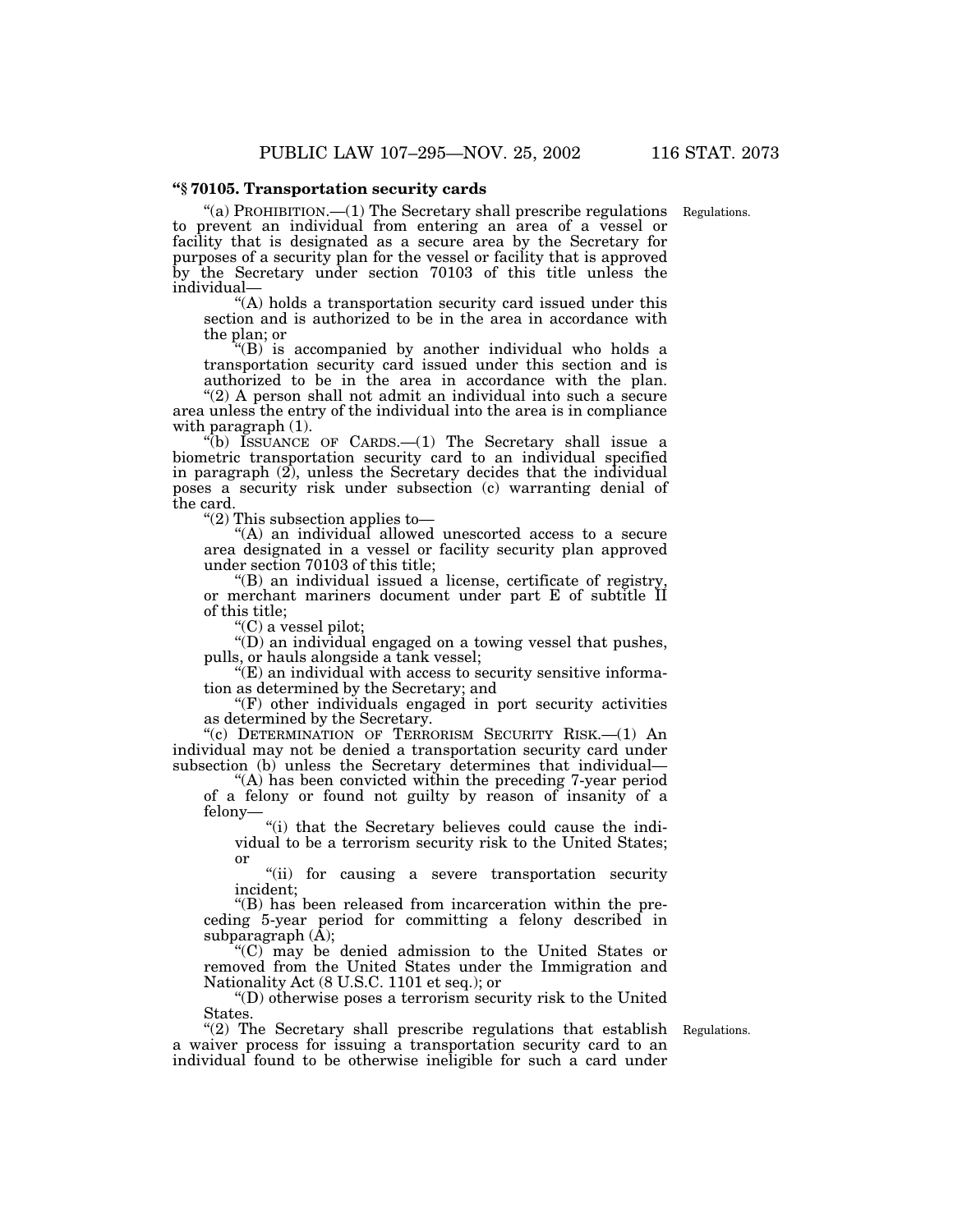paragraph (1). In deciding to issue a card to such an individual,

" $(A)$  give consideration to the circumstances of any disqualifying act or offense, restitution made by the individual, Federal and State mitigation remedies, and other factors from which it may be concluded that the individual does not pose a terrorism risk warranting denial of the card; and

''(B) issue a waiver to an individual without regard to whether that individual would otherwise be disqualified if the individual's employer establishes alternate security arrangements acceptable to the Secretary.

''(3) The Secretary shall establish an appeals process under this section for individuals found to be ineligible for a transportation security card that includes notice and an opportunity for a hearing.

 $\mathcal{H}(4)$  Upon application, the Secretary may issue a transportation security card to an individual if the Secretary has previously determined, under section 5103a of title 49, that the individual does not pose a security risk.

"(d) BACKGROUND RECORDS CHECK.—(1) On request of the Secretary, the Attorney General shall—

''(A) conduct a background records check regarding the individual; and

''(B) upon completing the background records check, notify the Secretary of the completion and results of the background records check.

''(2) A background records check regarding an individual under this subsection shall consist of the following:

"(A) A check of the relevant criminal history databases.

''(B) In the case of an alien, a check of the relevant databases to determine the status of the alien under the immigration laws of the United States.

''(C) As appropriate, a check of the relevant international databases or other appropriate means.

''(D) Review of any other national security-related information or database identified by the Attorney General for purposes of such a background records check.

''(e) RESTRICTIONS ON USE AND MAINTENANCE OF INFORMA-TION.—(1) Information obtained by the Attorney General or the Secretary under this section may not be made available to the public, including the individual's employer.

"(2) Any information constituting grounds for denial of a transportation security card under this section shall be maintained confidentially by the Secretary and may be used only for making determinations under this section. The Secretary may share any such information with other Federal law enforcement agencies. An individual's employer may only be informed of whether or not the individual has been issued the card under this section.

"(f) DEFINITION.—In this section, the term 'alien' has the meaning given the term in section  $101(a)(3)$  of the Immigration and Nationality Act  $(8 \text{ U.S.C. } 1101(a)(3))$ .".

# **''§ 70106. Maritime safety and security teams**

''(a) IN GENERAL.—To enhance the domestic maritime security capability of the United States, the Secretary shall establish such maritime safety and security teams as are needed to safeguard the public and protect vessels, harbors, ports, facilities, and cargo in waters subject to the jurisdiction of the United States from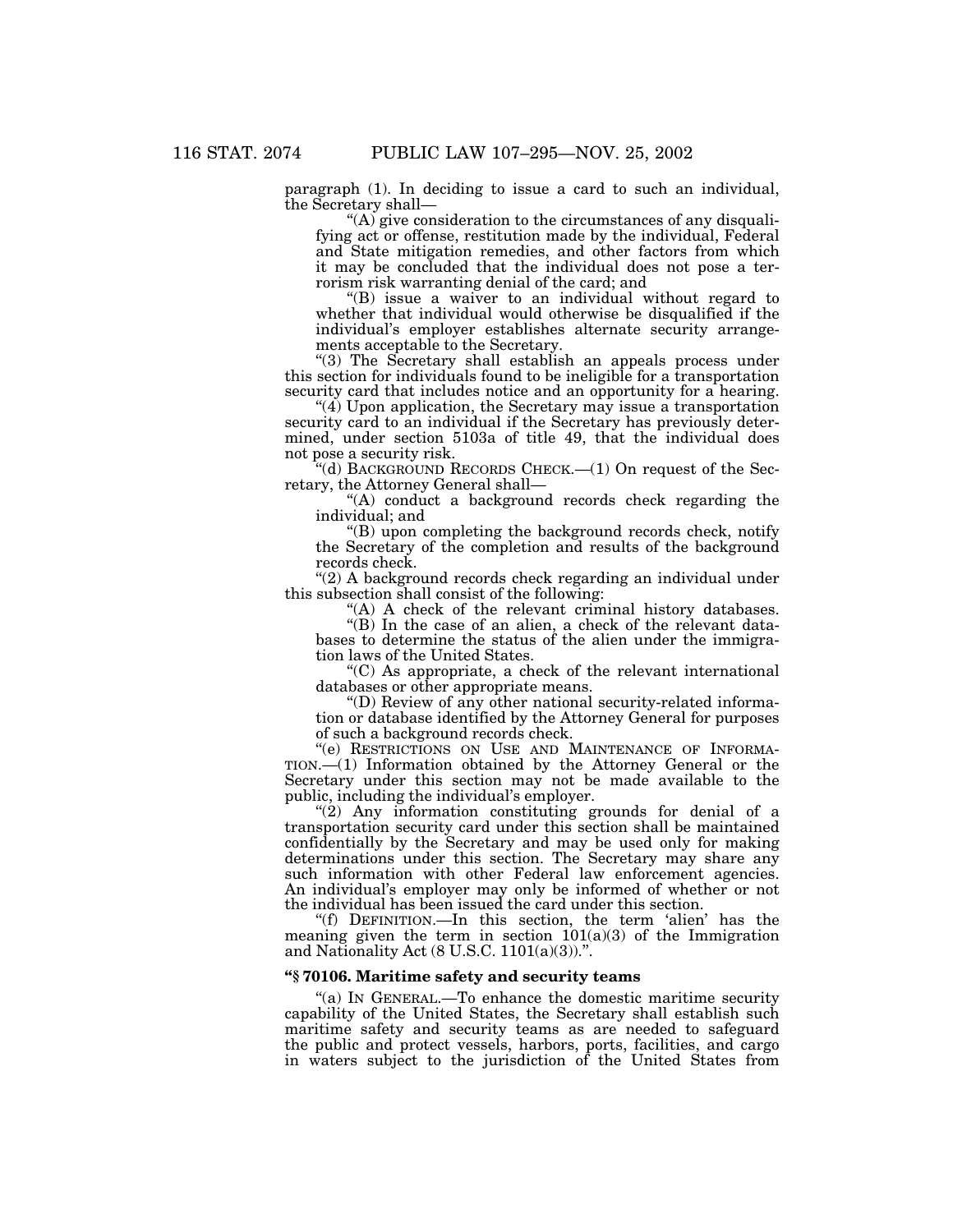destruction, loss or injury from crime, or sabotage due to terrorist activity, and to respond to such activity in accordance with the

"(b) MISSION.—Each maritime safety and security team shall be trained, equipped, and capable of being employed to—

 $(1)$  deter, protect against, and rapidly respond to threats of maritime terrorism;

 $\degree$ (2) enforce moving or fixed safety or security zones established pursuant to law;<br>"(3) conduct high speed intercepts;

''(4) board, search, and seize any article or thing on or at, respectively, a vessel or facility found to present a risk

"(5) rapidly deploy to supplement United States armed forces domestically or overseas;

 $f(6)$  respond to criminal or terrorist acts within a port so as to minimize, insofar as possible, the disruption caused

by such acts;  $\degree$ (7) assist with facility vulnerability assessments required under this chapter; and  $(8)$  carry out other security missions as are assigned to

it by the Secretary.

"(c) COORDINATION WITH OTHER AGENCIES.—To the maximum extent feasible, each maritime safety and security team shall coordinate its activities with other Federal, State, and local law enforcement and emergency response agencies.

#### **''§ 70107. Grants**

''(a) IN GENERAL.—The Secretary of Transportation, acting through the Maritime Administrator, shall establish a grant program for making a fair and equitable allocation among port authorities, facility operators, and State and local agencies required to provide security services of funds to implement Area Maritime Transportation Security Plans and facility security plans. The program shall take into account national economic and strategic defense considerations.

''(b) ELIGIBLE COSTS.—The following costs of funding the correction of Coast Guard identified vulnerabilities in port security and ensuring compliance with Area Maritime Transportation Security Plans and facility security plans are eligible to be funded:

''(1) Salary, benefits, overtime compensation, retirement contributions, and other costs of additional Coast Guard mandated security personnel.

 $(2)$  The cost of acquisition, operation, and maintenance of security equipment or facilities to be used for security monitoring and recording, security gates and fencing, marine barriers for designated security zones, security-related lighting systems, remote surveillance, concealed video systems, security vessels, and other security-related infrastructure or equipment that contributes to the overall security of passengers, cargo, or crewmembers.

''(3) The cost of screening equipment, including equipment that detects weapons of mass destruction and conventional explosives, and of testing and evaluating such equipment, to certify secure systems of transportation.

 $(4)$  The cost of conducting vulnerability assessments to evaluate and make recommendations with respect to security.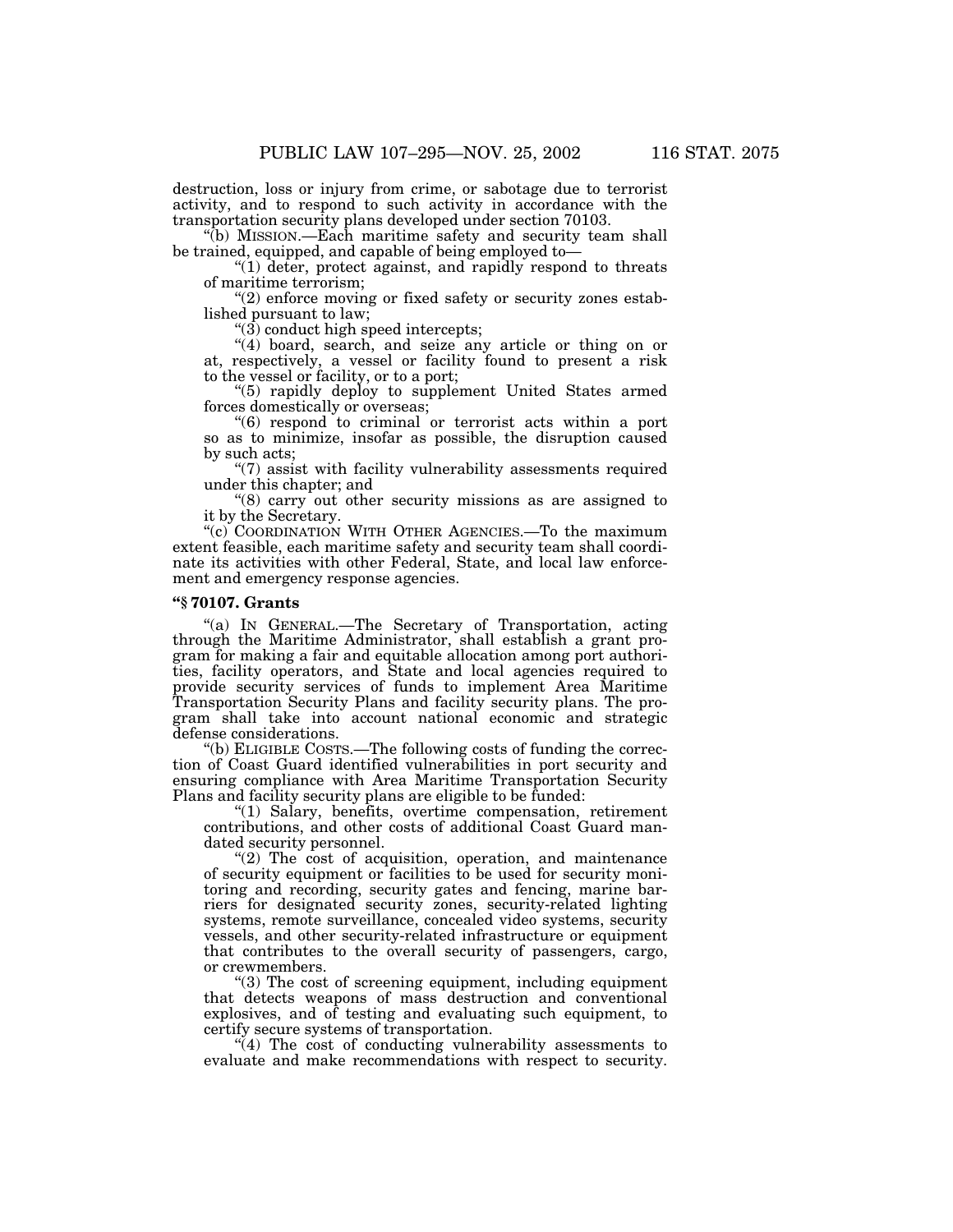''(c) MATCHING REQUIREMENTS.—

" $(1)$  75-PERCENT FEDERAL FUNDING. Except as provided in paragraph (2), Federal funds for any eligible project under this section shall not exceed 75 percent of the total cost of such project.

''(2) EXCEPTIONS.—

"(A) SMALL PROJECTS.—There are no matching requirements for grants under subsection (a) for projects costing not more than \$25,000.

''(B) HIGHER LEVEL OF SUPPORT REQUIRED.—If the Secretary of Transportation determines that a proposed project merits support and cannot be undertaken without a higher rate of Federal support, then the Secretary may approve grants under this section with a matching requirement other than that specified in paragraph (1).

''(d) COORDINATION AND COOPERATION AGREEMENTS.—The Secretary of Transportation shall ensure that projects paid for, or the costs of which are reimbursed, under this section within any area or port are coordinated with other projects, and may require cooperative agreements among users of the port and port facilities with respect to projects funded under this section.

''(e) ADMINISTRATION.—

"(1) IN GENERAL.—The program shall require eligible port authorities, facility operators, and State and local agencies required to provide security services, to submit an application, at such time, in such form, and containing such information and assurances as the Secretary of Transportation may require, and shall include appropriate application, review, and delivery mechanisms.

"(2) MINIMUM STANDARDS FOR PAYMENT OR REIMBURSE-MENT.—Each application for payment or reimbursement of eligible costs shall include, at a minimum, the following:

"(A) A copy of the applicable Area Maritime Transportation Security Plan or facility security plan.

''(B) A comprehensive description of the need for the project, and a statement of the project's relationship to the applicable Area Maritime Transportation Security Plan or facility security plan.

''(C) A determination by the Captain of the Port that the security project addresses or corrects Coast Guard identified vulnerabilities in security and ensures compliance with Area Maritime Transportation Security Plans and facility security plans.

''(3) PROCEDURAL SAFEGUARDS.—The Secretary of Transportation shall by regulation establish appropriate accounting, reporting, and review procedures to ensure that amounts paid or reimbursed under this section are used for the purposes for which they were made available, all expenditures are properly accounted for, and amounts not used for such purposes and amounts not obligated or expended are recovered.

''(4) PROJECT APPROVAL REQUIRED.—The Secretary of Transportation may approve an application for the payment or reimbursement of costs under this section only if the Secretary of Transportation is satisfied that—

''(A) the project is consistent with Coast Guard vulnerability assessments and ensures compliance with Area

Regulations.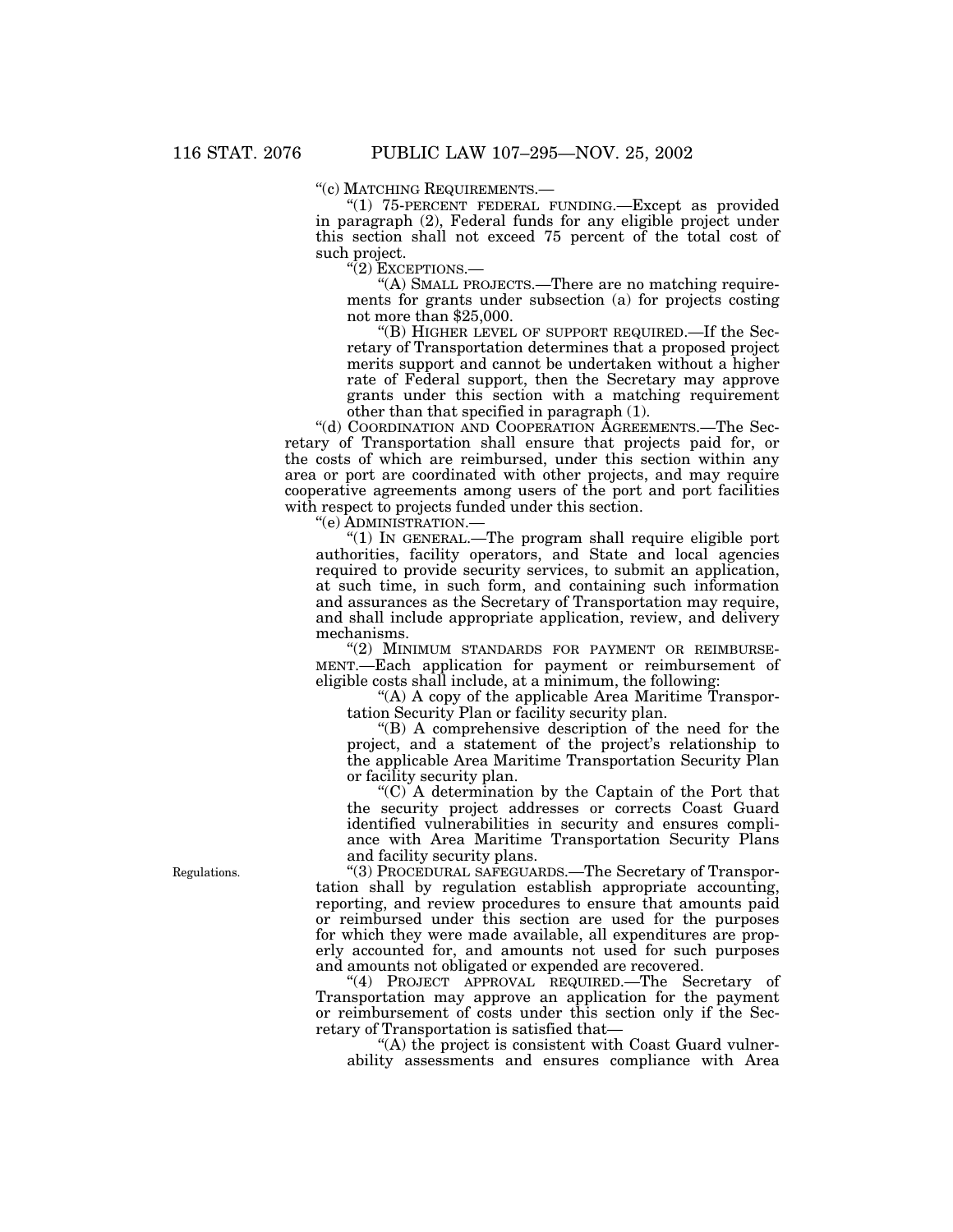Maritime Transportation Security Plans and facility security plans;

''(B) enough money is available to pay the project costs that will not be reimbursed by the United States Government under this section;

''(C) the project will be completed without unreasonable delay; and

''(D) the recipient has authority to carry out the project as proposed.

''(f) AUDITS AND EXAMINATIONS.—A recipient of amounts made available under this section shall keep such records as the Secretary of Transportation may require, and make them available for review and audit by the Secretary of Transportation, the Comptroller General of the United States, or the Inspector General of the Department of Transportation.

''(g) REPORTS ON SECURITY FUNDING AND COMPLIANCE.—

''(1) INITIAL REPORT.—Within 6 months after the date of enactment of this Act, the Secretary of Transportation shall transmit an unclassified report to the Senate Committee on Commerce, Science, and Transportation and the House of Representatives Committee on Transportation and Infrastructure, that—

''(A) includes a funding proposal and rationale to fund the correction of Coast Guard identified vulnerabilities in port security and to help ensure compliance with Area Maritime Transportation Security Plans and facility security plans for fiscal years 2003 through 2008; and

''(B) includes projected funding proposals for fiscal years 2003 through 2008 for the following security programs:

''(i) The Sea Marshall program.

''(ii) The Automated Identification System and a system of polling vessels on entry into United States waters.

"(iii) The maritime intelligence requirements in this Act.

"(iv) The issuance of transportation security cards required by section 70105.

" $(v)$  The program of certifying secure systems of transportation.

''(2) OTHER EXPENDITURES.—The Secretary of Transportation shall, as part of the report required by paragraph (1) report, in coordination with the Commissioner of Customs, on projected expenditures of screening and detection equipment and on cargo security programs over fiscal years 2003 through 2008.

''(3) ANNUAL REPORTS.—Annually, beginning 1 year after transmittal of the report required by paragraph (1) until October 1, 2009, the Secretary of Transportation shall transmit an unclassified annual report to the Senate Committee on Commerce, Science, and Transportation and the House of Representatives Committee on Transportation and Infrastructure, on progress in achieving compliance with the correction of Coast Guard identified vulnerabilities in port security and compliance with Area Maritime Transportation Security Plans and facility security plans that—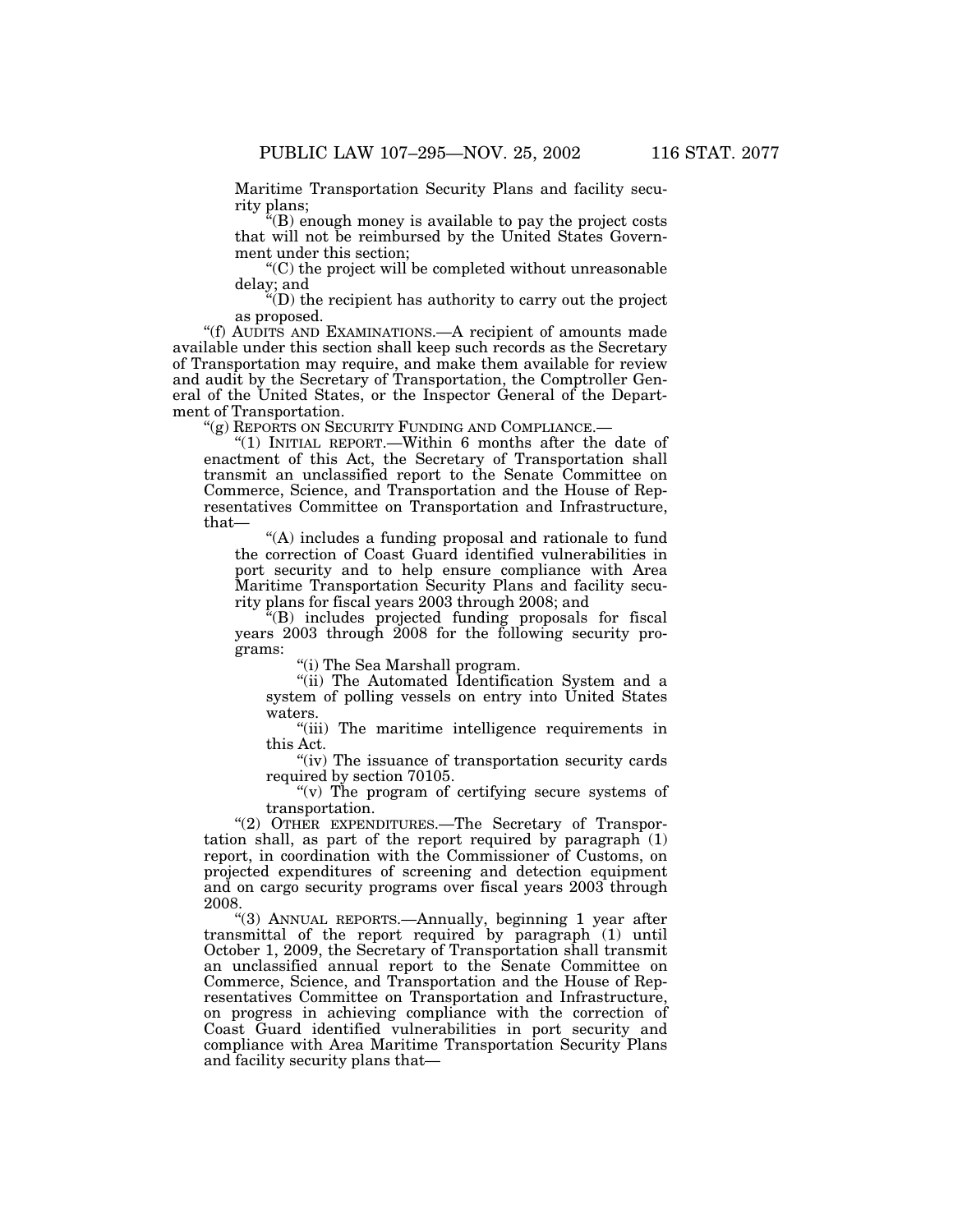''(A) identifies any modifications necessary in funding to ensure the correction of Coast Guard identified vulnerabilities and ensure compliance with Area Maritime Transportation Security Plans and facility security plans;

''(B) includes an assessment of progress in implementing the grant program established by subsection  $\alpha$ );

''(C) includes any recommendations the Secretary may make to improve these programs; and

''(D) with respect to a port selected by the Secretary of Transportation, describes progress and enhancements of applicable Area Maritime Transportation Security Plans and facility security plans and how the Maritime Transportation Security Act of 2002 has improved security at that port.

''(h) AUTHORIZATION OF APPROPRIATIONS.—There are authorized to be appropriated to the Secretary of Transportation for each of fiscal years 2003 through 2008 such sums as are necessary to carry out subsections (a) through (g).<br>"(i) RESEARCH AND DEVELOPMENT GRANTS FOR PORT SECU-

RITY.—

''(1) AUTHORITY.—The Secretary of Transportation is authorized to establish and administer a grant program for the support of research and development of technologies that can be used to secure the ports of the United States. The Secretary may award grants under the program to national laboratories, private nonprofit organizations, institutions of higher education, and other entities. The Secretary shall establish competitive procedures for awarding grants under the program and criteria for grant applications and eligibility.

" $(2)$  USE OF FUNDS.—Grants awarded pursuant to paragraph (1) shall be used to develop—

"(A) methods to increase the ability of the Customs Service to inspect, or target for inspection, merchandise carried on any vessel that will arrive or has arrived at any port or place in the United States;<br>"(B) equipment to accurately detect explosives, or

chemical and biological agents, that could be used to commit terrorist acts against the United States;

''(C) equipment to accurately detect nuclear materials, including scintillation-based detection equipment capable of attachment to spreaders to signal the presence of nuclear materials during the unloading of containers;

''(D) improved tags and seals designed for use on shipping containers to track the transportation of the merchandise in such containers, including 'smart sensors' that are able to track a container throughout its entire supply chain, detect hazardous and radioactive materials within that container, and transmit such information to the appropriate authorities at a remote location;

''(E) tools to mitigate the consequences of a terrorist act at a port of the United States, including a network of sensors to predict the dispersion of radiological, chemical, or biological agents that might be intentionally or accidentally released; or

"(F) applications to apply existing technologies from other industries to increase overall port security.

''(3) ADMINISTRATIVE PROVISIONS.—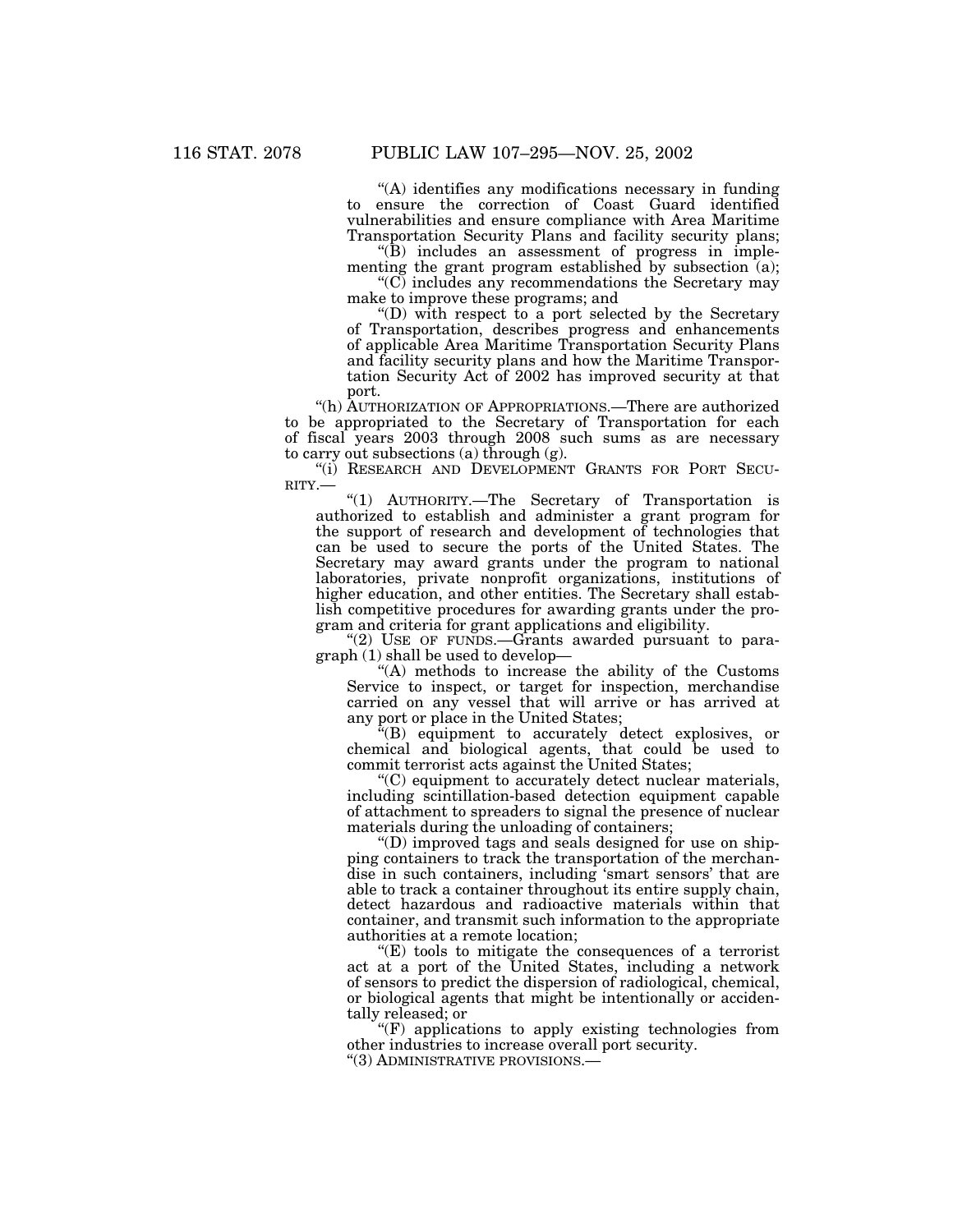conducted with Federal funding.

''(A) NO DUPLICATION OF EFFORT.—Before making any grant, the Secretary of Transportation shall coordinate with other Federal agencies to ensure the grant will not be used for research and development that is already being

"(B) ACCOUNTING.—The Secretary of Transportation Regulations. shall by regulation establish accounting, reporting, and review procedures to ensure that funds made available under paragraph (1) are used for the purpose for which they were made available, that all expenditures are properly accounted for, and that amounts not used for such purposes and amounts not expended are recovered.

''(C) RECORDKEEPING.—Recipients of grants shall keep all records related to expenditures and obligations of funds provided under paragraph (1) and make them available upon request to the Inspector General of the Department of Transportation and the Secretary of Transportation for audit and examination.

''(D) ANNUAL REVIEW AND REPORT.—The Inspector General of the Department of Transportation shall annually review the program established under paragraph (1) to ensure that the expenditures and obligations of funds are consistent with the purposes for which they are provided and report the findings to Congress.

"(4) AUTHORIZATION OF APPROPRIATIONS.—There is authorized to be appropriated \$15,000,000 for each of the fiscal years 2003 through 2008 to carry out the provisions of this subsection.

## **''§ 70108. Foreign port assessment**

"(a) IN GENERAL.—The Secretary shall assess the effectiveness of the antiterrorism measures maintained at—

''(1) a foreign port—

''(A) served by vessels documented under chapter 121 of this title; or

''(B) from which foreign vessels depart on a voyage to the United States; and

"(2) any other foreign port the Secretary believes poses a security risk to international maritime commerce.

''(b) PROCEDURES.—In conducting an assessment under subsection (a), the Secretary shall assess the effectiveness of-

''(1) screening of containerized and other cargo and baggage; " $(2)$  security measures to restrict access to cargo, vessels,

and dockside property to authorized personnel only;

''(3) additional security on board vessels;

''(4) licensing or certification of compliance with appropriate security standards;

 $(5)$  the security management program of the foreign port; and

''(6) other appropriate measures to deter terrorism against the United States.

''(c) CONSULTATION.—In carrying out this section, the Secretary shall consult with—

''(1) the Secretary of Defense and the Secretary of State—

''(A) on the terrorist threat that exists in each country involved; and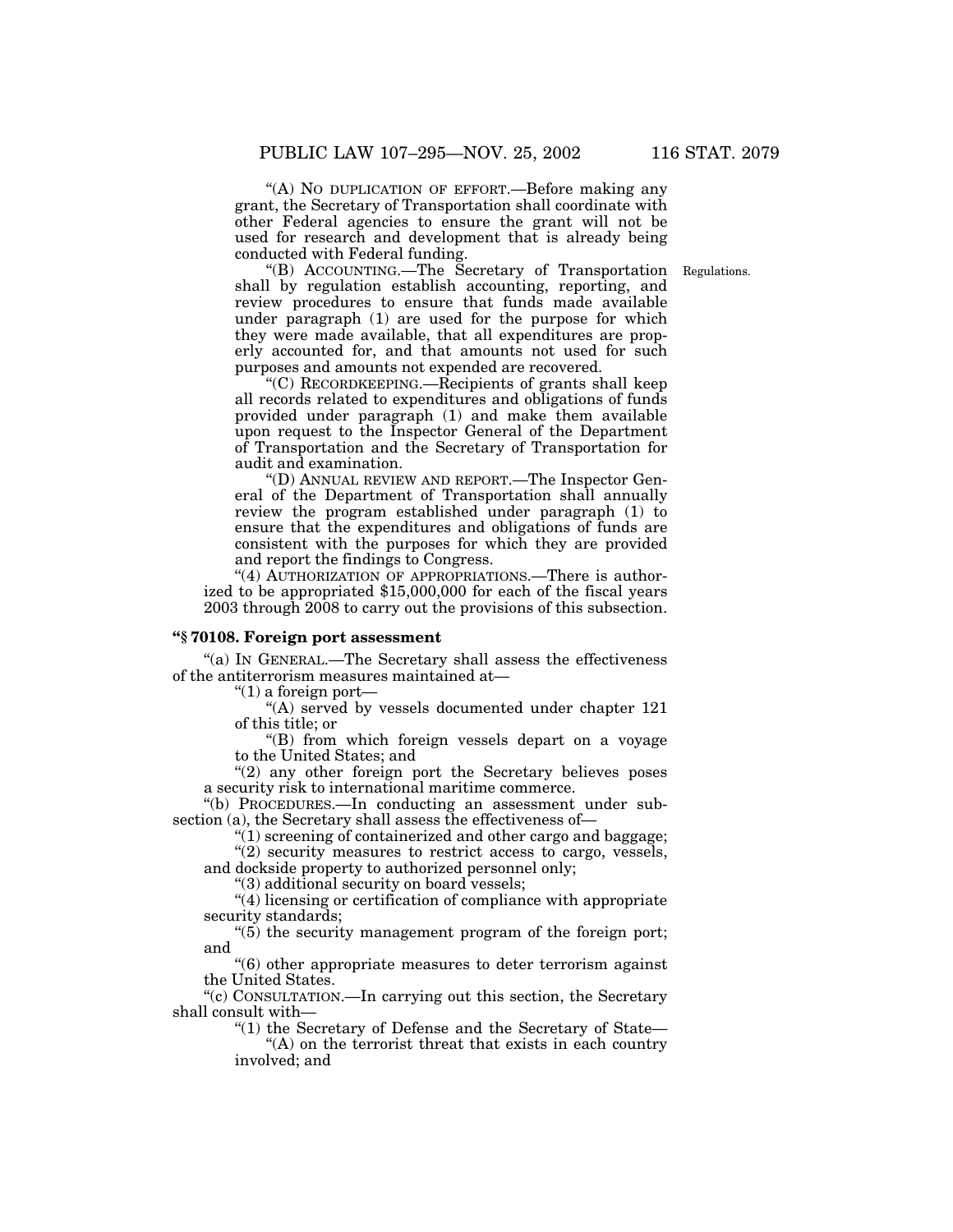''(B) to identify foreign ports that pose a high risk of introducing terrorism to international maritime commerce;

"(2) the Secretary of the Treasury;

''(3) appropriate authorities of foreign governments; and "(4) operators of vessels.

## **''§ 70109. Notifying foreign authorities**

"(a) IN GENERAL.—If the Secretary, after conducting an assessment under section 70108, finds that a port in a foreign country does not maintain effective antiterrorism measures, the Secretary shall notify the appropriate authorities of the government of the foreign country of the finding and recommend the steps necessary

to improve the antiterrorism measures in use at the port. ''(b) TRAINING PROGRAM.—The Secretary, in cooperation with the Secretary of State, shall operate a port security training program for ports in foreign countries that are found under section 70108 to lack effective antiterrorism measures.

#### **''§ 70110. Actions when foreign ports not maintaining effective antiterrorism measures**

''(a) IN GENERAL.—If the Secretary finds that a foreign port does not maintain effective antiterrorism measures, the Secretary—

''(1) may prescribe conditions of entry into the United States for any vessel arriving from that port, or any vessel carrying cargo or passengers originating from or transshipped through that port;

 $(2)$  may deny entry into the United States to any vessel that does not meet such conditions; and

 $(3)$  shall provide public notice for passengers of the ineffective antiterrorism measures.

''(b) EFFECTIVE DATE FOR SANCTIONS.—Any action taken by the Secretary under subsection (a) for a particular port shall take effect— $(1)$  90 days after the government of the foreign country

with jurisdiction over or control of that port is notified under section 70109 unless the Secretary finds that the government has brought the antiterrorism measures at the port up to the security level the Secretary used in making an assessment under section 70108 before the end of that  $90$ -day period; or

"(2) immediately upon the finding of the Secretary under subsection (a) if the Secretary finds, after consulting with the Secretary of State, that a condition exists that threatens the safety or security of passengers, vessels, or crew traveling to or from the port.

''(c) STATE DEPARTMENT TO BE NOTIFIED.—The Secretary immediately shall notify the Secretary of State of a finding that a port does not maintain effective antiterrorism measures.

''(d) ACTION CANCELED.—An action required under this section is no longer required if the Secretary decides that effective antiterrorism measures are maintained at the port.

## **''§ 70111. Enhanced crewmember identification**

''(a) REQUIREMENT.—The Secretary, in consultation with the Attorney General and the Secretary of State, shall require crewmembers on vessels calling at United States ports to carry and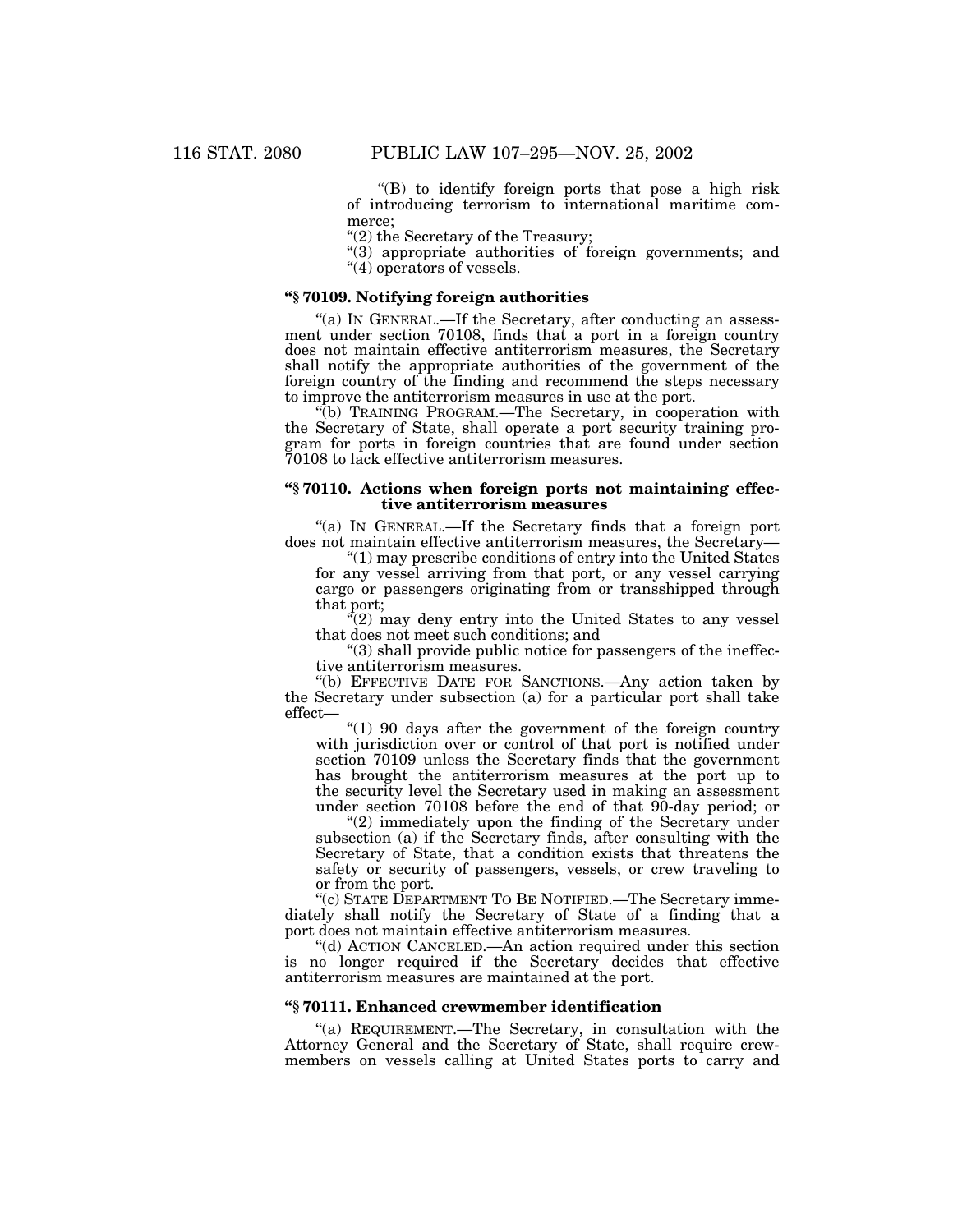present on demand any identification that the Secretary decides is necessary.

''(b) FORMS AND PROCESS.—The Secretary, in consultation with the Attorney General and the Secretary of State, shall establish the proper forms and process that shall be used for identification and verification of crewmembers.

## **''§ 70112. Maritime Security Advisory Committees**

''(a) ESTABLISHMENT OF COMMITTEES.—(1) The Secretary shall establish a National Maritime Security Advisory Committee. The Committee—

"(A) may advise, consult with, report to, and make recommendations to the Secretary on matters relating to national maritime security matters;

''(B) may make available to the Congress recommendations that the Committee makes to the Secretary; and

''(C) shall meet at the call of—

''(i) the Secretary, who shall call such a meeting at least once during each calendar year; or

"(ii) a majority of the Committee.

''(2)(A) The Secretary may—

"(i) establish an Area Maritime Security Advisory Committee for any port area of the United States; and

''(ii) request such a committee to review the proposed Area Maritime Transportation Security Plan developed under section 70103(b) and make recommendations to the Secretary that the Committee considers appropriate.

''(B) A committee established under this paragraph for an area—

"(i) may advise, consult with, report to, and make recommendations to the Secretary on matters relating to maritime security in that area;

''(ii) may make available to the Congress recommendations that the committee makes to the Secretary; and

''(iii) shall meet at the call of—

''(I) the Secretary, who shall call such a meeting at least once during each calendar year; or

''(II) a majority of the committee.

"(b) MEMBERSHIP. $-(1)$  Each of the committees established under subsection (a) shall consist of not less than 7 members appointed by the Secretary, each of whom has at least 5 years practical experience in maritime security operations.

" $(2)$  The term of each member shall be for a period of not more than 5 years, specified by the Secretary.

''(3) Before appointing an individual to a position on such a committee, the Secretary shall publish a notice in the Federal Register soliciting nominations for membership on the committee.

"(4) The Secretary may require an individual to have passed an appropriate security background examination before appointment to the Committee.

''(c) CHAIRPERSON AND VICE CHAIRPERSON.—(1) Each committee established under subsection (a) shall elect 1 of its members as the Chairman and 1 of its members as the Vice Chairperson.

"(2) The Vice Chairman shall act as Chairman in the absence or incapacity of the Chairman, or in the event of a vacancy in the office of the Chairman.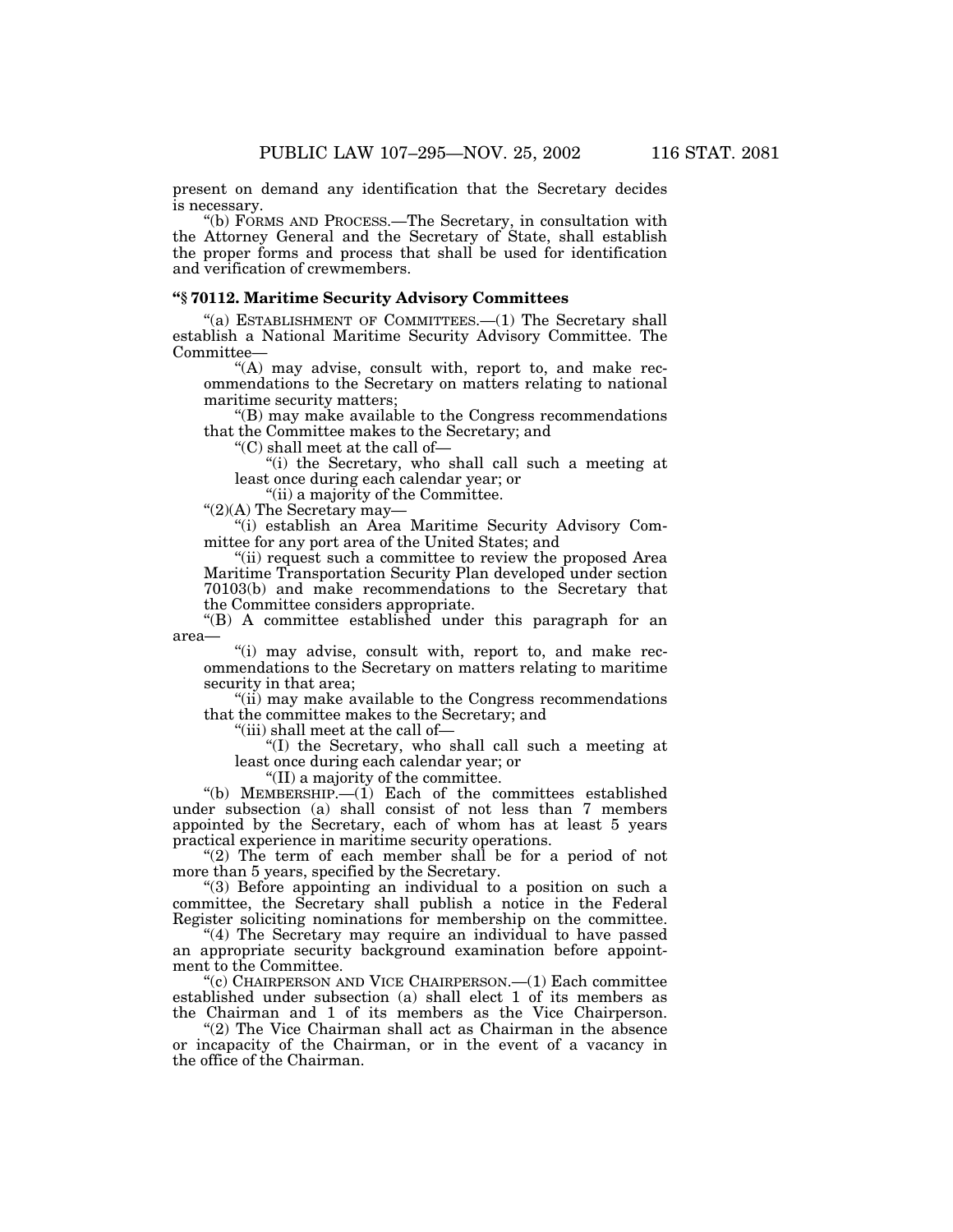"(d)  $O$ BSERVERS.—(1) The Secretary shall, and the head of any other interested Federal agency may, designate a representative to participate as an observer with the Committee. ''(2) The Secretary's designated representative shall act as the

executive secretary of the Committee and shall perform the duties set forth in section 10(c) of the Federal Advisory Committee Act (5 U.S.C. App.).

''(e) CONSIDERATION OF VIEWS.—The Secretary shall consider the information, advice, and recommendations of the Committee

in formulating policy regarding matters affecting maritime security. ''(f) COMPENSATION AND EXPENSES.—(1) A member of a committee established under this section, when attending meetings of the committee or when otherwise engaged in the business of the committee, is entitled to receive—

"(A) compensation at a rate fixed by the Secretary, not exceeding the daily equivalent of the current rate of basic pay in effect for GS–15 of the General Schedule under section 5332 of title 5 including travel time; and

"(B) travel or transportation expenses under section 5703 of title 5.

"(2) A member of such a committee shall not be considered to be an officer or employee of the United States for any purpose

"(g) FACA; TERMINATION.—(1) The Federal Advisory Committee Act (5 U.S.C. App.)—

''(A) applies to the National Maritime Security Advisory Committee established under this section, except that such committee terminates on September 30, 2008; and

''(B) does not apply to Area Maritime Security Advisory Committees established under this section.

"(2) Not later than September 30, 2006, each committee established under this section shall submit to the Congress its recommendation regarding whether the committee should be renewed and continued beyond the termination date.

## **''§ 70113. Maritime intelligence**

"(a) IN GENERAL.—The Secretary shall implement a system to collect, integrate, and analyze information concerning vessels operating on or bound for waters subject to the jurisdiction of the United States, including information related to crew, passengers, cargo, and intermodal shipments.

''(b) CONSULTATION.—In developing the information system under subsection (a), the Secretary shall consult with the Transportation Security Oversight Board and other departments and agencies, as appropriate.

''(c) INFORMATION INTEGRATION.—To deter a transportation security incident, the Secretary may collect information from public and private entities to the extent that the information is not provided by other Federal departments and agencies.

## **''§ 70114. Automatic identification systems**

"(a) SYSTEM REQUIREMENTS.— $(1)$  Subject to paragraph  $(2)$ , the following vessels, while operating on the navigable waters of the United States, shall be equipped with and operate an automatic identification system under regulations prescribed by the Secretary:

"(A) A self-propelled commercial vessel of at least 65 feet overall in length.

Deadline.

Regulations.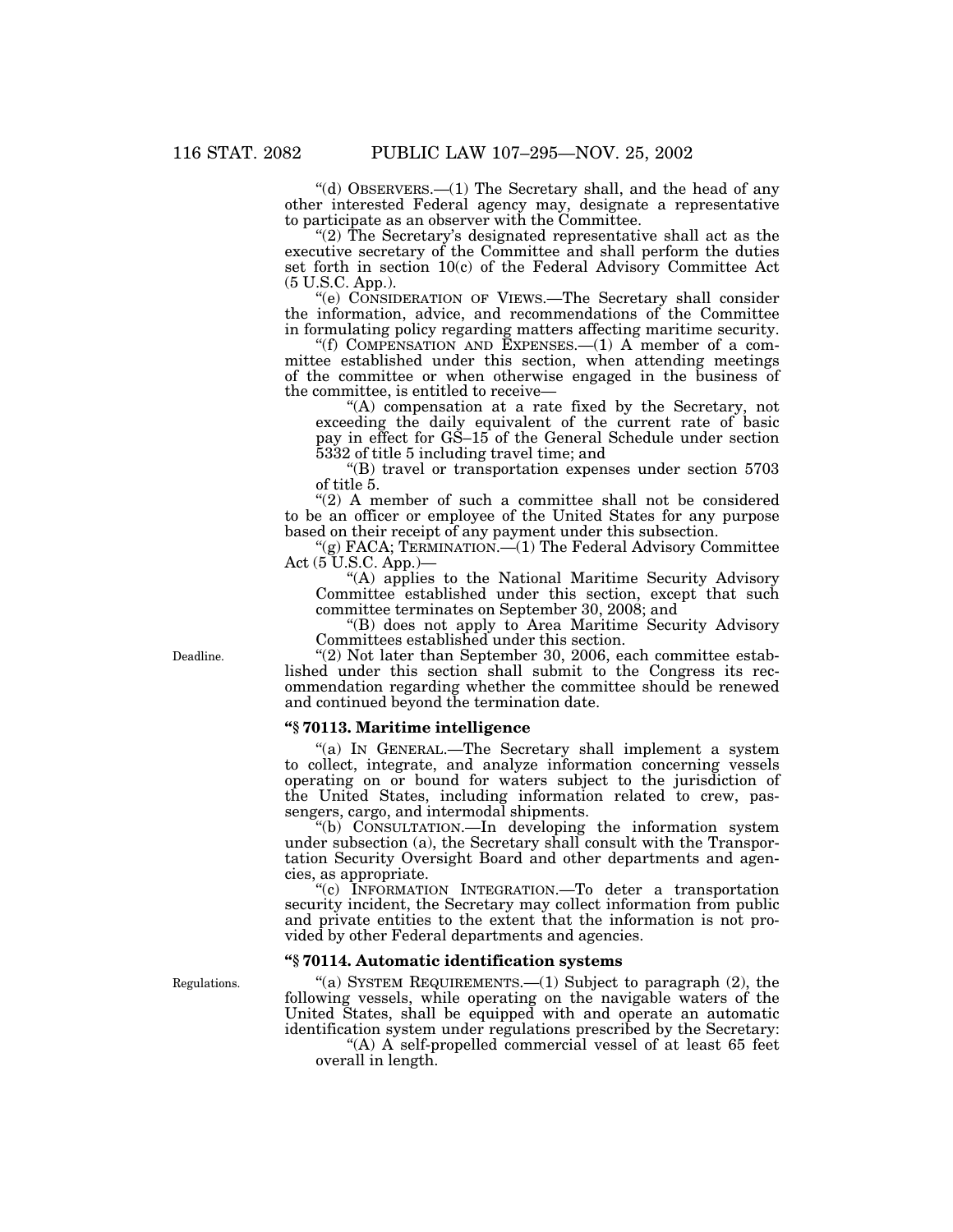''(B) A vessel carrying more than a number of passengers for hire determined by the Secretary.

''(C) A towing vessel of more than 26 feet overall in length and 600 horsepower.

''(D) Any other vessel for which the Secretary decides that an automatic identification system is necessary for the safe navigation of the vessel.

''(2) The Secretary may—

"(A) exempt a vessel from paragraph  $(1)$  if the Secretary finds that an automatic identification system is not necessary for the safe navigation of the vessel on the waters on which the vessel operates; and

" $(B)$  waive the application of paragraph  $(1)$  with respect to operation of vessels on navigable waters of the United States specified by the Secretary if the Secretary finds that automatic identification systems are not needed for safe navigation on those waters.

''(b) REGULATIONS.—The Secretary shall prescribe regulations implementing subsection (a), including requirements for the operation and maintenance of the automatic identification systems required under subsection (a).

## **''§ 70115. Long-range vessel tracking system**

''The Secretary may develop and implement a long-range automated vessel tracking system for all vessels in United States waters that are equipped with the Global Maritime Distress and Safety System or equivalent satellite technology. The system shall be designed to provide the Secretary the capability of receiving information on vessel positions at interval positions appropriate to deter transportation security incidents. The Secretary may use existing maritime organizations to collect and monitor tracking information under the system.

#### **''§ 70116. Secure systems of transportation**

''(a) IN GENERAL.—The Secretary, in consultation with the Transportation Security Oversight Board, shall establish a program to evaluate and certify secure systems of international intermodal transportation.

''(b) ELEMENTS OF PROGRAM.—The program shall include—

''(1) establishing standards and procedures for screening and evaluating cargo prior to loading in a foreign port for shipment to the United States either directly or via a foreign port;

 $f''(2)$  establishing standards and procedures for securing cargo and monitoring that security while in transit;

''(3) developing performance standards to enhance the physical security of shipping containers, including standards for seals and locks;

"(4) establishing standards and procedures for allowing the United States Government to ensure and validate compliance with this program; and

''(5) any other measures the Secretary considers necessary to ensure the security and integrity of international intermodal transport movements.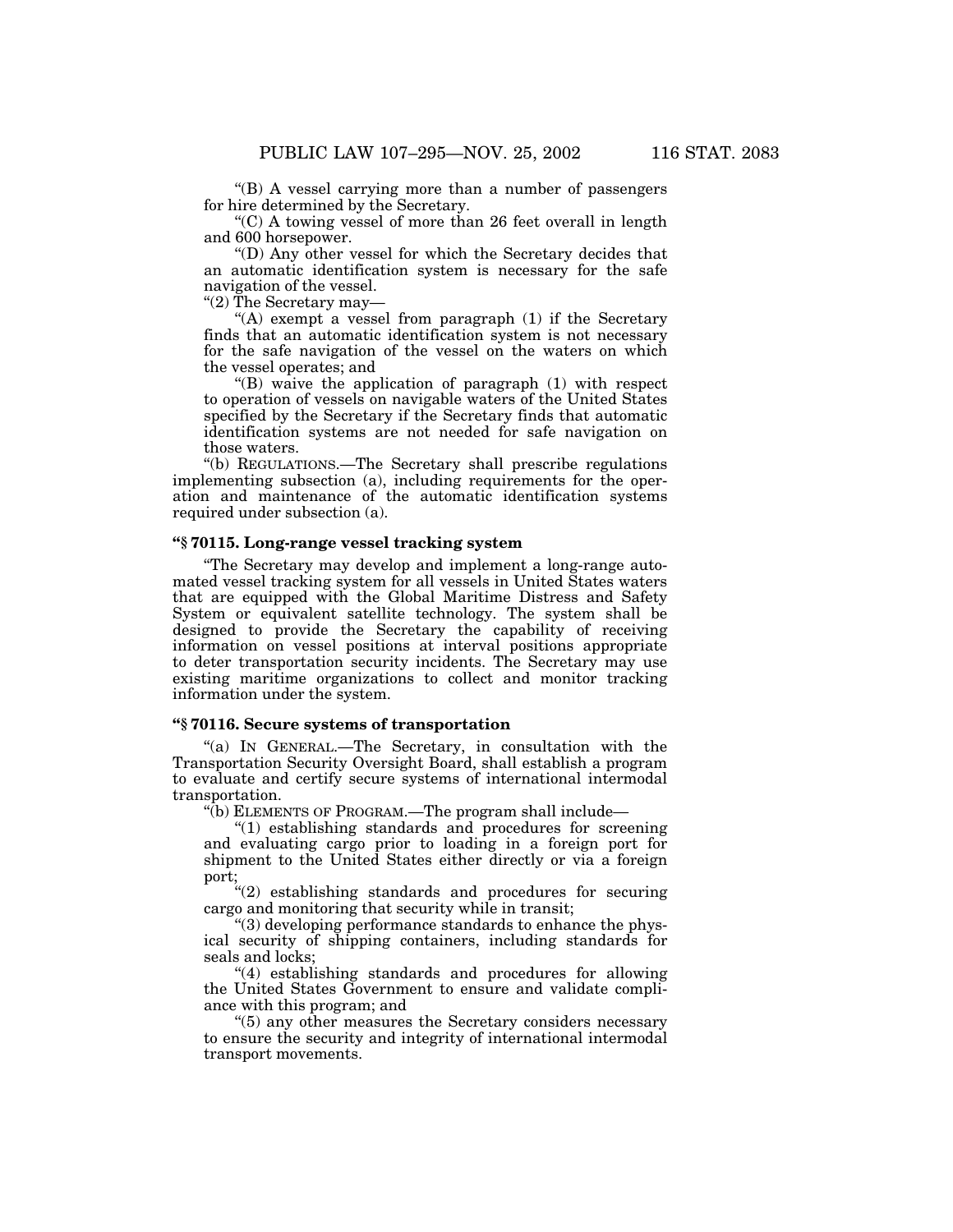## **''§ 70117. Civil penalty**

"Any person that violates this chapter or any regulation under this chapter shall be liable to the United States for a civil penalty of not more than \$25,000 for each violation.''.

(b) CONFORMING AMENDMENT.—The table of subtitles at the beginning of title 46, United States Code, is amended by adding at the end the following:

# ''VI. MISCELLANEOUS .......................................................................................70101''.

46 USC 70104 note.

46 USC 70101 note.

46 USC 70114 note.

(c) DEADLINE.—The Secretary shall establish the plans required under section 70104(a)(1) of title 46, United States Code, as enacted by this Act, before April 1, 2003.<br>(d) RULEMAKING REQUIREMENTS.

(1) INTERIM FINAL RULE AUTHORITY.—The Secretary shall issue an interim final rule as a temporary regulation implementing this section (including the amendments made by this section) as soon as practicable after the date of enactment of this section, without regard to the provisions of chapter 5 of title 5, United States Code. All regulations prescribed under the authority of this subsection that are not earlier superseded by final regulations shall expire not later than 1 year after the date of enactment of this Act.

(2) INITIATION OF RULEMAKING.—The Secretary may initiate a rulemaking to implement this section (including the amendments made by this section) as soon as practicable after the date of enactment of this section. The final rule issued pursuant to that rulemaking may supersede the interim final rule promulgated under this subsection.

(e) PHASE-IN OF AUTOMATIC IDENTIFICATION SYSTEM.—

(1) SCHEDULE.—Section 70114 of title 46, United States Code, as enacted by this Act, shall apply as follows:

(A) On and after January 1, 2003, to any vessel built after that date.

(B) On and after July 1, 2003, to any vessel built before the date referred to in subparagraph (A) that is— (i) a passenger vessel required to carry a certificate

under the International Convention for the Safety of

Life at Sea, 1974 (SOLAS);

(ii) a tanker; or

(iii) a towing vessel engaged in moving a tank vessel.

(C) On and after December 31, 2004, to all other vessels built before the date referred to in subparagraph (A).

(2) DEFINITION.—The terms in this subsection have the same meaning as those terms have under section 2101 of title 46, United States Code.

#### **SEC. 103. INTERNATIONAL SEAFARER IDENTIFICATION.**

(a) TREATY INITIATIVE.—The Secretary of the department in which the Coast Guard is operating is encouraged to negotiate an international agreement, or an amendment to an international agreement, that provides for a uniform, comprehensive, international system of identification for seafarers that will enable the United States and another country to establish authoritatively the identity of any seafarer aboard a vessel within the jurisdiction, including the territorial waters, of the United States or such other country.

46 USC 70111 note.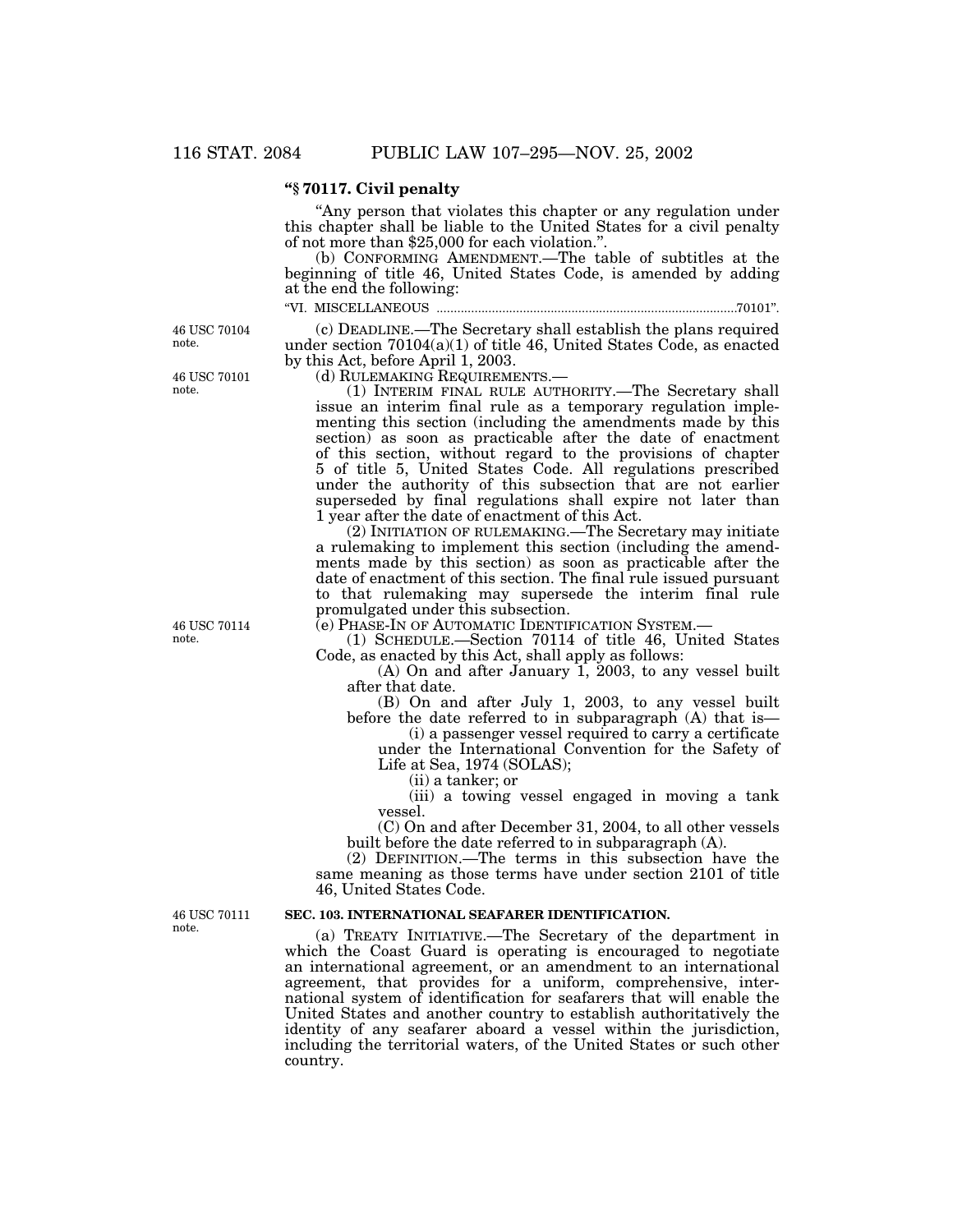(b) LEGISLATIVE ALTERNATIVE.—If the Secretary fails to complete a negotiation process undertaken under subsection (a) within 24 months after the date of enactment of this Act, the Secretary shall transmit to the Committee on Commerce, Science, and Transportation of the Senate and the Committee on Transportation and Infrastructure of the House of Representatives a draft of legislation that, if enacted, would establish a uniform, comprehensive system of identification for seafarers.

#### **SEC. 104. EXTENSION OF SEAWARD JURISDICTION.**

(a) DEFINITION OF TERRITORIAL WATERS.—Section 1 of title XIII of the Act of June 15, 1917 (50 U.S.C. 195; 40 Stat. 231)

is amended—<br>
(1) by striking "The term 'United States' as used in this<br>
Act includes" and inserting the following:

"In this Act:<br>"(1) UNITED STATES.—The term 'United States' includes"; and

(2) by adding at the end the following:

"(2) TERRITORIAL WATERS.—The term 'territorial waters of the United States' includes all waters of the territorial sea of the United States as described in Presidential Proclamation 5928 of December 27, 1988."

(b) CIVIL PENALTY FOR VIOLATION OF ACT OF JUNE 15, 1917.— Section 2 of title II of the Act of June 15, 1917 (50 U.S.C. 192), is amended—

(1) by inserting ''(a) IN GENERAL.—'' before ''If'' in the first undesignated paragraph;

(2) by striking "(a) If any other" and inserting "(b) APPLICA-TION TO OTHERS.—If any other''; and

(3) by adding at the end the following:

''(c) CIVIL PENALTY.—A person violating this Act, or a regulation prescribed under this Act, shall be liable to the United States Government for a civil penalty of not more than \$25,000 for each violation. Each day of a continuing violation shall constitute a separate violation.''.

#### **SEC. 105. SUSPENSION OF LIMITATION ON STRENGTH OF COAST GUARD.**

(a) PERSONNEL END STRENGTHS.—Section 661(a) of title 14, United States Code, is amended by adding at the end the following: ''If at the end of any fiscal year there is in effect a declaration of war or national emergency, the President may defer the effectiveness of any end-strength limitation with respect to that fiscal year prescribed by law for any military or civilian component of the Coast Guard, for a period not to exceed 6 months after the end of the war or termination of the national emergency.''.

(b) OFFICERS IN COAST GUARD RESERVE.—Section 724 of title 14, United States Code, is amended by adding at the end thereof the following:

"(c) DEFERRAL OF LIMITATION.—If at the end of any fiscal year there is in effect a declaration of war or national emergency, the President may defer the effectiveness of any end-strength limitation with respect to that fiscal year prescribed by law for any military or civilian component of the Coast Guard Reserve, for a period not to exceed  $6$  months after the end of the war or termination of the national emergency.''.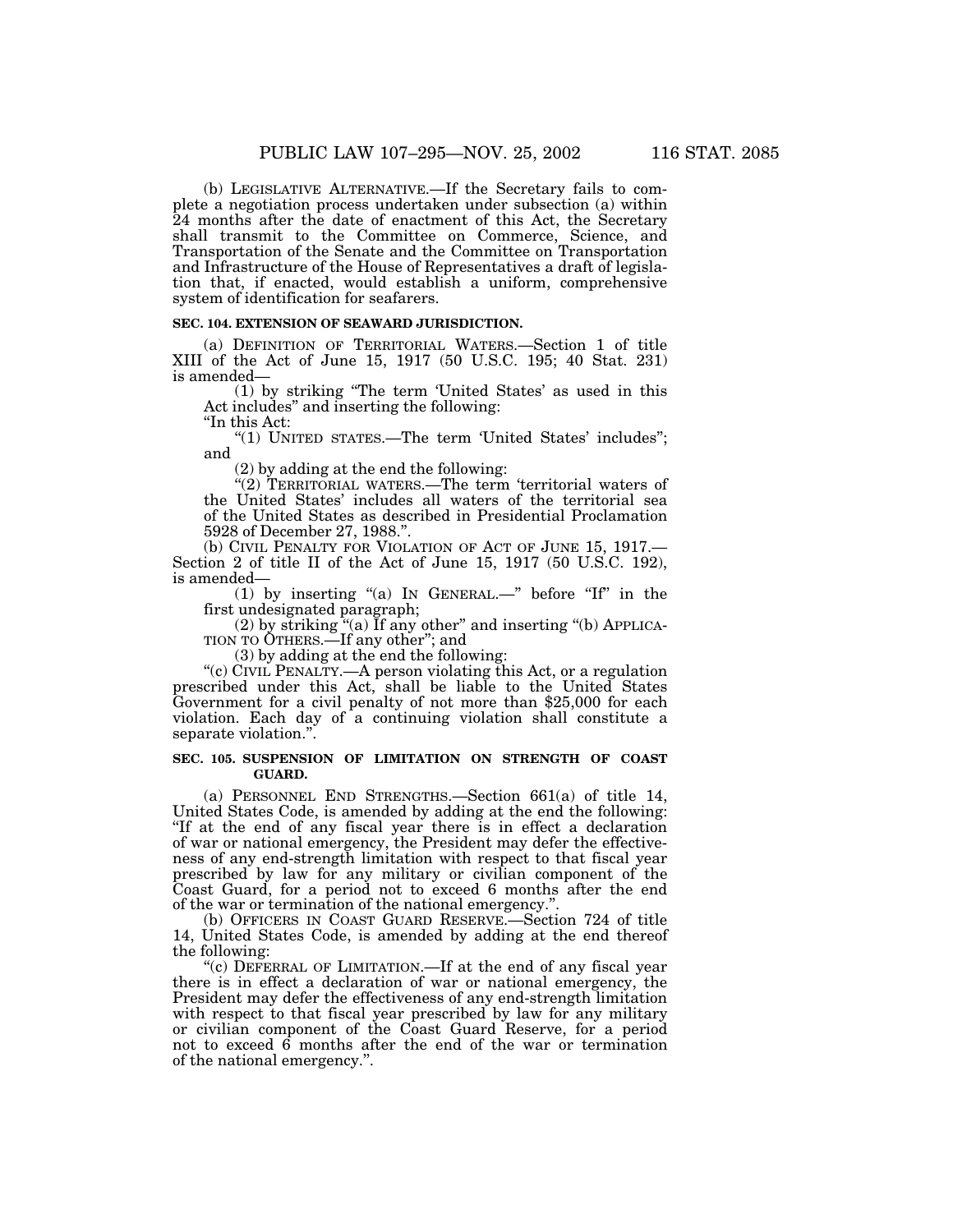## **SEC. 106. EXTENSION OF DEEPWATER PORT ACT TO NATURAL GAS.**

(a) IN GENERAL.—The following provisions of the Deepwater Port Act of 1974 (33 U.S.C. 1501 et seq.) are each amended by inserting "or natural gas" after "oil" each place it appears:

(1) Section 2(a) (33 U.S.C. 1501(a)).

(2) Section 4(a) (33 U.S.C. 1503(a)).

(3) Section 21(a) (33 U.S.C. 1520(a)).

(b) DEFINITIONS.—Section 3 of the Deepwater Port Act of 1974 (33 U.S.C. 1502) is amended—

(1) by redesignating paragraphs (13) through (18) as paragraphs (14) through (19), respectively;

(2) by amending paragraph (9) to read as follows:

''(9) 'deepwater port'—

"(A) means any fixed or floating manmade structure" other than a vessel, or any group of such structures, that are located beyond State seaward boundaries and that are used or intended for use as a port or terminal for the transportation, storage, or further handling of oil or natural gas for transportation to any State, except as otherwise provided in section 23, and for other uses not inconsistent with the purposes of this Act, including transportation of oil or natural gas from the United States outer continental shelf;

''(B) includes all components and equipment, including pipelines, pumping stations, service platforms, buoys, mooring lines, and similar facilities to the extent they are located seaward of the high water mark;

''(C) in the case of a structure used or intended for such use with respect to natural gas, includes all components and equipment, including pipelines, pumping or compressor stations, service platforms, buoys, mooring lines, and similar facilities that are proposed or approved for construction and operation as part of a deepwater port, to the extent that they are located seaward of the high water mark and do not include interconnecting facilities; and

''(D) shall be considered a 'new source' for purposes of the Clean Air Act (42 U.S.C. 7401 et seq.), and the Federal Water Pollution Control Act (33 U.S.C. 1251 et seq.);''; and

 $(3)$  by inserting after paragraph  $(12)$  the following:

"(13) 'natural gas' means either natural gas unmixed, or any mixture of natural or artificial gas, including compressed or liquefied natural gas;''.

(c) FACILITY APPROVAL.—(1) Section 5(d) of the Deepwater Port Act of 1974 (33 U.S.C. 1504(d)) is amended by adding at the end the following:

''(4) This subsection shall not apply to deepwater ports for natural gas.''.

(2) Section 5(i) of the Deepwater Port Act of 1974 (33 U.S.C. 1504(i)) is amended by adding at the end the following:

"(4) The Secretary shall approve or deny any application for a deepwater port for natural gas submitted pursuant to this Act not later than 90 days after the last public hearing on a proposed license. Paragraphs (1), (2), and (3) of this subsection shall not apply to an application for a deepwater port for natural gas.''.

Deadline.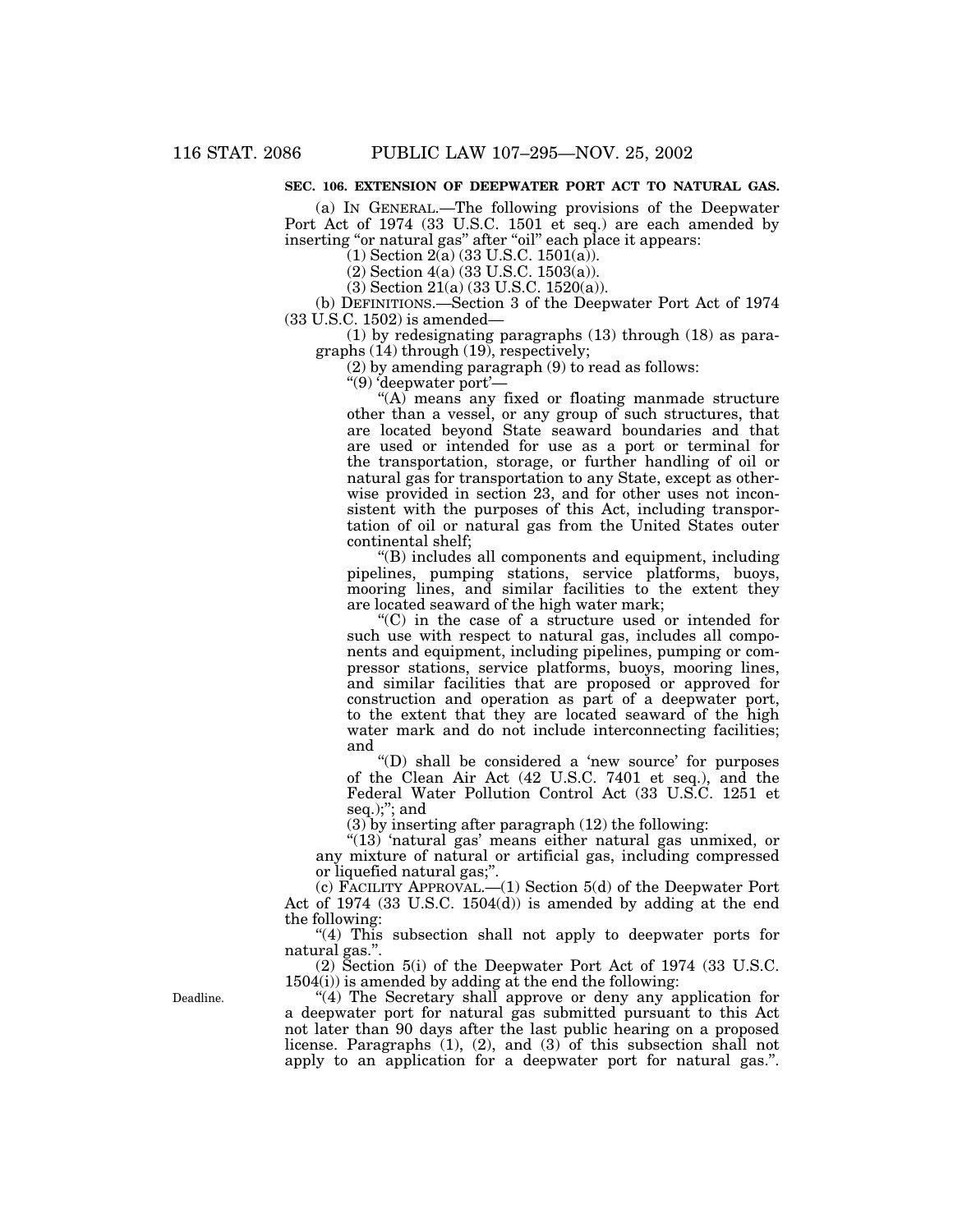(d) FACILITY DEVELOPMENT.—Section 8 of the Deepwater Port Act of 1974 (33 U.S.C. 1507) is amended by adding at the end the following:

''(d) MANAGED ACCESS.—Subsections (a) and (b) shall not apply to deepwater ports for natural gas. A licensee of a deepwater port for natural gas, or an affiliate thereof, may exclusively utilize the entire capacity of the deepwater port and storage facilities for the acceptance, transport, storage, regasification, or conveyance of natural gas produced, processed, marketed, or otherwise obtained by agreement by such licensee or its affiliates. The licensee may make unused capacity of the deepwater port and storage facilities available to other persons, pursuant to reasonable terms and conditions imposed by the licensee, if such use does not otherwise interfere in any way with the acceptance, transport, storage, regasification, or conveyance of natural gas produced, processed, marketed, or otherwise obtained by agreement by such licensee or its affiliates.

''(e) JURISDICTION.—Notwithstanding any provision of the Natural Gas Act (15 U.S.C. 717 et seq.), any regulation or rule issued thereunder, or section 19 as it pertains to such Act, this Act shall apply with respect to the licensing, siting, construction, or operation of a deepwater natural gas port or the acceptance, transport, storage, regasification, or conveyance of natural gas at or through a deepwater port, to the exclusion of the Natural Gas Act or any regulation or rule issued thereunder.''.

(e) REGULATIONS.—

(1) AGENCY AND DEPARTMENT EXPERTISE AND RESPONSIBIL-ITIES.—Not later than 30 days after the date of the enactment of this Act, the heads of Federal departments or agencies having expertise concerning, or jurisdiction over, any aspect of the construction or operation of deepwater ports for natural gas shall transmit to the Secretary of Transportation written comments as to such expertise or statutory responsibilities pursuant to the Deepwater Port Act of 1974 (33 U.S.C. 1501 et seq.) or any other Federal law.

(2) INTERIM FINAL RULE.—The Secretary may issue an interim final rule as a temporary regulation implementing this section (including the amendments made by this section) as soon as practicable after the date of enactment of this section, without regard to the provisions of chapter 5 of title 5, United States Code.

(3) FINAL RULES.—As soon as practicable after the date of the enactment of this Act, the Secretary of Transportation shall issue additional final rules that, in the discretion of the Secretary, are determined to be necessary under the Deepwater Port Act of 1974 (33 U.S.C. 1501 et seq.) for the application and issuance of licenses for a deepwater port for natural gas. (f) ENVIRONMENTAL ANALYSIS.—Section 5 of the Deepwater Port Act of 1974 (33 U.S.C. 1504) is amended by striking subsection

(f) and inserting the following:

''(f) NEPA COMPLIANCE.—For all applications, the Secretary, in cooperation with other involved Federal agencies and departments, shall comply with the National Environmental Policy Act of 1969 (42 U.S.C. 4332). Such compliance shall fulfill the requirement of all Federal agencies in carrying out their responsibilities under the National Environmental Policy Act of 1969 pursuant to this Act.''.

Deadline. 43 USC 1504 note.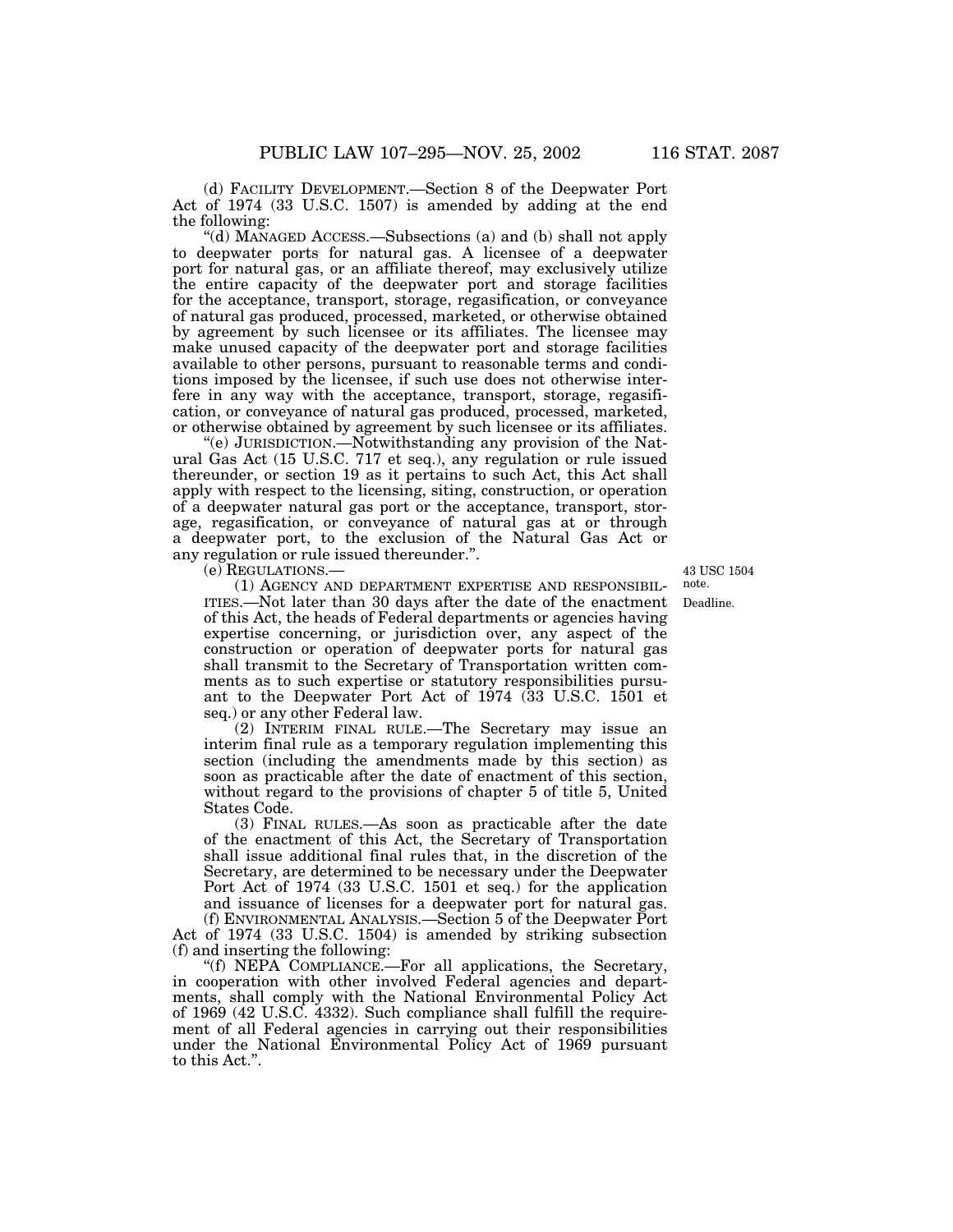(g) STATE FEES.—Section 5(h)(2) of the Deepwater Port Act of  $1974$  (33 U.S.C.  $1504(h)(2)$ ) is amended by inserting "and unless prohibited by law,'' after ''Notwithstanding any other provision of this Act."

#### **SEC. 107. ASSIGNMENT OF COAST GUARD PERSONNEL AS SEA MAR-SHALS AND ENHANCED USE OF OTHER SECURITY PER-SONNEL.**

(a) IN GENERAL.—Section 7(b) of the Ports and Waterways Safety Act  $(33 \text{ U.S.C. } 1226(b))$  is amended—

 $(1)$  by striking "and" after the semicolon in paragraph  $(1):$ 

(2) by striking "terrorism." in paragraph (2) and inserting "terrorism; and"; and

(3) by adding at the end the following:

"(3) dispatch properly trained and qualified armed Coast Guard personnel on vessels and public or commercial structures on or adjacent to waters subject to United States jurisdiction to deter or respond to acts of terrorism or transportation security incidents, as defined in section 70101 of title 46, United

(b) REPORT ON USE OF NON-COAST GUARD PERSONNEL.—The Secretary of the department in which the Coast Guard is operating shall evaluate and report to the Congress on—

 $(1)$  the potential use of Federal, State, or local government personnel, and documented United States Merchant Marine personnel, to supplement Coast Guard personnel under section  $7(b)(3)$  of the Ports and Waterways Safety Act (33 U.S.C.  $1226(b)(3)$ ;

(2) the possibility of using personnel other than Coast Guard personnel to carry out Coast Guard personnel functions under that section and whether additional legal authority would be necessary to use such personnel for such functions; and

(3) the possibility of utilizing the United States Merchant Marine Academy, State maritime academies, or Coast Guard approved maritime industry schools in the United States, to provide training under that section.

#### **SEC. 108. TECHNICAL AMENDMENTS CONCERNING THE TRANS-MITTAL OF CERTAIN INFORMATION TO THE CUSTOMS SERVICE.**

(a) TARIFF ACT OF 1930.—Section 431A(d) of the Tariff Act of 1930, as added by section  $343(b)$  of the Trade Act of 2002<br>(Public Law 107–210), is amended to read as follows:

"(d) REPORTING OF UNDOCUMENTED CARGO.—<br>"(1) IN GENERAL.—A vessel carrier shall notify the Customs" Service of any cargo tendered to such carrier that is not properly documented pursuant to this section and that has remained in the marine terminal for more than 48 hours after being delivered to the marine terminal, and the location of the cargo in the marine terminal.

"(2) SHARING ARRANGEMENTS.—For vessel carriers that are members of vessel sharing agreements (or any other arrangement whereby a carrier moves cargo on another carrier's vessel), the vessel carrier accepting the booking shall be responsible for reporting undocumented cargo, without regard to whether it operates the vessel on which the transportation is to be made.

33 USC 1226 note.

19 USC 1431a.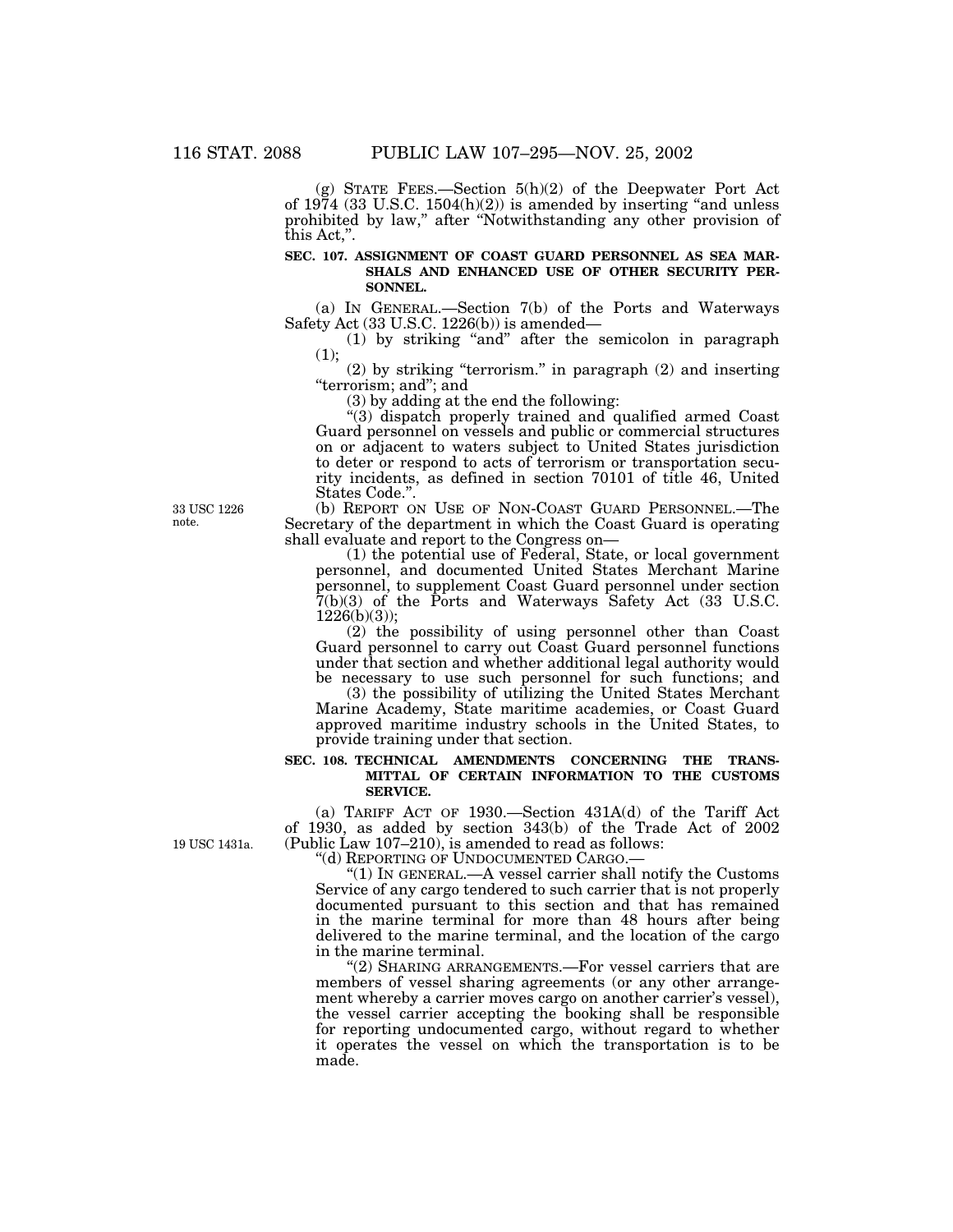''(3) REASSIGNMENT TO ANOTHER VESSEL.—For purposes of this subsection and subsection (f), if merchandise has been tendered to a marine terminal operator and subsequently reassigned for carriage on another vessel, the merchandise shall be considered properly documented if the information provided reflects carriage on the previously assigned vessel and otherwise meets the requirements of subsection (b). Notwithstanding the preceding sentence, it shall be the responsibility of the vessel carrier to notify the Customs Service promptly of any reassignment of merchandise for carriage on a vessel other than the vessel on which the merchandise was originally assigned.

"(4) MULTIPLE CONTAINERS.—If a single shipment is comprised of multiple containers, the 48-hour period described in paragraph (1) shall begin to run from the time the last container of the shipment is delivered to the marine terminal operator. It shall be the responsibility of the person tendering the cargo to inform the carrier that the shipment consists of multiple containers that will be delivered to the marine terminal oper-<br>ator at different times as part of a single shipment.".

(b) MANDATORY ADVANCED ELECTRONIC INFORMATION.—Section 343(a) of the Trade Act of 2002 (Public Law 107–210) is amended—

(1) by striking paragraph (1) and inserting the following: "(1) IN GENERAL.— $(\overline{A})$  Subject to paragraphs (2) and (3), the Secretary is authorized to promulgate regulations providing for the transmission to the Customs Service, through an electronic data interchange system, of information pertaining to cargo to be brought into the United States or to be sent from the United States, prior to the arrival or departure of the cargo.

''(B) The Secretary shall endeavor to promulgate an initial set of regulations under subparagraph (A) not later than October 1, 2003.''.

(2) by striking paragraph (2) and inserting the following: ''(2) INFORMATION REQUIRED.—The cargo information required by the regulations promulgated pursuant to paragraph (1) under the parameters set forth in paragraph (3) shall be such information on cargo as the Secretary determines to be reasonably necessary to ensure cargo safety and security pursuant to those laws enforced and administered by the Customs Service. The Secretary shall provide to appropriate Federal departments and agencies cargo information obtained pursuant to paragraph  $(1)$ ."; and

 $(3)$  in paragraph  $(3)$ —

 $(A)$  by striking "aviation, maritime, and surface transportation safety and security'' in subparagraphs (F), (H), and (L)(ii) and inserting ''cargo safety and security'';

 $(B)$  in subparagraph  $(F)$ -

(i) by inserting ''merchandise'' after ''determining''; (ii) by inserting "and preventing smuggling" after ''security''; and

(iii) by adding at the end the following: ''Notwithstanding the preceding sentence, nothing in this section shall be treated as amending, repealing, or otherwise modifying title IV of the Tariff Act of 1930 or regulations promulgated thereunder.'';

 $(C)$  in subparagraph  $(G)$ —

19 USC 2071 note.

Regulations. Deadline.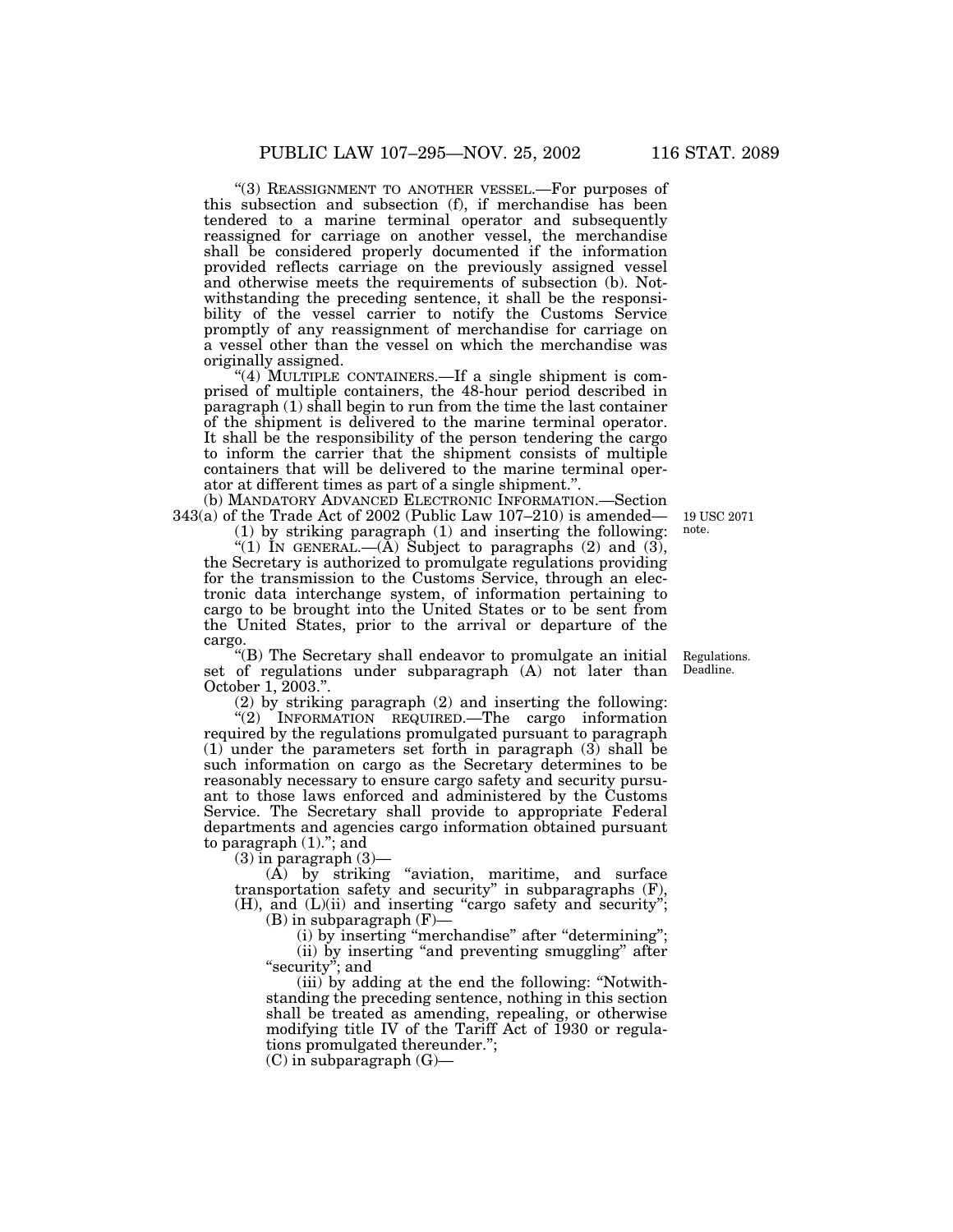(i) in the first sentence—

(I) by inserting ''cargo'' after ''confidential''; and

(II) by inserting after ''Customs Service'' the following: "pursuant to such regulations, except for the manifest information collected pursuant to section 431 of the Tariff Act of 1930 and required to be available for public disclosure pursuant to section 431(c) of such Act.''; and

(ii) by striking the second sentence; and

(D) in subparagraph (L)—

(i) in the matter preceding clause (i)—

(I) by striking " $60$ " and inserting " $15$ "; and

(II) by striking ''promulgation of regulations'' and inserting ''publication of a final rule pursuant to this section'';

(ii) by striking "and" at the end of clause (iii); (iii) by striking the period and inserting ''; and'' at the end of clause (iv); and

(iv) by inserting at the end the following:

" $(v)$  if the Secretary determines to amend the proposed regulations after they have been transmitted to the Committees pursuant to this subparagraph, the Secretary shall transmit the amended regulations to such Committees no later than 5 days prior to the publication of the final rule.''.

(c) REPEAL.—Section 343A of the Trade Act of 2002 (116 Stat. 985) is repealed.

### **SEC. 109. MARITIME SECURITY PROFESSIONAL TRAINING.**

19 USC 2071.

46 USC 70101 note.

(a) IN GENERAL.—

(1) DEVELOPMENT OF STANDARDS.—Not later than 6 months after the date of enactment of this Act, the Secretary of Transportation shall develop standards and curriculum to allow for the training and certification of maritime security professionals. In developing these standards and curriculum, the Secretary shall consult with the National Maritime Security Advisory Committee established under section 70112 of title 46, United States Code, as amended by this Act.

(2) SECRETARY TO CONSULT ON STANDARDS.—In developing standards under this section, the Secretary may, without regard to the Federal Advisory Committee Act (5 U.S.C. App.), consult with the Federal Law Enforcement Training Center, the United States Merchant Marine Academy's Global Maritime and Transportation School, the Maritime Security Council, the International Association of Airport and Port Police, the National Cargo Security Council, and any other Federal, State, or local government or law enforcement agency or private organization or individual determined by the Secretary to have pertinent expertise.

(b) MINIMUM STANDARDS.—The standards established by the Secretary under subsection (a) shall include the following elements:

(1) The training and certification of maritime security professionals in accordance with accepted law enforcement and security guidelines, policies, and procedures, including, as appropriate, recommendations for incorporating a background

Deadline.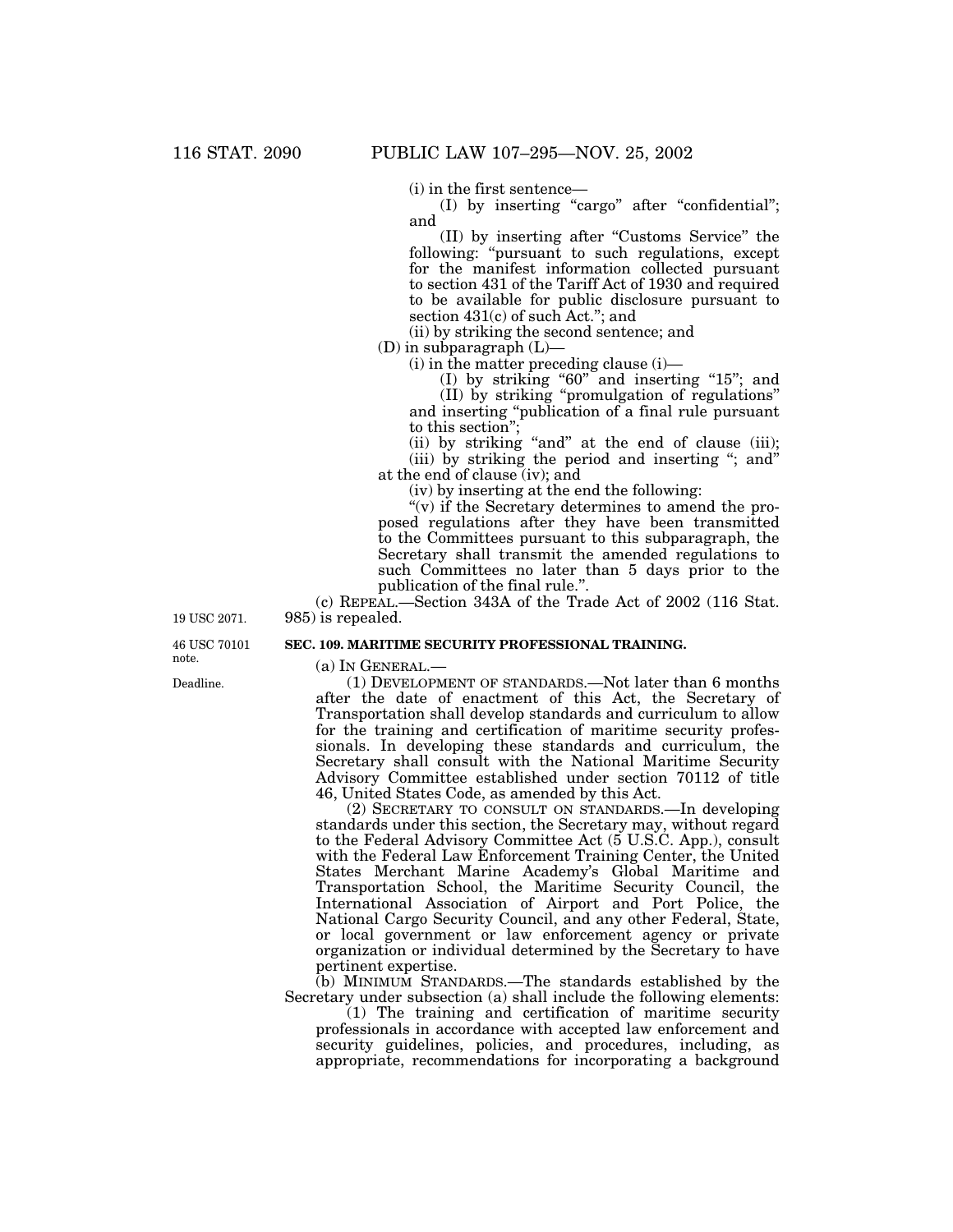check process for personnel trained and certified in foreign ports.

(2) The training of students and instructors in all aspects of prevention, detection, investigation, and reporting of criminal activities in the international maritime environment.

(3) The provision of off-site training and certification courses and certified personnel at United States and foreign ports used by United States-flagged vessels, or by foreignflagged vessels with United States citizens as passengers or crewmembers, to develop and enhance security awareness and practices.

(c) TRAINING PROVIDED TO LAW ENFORCEMENT AND SECURITY PERSONNEL.—

 $(1)$  In GENERAL.—The Secretary is authorized to make the training opportunities provided under this section available to any Federal, State, local, and private law enforcement or maritime security personnel in the United States or to personnel employed in foreign ports used by vessels with United States citizens as passengers or crewmembers.

(2) ACADEMIES AND SCHOOLS.—The Secretary may provide training under this section at—

(A) each of the 6 State maritime academies;

(B) the United States Merchant Marine Academy;

(C) the Appalachian Transportation Institute; and

(D) other security training schools in the United States. (d) USE OF CONTRACT RESOURCES.—The Secretary may employ Federal and contract resources to train and certify maritime security professionals in accordance with the standards and curriculum developed under this Act.

(e) ANNUAL REPORT.—The Secretary shall transmit an annual report to the Senate Committee on Commerce, Science, and Transportation and the House of Representatives Committee on Transportation and Infrastructure on the expenditure of appropriated funds and the training under this section.

(f) AUTHORIZATION OF APPROPRIATIONS.—There are authorized to be appropriated to the Secretary to carry out this section \$5,500,000 for each of fiscal years 2003 through 2008.

#### **SEC. 110. ADDITIONAL REPORTS.**

(a) ANNUAL REPORT ON MARITIME SECURITY AND TERRORISM.— Section 905 of the International Maritime and Port Security Act (46 U.S.C. App. 1802) is amended by adding at the end thereof the following: ''Beginning with the first report submitted under this section after the date of enactment of the Maritime Transportation Security Act of 2002, the Secretary shall include a description of activities undertaken under title I of that Act and an analysis of the effect of those activities on port security against acts of terrorism.''.

> 46 USC 70101 note.

(b) REPORT ON TRAINING CENTER.—The Commandant of the United States Coast Guard, in conjunction with the Secretary of the Navy, shall submit to Congress a report, at the time they submit their fiscal year 2005 budget, on the life cycle costs and benefits of creating a Center for Coastal and Maritime Security. The purpose of the Center would be to provide an integrated training complex to prevent and mitigate terrorist threats against coastal and maritime assets of the United States, including ports, harbors, ships, dams, reservoirs, and transport nodes.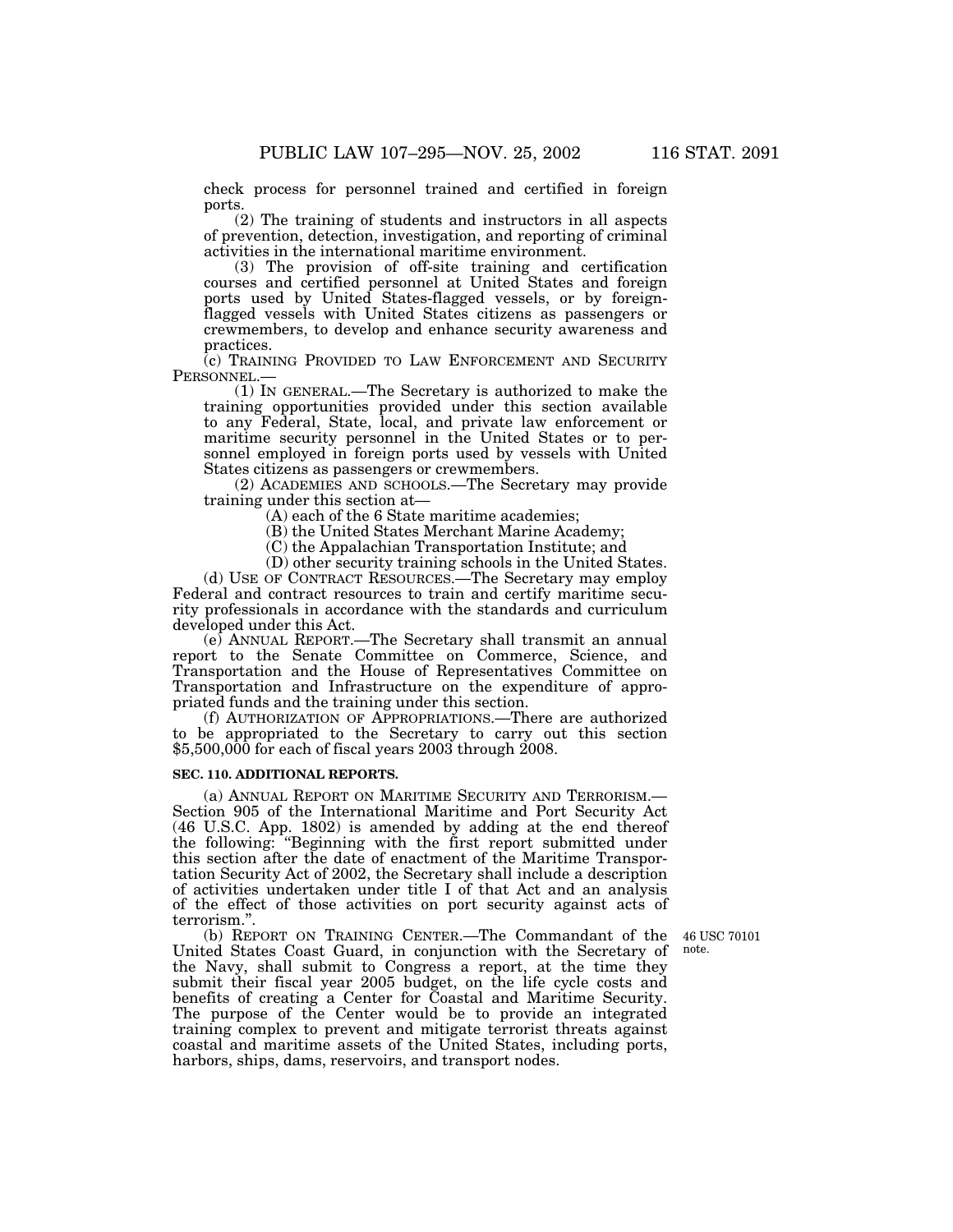46 USC 70116 note.

(c) REPORT ON SECURE SYSTEM OF TRANSPORTATION PRO- GRAM.—Within 1 year after the secure system of transportation program is implemented under section 70116 of title 46, United States Code, as amended by this Act, the Secretary of the department in which the Coast Guard is operating shall transmit a report to the Senate Committees on Commerce, Science, and Transportation and Finance and the House of Representatives Committees on Transportation and Infrastructure and Ways and Means that— (1) evaluates the secure system of transportation program

and its components;

(2) states the Secretary's view as to whether any procedure, system, or technology evaluated as part of the program offers a higher level of security than requiring imported goods to clear customs under existing procedures and for the requirements of the National Maritime Security Plan for reopening of United States ports to commerce;

(3) states the Secretary's view as to the integrity of the procedures, technology, or systems evaluated as part of the program;

(4) makes a recommendation with respect to whether the program, or any procedure, system, or technology should be incorporated in a nationwide system for preclearance of imports of waterborne goods and for the requirements of the National Maritime Security Plan for the reopening of United States ports to Commerce;

(5) describes the impact of the program on staffing levels at the department in which the Coast Guard is operating, and the Customs Service; and

(6) states the Secretary's views as to whether there is a method by which the United States could validate foreign ports so that cargo from those ports is preapproved for entry into the United States and for the purpose of the requirements of the National Maritime Security Plan for the reopening of United States ports to commerce.

Deadline. 46 USC 70116 note.

#### **SEC. 111. PERFORMANCE STANDARDS.**

Not later than January 1, 2004, the Secretary of the department in which the Coast Guard is operating, in consultation with the Transportation Security Oversight Board, shall— (1) develop and maintain an antiterrorism cargo identifica-

tion, tracking, and screening system for containerized cargo shipped to and from the United States either directly or via a foreign port; and

 $(2)$  develop performance standards to enhance the physical security of shipping containers, including standards for seals and locks.

#### **SEC. 112. REPORT ON FOREIGN-FLAG VESSELS.**

Within 6 months after the date of enactment of this Act and every year thereafter, the Secretary of the department in which the Coast Guard is operating, in consultation with the Secretary of State, shall provide a report to the Committee on Commerce, Science, and Transportation of the Senate, and the Committee on Transportation and Infrastructure of the House of Representatives that lists the following information:

(1) A list of all nations whose flag vessels have entered United States ports in the previous year.

46 USC 70101 note.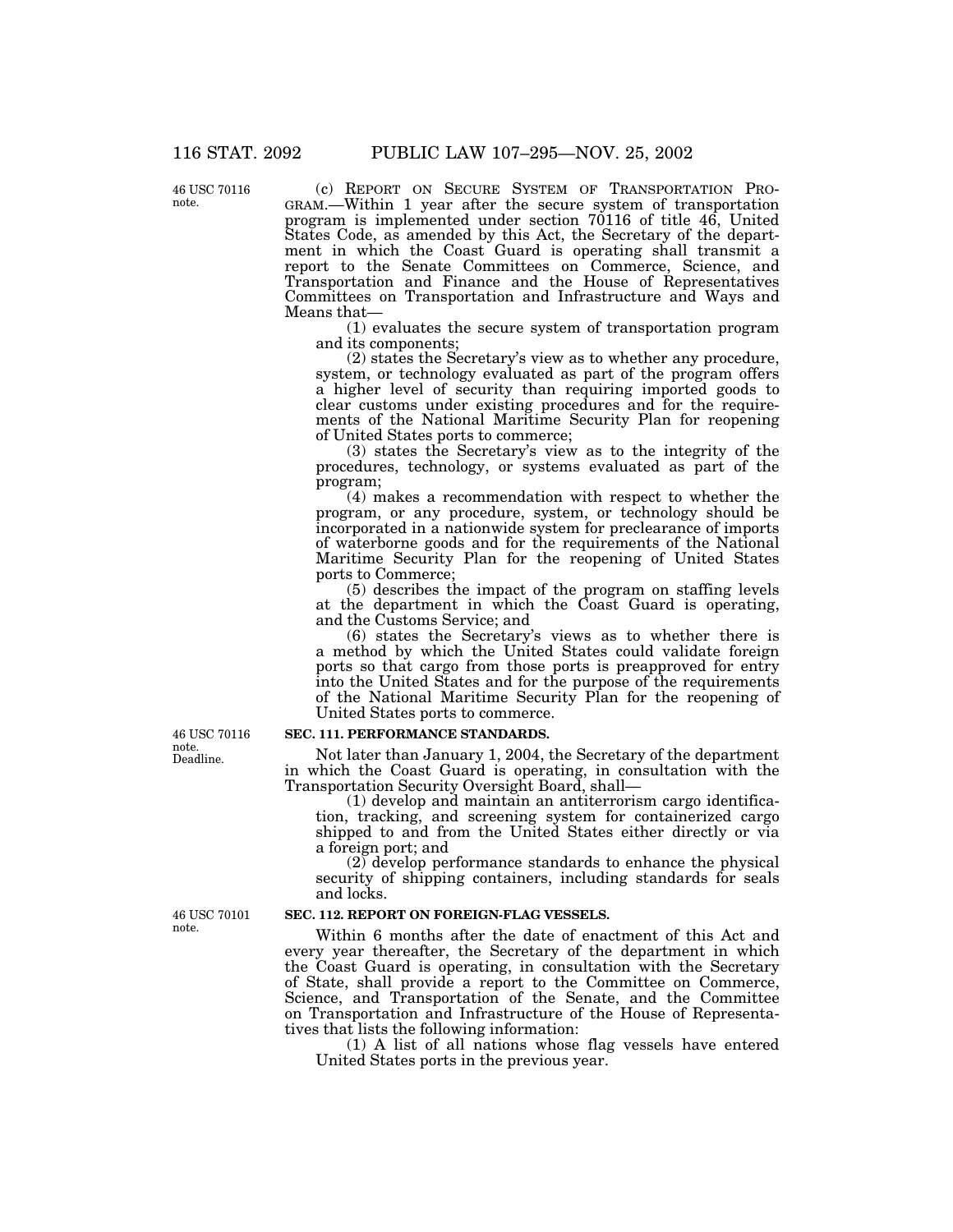nations— (A) whose registered flag vessels appear as Priority III or higher on the Boarding Priority Matrix maintained by the Coast Guard;

(B) that have presented, or whose flag vessels have presented, false, intentionally incomplete, or fraudulent information to the United States concerning passenger or cargo manifests, crew identity or qualifications, or registration or classification of their flag vessels;

(C) whose vessel registration or classification procedures have been found by the Secretary to be noncompliant with international classifications or do not exercise adequate control over safety and security concerns; or

(D) whose laws or regulations are not sufficient to allow tracking of ownership and registration histories of registered flag vessels.

(3) Actions taken by the United States, whether through domestic action or international negotiation, including agreements at the International Maritime Organization under section 902 of the International Maritime and Port Security Act (46 U.S.C. App. 1801), to improve transparency and security of vessel registration procedures in nations on the list under paragraph  $(\bar{2})$ .

(4) Recommendations for legislative or other actions needed to improve security of United States ports against potential threats posed by flag vessels of nations named in paragraph (2).

## **SEC. 113. REVISION OF PORT SECURITY PLANNING GUIDE.**

The Secretary of Transportation, acting through the Maritime Administration and after consultation with the National Maritime Security Advisory Committee and the Coast Guard, shall publish a revised version of the document entitled ''Port Security: A National Planning Guide'', incorporating the requirements prescribed under chapter 701 of title 46, United States Code, as amended by this Act, within 3 years after the date of enactment of this Act, and make that revised document available on the Internet.

# **TITLE II—MARITIME POLICY IMPROVEMENT**

#### **SEC. 201. SHORT TITLE.**

This title may be cited as the ''Maritime Policy Improvement Act of 2002''.

#### **SEC. 202. VESSEL COASTAL VENTURE.**

Section 1120(g) of the Coast Guard Authorization Act of 1996 (Public Law 104–324; 110 Stat. 3978) is amended by inserting "COASTAL VENTURE (United States official number 971086), after ''vessels''.

#### **SEC. 203. EXPANSION OF AMERICAN MERCHANT MARINE MEMORIAL WALL OF HONOR.**

(a) FINDINGS.—The Congress finds that—

46 USC 70103 note.

Maritime Policy Improvement Act of 2002.

46 USC 2101 note.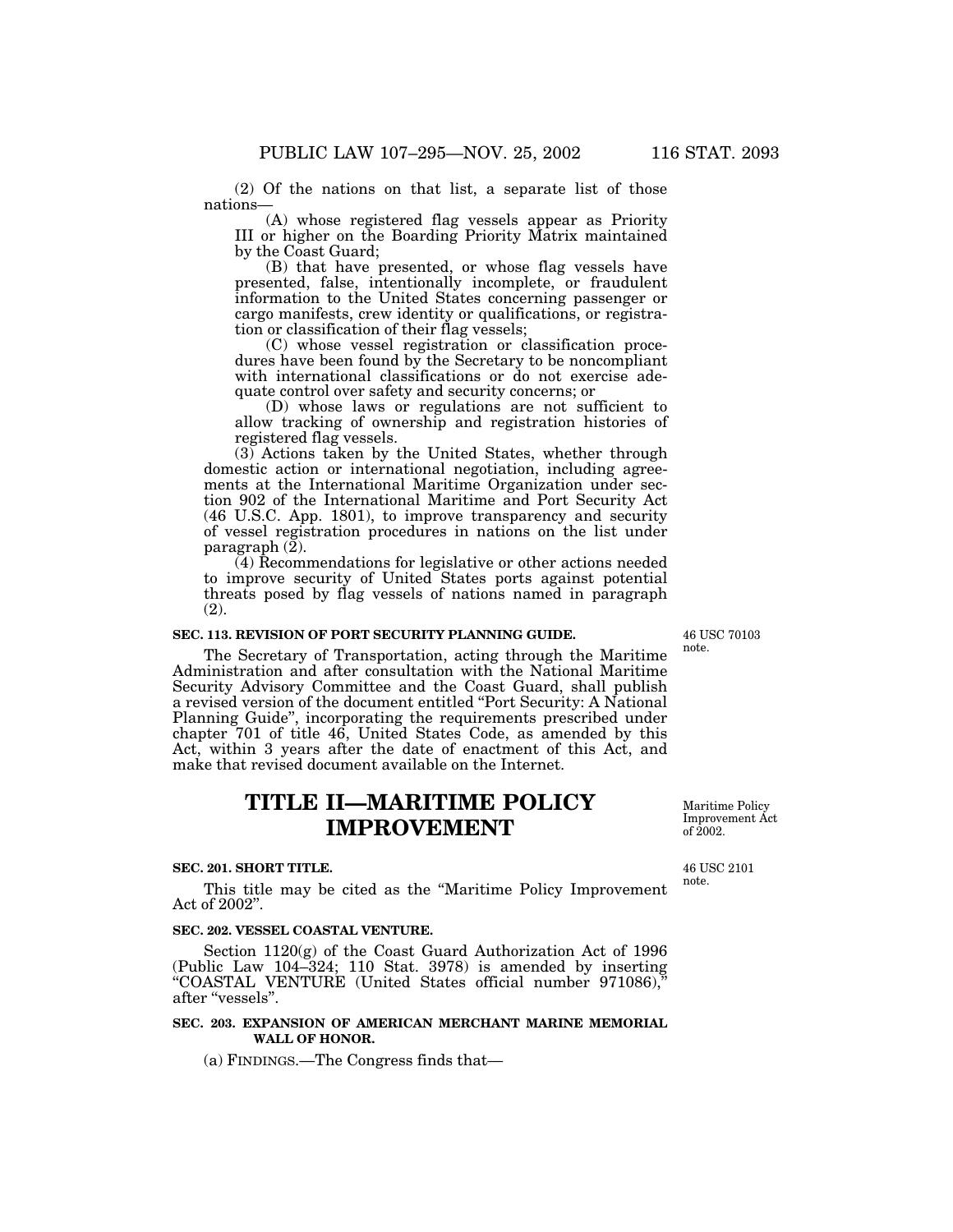(1) the United States Merchant Marine has served the people of the United States in all wars since 1775;

(2) the United States Merchant Marine served as the Nation's first navy and defeated the British Navy to help gain the Nation's independence;

(3) the United States Merchant Marine kept the lifeline of freedom open to the allies of the United States during the Second World War, making one of the most significant contributions made by any nation to the victory of the allies in that war;

(4) President Franklin D. Roosevelt and many military leaders praised the role of the United States Merchant Marine as the ''Fourth Arm of Defense'' during the Second World War;

(5) more than 250,000 men and women served in the United States Merchant Marine during the Second World War;

(6) during the Second World War, members of the United States Merchant Marine faced dangers from the elements and from submarines, mines, armed raiders, destroyers, aircraft, and ''kamikaze'' pilots;

(7) during the Second World War, at least 6,830 members of the United States Merchant Marine were killed at sea;

(8) during the Second World War, 11,000 members of the United States Merchant Marine were wounded, at least 1,100 of whom later died from their wounds;

(9) during the Second World War, 604 members of the United States Merchant Marine were taken prisoner;

(10) one in 32 members of the United States Merchant Marine serving in the Second World War died in the line of duty, suffering a higher percentage of war-related deaths than any of the other armed services of the United States; and

(11) the United States Merchant Marine continues to serve the United States, promoting freedom and meeting the high ideals of its former members.

(b) GRANTS TO CONSTRUCT ADDITION TO AMERICAN MERCHANT MARINE MEMORIAL WALL OF HONOR.—

(1) IN GENERAL.—The Secretary of Transportation may make grants to the American Merchant Marine Veterans Memorial Committee, Inc., to construct an addition to the American Merchant Marine Memorial Wall of Honor located at the Los Angeles Maritime Museum in San Pedro, California.

(2) FEDERAL SHARE.—The Federal share of the cost of activities carried out with a grant made under this section shall be 50 percent.

(3) AUTHORIZATION OF APPROPRIATIONS.—There is authorized to be appropriated to carry out this section \$500,000 for fiscal year 2003.

33 USC 1902a.

# **SEC. 204. DISCHARGE OF AGRICULTURAL CARGO RESIDUE.**

Notwithstanding any other provision of law, the discharge from a vessel of any agricultural cargo residue material in the form of hold washings shall be governed exclusively by the provisions of the Act to Prevent Pollution from Ships (33 U.S.C. 1901 et seq.) that implement Annex V to the International Convention for the Prevention of Pollution from Ships.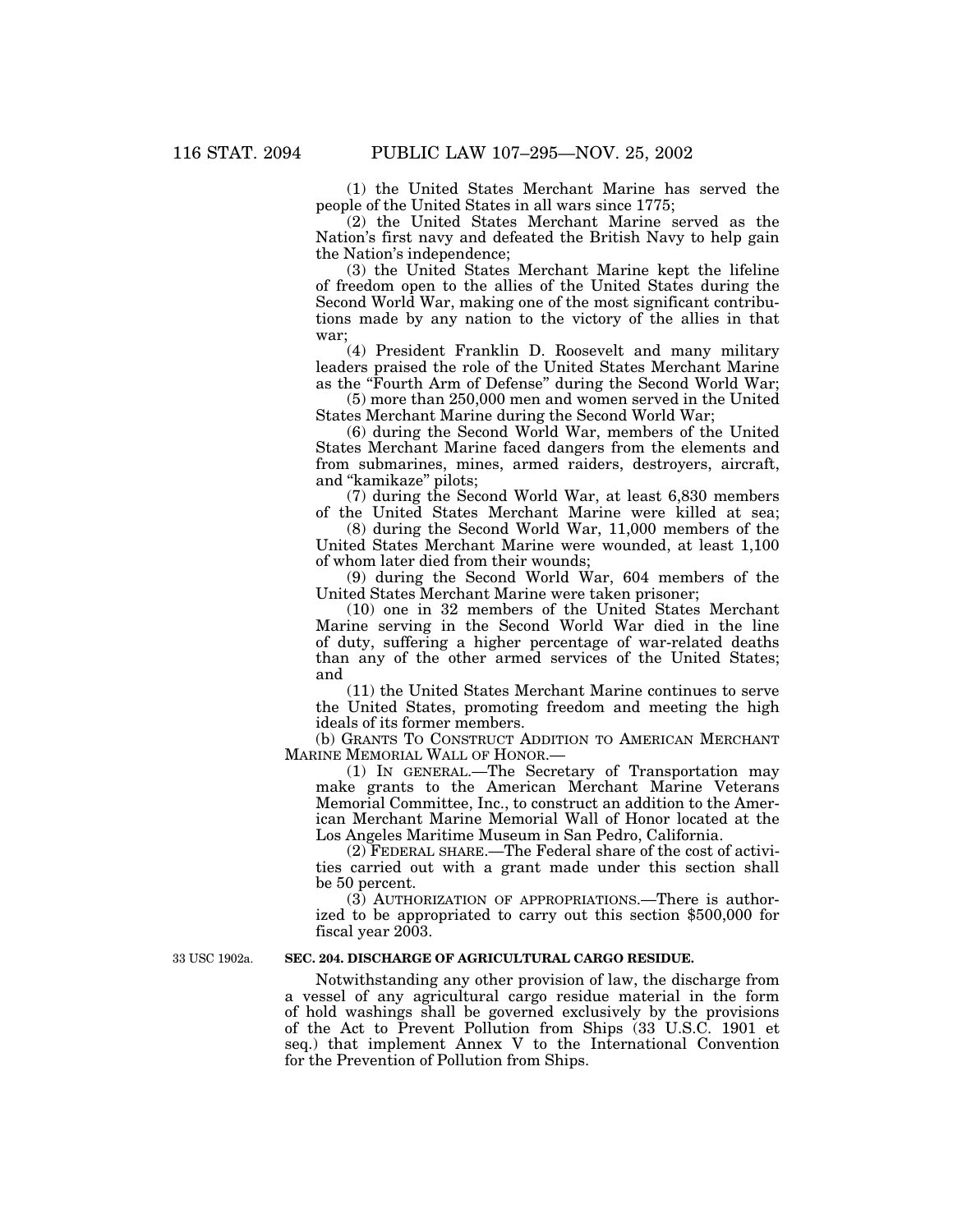(a) LIENS ON ANY DOCUMENTED VESSEL.— (1) IN GENERAL.—Section 31343 of title 46, United States Code, is amended as follows:

(A) By amending the section heading to read as follows:

#### **''§ 31343. Recording and discharging notices of claim of maritime lien''**.

(B) In subsection (a) by striking ''covered by a preferred mortgage filed or recorded under this chapter'' and inserting ''documented, or for which an application for docu-

mentation has been filed, under chapter  $\overline{1}21$ ".<br>
(C) By amending subsection (b) to read as follows:<br>
"(b)(1) The Secretary shall record a notice complying with subsection (a) of this section if, when the notice is presented to the Secretary for recording, the person having the claim files with the notice a declaration stating the following:

"(A) The information in the notice is true and correct to the best of the knowledge, information, and belief of the individual who signed it.

''(B) A copy of the notice, as presented for recordation, has been sent to each of the following:

"(i) The owner of the vessel.

"(ii) Each person that recorded under subsection (a) of this section an unexpired notice of a claim of an undischarged lien on the vessel.

''(iii) The mortgagee of each mortgage filed or recorded under section 31321 of this title that is an undischarged mortgage on the vessel.

" $(2)$  A declaration under this subsection filed by a person that is not an individual must be signed by the president, member, partner, trustee, or other individual authorized to execute the declaration on behalf of the person.''.

(D) By amending subsection (c) to read as follows:  $C(1)$  On full and final discharge of the indebtedness that is the basis for a notice of claim of lien recorded under subsection (b) of this section, the person having the claim shall provide the Secretary with an acknowledged certificate of discharge of the indebtedness. The Secretary shall record the certificate.

" $(2)$  The district courts of the United States shall have jurisdiction over a civil action in Admiralty to declare that a vessel is not subject to a lien claimed under subsection (b) of this section, or that the vessel is not subject to the notice of claim of lien, or both, regardless of the amount in controversy or the citizenship of the parties. Venue in such an action shall be in the district where the vessel is found or where the claimant resides or where the notice of claim of lien is recorded. The court may award costs and attorneys fees to the prevailing party, unless the court finds that the position of the other party was substantially justified or other circumstances make an award of costs and attorneys fees unjust. The Secretary shall record any such declaratory order.''.

(E) By adding at the end the following:

''(e) A notice of claim of lien recorded under subsection (b) of this section shall expire 3 years after the date the lien was established, as such date is stated in the notice under subsection (a) of this section.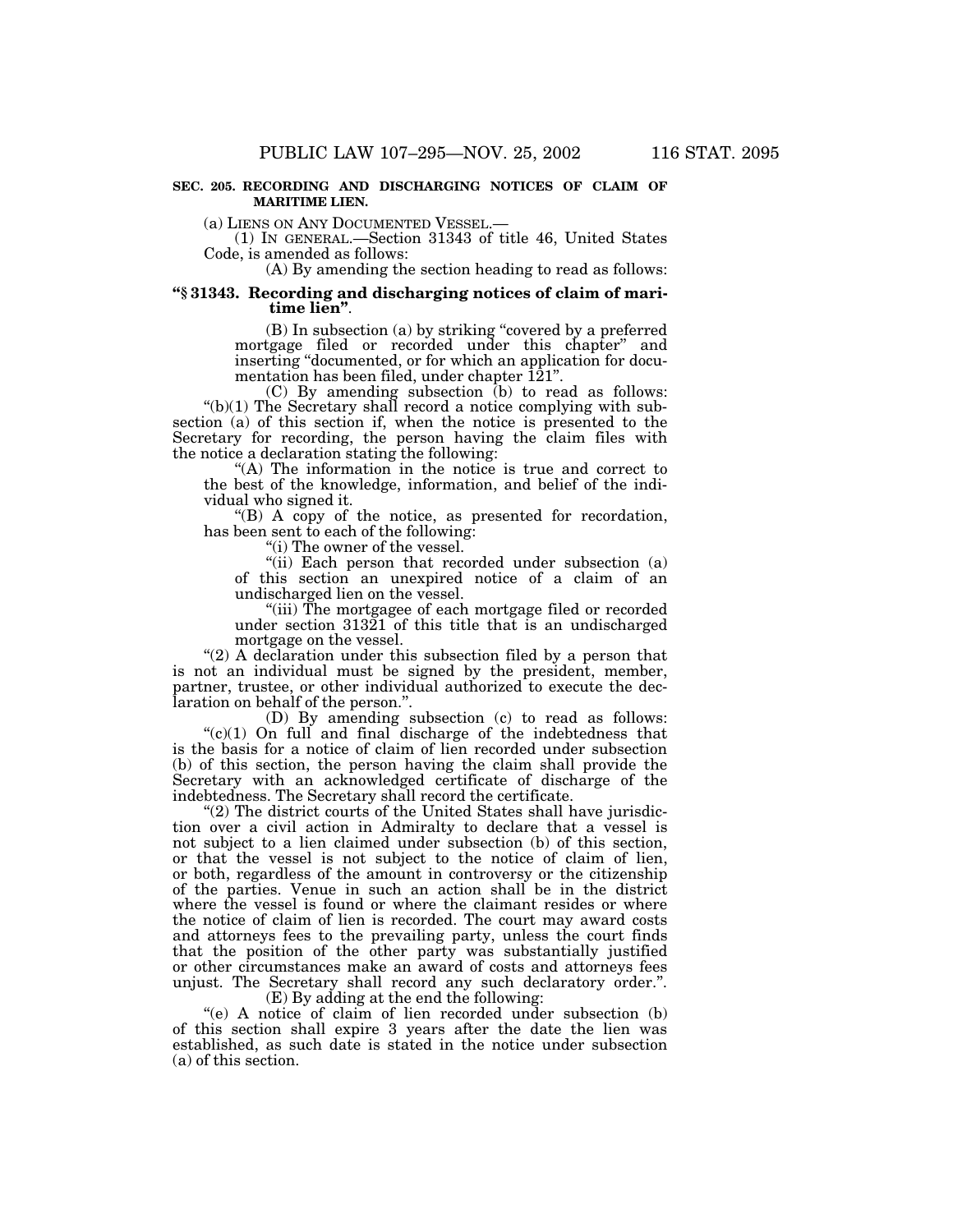''(f) This section does not alter in any respect the law pertaining to the establishment of a maritime lien, the remedy provided by such a lien, or the defenses thereto, including any defense under the doctrine of laches.''.

(2) CLERICAL AMENDMENT.—The table of sections for chapter 313 of title 46, United States Code, is amended by striking the item relating to section 31343 and inserting the following:

''31343. Recording and discharging notices of claim of maritime lien.''.

(b) NOTICE REQUIREMENTS.—Section 31325 of title 46, United States Code, is amended as follows:

(1) In subsection  $(d)(1)(B)$  by striking "a notice of a claim" and inserting ''an unexpired notice of a claim''.

(2) In subsection  $(f)(1)$  by striking "a notice of a claim" and inserting ''an unexpired notice of a claim''.

(c) APPROVAL OF SURRENDER OF DOCUMENTATION.—Section 12111 of title 46, United States Code, is amended by adding at the end the following:

" $(d)(1)$  The Secretary shall not refuse to approve the surrender of the certificate of documentation for a vessel solely on the basis that a notice of a claim of a lien on the vessel has been recorded under section 31343(a) of this title.

"(2) The Secretary may condition approval of the surrender of the certificate of documentation for a vessel over 1,000 gross tons."

(d) TECHNICAL CORRECTION.—Section 9(c) of the Shipping Act, 1916 (46 App. U.S.C. 808(c)) is amended in the matter preceding paragraph (1) by striking "Except" and all that follows through "12106(e) of title 46," and inserting "Except as provided in section 611 of the Merchant Marine Act, 1936 (46 App. U.S.C. 1181) and in section 12106(e) of title 46,''. (e) EFFECTIVE DATE.—This section shall take effect January

46 USC 12111 note.

1, 2003.

#### **SEC. 206. TONNAGE OF R/V DAVIDSON.**

(a) IN GENERAL.—The Secretary of the department in which the Coast Guard is operating shall prescribe a tonnage measurement as a small passenger vessel as defined in section 2101 of title 46, United States Code, for the vessel R/V DAVIDSON (United States official number D1066485) for purposes of applying the optional regulatory measurement under section 14305 of that title.

(b) APPLICATION.—Subsection (a) shall apply only when the vessel is operating in compliance with the requirements of section 3301(8) of title 46, United States Code.

## **SEC. 207. MISCELLANEOUS CERTIFICATES OF DOCUMENTATION.**

(a) IN GENERAL.—Notwithstanding section 27 of the Merchant Marine Act, 1920 (46 App. U.S.C. 883), section 8 of the Act of June 19, 1886 (24 Stat. 81, chapter 421; 46 App. U.S.C. 289), and sections 12106 and 12108 of title 46, United States Code, the Secretary of the department in which the Coast Guard is operating may issue a certificate of documentation with appropriate endorsement for employment in the coastwise trade for the following vessels:

(1) LOOKING GLASS (United States official number 925735).

(2) YANKEE (United States official number 1076210).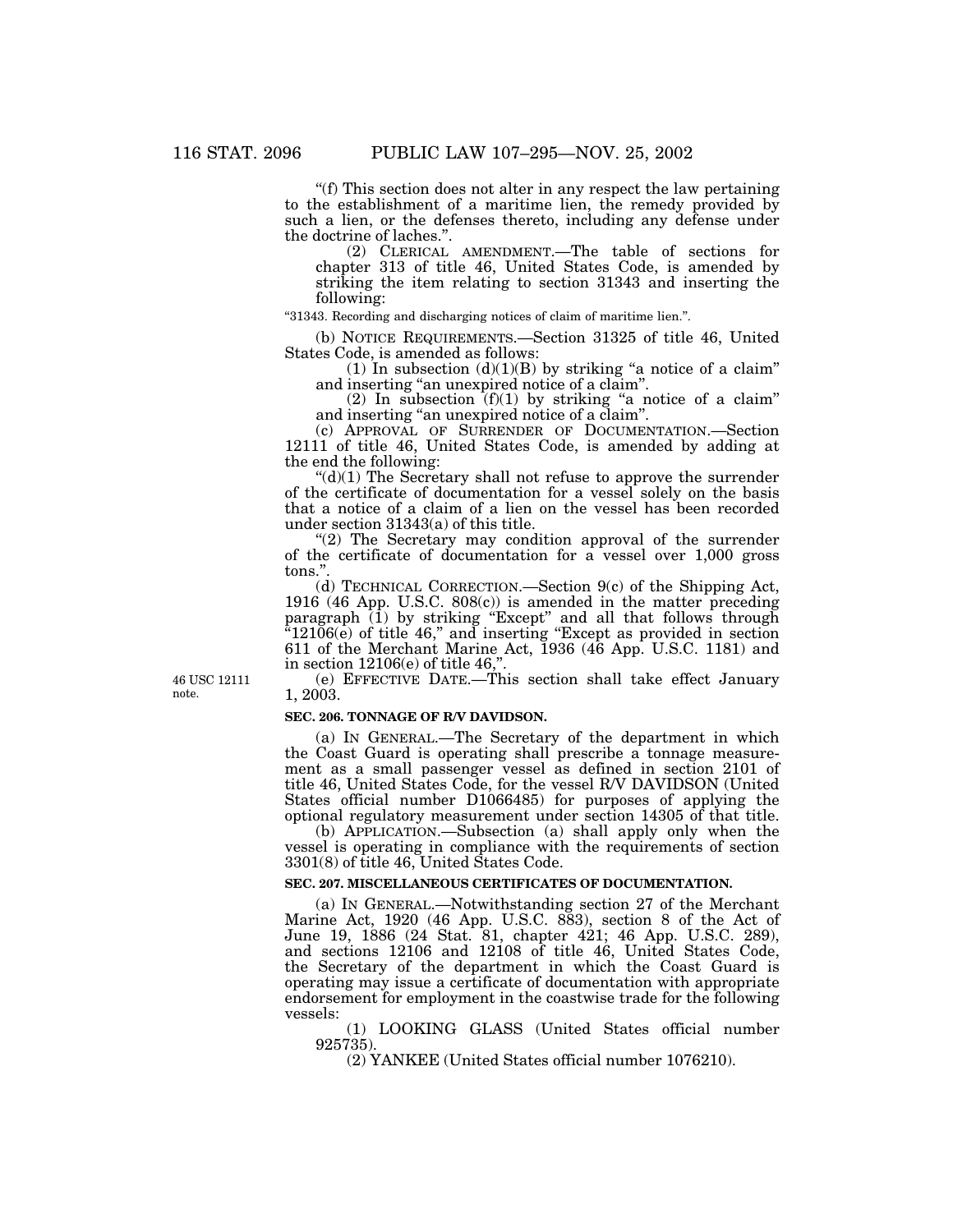(3) LUCKY DOG of St. Petersburg, Florida (State of Florida registration number FLZP7569E373).

(4) ENTERPRIZE (United States official number 1077571).

(5) M/V SANDPIPER (United States official number 1079439).

(6) FRITHA (United States official number 1085943).

(7) PUFFIN (United States official number 697029).

(8) VICTORY OF BURNHAM (United States official number 663780).

(9) R'ADVENTURE II (United States official number 905373).

(10) ANTJA (State of Florida registration number FL3475MA).

(11) SKIMMER, manufactured by Contour Yachts, Inc. (hull identification number QHG34031D001).

(12) TOKEENA (State of South Carolina registration number SC 1602 BJ).

(13) DOUBLE EAGLE 2 (United States official number 1042549).

(14) ENCOUNTER (United States official number 998174).

(15) AJ (United States official number 599164).

(16) BARGE 10 (United States official number 1101368).

(17) NOT A SHOT (United States official number 911064).

(18) PRIDE OF MANY (Canadian official number 811529).

(19) AMAZING GRACE (United States official number 92769).

(20) SHEWHO (United States official number 1104094).

(21) SOVEREIGN (United States official number 1028144).

(22) CALEDONIA (United States official number 679530).

(23) ISLANDER (State of South Carolina identification number SC 9279 BJ).

(24) F/V ANITA J (United States official number 560532). (25) F/V HALF MOON BAY (United States official number 615796).

(26) F/V SUNSET BAY (United States official number 598484).

(27) BILLIE-B (United States official number 958427).

(b) ELIGIBILITY FOR ADMINISTRATIVE WAIVERS.—The following vessels are deemed to be eligible vessels within the meaning of section 504(2) of the Coast Guard Authorization Act of 1998 (46 U.S.C. 12106 note):

(1) EXCELLENCE III (hull identification number HQZ00255K101).

(2) ADIOS (hull identification number FAL75003A101).

(3) LAUDERDALE LADY (United States official number 1103520).

(4) UNIT ONE (United States official number 1128562). (c) REPEAL OF JONES ACT WAIVER ADMINISTRATIVE PROCESS SUNSET; ANTI-FRAUD REVOCATION AUTHORITY.—

(1) REPEAL OF SUNSET.—Section 505 of the Coast Guard Authorization Act of 1998 (46 U.S.C. 12106 note) is repealed. The repeal of section 505 shall have no effect on the validity of any certificate or endorsement issued under section 502 of that Act.

(2) REVOCATION FOR FRAUD.—Section 503 of the Coast Guard Authorization Act of 1998 (46 U.S.C. 12106 note) is amended to read as follows: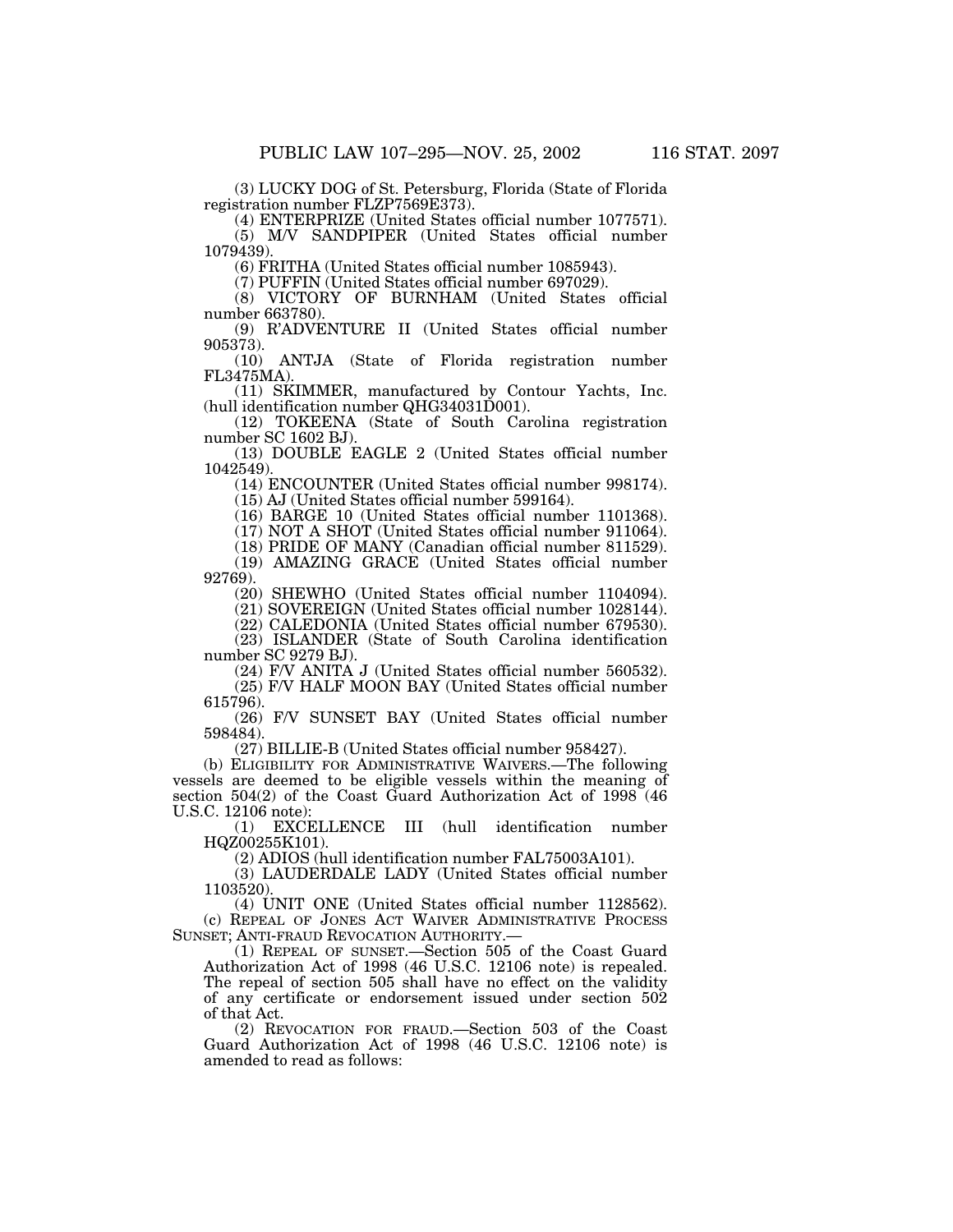## **''SEC. 503. REVOCATION.**

"(a) REVOCATION FOR FRAUD.—The Secretary shall revoke a certificate or an endorsement issued under section 502, after notice and an opportunity for a hearing, if the Secretary determines that

"(b) APPLICATION WITH CRIMINAL PENALTIES.—Nothing in this section affects—

"(1) the criminal prohibition on fraud and false statements<br>provided by section  $1001$  of title 18, United States Code; or

 $^{(2)}$  any other authority of the Secretary to revoke a certificate or endorsement issued under section 502 of this Act.".

cate or endorsement issued under section 502 of this Act.''. (d) TECHNOLOGY DEMONSTRATION WAIVER.—Notwithstanding section 27 of the Merchant Marine Act, 1920 (46 U.S.C. App. 883), section 8 of the Act of June 19, 1886 (24 Stat. 81, chapter 421; 46 U.S.C. App. 289), and sections 12106 and 12108 of title 46, United States Code, the Secretary of Transportation may issue a certificate of documentation with appropriate endorsement for the sole purpose of technology demonstrations (including transporting guests for such demonstration who have not contributed consideration for their passage) for the vessel FOILCAT (United States official number 1063892).

#### **SEC. 208. EXEMPTION FOR VICTORY SHIPS.**

Section 3302(l)(1) of title 46, United States Code, is amended by adding at the end the following:<br>"(D) The SS Red Oak Victory (United States official number

249410), owned by the Richmond Museum Association, located in Richmond, California. ''(E) The SS American Victory (United States official

number 248005), owned by Victory Ship, Inc., of Tampa,

Florida. ''(F) The LST–325, owned by USS LST Ship Memorial, Incorporated, located in Mobile, Alabama.''.

#### **SEC. 209. CERTIFICATE OF DOCUMENTATION FOR 3 BARGES.**

(a) DOCUMENTATION CERTIFICATE.—Notwithstanding section 12106 of title 46, United States Code, and section 27 of the Merchant Marine Act, 1920 (46 App. U.S.C. 883), and subject to subsection (c) of this section, the Secretary of the department in which the Coast Guard is operating may issue a certificate of documentation with an appropriate endorsement for employment in the coastwise trade for each of the vessels listed in subsection (b).

(b) VESSELS DESCRIBED.—The vessels referred to in subsection (a) are the following:

(1) The former Navy deck barge JIM, having a length of 110 feet and a width of 34 feet.

(2) The former railroad car barge HUGH, having a length of 185 feet and a width of 34 feet.

(3) The former railroad car barge TOMMY, having a length of 185 feet and a width of 34 feet.

(c) LIMITATION ON OPERATION.—A vessel issued a certificate of documentation under this section may be used only as a floating platform for launching fireworks, including transportation of materials associated with that use.

#### **SEC. 210. CERTIFICATE OF DOCUMENTATION FOR THE EAGLE.**

Notwithstanding section 27 of the Merchant Marine Act, 1920 (46 App. U.S.C. 883), chapter 121 of title 46, United States Code,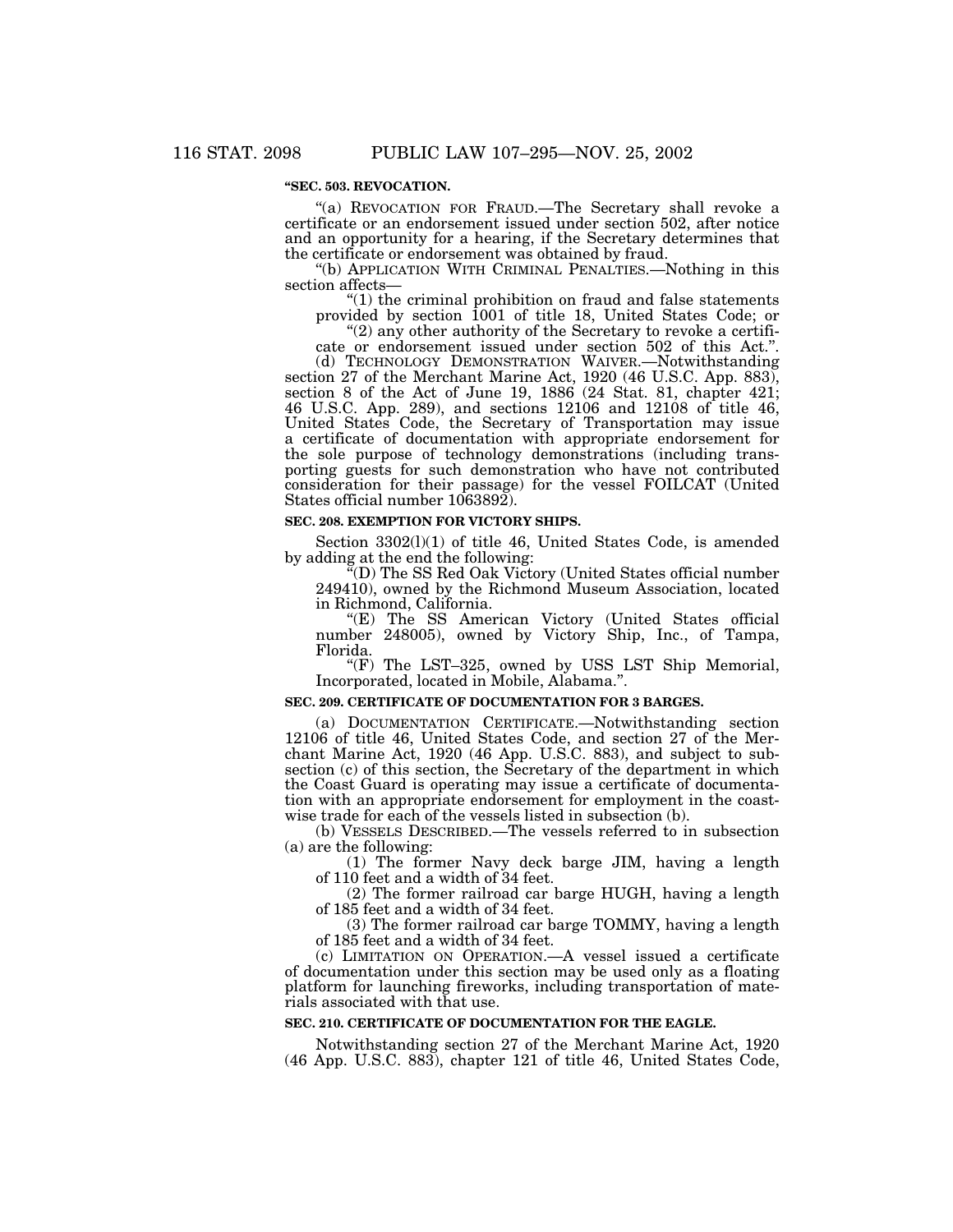and section 1 of the Act of May 28, 1906 (46 App. U.S.C. 292), the Secretary of the department in which the Coast Guard is operating shall issue a certificate of documentation with appropriate endorsement for employment in the coastwise trade for the vessel EAGLE (hull number BK–1754, United States official number 1091389) if the vessel is—

1091389) if the vessel is— (1) owned by a State, a political subdivision of a State, or a public authority chartered by a State;

 $(2)$  if chartered, chartered to a State, a political subdivision of a State, or a public authority chartered by a State;

(3) operated only in conjunction with— (A) scour jet operations; or

(B) dredging services adjacent to facilities owned by the State, political subdivision, or public authority; and  $(4)$  externally identified clearly as a vessel of that State, subdivision, or authority.

#### **SEC. 211. WAIVER FOR VESSELS IN NEW WORLD CHALLENGE RACE.**

Notwithstanding section 8 of the Act of June 19, 1886 (46 App. U.S.C. 289), beginning on April 1, 2002, the 10 sailboats participating in the New World Challenge Race may transport guests, who have not contributed consideration for their passage, from and around the ports of San Francisco and San Diego, California, before and during stops of that race. This section shall have no force or effect beginning on the earlier of—

(1) 60 days after the last competing sailboat reaches the end of that race in San Francisco, California; or

(2) December 31, 2003.

#### **SEC. 212. VESSEL ASPHALT COMMANDER.**

Notwithstanding any other law or agreement with the United States Government, the vessel ASPHALT COMMANDER (United States official number 663105) may be transferred to or placed under a foreign registry or sold to a person that is not a citizen of the United States and transferred to or placed under a foreign registry.

## **SEC. 213. COASTWISE TRADE AUTHORIZATION.**

(a) IN GENERAL.—Notwithstanding section 27 of the Merchant Marine Act, 1920 (46 App. U.S.C. 883), or any other provision of law restricting the operation of a foreign-built vessel in the coastwise trade of the United States, the following vessels may, subject to subsection (b), engage in the coastwise trade of the United States to transport platform jackets from ports in the Gulf of Mexico to sites on the Outer Continental Shelf for completion of certain offshore projects as follows:

(1) The H–114, H–627, I–650, and H–851 for the projects known as Atlantis, Thunderhorse, Holstein, and Mad Dog.

(2) The I–600 for the projects known as Murphy Medusa, Dominion Devil's Tower, and Murphy Front Runner.

(b) PRIORITY FOR U.S.-BUILT VESSELS.—Subsection (a) shall not apply in instances where a United States-built, United Statesdocumented vessel with the capacity to transport and launch the platform jacket involved or its components is available to transport that jacket or its components. In this section, the term ''platform jacket'' has the meaning given that term under the thirteenth proviso of section 27 of the Merchant Marine Act, 1920 (46 App. U.S.C. 883), as amended by subsection (c) of this section.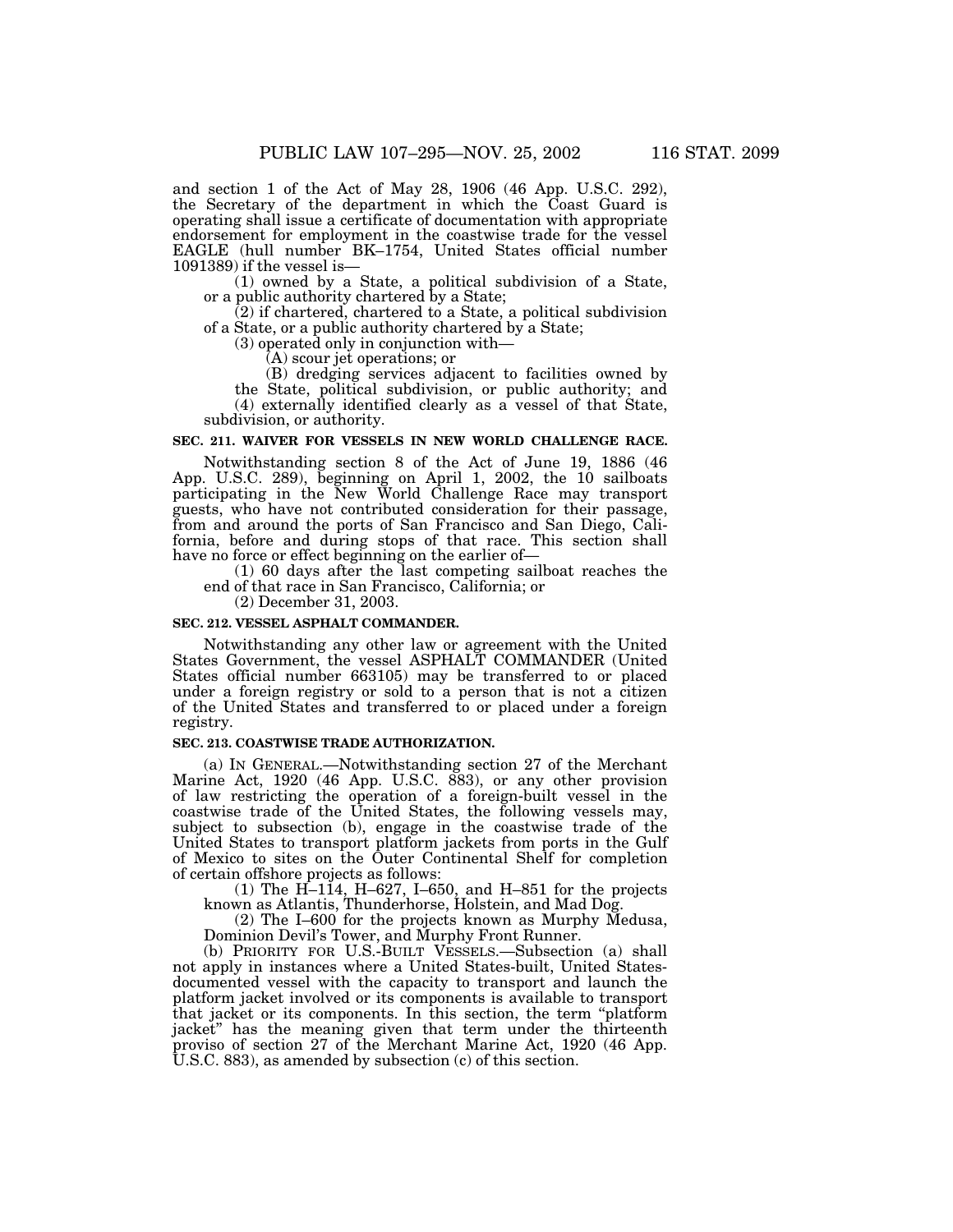46 USC app. 883.

(c) DEFINITION.—The thirteenth proviso (pertaining to transportation by launch barge) of section 27 of the Merchant Marine Act, 1920 (46 App. U.S.C. 883), is amended by striking the period at the end and inserting the following: ''; and for the purposes of this proviso, the term 'platform jacket' includes any type of offshore drilling or production structure or components, including platform jackets, tension leg or SPAR platform superstructures (including the deck, drilling rig and support utilities, and supporting structure) hull (including vertical legs and connecting pontoons or vertical cylinder), tower and base sections of a platform jacket, jacket structures, and deck modules (known as 'topsides') of a hydrocarbon development and production platform.''.

## **SEC. 214. JONES ACT WAIVER FOR DELAYED VESSEL DELIVERY.**

(a) IN GENERAL.—Notwithstanding section 27 of the Merchant Marine Act, 1920 (46 U.S.C. App. 883), section 8 of the Act of June 19, 1886 (24 Stat. 81, chapter 421; 46 U.S.C. App. 289), and sections 12106 and 12108 of title 46, United States Code, the Secretary of Transportation may issue a certificate of documentation with appropriate endorsement for employment in the coastwise trade for a self-propelled tank vessel not built in the United States as provided in this section.

(b) WAIVER REQUIREMENTS.—The Secretary may not grant a waiver under subsection (a) unless—

(1) the person requesting the waiver is a party to a binding legal contract, executed within 24 months after the date of enactment of this Act, with a United States shipyard for the construction in the United States of a self-propelled tank vessel;

(2) the Secretary determines, on the basis of the terms of the contract, the parties to the contract, the actions of those parties in connection with the contract, and the circumstances under which the contract was executed, that the parties are making a bona fide effort to construct in the United States and deliver a self-propelled tank vessel in a timely manner;

(3) the vessel for which the waiver is granted will meet otherwise applicable requirements of law regarding ownership and operation for vessels employed in the coastwise trade;

(4) the shipyard owns a facility with sufficient infrastructure to construct the self-propelled tank vessel;

(5) the self-propelled tank vessel that is the subject of that contract will not be available for use on the contracted delivery date because of a delay in the construction or delivery of the vessel due to unusual circumstances; and

(6) the Secretary determines that no other suitable tank vessel or vessels, or tank vessel capacity, that would not require such a waiver are reasonably available to the person requesting the waiver.

Prior to making the determination under paragraph (6), the Secretary shall provide public notice of a waiver request and shall provide persons who may have such suitable tank vessels an opportunity to indicate to the requester and the Secretary the particulars of available tank vessels or tank vessel capacity not requiring a waiver under this section.

(c) LIMITATIONS.—

(1) CAPACITY OF TANK VESSEL.—The Secretary may not grant a waiver under subsection (a) for a self-propelled tank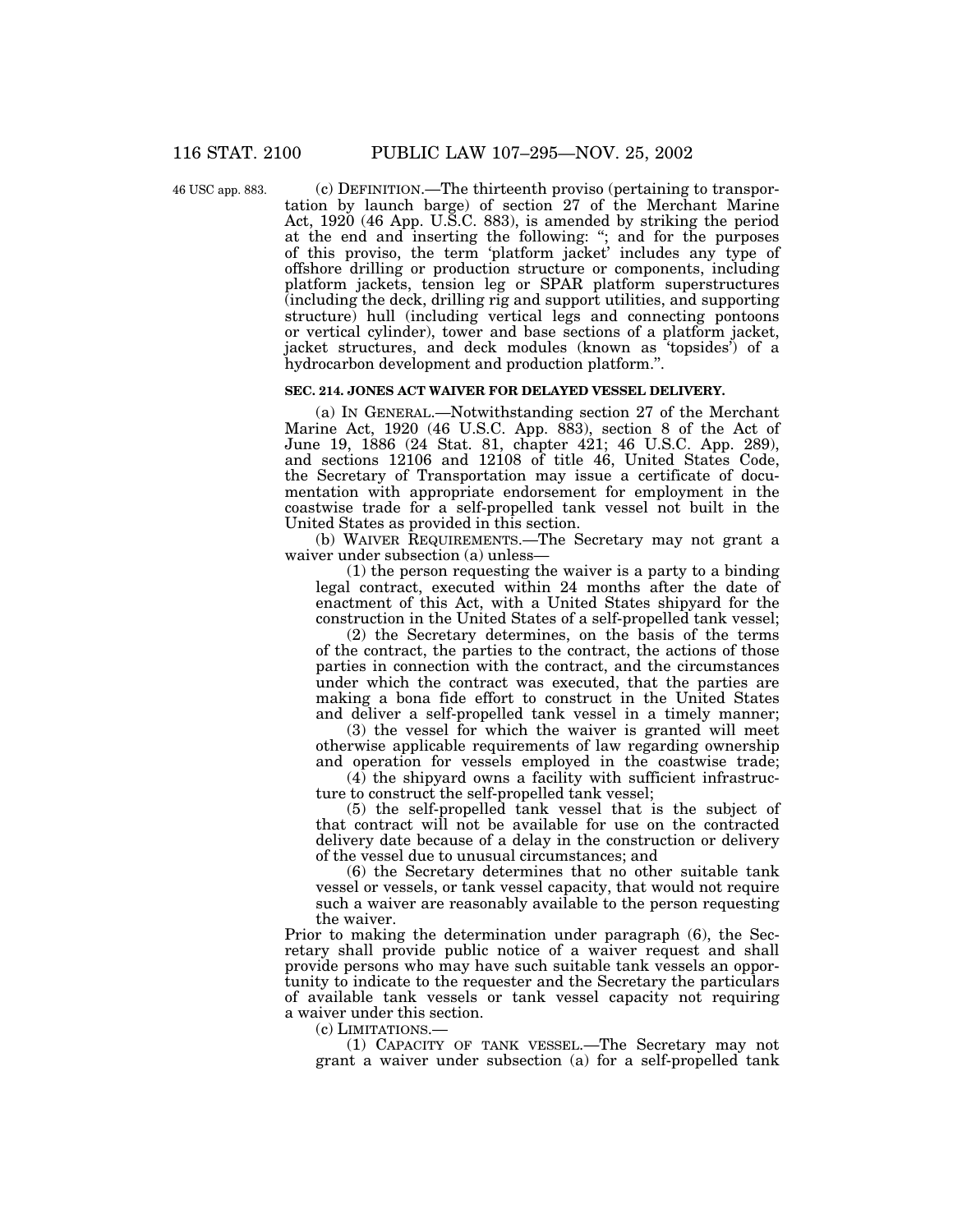vessel that has substantially greater capacity than the vessel described in subsection (b)(1).

(2) MAXIMUM DURATION OF WAIVER.—The Secretary may not grant a waiver under subsection (a) for a period prior to, or extending more than 48 months after, the original contract delivery date of the vessel described in subsection  $(b)(1)$ .

(3) MAXIMUM NUMBER OF WAIVERS.—The Secretary may grant waivers under subsection (a) for not more than 3 selfpropelled tank vessels.<br>(d) DETERMINATION OF WAIVER.-

 $(1)$  In GENERAL.—A waiver grant under subsection  $(a)$  shall terminate on the earlier of— (A) the date established by the Secretary as its expira-

tion date under subsection  $(c)(2)$ ; or

(B) the date that is 60 days after the day on which the vessel described in subsection (b)(1) is delivered.

(2) TERMINATION FOR INTENTIONAL DELAY.—The Secretary may terminate a waiver granted under subsection (a) at any time if the Secretary determines that the delay in the construction or delivery of the vessel described in subsection (b)(1) is no longer due to unusual circumstances.

(e) SUSPENSION OF WAIVER.—The Secretary may suspend a waiver granted under subsection (a) for any period of time if the Secretary determines that a suitable tank vessel, or suitable tank vessel capacity, that would not require such a waiver is reasonably available to the person requesting the waiver.

(f) CONTRACTED-FOR VESSEL DELIVERY.—If the Secretary grants a waiver under subsection (a), the shipyard constructing the vessel described in subsection (b)(1) shall deliver the vessel, constructed in accordance with the terms of the contract, as soon as practicable after the delivery date established by the contract.

(g) UNUSUAL CIRCUMSTANCES DEFINED.—In this section, the term ''unusual circumstances'' means bankruptcy of the shipyard or Acts of God (other than ordinary storms or inclement weather conditions), labor strikes, acts of sabotage, explosions, fires, or vandalism, and similar circumstances beyond the control of the parties to the contract which prevent commencement of construction, or timely delivery or completion, of a vessel.

## **SEC. 215. REALIGNMENT OF POLICY RESPONSIBILITY IN THE DEPARTMENT OF TRANSPORTATION.**

(a) IN GENERAL.—Section 102 of title 49, United States Code, is amended by—

(1) redesignating subsection (d) as subsection (g), and moving such subsection to appear after subsection (f);

(2) inserting after subsection (c) the following:

''(d) The Department has an Under Secretary of Transportation for Policy appointed by the President, by and with the advice and consent of the Senate. The Under Secretary shall provide leadership in the development of policy for the Department, supervise the policy activities of Assistant Secretaries with primary responsibility for aviation, international, and other transportation policy development and carry out other powers and duties prescribed by the Secretary. The Under Secretary acts for the Secretary when the Secretary and the Deputy Secretary are absent or unable to serve, or when the offices of Secretary and Deputy Secretary are vacant.''; and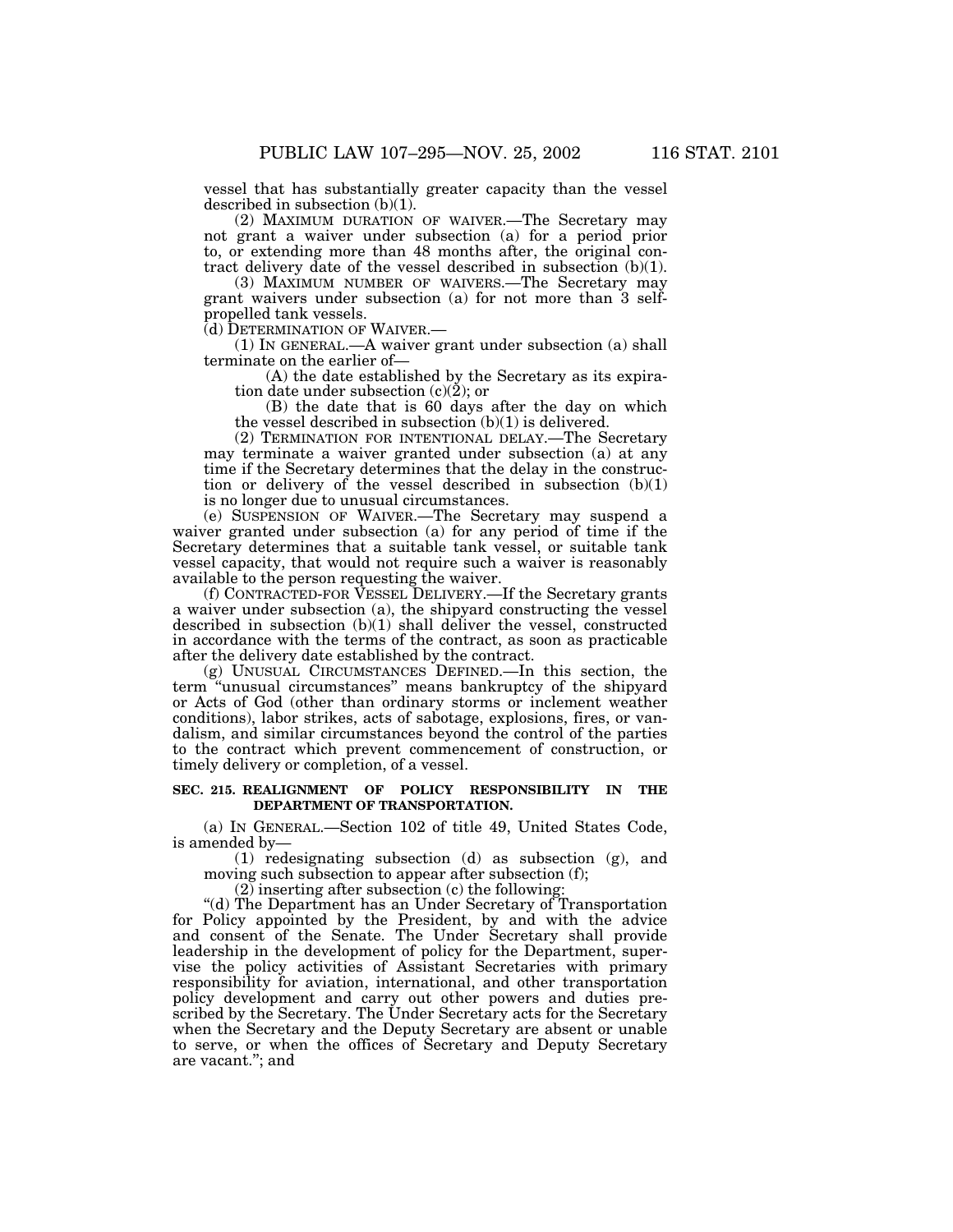(3) by striking ''Secretary and the Deputy Secretary'' each place it appears in the last sentence of subsection (e), and inserting ''Secretary, Deputy Secretary, and Under Secretary of Transportation for Policy''.

(b) POSITION IN EXECUTIVE SERVICE.—Section 5313 of title 5, United States Code, is amended by adding at the end the following: ''Under Secretary of Transportation for Policy.''. (c) CONFORMING AMENDMENT.—Section 102 of title 49, United

States Code, is further amended by striking subsection (g), as redesignated by subsection (a)(1), on the date that an individual is appointed to the position of Under Secretary of Transportation for Policy under subsection (d) of such section, as added by sub-

49 USC 102 note.

Coast Guard Personnel and Maritime Safety Act of 2002.

# **TITLE III—COAST GUARD PERSONNEL AND MARITIME SAFETY**

### 14 USC 1 note.

### **SEC. 301. SHORT TITLE.**

section  $(a)(2)$  of this section.

This title may be cited as the "Coast Guard Personnel and Maritime Safety Act of 2002''.

## **Subtitle A—Personnel Management**

### **SEC. 311. COAST GUARD BAND DIRECTOR RANK.**

Section 336(d) of title 14, United States Code, is amended by striking "commander" and inserting "captain".

## **SEC. 312. COMPENSATORY ABSENCE FOR ISOLATED DUTY.**

(a) IN GENERAL.—Section 511 of title 14, United States Code, is amended to read as follows:

## **''§ 511. Compensatory absence from duty for military personnel at isolated duty stations**

''The Secretary may grant compensatory absence from duty to military personnel of the Coast Guard serving at isolated duty stations of the Coast Guard when conditions of duty result in confinement because of isolation or in long periods of continuous duty.''.

(b) CLERICAL AMENDMENT.—The table of sections for chapter 13 of title 14, United States Code, is amended by striking the item relating to section 511 and inserting the following:

"511. Compensatory absence from duty for military personnel at isolated duty stations.''.

#### **SEC. 313. ACCELERATED PROMOTION OF CERTAIN COAST GUARD OFFICERS.**

Title 14, United States Code, is amended—

(1) in section 259, by adding at the end the following:  $C(1)$  After selecting the officers to be recommended for promotion, a selection board may recommend officers of particular merit, from among those officers chosen for promotion, to be placed at the top of the list of selectees promulgated by the Secretary under section 271(a) of this title. The number of officers that a board may recommend to be placed at the top of the list of selectees may not exceed the percentages set forth in subsection (b) unless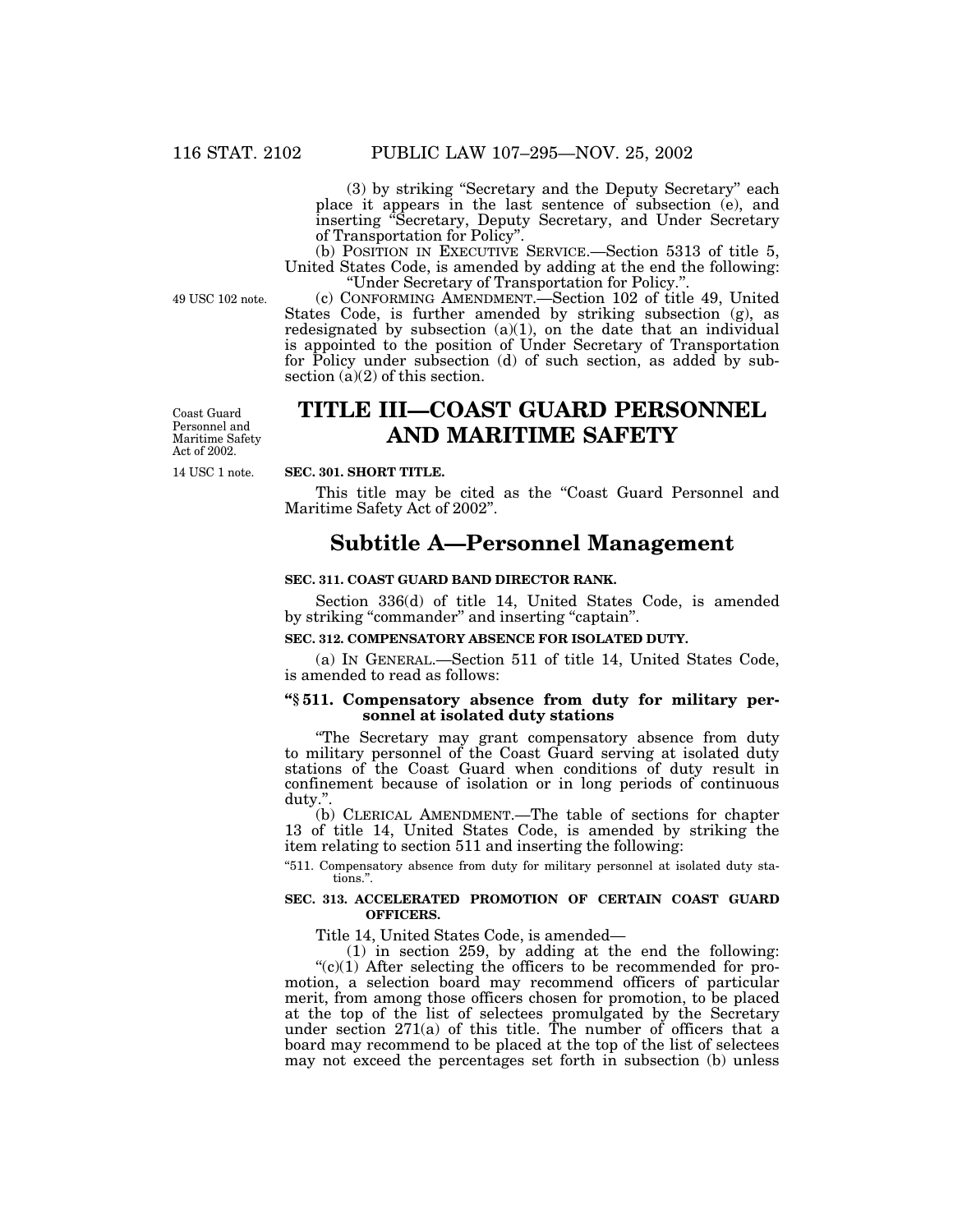such a percentage is a number less than one, in which case the board may recommend one officer for such placement. No officer

may be recommended to be placed at the top of the list of selectees unless he or she receives the recommendation of at least a majority of the members of a board composed of five members, or at least two-thirds of the members of a board composed of more than five members.

"(2) The Secretary shall conduct a survey of the Coast Guard officer corps to determine if implementation of this subsection will improve Coast Guard officer retention. A selection board may not make any recommendation under this subsection before the date on which the Secretary publishes a finding, based upon the results of the survey, that implementation of this subsection will improve Coast Guard officer retention.

"(3) The Secretary shall submit any finding made by the Secretary pursuant to paragraph (2) to the Committee on Transportation and Infrastructure of the House of Representatives and the Committee on Commerce, Science, and Transportation of the Senate.'';

 $(2)$  in section  $260(a)$ , by inserting "and the names of those officers recommended to be advanced to the top of the list of selectees established by the Secretary under section 271(a) of this title'' after ''promotion''; and

 $(3)$  in section  $\overline{271(a)}$ , by inserting at the end the following: ''The names of all officers approved by the President and recommended by the board to be placed at the top of the list of selectees shall be placed at the top of the list of selectees in the order of seniority on the active duty promotion list.''.

## **Subtitle B—Marine Safety**

## **SEC. 321. EXTENSION OF TERRITORIAL SEA FOR VESSEL BRIDGE-TO-BRIDGE RADIOTELEPHONE ACT.**

Section 4(b) of the Vessel Bridge-to-Bridge Radiotelephone Act (33 U.S.C. 1203(b)), is amended by striking ''United States inside the lines established pursuant to section 2 of the Act of February 19, 1895 (28 Stat. 672), as amended.'' and inserting ''United States, which includes all waters of the territorial sea of the United States as described in Presidential Proclamation 5928 of December 27, 1988.''.

#### **SEC. 322. MODIFICATION OF VARIOUS REPORTING REQUIREMENTS.**

26 USC 9509 note.

(a) TERMINATION OF OIL SPILL LIABILITY TRUST FUND ANNUAL REPORT.—The report regarding the Oil Spill Liability Trust Fund required by the Conference Report (House Report 101–892) accompanying the Department of Transportation and Related Agencies Appropriations Act, 1991, as that requirement was amended by section 1122 of the Federal Reports Elimination and Sunset Act of 1995 (Public Law 104–66), shall no longer be submitted to the Congress.

(b) PRESERVATION OF CERTAIN REPORTING REQUIREMENTS.— Section 3003(a)(1) of the Federal Reports Elimination and Sunset Act of 1995 (31 U.S.C. 1113 note) does not apply to any report required to be submitted under any of the following provisions of law:

31 USC 1113 note.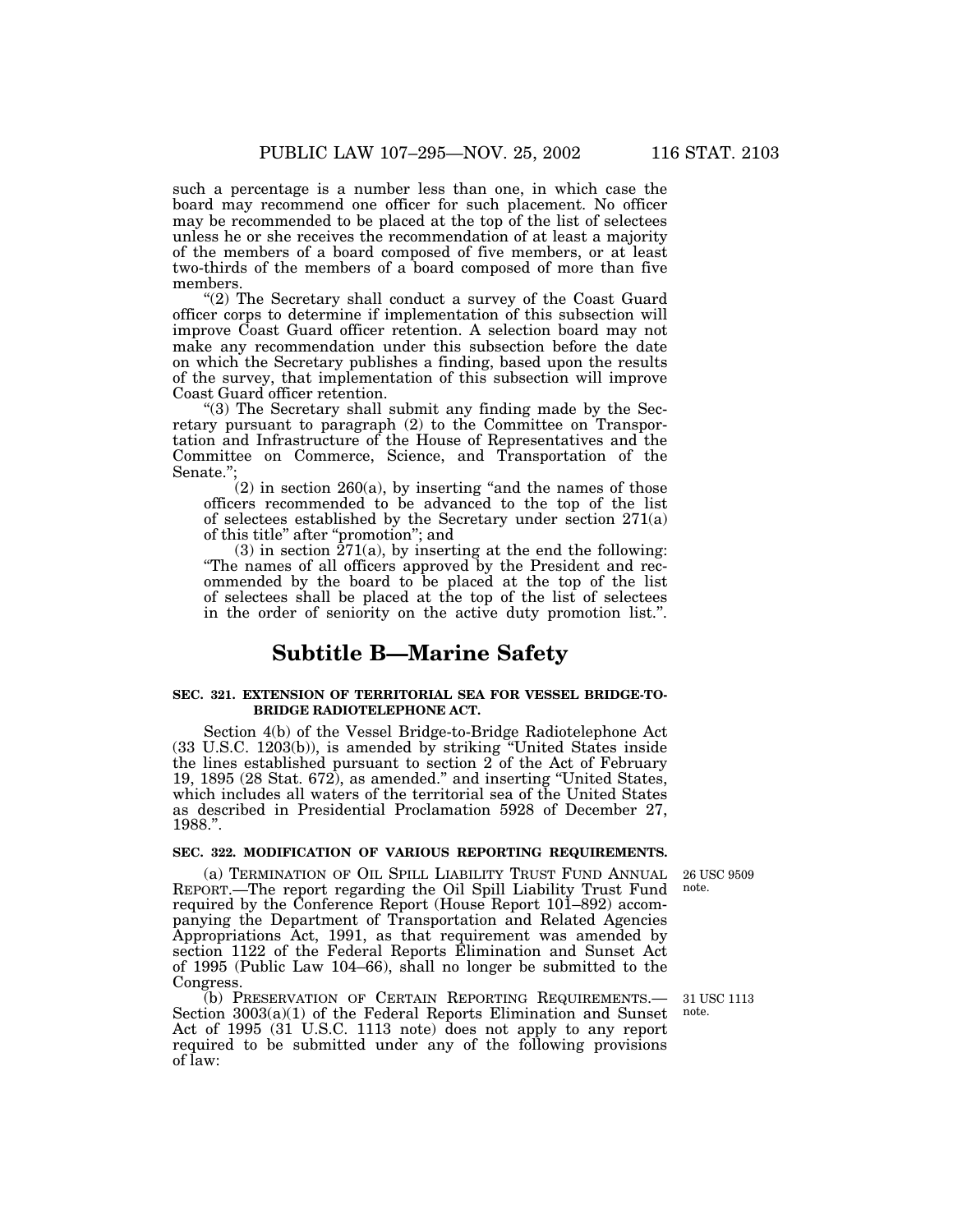(1) COAST GUARD OPERATIONS AND EXPENDITURES.—Section 651 of title 14, United States Code.

(2) SUMMARY OF MARINE CASUALTIES REPORTED DURING PRIOR FISCAL YEAR.—Section 6307(c) of title 46, United States Code.

(3) USER FEE ACTIVITIES AND AMOUNTS.—Section 664 of title 46, United States Code.

(4) CONDITIONS OF PUBLIC PORTS OF THE UNITED STATES.— Section 308(c) of title 49, United States Code.

(5) ACTIVITIES OF FEDERAL MARITIME COMMISSION.—Section 208 of the Merchant Marine Act, 1936 (46 App. U.S.C. 1118).

(6) ACTIVITIES OF INTERAGENCY COORDINATING COMMITTEE ON OIL POLLUTION RESEARCH.—Section 7001(e) of the Oil Pollution Act of 1990 (33 U.S.C. 2761(e)).

#### **SEC. 323. OIL SPILL LIABILITY TRUST FUND; EMERGENCY FUND ADVANCEMENT AUTHORITY.**

Section 6002(b) of the Oil Pollution Act of 1990 (33 U.S.C. 2752(b)) is amended by inserting after the first sentence the following: ''To the extent that such amount is not adequate, the Coast Guard may obtain an advance from the Fund of such sums as may be necessary, up to a maximum of \$100,000,000, and within 30 days shall notify Congress of the amount advanced and the facts and circumstances necessitating the advance. Amounts advanced shall be repaid to the Fund when, and to the extent that, removal costs are recovered by the Coast Guard from responsible parties for the discharge or substantial threat of discharge.''.

#### **SEC. 324. MERCHANT MARINER DOCUMENTATION REQUIREMENTS.**

(a) INTERIM MERCHANT MARINERS' DOCUMENTS.—Section 7302

 $(1)$  by striking "A" in subsection (f) and inserting "Except as provided in subsection (g),  $a^{\prime\prime}$ ; and<br>(2) by adding at the end the following:

(2) by adding at the end the following:  $\degree$ (g)(1) The Secretary may, pending receipt and review of information required under subsections (c) and (d), immediately issue an interim merchant mariner's document valid for a period

"(A) an individual to be employed as gaming personnel, entertainment personnel, wait staff, or other service personnel on board a passenger vessel not engaged in foreign service, with no duties, including emergency duties, related to the navigation of the vessel or the safety of the vessel, its crew,

cargo or passengers; or  $\degree$ (B) an individual seeking renewal of, or qualifying for a supplemental endorsement to, a valid merchant mariner's document issued under this section.

" $(2)$  No more than one interim document may be issued to an individual under paragraph  $(1)(A)$  of this subsection."

(b) EXCEPTION.—Section 8701(a) of title 46, United States Code, is amended—

(1) by striking ''and'' after the semicolon in paragraph (8);

(2) by redesignating paragraph (9) as paragraph (10); and (3) by inserting after paragraph (8) the following:

''(9) a passenger vessel not engaged in a foreign voyage with respect to individuals on board employed for a period of not more than 30 service days within a 12 month period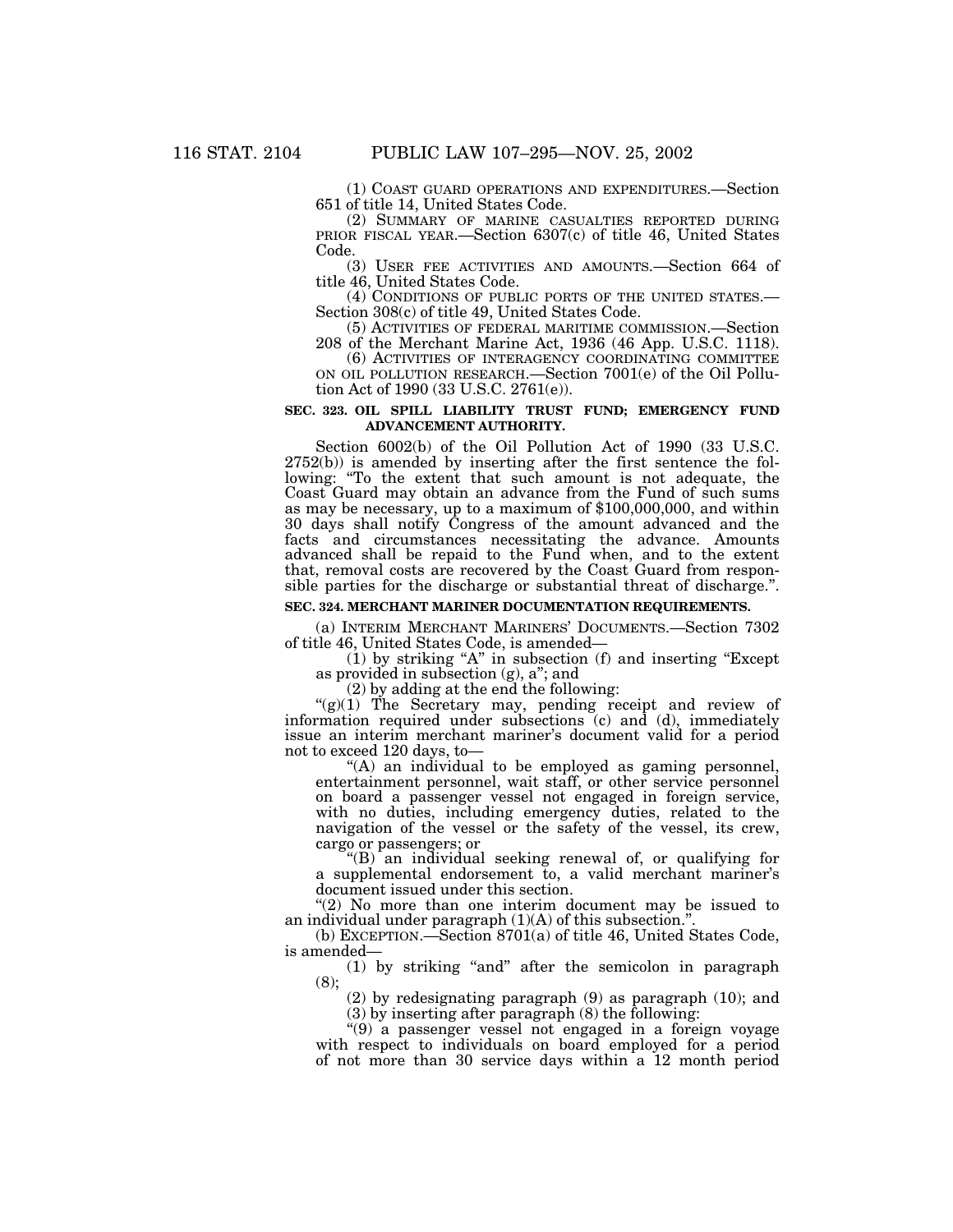as entertainment personnel, with no duties, including emergency duties, related to the navigation of the vessel or the safety of the vessel, its crew, cargo or passengers; and''.

#### **SEC. 325. PENALTIES FOR NEGLIGENT OPERATIONS AND INTER-FERING WITH SAFE OPERATION.**

Section 2302(a) of title 46, United States Code, is amended by striking ''\$1,000.'' and inserting ''\$5,000 in the case of a recreational vessel, or \$25,000 in the case of any other vessel.''.

## **Subtitle C—Renewal of Advisory Groups**

#### **SEC. 331. COMMERCIAL FISHING INDUSTRY VESSEL ADVISORY COM-MITTEE.**

(a) COMMERCIAL FISHING INDUSTRY VESSEL ADVISORY COM-

MITTEE.—Section 4508 of title 46, United States Code, is amended— (1) by inserting ''**Safety**'' in the section heading after ''**Vessel**'';

(2) by inserting "Safety" in subsection (a) after "Vessel"; (3) by striking ''(5 App. U.S.C. 1 et seq.)'' in subsection  $(e)(1)$  and inserting " $(5$  App. U.S.C.)"; and

 $(4)$  by striking "on September 30, 2000" in subsection  $(e)(1)$ and inserting ''on September 30, 2005''. (b) CONFORMING AMENDMENT.—The table of sections for chapter

45 of title 46, United States Code, is amended by striking the item relating to section 4508 and inserting the following:

''4508. Commercial Fishing Industry Vessel Safety Advisory Committee.''.

#### **SEC. 332. HOUSTON-GALVESTON NAVIGATION SAFETY ADVISORY COMMITTEE.**

Section 18(h) of the Coast Guard Authorization Act of 1991 (Public Law 102–241) is amended by striking ''September 30, 2000.'' and inserting ''September 30, 2005.''.

#### **SEC. 333. LOWER MISSISSIPPI RIVER WATERWAY ADVISORY COM-MITTEE.**

Section 19(g) of the Coast Guard Authorization Act of 1991 (Public Law 102–241) is amended by striking ''September 30, 2000'' and inserting ''September 30, 2005''.

#### **SEC. 334. NAVIGATION SAFETY ADVISORY COUNCIL.**

Section 5(d) of the Inland Navigational Rules Act of 1980 (33 U.S.C. 2073) is amended by striking "September 30, 2000" and inserting "September 30, 2005".

## **SEC. 335. NATIONAL BOATING SAFETY ADVISORY COUNCIL.**

Section 13110(e) of title 46, United States Code, is amended by striking "September 30, 2000" and inserting "September 30, 2005''.

## **SEC. 336. TOWING SAFETY ADVISORY COMMITTEE.**

The Act entitled ''An Act to establish a Towing Safety Advisory Committee in the Department of Transportation'' approved October 6, 1980 (33 U.S.C. 1231a), is amended by striking ''September 30, 2000.'' in subsection (e) and inserting ''September 30, 2005.''.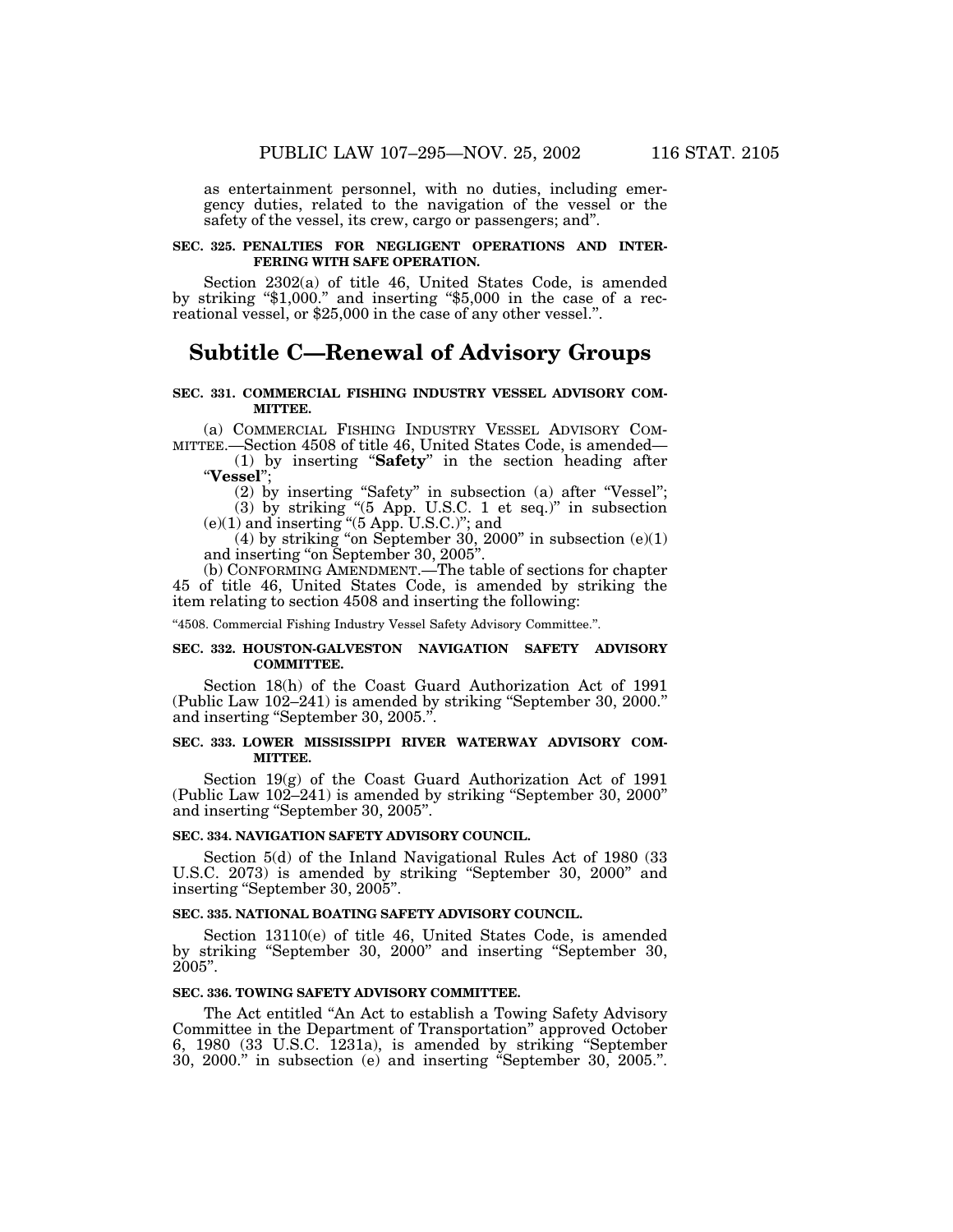## **Subtitle D—Miscellaneous**

## **SEC. 341. PATROL CRAFT.**

Notwithstanding any other provision of law, the Secretary of the department in which the Coast Guard is operating may accept, by direct transfer without cost, for use by the Coast Guard primarily for expanded drug interdiction activities required to meet national supply reduction performance goals, up to 7 PC–170 patrol craft from the Department of Defense if it offers to transfer such craft.

## **SEC. 342. BOATING SAFETY.**

(a) GENERAL STATE REVENUE DEFINITION.—For fiscal year 2003, the term "general State revenue" in section  $13102(a)(3)$  of title 46, United States Code, includes any amounts expended for the State's recreational boating safety program by a State agency, a public corporation established under State law, or any other State instrumentality, as determined by the Secretary of the department in which the Coast Guard is operating.

(b) FUNDING.—For fiscal year 2003, the amount available for recreational boating safety under section 4(b)(3) of the Act of August  $9, 1950$  (16 U.S.C.  $777c(b)(3)$ ), is \$83,000,000.

#### **SEC. 343. CARIBBEAN SUPPORT TENDER.**

(a) IN GENERAL.—The Coast Guard is authorized to operate and maintain a Caribbean Support Tender (or similar type vessel) to provide technical assistance, including law enforcement training, for foreign coast guards, navies, and other maritime services.

(b) MEDICAL AND DENTAL CARE.—(1) The Commandant may provide medical and dental care to foreign military Caribbean Support Tender personnel and their dependents accompanying them in the United States—

(A) on an outpatient basis without cost; and

(B) on an inpatient basis if the United States is reimbursed for the costs of providing such care.

Payments received as reimbursement for the provision of such care shall be credited to the appropriations against which the charges were made for the provision of such care.

 $(2)$  Notwithstanding paragraph  $(1)(B)$ , the Commandant may provide inpatient medical and dental care in the United States without cost to foreign military Caribbean Support Tender personnel and their dependents accompanying them in the United States if comparable care is made available to a comparable number of United States military personnel in that foreign country.

#### **SEC. 344. PROHIBITION OF NEW MARITIME USER FEES.**

Section 2110(k) of title 46, United States Code, is amended by striking "2001" and inserting "2006".

14 USC 92 note.

#### **SEC. 345. GREAT LAKES LIGHTHOUSES.**

(a) FINDINGS.—The Congress finds the following:

(1) The Great Lakes are home to more than 400 lighthouses. One hundred and twenty of these maritime landmarks are in the State of Michigan.

(2) Lighthouses are an important part of Great Lakes culture and stand as a testament to the importance of shipping in the region's political, economic, and social history.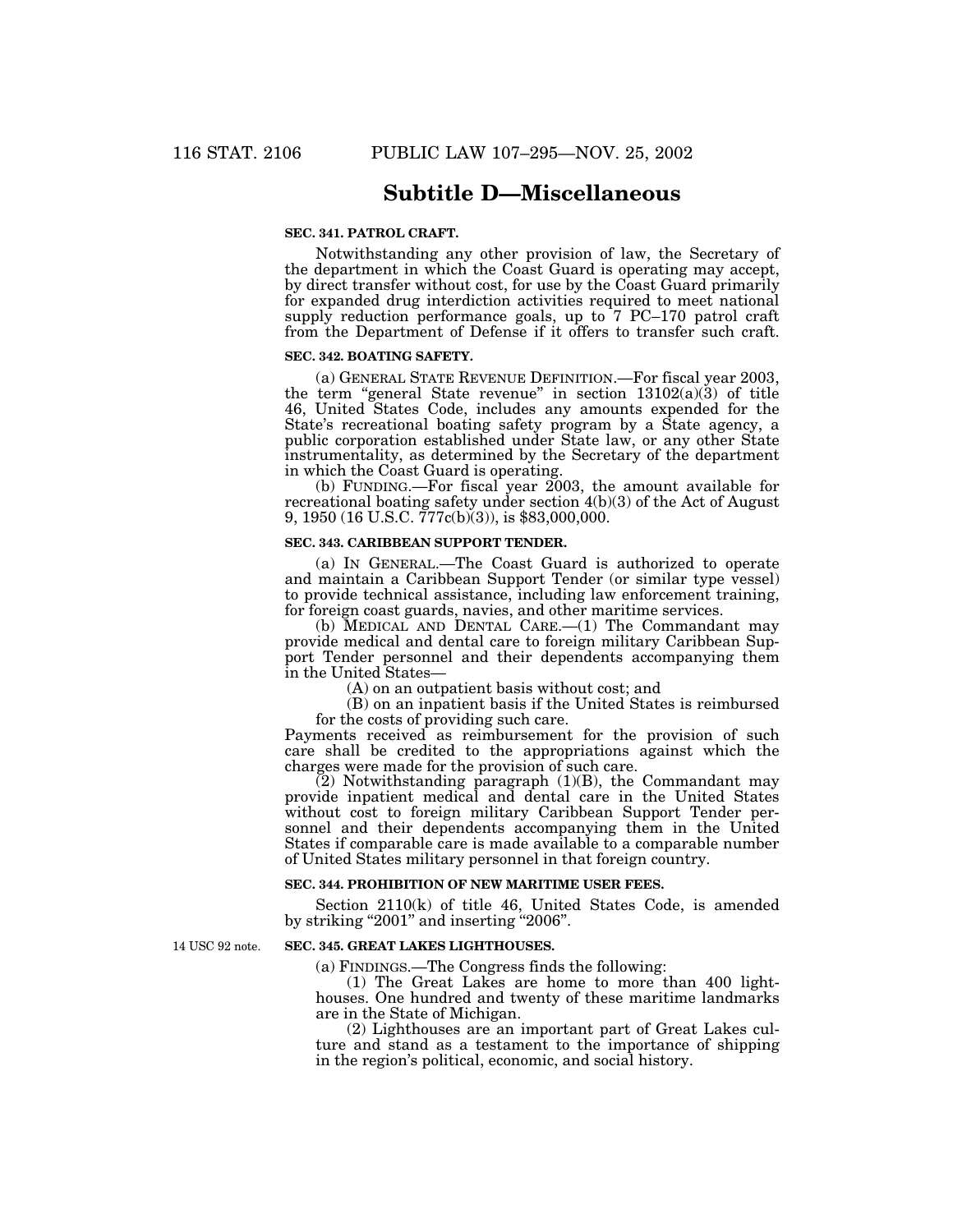(3) Advances in navigation technology have made many Great Lakes lighthouses obsolete. In Michigan alone, approximately 70 lighthouses will be designated as excess property of the Federal Government and will be transferred to the General Services Administration for disposal.

(4) Unfortunately, the Federal property disposal process is confusing, complicated, and not well-suited to disposal of historic lighthouses or to facilitate transfers to nonprofit organizations. This is especially troubling because, in many cases, local nonprofit historical organizations have dedicated tremendous resources to preserving and maintaining Great Lakes lighthouses.

(5) If Great Lakes lighthouses disappear, the public will be unaware of an important chapter in Great Lakes history.

(6) The National Trust for Historic Preservation has placed Michigan lighthouses on their list of Most Endangered Historic Places.

(b) ASSISTANCE FOR GREAT LAKES LIGHTHOUSE PRESERVATION EFFORTS.—The Secretary of the department in which the Coast Guard is operating, may—

(1) continue to offer advice and technical assistance to organizations in the Great Lakes region that are dedicated to lighthouse stewardship; and

(2) promptly release information regarding the timing of designations of Coast Guard lighthouses on the Great Lakes as excess to the needs of the Coast Guard, to enable those organizations to mobilize and be prepared to take appropriate action with respect to the disposal of those properties.

#### **SEC. 346. MODERNIZATION OF NATIONAL DISTRESS AND RESPONSE** 14 USC 88 note. **SYSTEM.**

Deadline.

(a) REPORT.—The Secretary of the department in which the Coast Guard is operating shall prepare a status report on the modernization of the National Distress and Response System and transmit the report, not later than 60 days after the date of enactment of this Act and annually thereafter until completion of the project, to the Committee on Commerce, Science, and Transportation of the Senate and the Committee on Transportation and Infrastructure of the House of Representatives.

(b) CONTENTS.—The report required by subsection (a) shall—

(1) set forth the scope of the modernization, the schedule for completion of the System, and information on progress in meeting the schedule and on any anticipated delays;

(2) specify the funding expended to-date on the System, the funding required to complete the System, and the purposes for which the funds were or will be expended;

(3) describe and map the existing public and private communications coverage throughout the waters of the coastal and internal regions of the continental United States, Alaska, Hawaii, Guam, and the Caribbean, and identify locations that possess direction-finding, asset-tracking communications, and digital selective calling service;

(4) identify areas of high risk to boaters and Coast Guard personnel due to communications gaps;

(5) specify steps taken by the Secretary to fill existing gaps in coverage, including obtaining direction-finding equipment, digital recording systems, asset-tracking communications,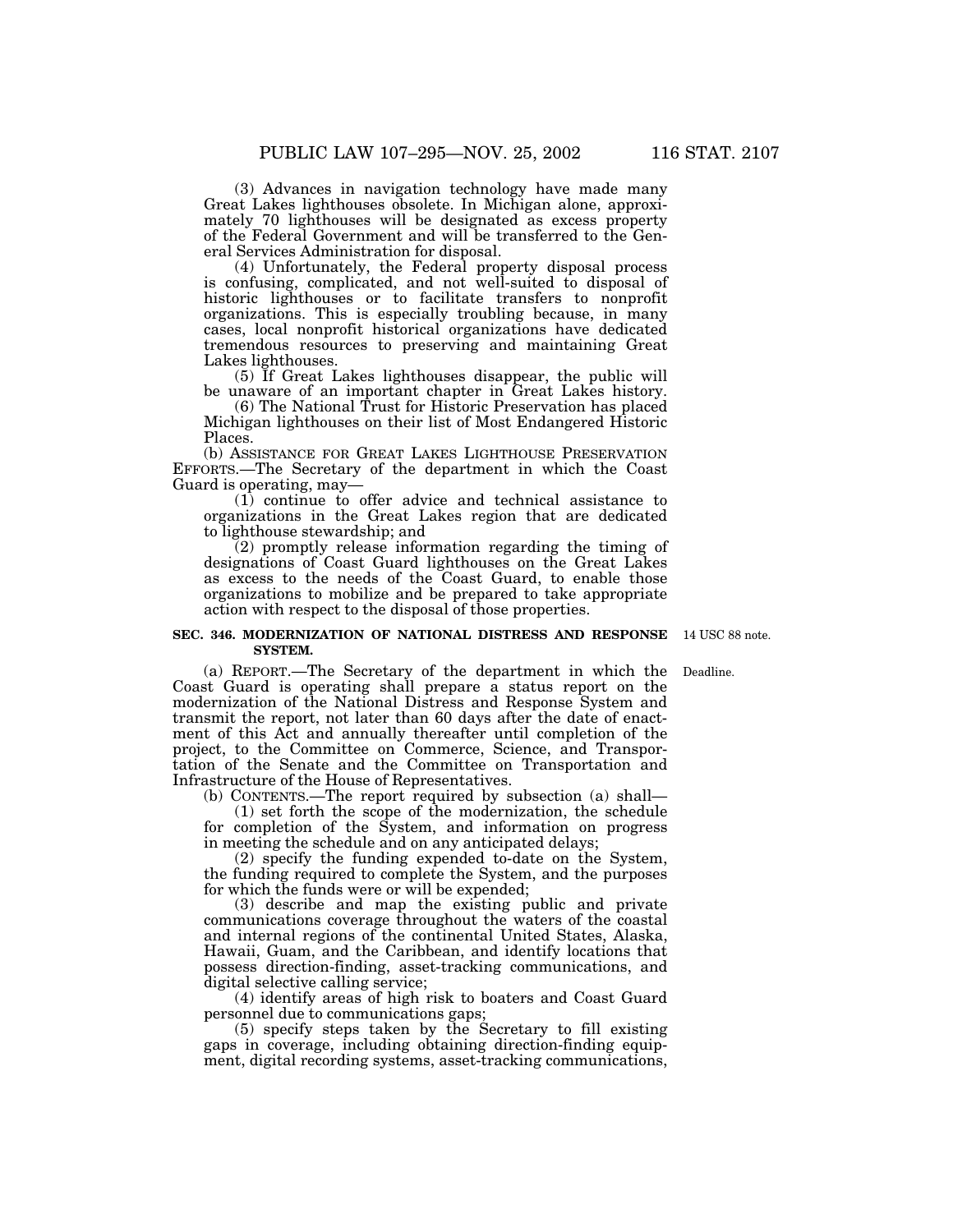use of commercial VHF services, and digital selective calling services that meet or exceed Global Maritime Distress and Safety System requirements adopted under the International Convention for the Safety of Life at Sea;

(6) identify the number of VHF–FM radios equipped with digital selective calling sold to United States boaters;

(7) list all reported marine accidents, casualties, and fatalities occurring in areas with existing communications gaps or failures, including incidents associated with gaps in VHF–FM coverage or digital selected calling capabilities and failures associated with inadequate communications equipment aboard the involved vessels during calendar years 1997 and thereafter;

(8) identify existing systems available to close all identified marine safety gaps before January 1, 2003, including expeditious receipt and response by appropriate Coast Guard operations centers to VHF–FM digital selective calling distress signal; and

(9) identify actions taken to-date to implement the recommendations of the National Transportation Safety Board in its Report No. MAR–99–01.

## **SEC. 347. CONVEYANCE OF COAST GUARD PROPERTY IN PORTLAND, MAINE.**

(a) AUTHORITY TO CONVEY.—

(1) IN GENERAL.—The Secretary of the department in which the Coast Guard is operating, or a designee of the Secretary, may convey to the Gulf of Maine Aquarium Development Corporation, its successors and assigns, without payment for consideration, all right, title, and interest of the United States in and to approximately 4.13 acres of land, including a pier and bulkhead, known as the Naval Reserve Pier property, together with any improvements thereon in their then current condition, located in Portland, Maine. All conditions placed with the deed of title shall be construed as covenants running with the land.

(2) IDENTIFICATION OF PROPERTY.—The Secretary, in consultation with the Commandant of the Coast Guard, may identify, describe, and determine the property to be conveyed under this section. The floating docks associated with or attached to the Naval Reserve Pier property shall remain the personal property of the United States.

(b) LEASE TO THE UNITED STATES.—

(1) CONDITION OF CONVEYANCE.—The Naval Reserve Pier property shall not be conveyed until the Corporation enters into a lease agreement with the United States, the terms of which are mutually satisfactory to the Commandant and the Corporation, in which the Corporation shall lease a portion of the Naval Reserve Pier property to the United States for a term of 30 years without payment of consideration. The lease agreement shall be executed within 12 months after the date of enactment of this Act.

(2) IDENTIFICATION OF LEASED PREMISES.—The Secretary, in consultation with the Commandant, may identify and describe the leased premises and rights of access, including the following, in order to allow the Coast Guard to operate and perform missions from and upon the leased premises: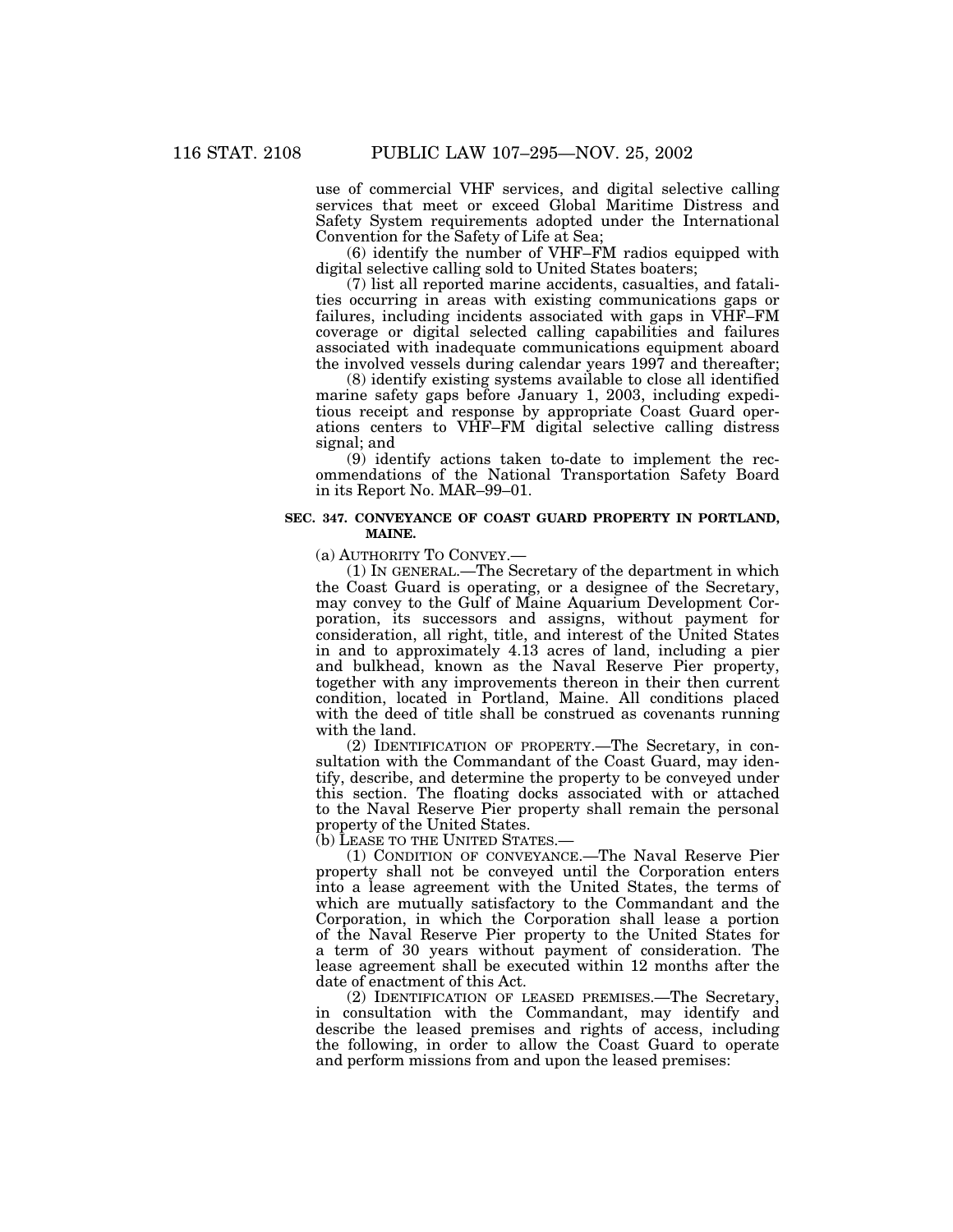(A) The right of ingress and egress over the Naval Reserve Pier property, including the pier and bulkhead, at any time, without notice, for purposes of access to Coast Guard vessels and performance of Coast Guard missions and other mission-related activities.

(B) The right to berth Coast Guard cutters or other vessels as required in the moorings along the east side of the Naval Reserve Pier property and the right to attach floating docks which shall be owned and maintained at the United States sole cost and expense.

(C) The right to operate, maintain, remove, relocate, or replace an aid to navigation located upon, or to install any aid to navigation upon, the Naval Reserve Pier property as the Coast Guard, in its sole discretion, may determine is needed for navigational purposes.

(D) The right to occupy up to 3,000 contiguous gross square feet at the Naval Reserve Pier property for storage and office space, which will be provided and constructed by the Corporation, at the Corporation's sole cost and expense, and which will be maintained, and utilities and other operating expenses paid for, by the United States at its sole cost and expense.

(E) The right to occupy up to 1,200 contiguous gross square feet of offsite storage in a location other than the Naval Reserve Pier property, which will be provided by the Corporation at the Corporation's sole cost and expense, and which will be maintained, and utilities and other operating expenses paid for, by the United States at its sole cost and expense.

(F) The right for Coast Guard personnel to park up to 60 vehicles, at no expense to the Government, in the Corporation's parking spaces on the Naval Reserve Pier property or in parking spaces that the Corporation may secure within 1,000 feet of the Naval Reserve Pier property or within 1,000 feet of the Coast Guard Marine Safety Office Portland. Spaces for no less than 30 vehicles shall be located on the Naval Reserve Pier property.

(3) RENEWAL.—The lease described in paragraph (1) may be renewed, at the sole option of the United States, for additional lease terms.

(4) LIMITATION ON SUBLEASES.—The United States may not sublease the leased premises to a third party or use the leased premises for purposes other than fulfilling the missions of the Coast Guard and for other mission related activities.

(5) TERMINATION.—In the event that the Coast Guard ceases to use the leased premises, the Secretary, in consultation with the Commandant, may terminate the lease with the Corporation.

(c) IMPROVEMENT OF LEASED PREMISES.—

(1) IN GENERAL.—The Naval Reserve Pier property shall not be conveyed until the Corporation enters into an agreement with the United States, subject to the Commandant's design specifications, project's schedule, and final project approval, to replace the bulkhead and pier which connects to, and provides access from, the bulkhead to the floating docks, at the Corporation's sole cost and expense, on the east side of the Naval Reserve Pier property within 30 months from the date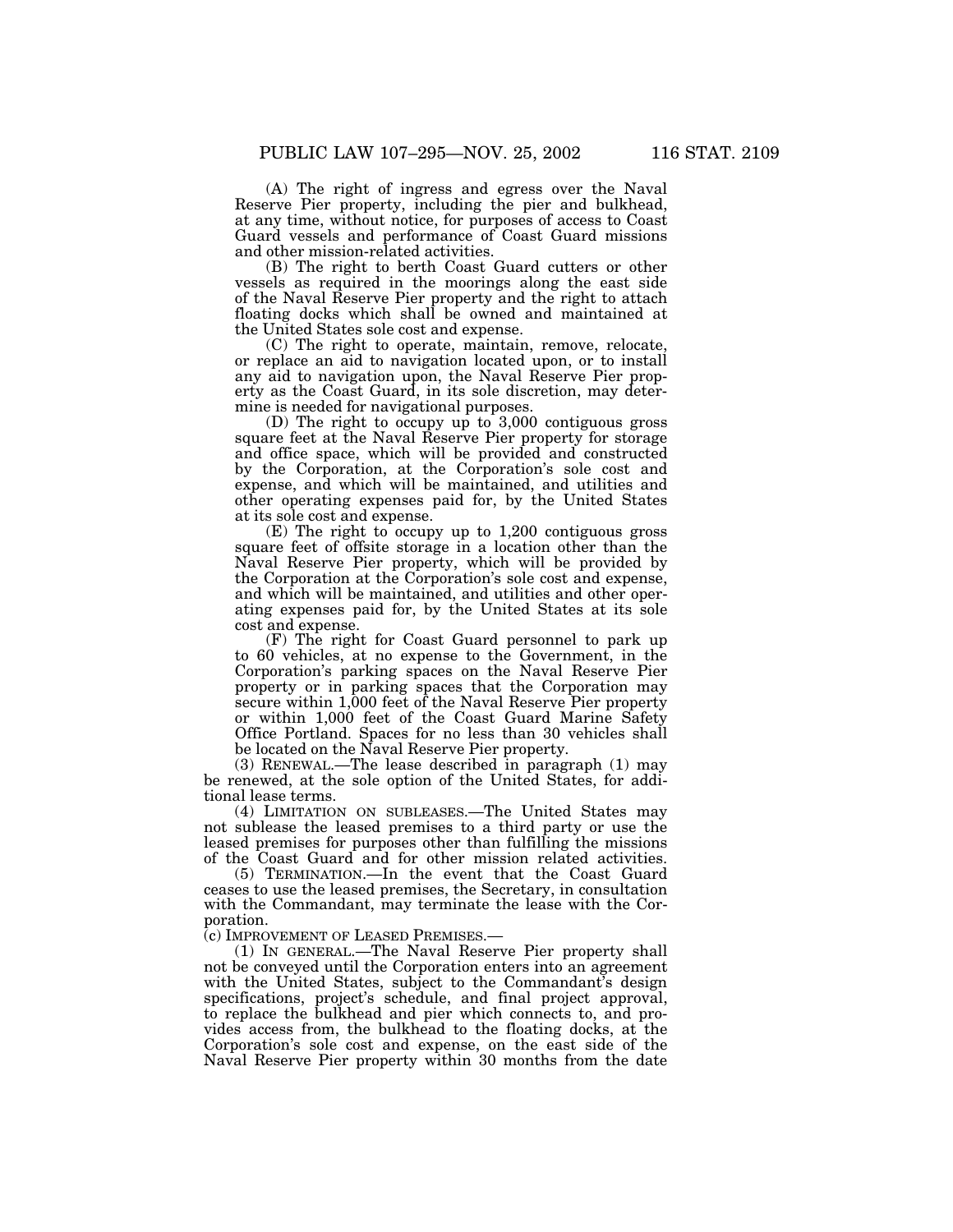of conveyance. The agreement to improve the leased premises shall be executed within 12 months after the date of enactment of this Act.

(2) FURTHER IMPROVEMENTS.—In addition to the improvements described in paragraph (1), the Commandant may further improve the leased premises during the lease term, at the United States sole cost and expense.

(d) UTILITY INSTALLATION AND MAINTENANCE OBLIGATIONS.—

(1) UTILITIES.—The Naval Reserve Pier property shall not be conveyed until the Corporation enters into an agreement with the United States to allow the United States to operate and maintain existing utility lines and related equipment, at the United States sole cost and expense. At such time as the Corporation constructs its proposed public aquarium, the Corporation shall replace existing utility lines and related equipment and provide additional utility lines and equipment capable of supporting a third 110-foot Coast Guard cutter, with comparable, new, code compliant utility lines and equipment at the Corporation's sole cost and expense, maintain such utility lines and related equipment from an agreed upon demarcation point, and make such utility lines and equipment available for use by the United States, if the United States pays for its use of utilities at its sole cost and expense. The agreement concerning the operation and maintenance of utility lines and equipment shall be executed within 12 months after the date of enactment of this Act.

(2) MAINTENANCE.—The Naval Reserve Pier property shall not be conveyed until the Corporation enters into an agreement with the United States to maintain, at the Corporation's sole cost and expense, the replacement bulkhead and pier on the east side of the Naval Reserve Pier property. The agreement concerning the maintenance of the bulkhead and pier shall be executed within 12 months after the date of enactment of this Act.

(3) AIDS TO NAVIGATION.—The United States shall be required to maintain, at its sole cost and expense, any Coast Guard active aid to navigation located upon the Naval Reserve Pier property.

(e) ADDITIONAL RIGHTS.—The conveyance of the Naval Reserve Pier property shall be made subject to conditions the Secretary considers necessary to ensure that—

(1) the Corporation shall not interfere or allow interference, in any manner, with use of the leased premises by the United States; and

(2) the Corporation shall not interfere or allow interference, in any manner, with any aid to navigation nor hinder activities required for the operation and maintenance of any aid to navigation, without the express written permission of the head of the agency responsible for operating and maintaining the aid to navigation.

(f) REMEDIES AND REVERSIONARY INTEREST.—The Naval Reserve Pier property, at the option of the Secretary, shall revert to the United States and be placed under the administrative control of the Secretary, if, and only if, the Corporation fails to abide by any of the terms of this section or any agreement entered into under subsection (b), (c), or (d) of this section.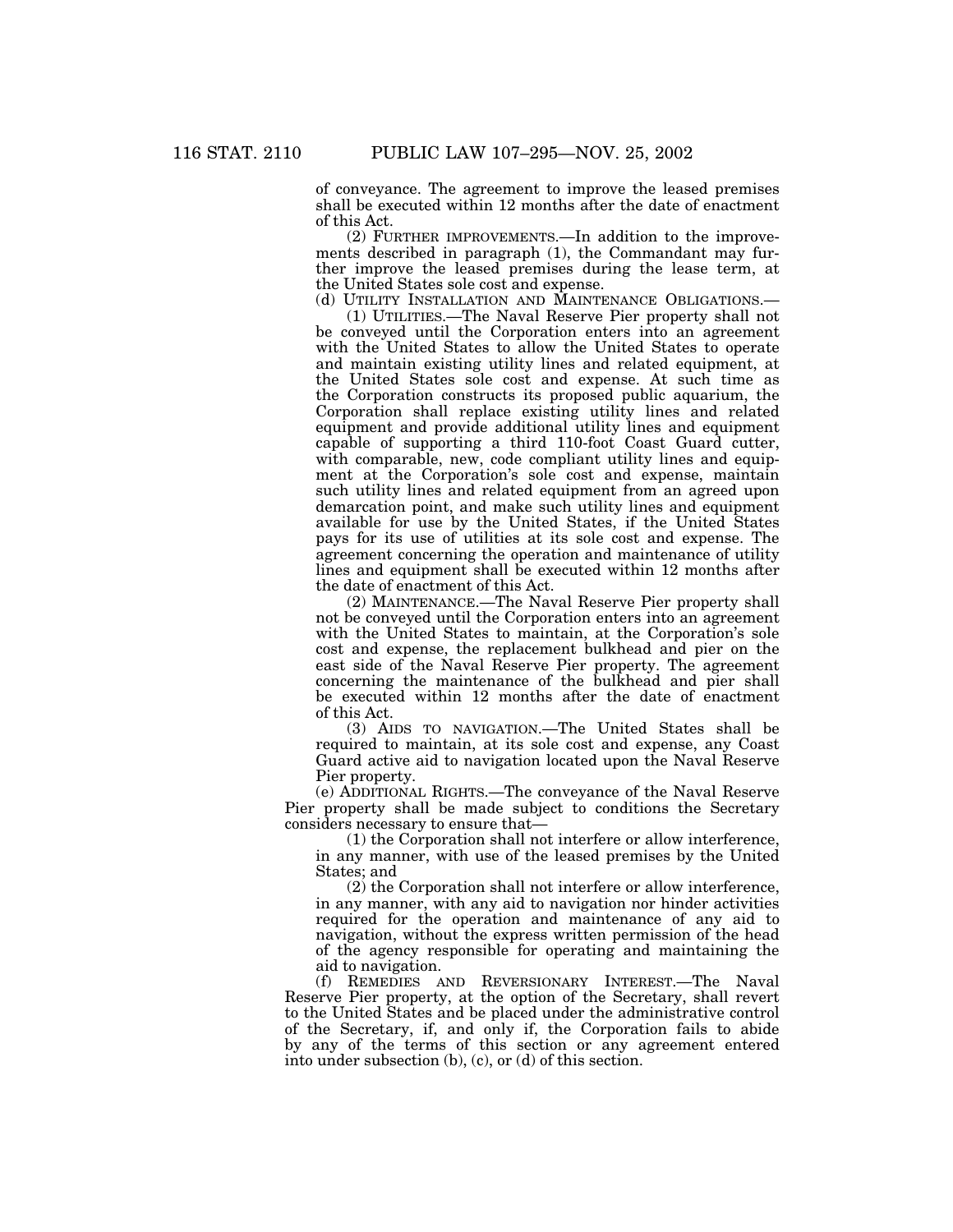(g) LIABILITY OF THE PARTIES.—The liability of the United States and the Corporation for any injury, death, or damage to or loss of property occurring on the leased property shall be determined with reference to existing State or Federal law, as appropriate, and any such liability may not be modified or enlarged by this title or any agreement of the parties.

(h) EXPIRATION OF AUTHORITY TO CONVEY.—The authority to convey the Naval Reserve property under this section shall expire 3 years after the date of enactment of this Act.

(i) DEFINITIONS.—In this section, the following definitions apply: (1) AID TO NAVIGATION.—The term ''aid to navigation'' means equipment used for navigational purposes, including a light, antenna, sound signal, electronic navigation equipment, cameras, sensors power source, or other related equipment which are operated or maintained by the United States.

(2) CORPORATION.—The term ''Corporation'' means the Gulf of Maine Aquarium Development Corporation, its successors and assigns.

#### **SEC. 348. ADDITIONAL COAST GUARD FUNDING NEEDS AFTER SEP-TEMBER 11, 2001.**

Deadline. Reports.

(a) IN GENERAL.—No later than 90 days after the date of enactment of this Act, the Secretary of the department in which the Coast Guard is operating shall submit a report to the Congress that—

(1) compares Coast Guard expenditures by mission area on an annualized basis before and after the terrorist attacks of September 11, 2001;

(2) estimates—

(A) annual funding amounts and personnel levels that would restore all Coast Guard mission areas to the readiness levels that existed before September 11, 2001;

(B) annual funding amounts and personnel levels required to fulfill the Coast Guard's additional responsibilities for port security after September 11, 2001; and

(C) annual funding amounts and personnel levels required to increase law enforcement needs in mission areas other than port security after September 11, 2001;

(3) generally describes the services provided by the Coast Guard to the Department of Defense after September 11, 2001, and states the cost of such services; and

(4) identifies the Federal agency providing funds for those services.

(b) REPORT REQUIRED.—Not later than 180 days after the date of enactment of this Act, the Commandant of the Coast Guard shall submit a report to the Committee on Transportation and Infrastructure of the House of Representatives and the Committee on Commerce, Science, and Transportation of the Senate identifying mission targets for each Coast Guard mission for fiscal years 2003, 2004, and 2005 and the specific steps necessary to achieve those targets. The Inspector General of the department in which the Coast Guard is operating shall review the final strategic plan and provide an independent report with its views to the Committees within 90 days after the plan has been submitted by the Secretary.

## **SEC. 349. MISCELLANEOUS CONVEYANCES.**

(a) AUTHORITY TO CONVEY.—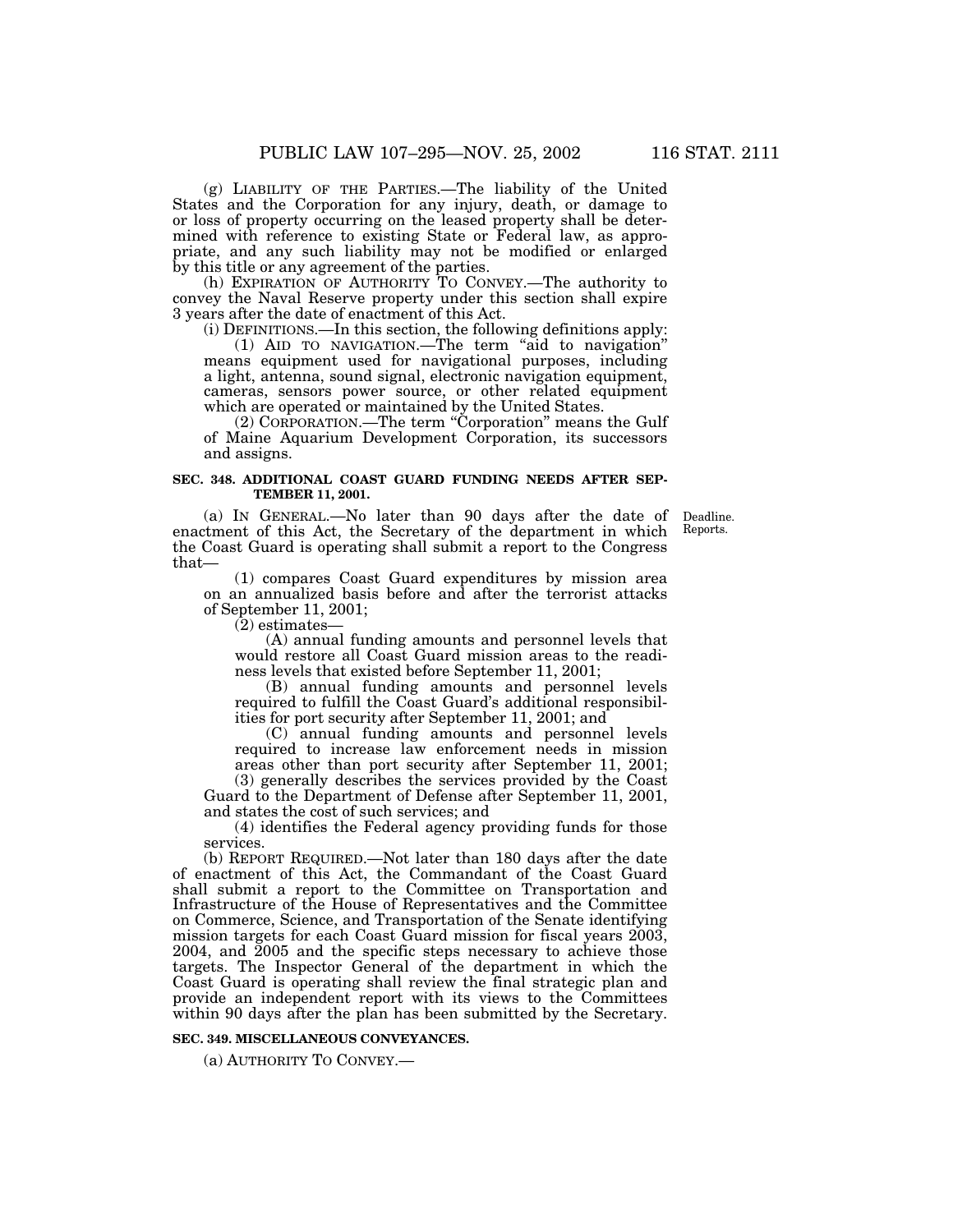(1) IN GENERAL.—The Secretary of the department in which the Coast Guard is operating may convey, by an appropriate means of conveyance, all right, title, and interest of the United States in and to each of the following properties:

(A) Coast Guard Slip Point Light Station, located in Clallam County, Washington, to Clallam County, Washington.

(B) The parcel of land on which is situated the Point Piños Light, located in Monterey County, California, to the city of Pacific Grove, California.

(2) IDENTIFICATION OF PROPERTY.—The Secretary may identify, describe, and determine the property to be conveyed under this subsection.

(3) LIMITATION.—The Secretary may not under this section convey—

(A) any historical artifact, including any lens or lantern, located on the property at or before the time of the conveyance; or

(B) any interest in submerged land.

(b) GENERAL TERMS AND CONDITIONS.—

(1) IN GENERAL.—Each conveyance of property under this section shall be made—

(A) without payment of consideration; and

(B) subject to the terms and conditions required by this section and other terms and conditions the Secretary may consider appropriate, including the reservation of easements and other rights on behalf of the United States.

(2) REVERSIONARY INTEREST.—In addition to any term or condition established under this section, each conveyance of property under this section shall be subject to the condition that all right, title, and interest in the property shall immediately revert to the United States if—

(A) the property, or any part of the property—

(i) ceases to be available and accessible to the public, on a reasonable basis, for educational, park, recreational, cultural, historic preservation, or other similar purposes specified for the property in the terms of conveyance;

(ii) ceases to be maintained in a manner that is consistent with its present or future use as a site for Coast Guard aids to navigation or compliance with this section; or

(iii) ceases to be maintained in a manner consistent with the conditions in paragraph (4) established by the Secretary pursuant to the National Historic Preservation Act (16 U.S.C. 470 et seq.); or

(B) at least 30 days before that reversion, the Secretary provides written notice to the owner that the property is needed for national security purposes.

(3) MAINTENANCE OF NAVIGATION FUNCTIONS.—Each conveyance of property under this section shall be made subject to the conditions that the Secretary considers to be necessary to assure that—

(A) the lights, antennas, and associated equipment located on the property conveyed that are active aids to navigation shall continue to be operated and maintained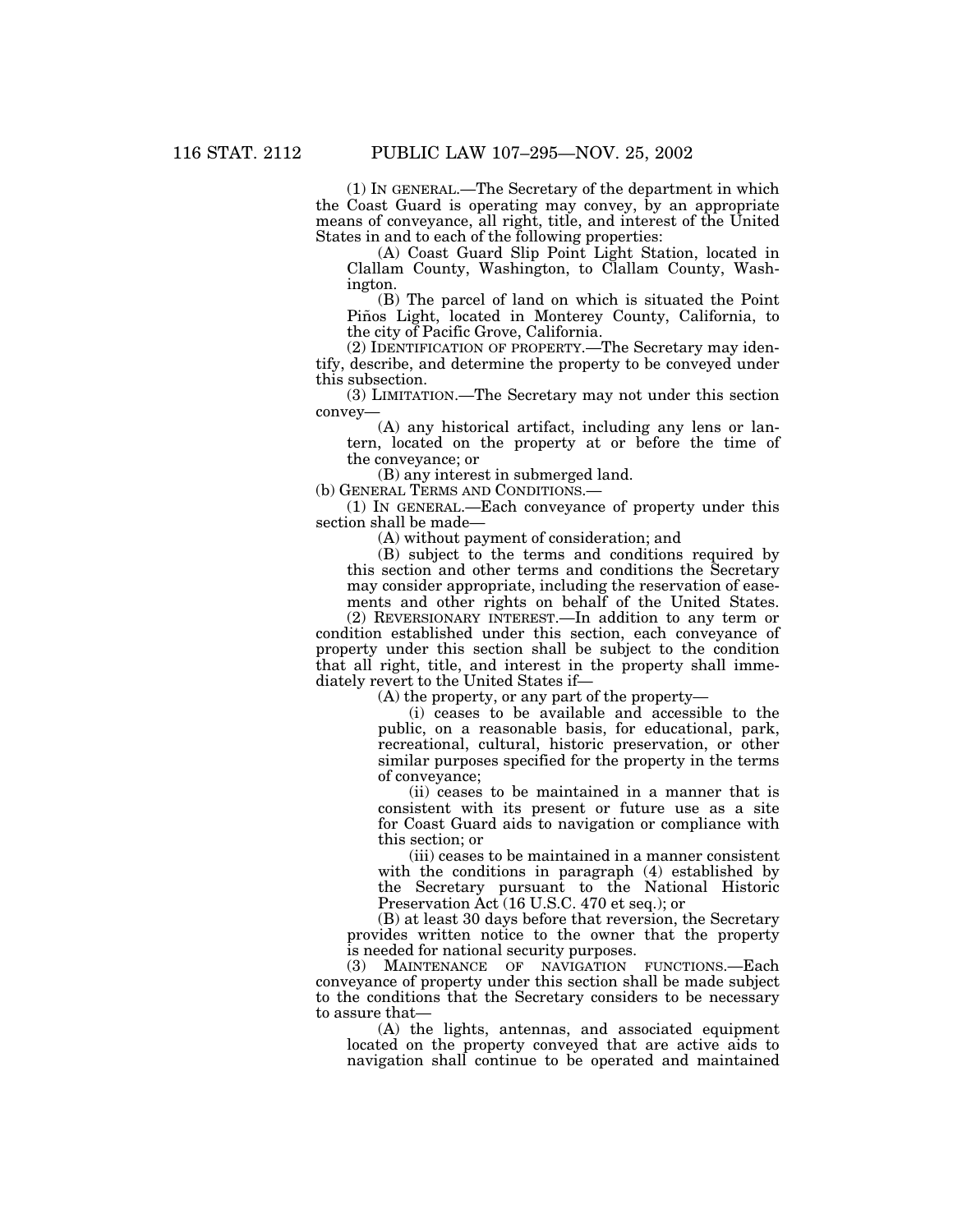by the United States for as long as they are needed for this purpose;

(B) the owner of the property may not interfere or allow interference in any manner with aids to navigation without express written permission from the Commandant of the Coast Guard;

(C) there is reserved to the United States the right to relocate, replace, or add any aid to navigation or make any changes to the property conveyed as may be necessary for navigational purposes;

(D) the United States shall have the right, at any time, to enter the property without notice for the purpose of operating, maintaining, and inspecting aids to navigation and for the purpose of enforcing compliance with this subsection; and

(E) the United States shall have an easement of access to and across the property for the purpose of maintaining the aids to navigation in use on the property.

(4) MAINTENANCE OF PROPERTY.—(A) Subject to subparagraph (B), the owner of a property conveyed under this section shall maintain the property in a proper, substantial, and workmanlike manner, and in accordance with any conditions established by the conveying authority pursuant to the National Historic Preservation Act (16 U.S.C. 470 et seq.) and other applicable laws.

(B) The owner of a property conveyed under this section is not required to maintain any active aid to navigation equipment on the property, except private aids to navigation permitted under section 83 of title 14, United States Code.

(c) SPECIAL TERMS AND CONDITIONS.—The Secretary may retain all right, title, and interest of the United States in and to any portion of any parcel referred to in subsection  $(a)(1)(B)$  that the Secretary considers appropriate.

(d) DEFINITIONS.—In this section, the following definitions apply:

(1) AIDS TO NAVIGATION.—The term ''aids to navigation'' means equipment used for navigation purposes, including a light, antenna, radio, sound signal, electronic navigation equipment, or other associated equipment which are operated or maintained by the United States.

(2) OWNER.—The term "owner" means, for a property conveyed under this section, the person identified in subsection  $(a)(1)$  of the property and includes any successor or assign of that person.

## **TITLE IV—OMNIBUS MARITIME IMPROVEMENTS**

#### **SEC. 401. SHORT TITLE.**

This title may be cited as the ''Omnibus Maritime and Coast Guard Improvements Act of 2002''.

### **SEC. 402. EXTENSION OF COAST GUARD HOUSING AUTHORITIES.**

(a) HOUSING CONTRACTORS.—Section 681(a) of title 14, United States Code, is amended by inserting ", including a small business

14 USC 1 note. Omnibus Maritime and Coast Guard Improvements Act of 2002.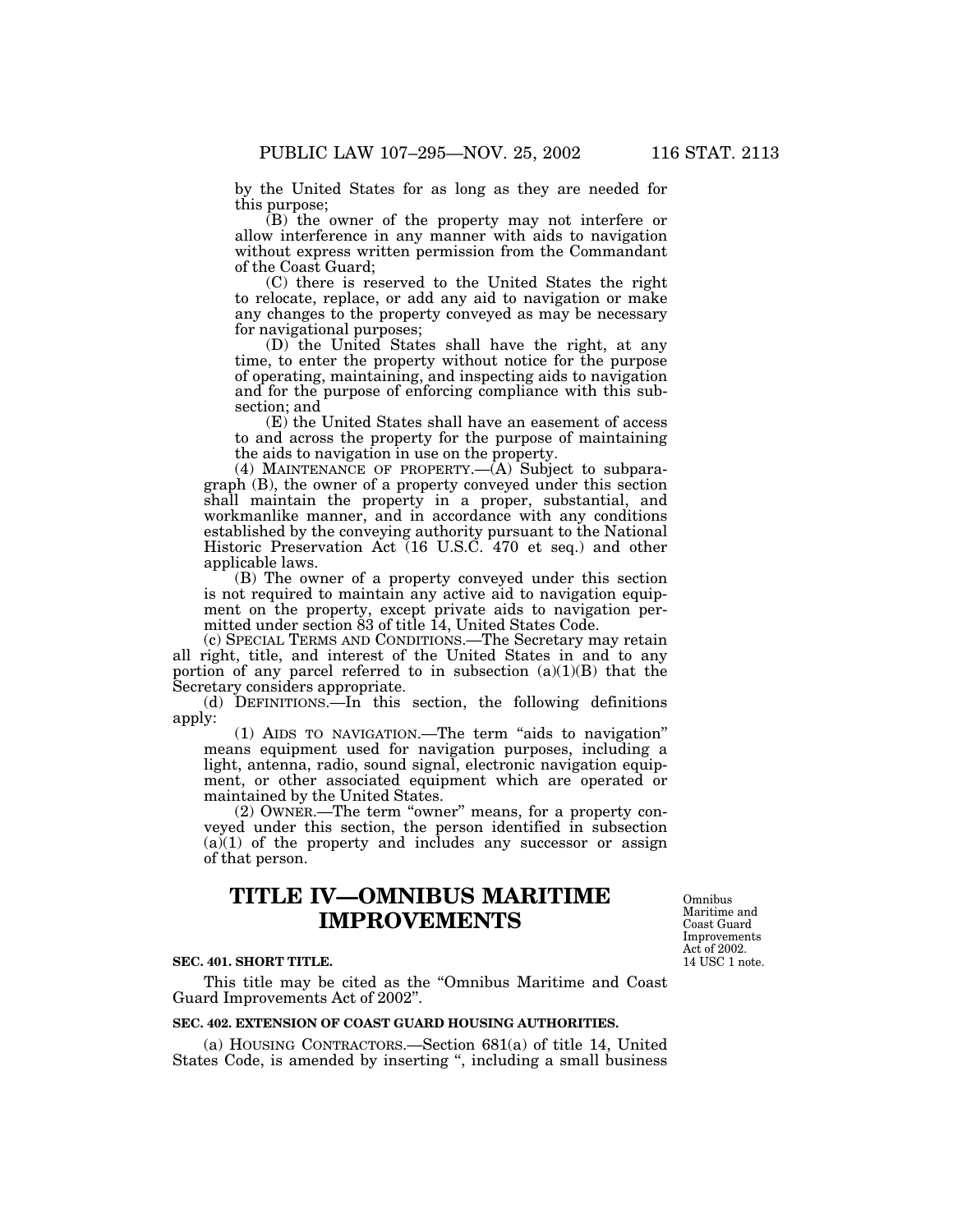concern qualified under section 8(a) of the Small Business Act (15 U.S.C. 637(a)),'' after ''private persons''. (b) BUDGET AUTHORITY LIMITATION.—Section 687(f) of title 14,

United States Code, is amended by striking "\$20,000,000" and inserting "\$40,000,000".

(c) DEMONSTRATION PROJECT.—Section 687 of title 14, United States Code, is amended by adding at the end the following:

"(g) DEMONSTRATION PROJECT AUTHORIZED.—To promote efficiencies through the use of alternative procedures for expediting

 $^n(1)$  may develop and implement a demonstration project for acquisition or construction of military family housing and military unaccompanied housing on or near the Coast Guard

 $\degree$ (2) in implementing the demonstration project, shall utilize, to the maximum extent possible, the contracting authority of the Small Business Administration's section  $8(a)$  program;

 $f(3)$  shall, to the maximum extent possible, acquire or construct such housing through contracts with small business concerns qualified under section 8(a) of the Small Business Act  $(15 \text{ U}.\overline{S}.\overline{C}.\ 637(a))$  that have their principal place of business

in the State of Alaska; and "(4) shall report to Congress by September 1 of each year on the progress of activities under the demonstration project.". (d) EXTENSION.—Section 689 of title 14, United States Code, is amended by striking "2001" and inserting "2007".

46 USC 12119 note.

#### **SEC. 403. INVENTORY OF VESSELS FOR CABLE LAYING, MAINTE-NANCE, AND REPAIR.**

(a) INVENTORY.—The Secretary of Transportation shall develop, maintain, and periodically update an inventory of vessels that are documented under chapter 121 of title 46, United States Code, are 200 feet or more in length, and have the capability to lay, maintain, or repair a submarine cable, without regard to whether a particular vessel is classified as a cable ship or cable vessel.

(b) VESSEL INFORMATION.—For each vessel listed in the inventory, the Secretary shall include in the inventory—

(1) the name, length, beam, depth, and other distinguishing characteristics of the vessel;

(2) the abilities and limitations of the vessel with respect to the laying, maintaining, and repairing of a submarine cable; and

(3) the name and address of the person to whom inquiries regarding the vessel may be made.

(c) PUBLICATION.—The Secretary shall—

(1) not later than 60 days after the date of enactment of this Act, publish in the Federal Register a current inventory developed under subsection (a); and

 $(2)$  every 6 months thereafter, publish in the Federal Register an updated inventory.

## **SEC. 404. VESSEL ESCORT OPERATIONS AND TOWING ASSISTANCE.**

(a) IN GENERAL.—Except in the case of a vessel in distress, only a vessel of the United States (as that term is defined in section 2101 of title 46, United States Code) may perform the following escort vessel operations within the navigable waters of the United States:

Deadline. Federal Register, publication.

Federal Register, publication.

46 USC app. 316a.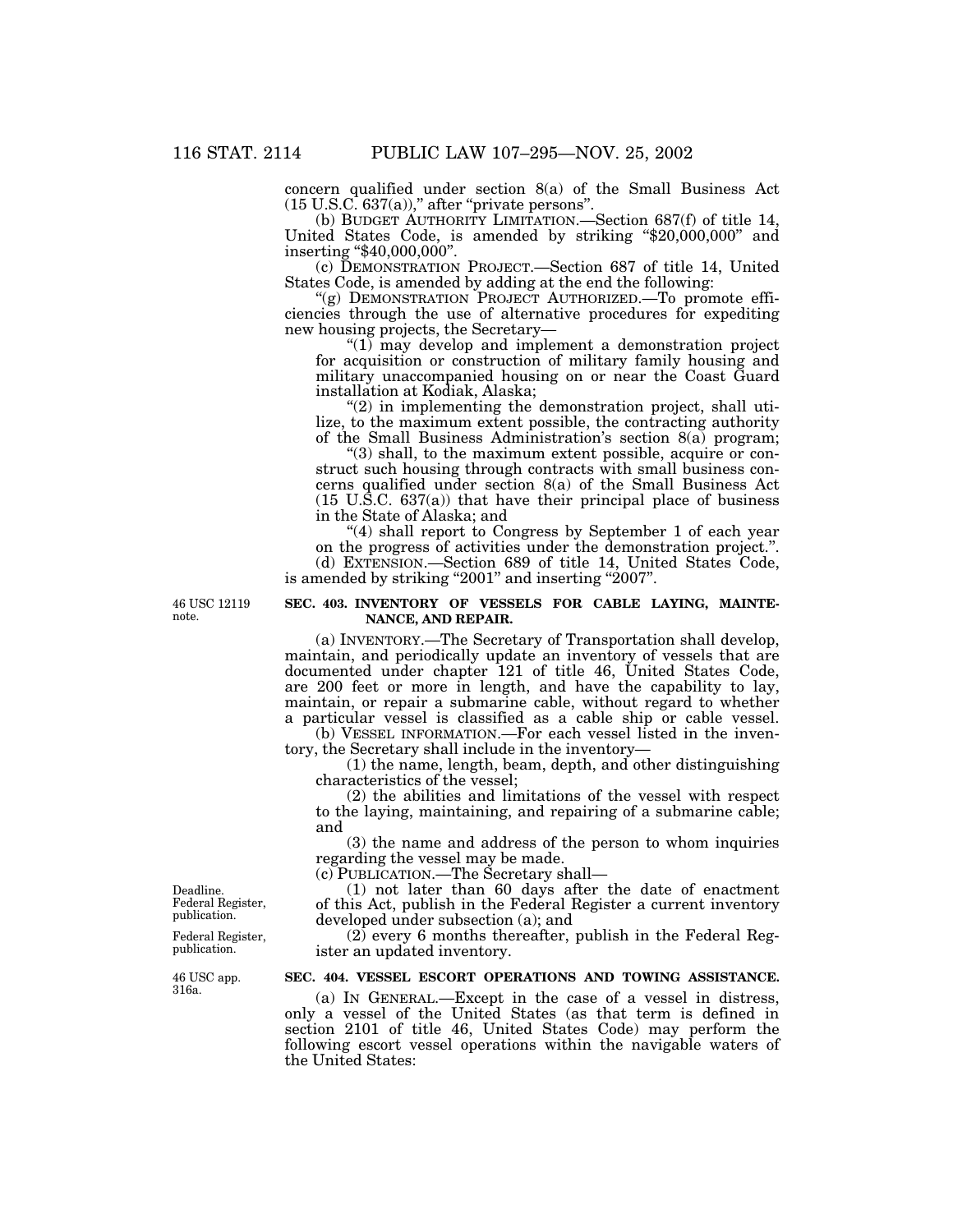(1) Operations that commence or terminate at a port or place in the United States.

(2) Operations required by United States law or regulation. (3) Operations provided in whole or in part within or through navigation facilities owned, maintained, or operated by the United States Government or the approaches to those facilities, other than facilities operated by the St. Lawrence Seaway Development Corporation on the St. Lawrence River portion of the Seaway.

(b) ADDITION TO TOWING VESSEL.—In the case of a vessel being towed under section 4370 of the Revised Statutes of the United States (46 App. U.S.C. 316(a)), an escort vessel is any vessel assigned and dedicated to the vessel being towed in addition to any towing vessel required under that section.

(c) RELATIONSHIP TO OTHER LAW.—Nothing in this section shall affect or be construed or interpreted to affect or modify section 4370 of the Revised Statutes of the United States (46 U.S.C. 316(a)).

(d) DEFINITION.—In this section, the term "escort vessel" means any vessel that is assigned and dedicated to assist another vessel, whether or not tethered to that vessel, solely as a safety precaution to assist in controlling the speed or course of the assisted vessel in the event of a steering or propulsion equipment failure, or any other similar emergency circumstance, or in restricted waters where additional assistance in maneuvering the vessel is required to ensure its safe operation.

(e) PENALTY.—A person violating this section is liable to the United States Government for a civil penalty of not more than \$10,000 for each day during which the violation occurs.

## **SEC. 405. SEARCH AND RESCUE CENTER STANDARDS.**

- (a) IN GENERAL.—Title 14, United States Code, is amended— (1) by redesignating the second section 673 and section
- 674 in order as sections 674 and 675; and

(2) by adding at the end of chapter 17 the following:

## **''§ 676. Search and rescue center standards**

''(a) The Secretary shall establish, implement, and maintain the minimum standards necessary for the safe operation of all Coast Guard search and rescue center facilities, including with respect to the following:

" $(1)$  The lighting, acoustics, and temperature in the facilities.

" $(2)$  The number of individuals on a shift in the facility assigned search and rescue responsibilities (including communications), which may be adjusted based on seasonal workload.

"(3) The length of time an individual may serve on watch to minimize fatigue, based on the best scientific information available.

"(4) The scheduling of individuals having search and rescue responsibilities to minimize fatigue of the individual when on duty in the facility.

"(5) The workload of each individual engaged in search and rescue responsibilities in the facility.

''(6) Stress management for the individuals assigned search and rescue responsibilities in the facilities.

"(7) The design of equipment and facilities to minimize fatigue and enhance search and rescue operations.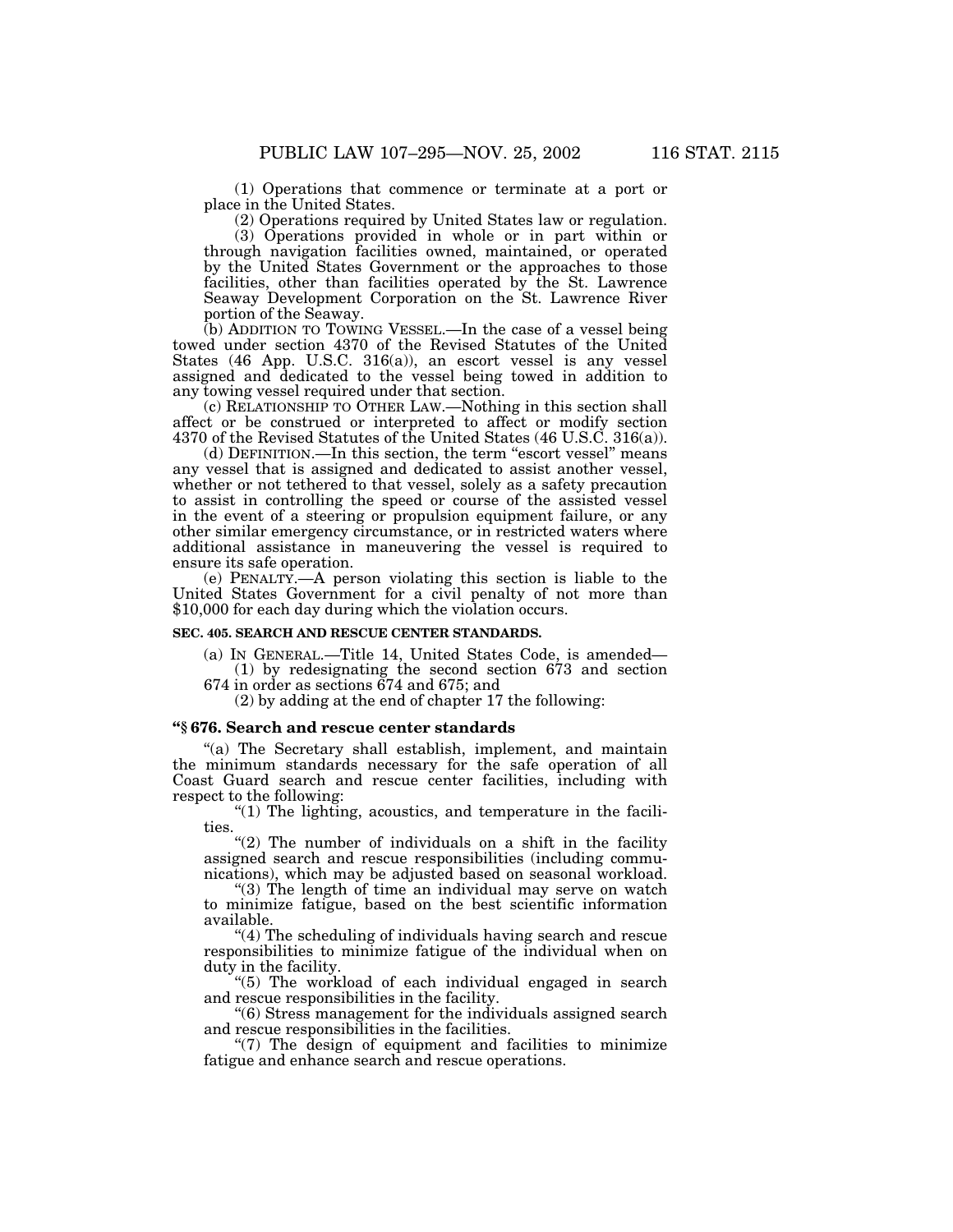"(8) The acquisition and maintenance of interim search and rescue command center communications equipment.

''(9) Any other requirements that the Secretary believes will increase the safe operation of the search and rescue centers.

''(b) SENSE OF CONGRESS.—It is the sense of the Congress that the Secretary should establish, implement, and maintain minimum standards necessary to ensure that an individual on duty or watch in a Coast Guard search and rescue command center facility does not work more than 12 hours in a 24-hour period, except in an emergency or unforeseen circumstances.

 $\tilde{f}(c)$  DEFINITION.—For the purposes of this section, the term 'search and rescue center facility' means a Coast Guard shore facility that maintains a search and rescue mission coordination

"(d) REPORT TO CONGRESS.—The Secretary shall provide a quarterly written report to the Senate Committee on Commerce, Science, and Transportation and the House of Representatives Committee on Transportation and Infrastructure, describing the status of implementation of the standards described in subsection (b), including a list of the facilities at which such standards have or have not been implemented.''.

(b) PRESCRIPTION OF STANDARDS.—The Secretary shall prescribe the standards required under section 675(a) of title 14, United States Code, as enacted by subsection (a) of this section, before January 1, 2003.

(c) CLERICAL AMENDMENT.—The table of sections for chapter 17 of title 14, United States Code, is amended by striking the second item relating to a section 673 and the item relating to a section 674 and inserting the following:

''674. Small boat station capability.

''675. Small boat station closures.

''676. Search and rescue center standards.''.

14 USC 92 note.

14 USC 676 note.

#### **SEC. 406. VHF COMMUNICATIONS SERVICES.**

(a) The Secretary of the department in which the Coast Guard is operating may authorize a person providing commercial VHF communications services to place commercial VHF communications equipment on real property under the administrative control of the Coast Guard (including towers) subject to any terms agreed to by the parties. The Secretary and that commercial VHF communications service provider also may enter into an agreement providing for VHF communications services to the Coast Guard (including digital selective calling and radio direction finding services) at a discounted rate or price based on providing such access to real property under the administrative control of the Coast Guard.

(b) Commercial VHF communication equipment placed on real property under the administrative control of the Coast Guard under this section shall not interfere in any manner with any current or future Coast Guard communication equipment.

(c) Nothing in this section shall affect the rights or obligations of the United States under section 704(c) of the Telecommunications Act of 1996 (47 U.S.C. 332 note) with respect to the availability of property or under section 359(d) of the Communications Act of  $1934$  (47 U.S.C. 357(d)) with respect to charges for transmission of distress messages.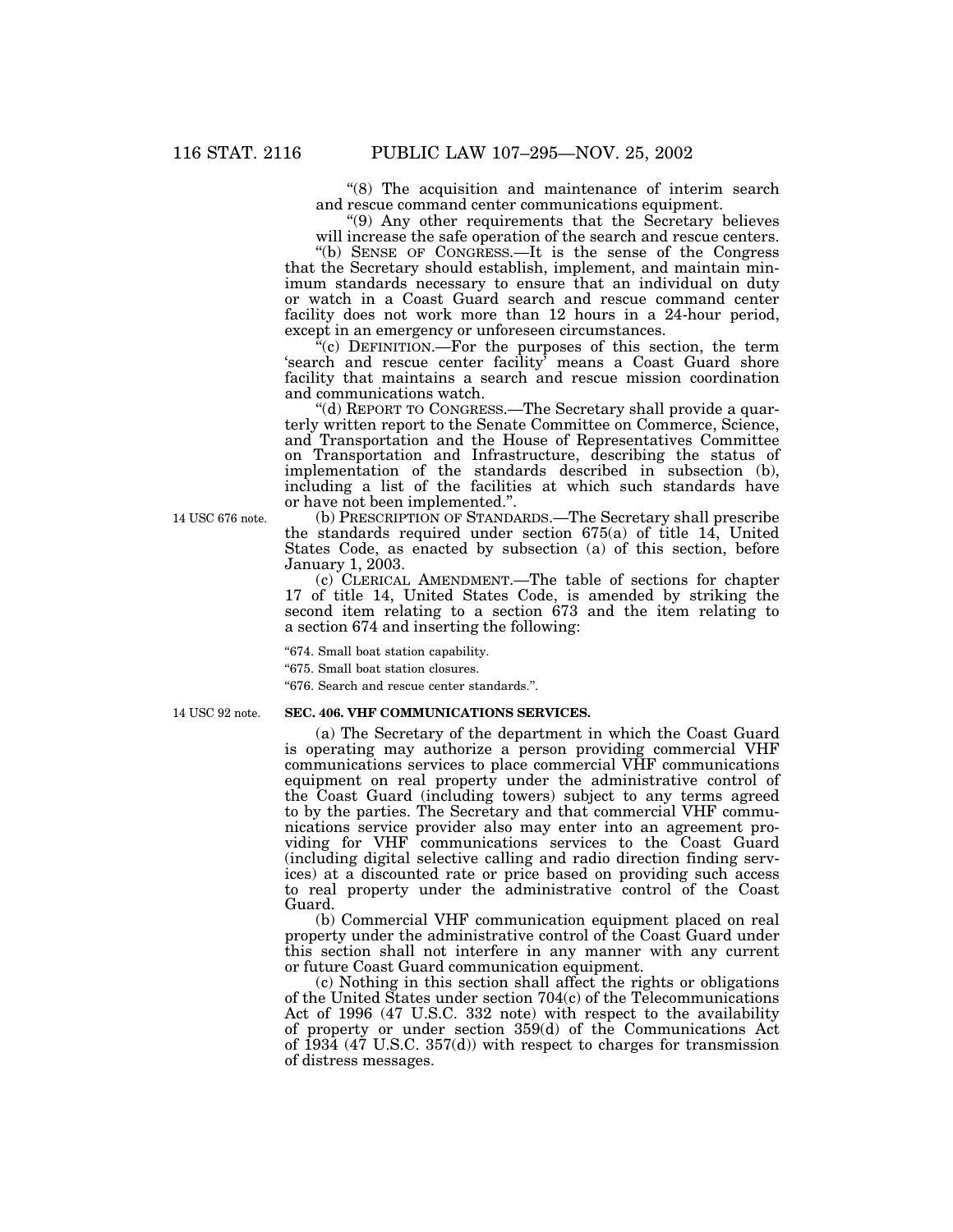#### **SEC. 407. LOWER COLUMBIA RIVER MARITIME FIRE AND SAFETY ACTIVITIES.**

There is authorized to be appropriated to the Secretary of the department in which the Coast Guard is operating \$987,400 for fire, oil, and toxic spill response communications, training, equipment, and program administration activities conducted by nonprofit organizations that act in cooperation with the Coast Guard, to remain available until expended. Organizations receiving appropriated funds must have a multiyear record of spill and marine fire response in Federal navigable waterways. Federal funds shall not exceed 25 percent of such an organization's total budget.

## **SEC. 408. CONFORMING REFERENCES TO THE FORMER MERCHANT MARINE AND FISHERIES COMMITTEE.**

(a) LAWS CODIFIED IN TITLE 14, UNITED STATES CODE.—(1) Sections 194(b)(2) and 194(b)(5) of title 14, United States Code, are amended by striking ''Merchant Marine and Fisheries'' and inserting ''Transportation and Infrastructure''.

(2) Section 663 of title 14, United States Code, is amended by striking ''Merchant Marine and Fisheries'' and inserting ''Transportation and Infrastructure''.

(3) Section 664(c) of title 14, United States Code, is amended by striking ''Merchant Marine and Fisheries'' and inserting ''Transportation and Infrastructure''.

(b) LAWS CODIFIED IN TITLE 33, UNITED STATES CODE.—(1) Section 3(d)(3) of the International Navigational Rules Act of 1977 (33 U.S.C. 1602(d)(3)) is amended by striking ''Merchant Marine and Fisheries'' and inserting ''Transportation and Infrastructure''.

(2) Section 5004(2) of the Oil Pollution Act of 1990 (33 U.S.C. 2734(2)) is amended by striking ''Merchant Marine and Fisheries'' and inserting ''Transportation and Infrastructure''.

(c) LAWS CODIFIED IN TITLE 46, UNITED STATES CODE.—(1) Section 6307(a) of title 46, United States Code, is amended by striking ''Merchant Marine and Fisheries'' and inserting ''Transportation and Infrastructure''.

 $(2)$  Section  $901g(b)(3)$  of the Merchant Marine Act, 1936 (46) App. U.S.C.  $1241k(b)(3)$  is amended by striking "Merchant Marine" and Fisheries'' and inserting ''Transportation and Infrastructure''.

(3) Section 913(b) of the International Maritime and Port Security Act (46 App. U.S.C. 1809(b)) is amended by striking ''Merchant Marine and Fisheries'' and inserting ''Transportation and Infrastructure''.

#### **SEC. 409. RESTRICTION ON VESSEL DOCUMENTATION.**

Section 12108(a) of title 46, United States Code, is amended— (1) by striking paragraph (2) and inserting the following:

''(2) was built in the United States;'';

 $(2)$  by striking "and" at the end of paragraph  $(3)$ ;

(3) by redesignating paragraph (4) as paragraph (5); and (4) by inserting after paragraph (3) the following:

"(4) was not forfeited to the United States Government after July 1, 2001, for a breach of the laws of the United States; and''.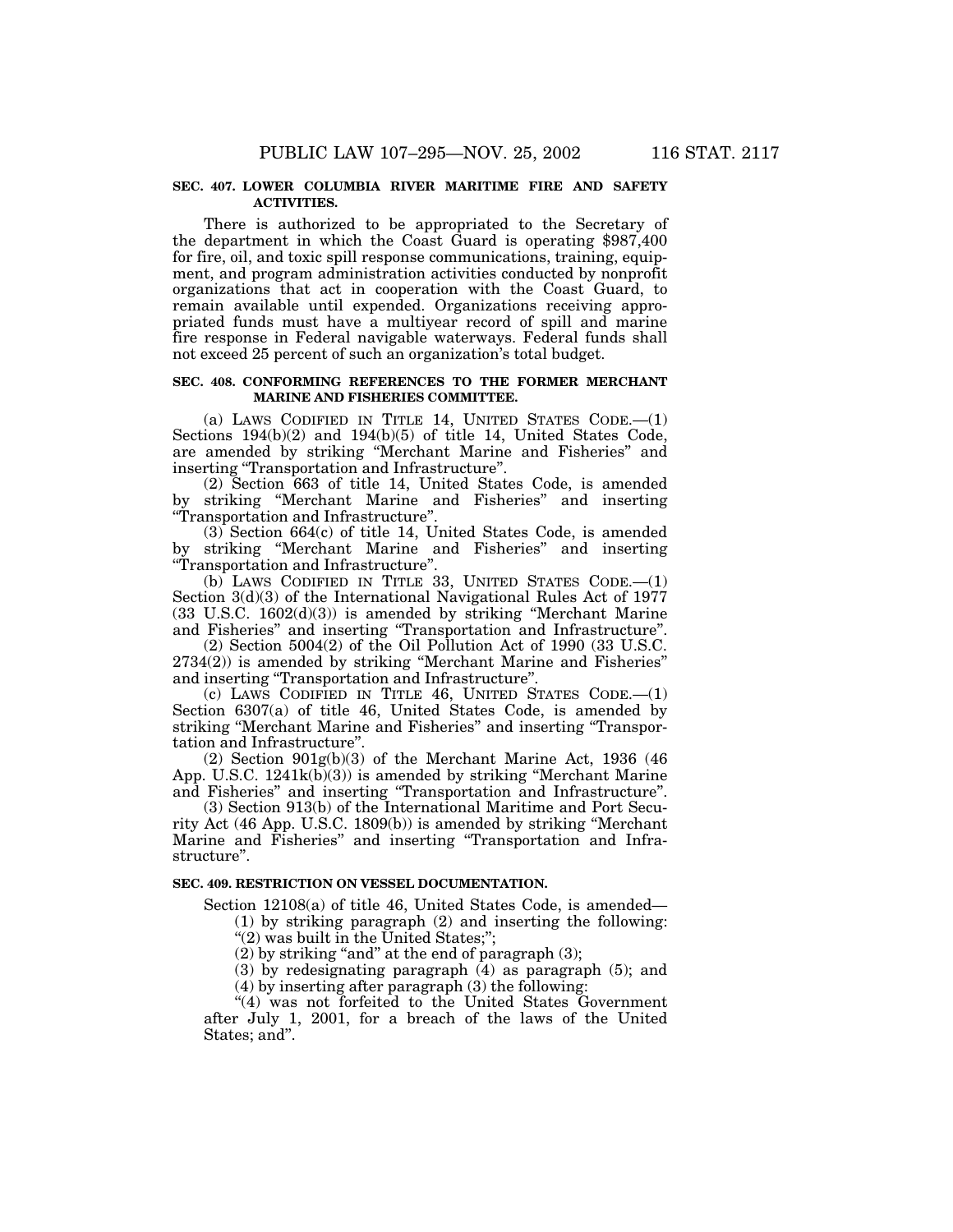14 USC 477 note.

## **SEC. 410. HYPOTHERMIA PROTECTIVE CLOTHING REQUIREMENT.**

The Commandant of the Coast Guard shall ensure that all Coast Guard personnel are equipped with adequate safety equipment, including hypothermia protective clothing where appropriate, while performing search and rescue missions.

## **SEC. 411. RESERVE OFFICER PROMOTIONS.**

(a) Section 729(i) of title 14, United States Code, is amended by inserting ''on the date a vacancy occurs, or as soon thereafter as practicable in the grade to which the officer was selected for promotion or, if promotion was determined in accordance with a running mate system," after "grade".<br>
(b) Section 731(b) of title 14, United States Coast Code, is

amended by striking the period at the end and inserting ", or in the event that promotion is not determined in accordance with a running mate system, then a Reserve officer becomes eligible for consideration for promotion to the next higher grade at the beginning of the promotion year in which he or she completes the following amount of service computed from the date of rank in the grade in which he or she is serving:

"(1) two years in the grade of lieutenant (junior grade);

 $''(2)$  three years in the grade of lieutenant;

''(3) four years in the grade of lieutenant commander;

"(4) four years in the grade of commander; and "(5) three years in the grade of captain."

(c) Section 736(a) of title 14, United States Code, is amended by inserting ''the date of rank shall be the date of appointment in that grade, unless the promotion was determined in accordance with a running mate system, in which event" after "subchapter,".

### **SEC. 412. REGULAR LIEUTENANT COMMANDERS AND COMMANDERS; CONTINUATION UPON FAILURE OF SELECTION FOR PRO-MOTION.**

Section 285 of title 14, United States Code, is amended— (1) by striking ''Each officer'' and inserting ''(a) Each officer''; and

(2) by adding at the end the following:

''(b) A lieutenant commander or commander of the Regular Coast Guard subject to discharge or retirement under subsection (a) may be continued on active duty when the Secretary directs a selection board convened under section 251 of this title to continue up to a specified number of lieutenant commanders or commanders on active duty. When so directed, the selection board shall recommend those officers who in the opinion of the board are best qualified to advance the needs and efficiency of the Coast Guard. When the recommendations of the board are approved by the Secretary, the officers recommended for continuation shall be notified that they have been recommended for continuation and offered an additional term of service that fulfills the needs of the Coast Guard.

 $(C)(1)$  An officer who holds the grade of lieutenant commander of the Regular Coast Guard may not be continued on active duty under subsection (b) for a period that extends beyond 24 years of active commissioned service unless promoted to the grade of commander of the Regular Coast Guard. An officer who holds the grade of commander of the Regular Coast Guard may not be continued on active duty under subsection (b) for a period that extends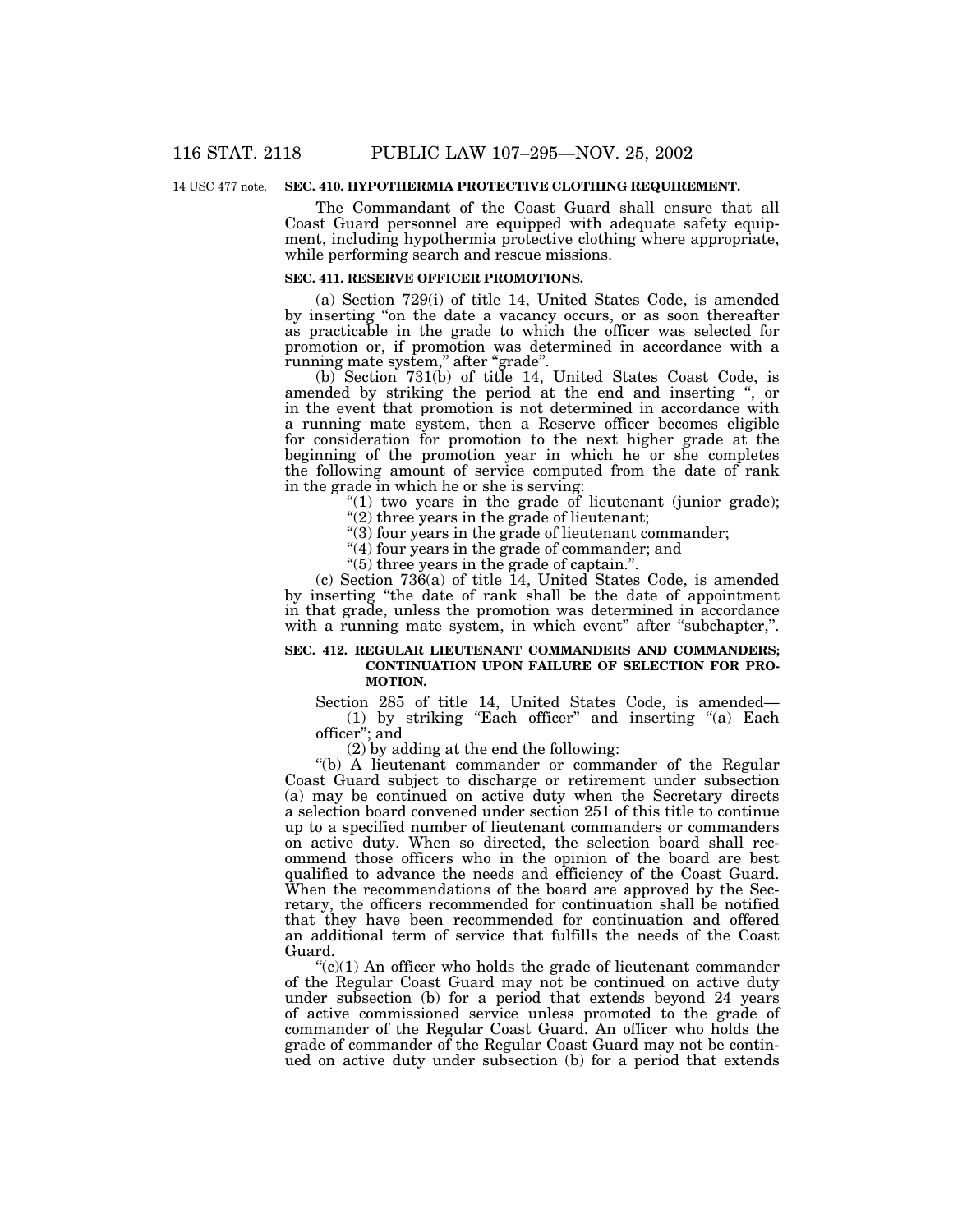beyond 26 years of active commissioned service unless promoted to the grade of captain of the Regular Coast Guard.

" $(2)$  Unless retired or discharged under another provision of law, each officer who is continued on active duty under subsection (b) but is not subsequently promoted or continued on active duty, and is not on a list of officers recommended for continuation or for promotion to the next higher grade, shall, if eligible for retirement under any provision of law, be retired under that law on the first day of the first month following the month in which the period of continued service is completed.''.

## **SEC. 413. RESERVE STUDENT PRE-COMMISSIONING ASSISTANCE PRO-GRAM.**

(a) IN GENERAL.—Chapter 21 of title 14, United States Code, is amended by inserting after section 709 the following new section:

### **''§ 709a. Reserve student pre-commissioning assistance program**

"(a) The Secretary may provide financial assistance to an eligible enlisted member of the Coast Guard Reserve, not on active duty, for expenses of the member while the member is pursuing on a full-time basis at an institution of higher education a program of education approved by the Secretary that leads to—

''(1) a baccalaureate degree in not more than 5 academic years; or

 $''(2)$  a post-baccalaureate degree.

" $(b)(1)$  To be eligible for financial assistance under this section, an enlisted member of the Coast Guard Reserve shall—

"(A) be enrolled on a full-time basis in a program of education referred to in subsection (a) at any institution of higher education; and

''(B) enter into a written agreement with the Coast Guard described in paragraph (2).

"(2) A written agreement referred to in paragraph  $(1)(B)$  is an agreement between the member and the Secretary in which the member agrees—

"(A) to accept an appointment as a commissioned officer in the Coast Guard Reserve, if tendered;

''(B) to serve on active duty for up to five years; and

''(C) under such terms and conditions as shall be prescribed by the Secretary, to serve in the Coast Guard Reserve until the eighth anniversary of the date of the appointment.

"(c) Expenses for which financial assistance may be provided under this section are the following:

''(1) Tuition and fees charged by the institution of higher education involved.

''(2) The cost of books.

 $'(3)$  In the case of a program of education leading to a baccalaureate degree, laboratory expenses.

"(4) Such other expenses as are deemed appropriate by the Secretary.

''(d) The amount of financial assistance provided to a member under this section shall be prescribed by the Secretary, but may not exceed \$25,000 for any academic year.

''(e) Financial assistance may be provided to a member under this section for up to 5 consecutive academic years.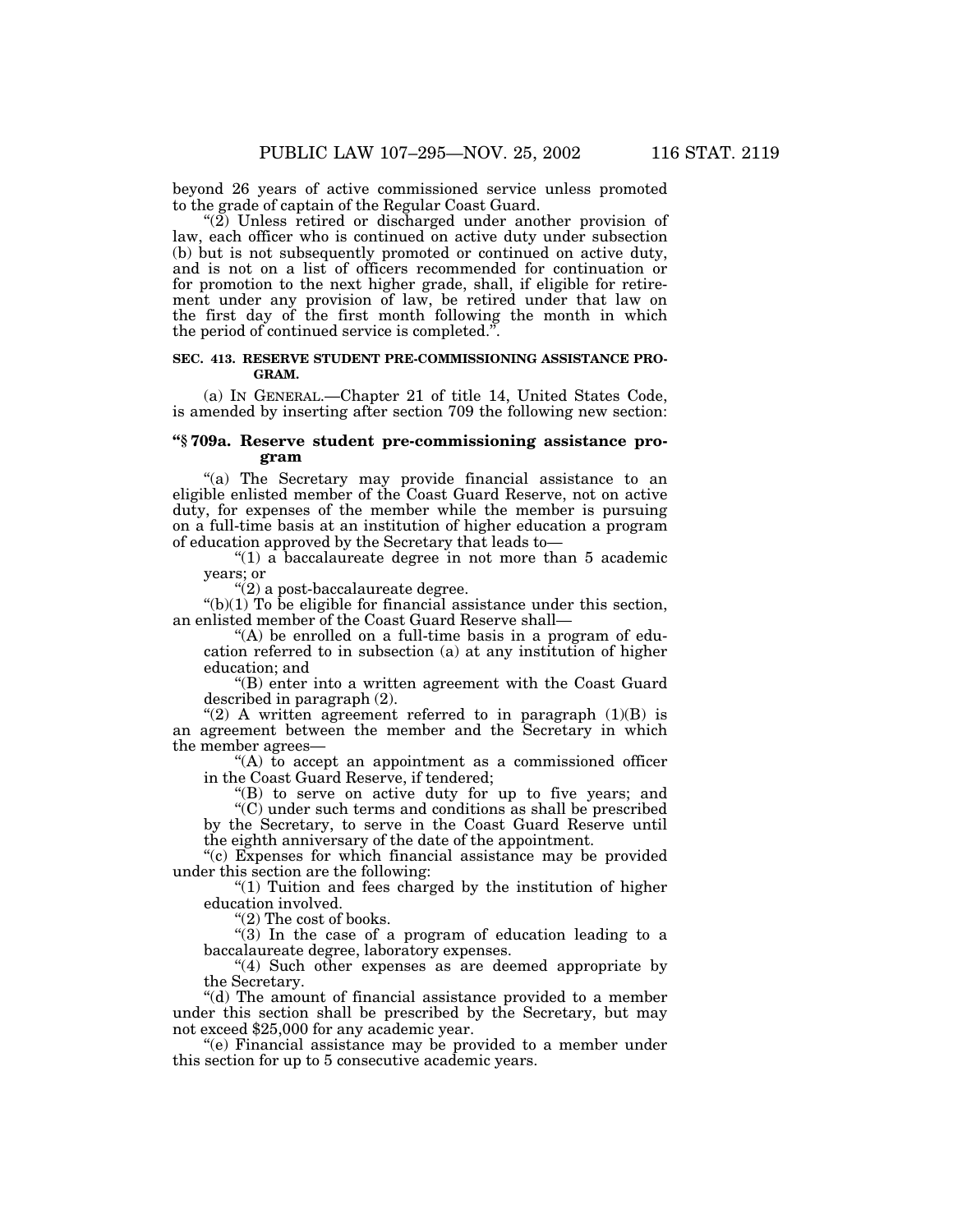''(f) A member who receives financial assistance under this section may be ordered to active duty in the Coast Guard Reserve by the Secretary to serve in a designated enlisted grade for such period as the Secretary prescribes, but not more than 4 years, if the member—

 $(1)$  completes the academic requirements of the program and refuses to accept an appointment as a commissioned officer in the Coast Guard Reserve when offered;

"(2) fails to complete the academic requirements of the institution of higher education involved; or

''(3) fails to maintain eligibility for an original appointment as a commissioned officer.

 $\mathcal{L}(g)(1)$  If a member requests to be released from the program and the request is accepted by the Secretary, or if the member fails because of misconduct to complete the period of active duty specified, or if the member fails to fulfill any term or condition of the written agreement required to be eligible for financial assistance under this section, the financial assistance shall be terminated. The Secretary may request the member to reimburse the United States in an amount that bears the same ratio to the total costs of the education provided to that member as the unserved portion of active duty bears to the total period of active duty the member agreed to serve. The Secretary shall have the option to order such reimbursement without first ordering the member to active duty. An obligation to reimburse the United States imposed under this paragraph is a debt owed to the United States.

 $\mathbb{I}(2)$  The Secretary may waive the service obligated under subsection (f) of a member who becomes unqualified to serve on active duty due to a circumstance not within the control of that member or who is not physically qualified for appointment and who is determined to be unqualified for service as an enlisted member of the Coast Guard Reserve due to a physical or medical condition that was not the result of the member's own misconduct or grossly negligent conduct.

"(3) A discharge in bankruptcy under title 11 that is entered less than 5 years after the termination of a written agreement entered into under subsection (b) does not discharge the individual signing the agreement from a debt arising under such agreement or under paragraph (1).

"(h) As used in this section, the term 'institution of higher education' has the meaning given that term in section 101 of the Higher Education Act of 1965 (20 U.S.C. 1001).''.

(b) CLERICAL AMENDMENT.—The table of sections for chapter 21 of title 14, United States Code, is amended by adding the following new item after the item relating to section 709:

''709a. Reserve student pre-commissioning assistance program.''.

#### **SEC. 414. CONTINUATION ON ACTIVE DUTY BEYOND THIRTY YEARS.**

Section 289 of title 14, United States Code, is amended by adding at the end the following new subsection:

''(h) Notwithstanding subsection (g) and section 288 of this title, the Commandant may by annual action retain on active duty from promotion year to promotion year any officer who would otherwise be retired under subsection (g) or section 288 of this title. An officer so retained, unless retired under some other provision of law, shall be retired on June 30 of that promotion year in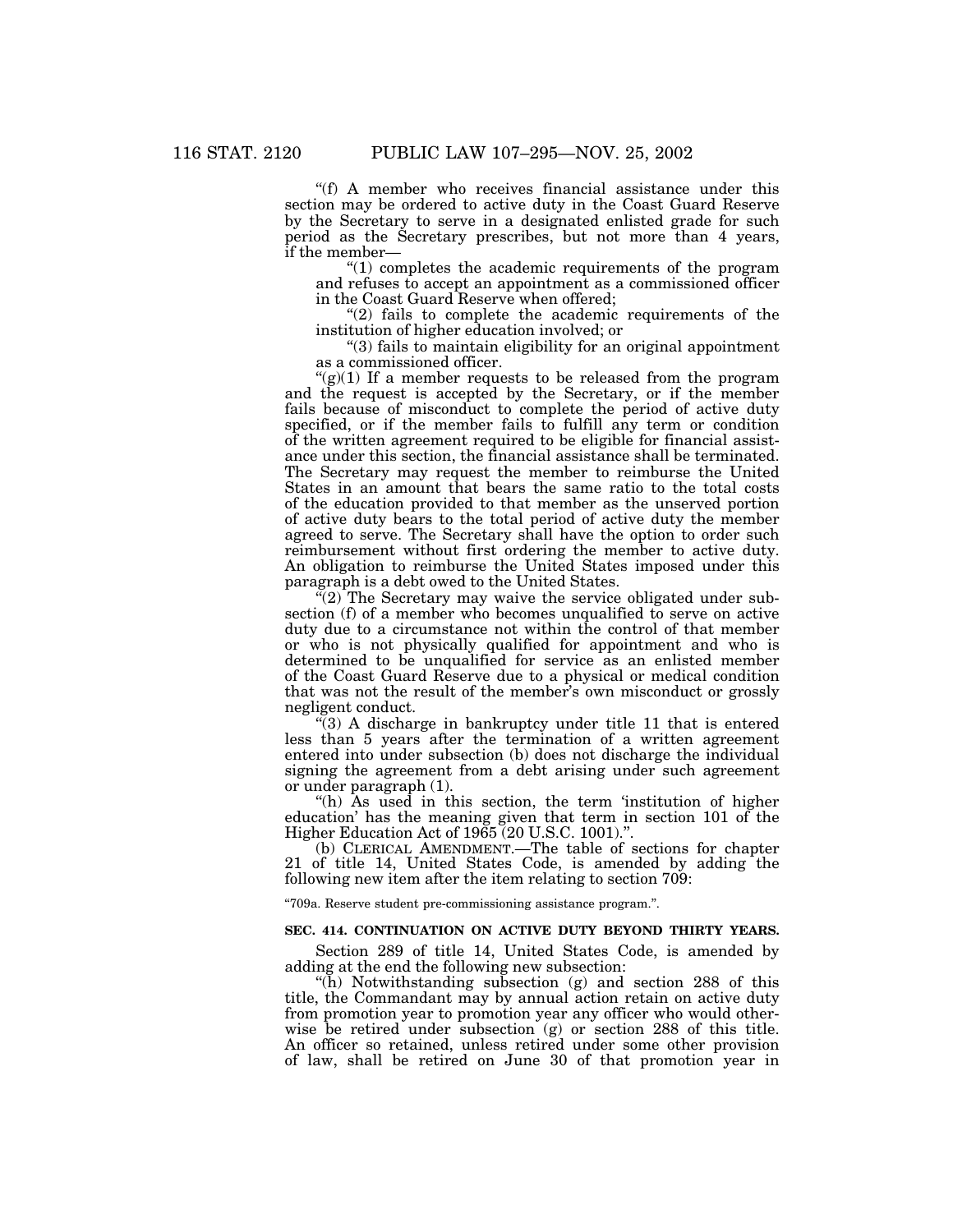which no action is taken to further retain the officer under this subsection.''.

#### **SEC. 415. PAYMENT OF DEATH GRATUITIES ON BEHALF OF COAST GUARD AUXILIARISTS.**

Section 823a(b) of title 14, United States Code, is amended by inserting after paragraph (8) the following:

" $(9)$  On or after January 1, 2001, section 651 of Public Law 104–208.''.

## **SEC. 416. ALIGN COAST GUARD SEVERANCE PAY AND REVOCATION OF COMMISSION AUTHORITY WITH DEPARTMENT OF DEFENSE AUTHORITY.**

(a) IN GENERAL.—Chapter 11 of title 14, United States Code, is amended— (1) in section 281— (A) by striking ''**three**'' in the section heading and

inserting ''**five**''; and

(B) by striking "three" in the text and inserting "five"; (2) in section  $283(b)(2)(A)$ , by striking "severance" and inserting "separation";<br>(3) in section 286—

(A) by striking "**severance**" in the section heading and inserting ''**separation**''; and

(B) by striking subsection (b) and inserting the fol-

"(b) An officer of the Regular Coast Guard who is discharged under this section or section 282, 283, or 284 of this title and has completed 6 or more, but less than 20, continuous years of active service immediately before that discharge or release is entitled to separation pay computed under subsection  $(d)(1)$  of section 1174 of title 10.

"(c) An officer of the Regular Coast Guard who is discharged under section 327 of this title and has completed 6 or more, but less than 20, continuous years of active service immediately before that discharge or release is entitled to separation pay computed under subsection (d)(1) or (d)(2) of section 1174 of title 10 as determined under regulations promulgated by the Secretary.

"(d) Notwithstanding subsections (a) and (b), an officer discharged under chapter 11 of this title for twice failing of selection for promotion to the next higher grade is not entitled to separation pay under this section if the officer requested in writing or otherwise sought not to be selected for promotion, or requested removal from the list of selectees.";<br>(4) in section 286a-

(A) by striking "**severance**" in the section heading and inserting "**separation**" in its place; and

(B) by striking subsections  $(a)$ ,  $(b)$ , and  $(c)$  and inserting the following:

"(a) A regular warrant officer of the Coast Guard who is discharged under section 580 of title 10, and has completed 6 or more, but less than 20, continuous years of active service immediately before that discharge is entitled to separation pay computed under subsection (d)(1) of section 1174 of title 10.

''(b) A regular warrant officer of the Coast Guard who is discharged under section 1165 or 1166 of title 10, and has completed 6 or more, but less than 20, continuous years of active service immediately before that discharge is entitled to separation pay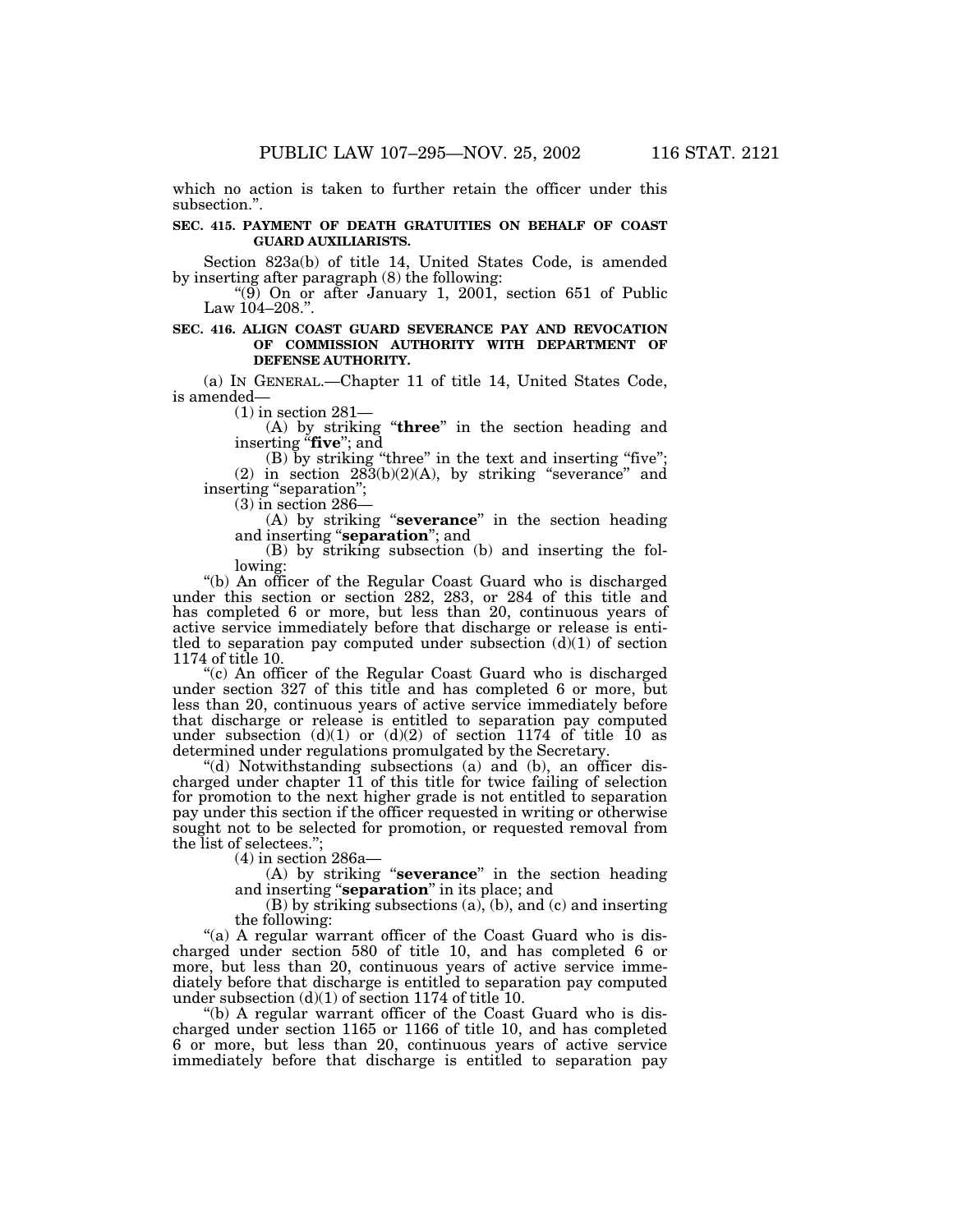computed under subsection  $(d)(1)$  or  $(d)(2)$  of section 1174 of title 10, as determined under regulations promulgated by the Secretary. ''(c) In determining a member's years of active service for the

purpose of computing separation pay under this section, each full month of service that is in addition to the number of full years of service creditable to the member is counted as one-twelfth of a year and any remaining fractional part of a month is disregarded.''; and

(5) in section 327—

(A) by striking ''**severance**'' in the section heading and inserting ''**separation**'';

(B) by striking subsection (a)(2) and inserting the following:

 $(2)$  for discharge with separation benefits under section 286(c) of this title.'';

 $(C)$  by striking subsection  $(a)(3)$ ;

(D) by striking subsection (b)(2) and inserting the following:

" $(2)$  if on that date the officer is ineligible for voluntary retirement under any law, be honorably discharged with separation benefits under section 286(c) of this title, unless under regulations promulgated by the Secretary the condition under which the officer is discharged does not warrant an honorable discharge."; and

 $(E)$  by striking subsection (b)(3).

(b) CLERICAL AMENDMENT.—The table of sections for chapter 11 of title 14, United States Code, is amended—

(1) in the item relating to section 281, by striking ''three'' and inserting "five";

 $(2)$  in the item relating to section 286, by striking "severance'' and inserting ''separation'';

(3) in the item relating to section 286a, by striking "severance'' and inserting ''separation''; and

 $(4)$  in the item relating to section 327, by striking "severance" and inserting "separation" in its place.

14 USC 286 note.

(c) EFFECTIVE DATE.—The amendments made by paragraphs  $(2)$ ,  $(3)$ ,  $(4)$ , and  $(5)$  of subsection  $(a)$  shall take effect 4 years after the date of enactment of this Act, except that subsection (d) of section 286 of title 14, United States Code, as amended by paragraph (3) of subsection (a) of this section, shall take effect on the date of enactment of this Act and shall apply with respect to conduct on or after that date. The amendments made to the table of sections of chapter 11 of title 14, United States Code, by paragraphs (2), (3), and (4) of subsection (b) of this section shall take effect 4 years after the date of enactment of this Act.

### **SEC. 417. LONG-TERM LEASE AUTHORITY FOR LIGHTHOUSE PROP-ERTY.**

(a) IN GENERAL.—Chapter 17 of title 14, United States Code, is amended by inserting after section 672 the following:

#### **''§ 672a. Long-term lease authority for lighthouse property**

''(a) The Commandant of the Coast Guard may lease to non-Federal entities, including private individuals, lighthouse property under the administrative control of the Coast Guard for terms not to exceed 30 years. Consideration for the use and occupancy of lighthouse property leased under this section, and for the value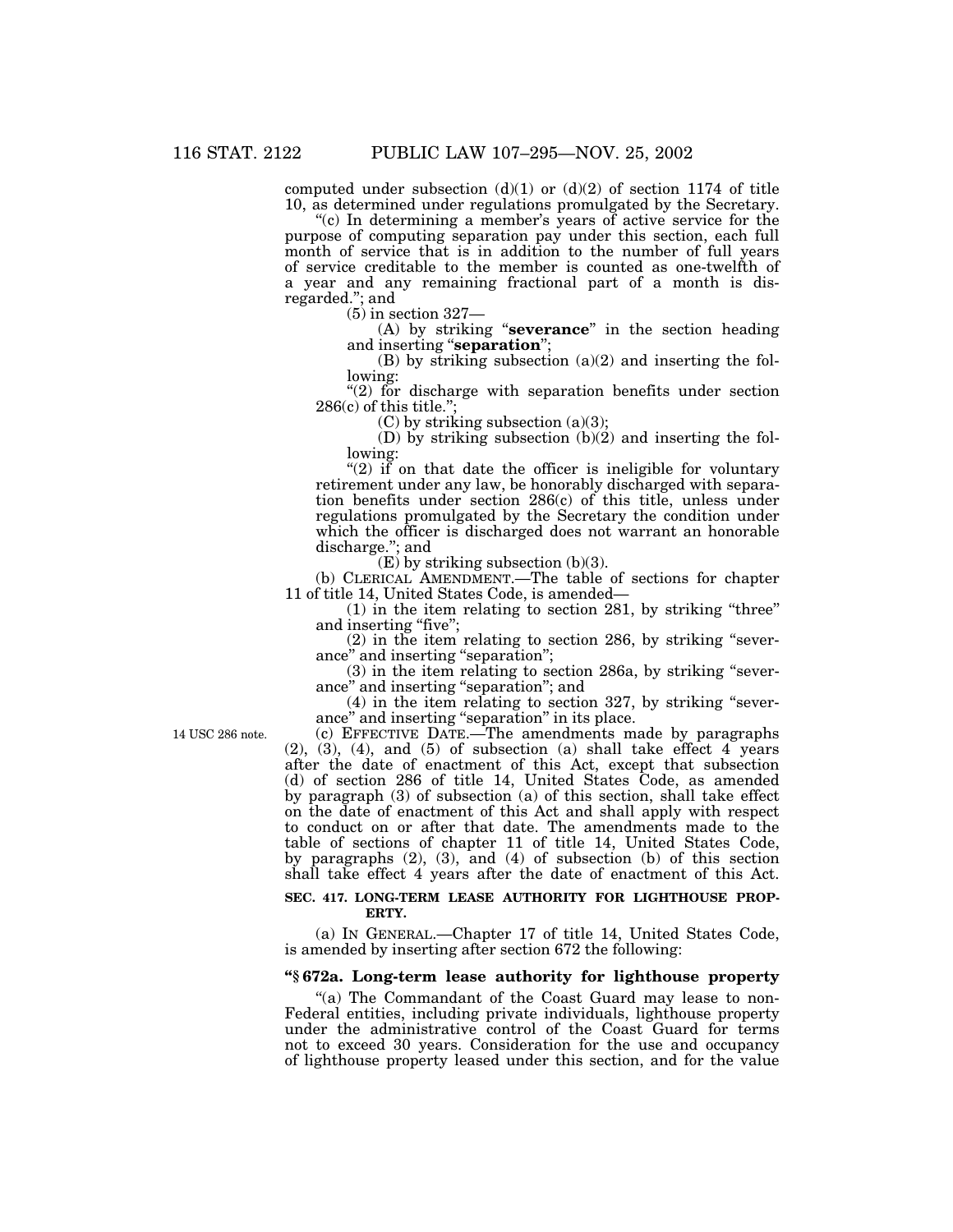of any utilities and services furnished to a lessee of such property by the Commandant, may consist, in whole or in part, of nonpecuniary remuneration including the improvement, alteration, restoration, rehabilitation, repair, and maintenance of the leased premises by the lessee. Section 321 of chapter 314 of the Act of June 30, 1932 (40 U.S.C. 303b) shall not apply to leases issued by the Commandant under this section.

''(b) Amounts received from leases made under this section, less expenses incurred, shall be deposited in the Treasury.''.

(b) CLERICAL AMENDMENT.—The table of sections for chapter 17 of title 14, United States Code, is amended by inserting after the item relating to section 672 the following:

''672a. Long-term lease authority for lighthouse property.''.

### **SEC. 418. MARITIME DRUG LAW ENFORCEMENT ACT AMENDMENTS.**

(a) IN GENERAL.—Section 3 of the Maritime Drug Law Enforcement Act (46 App. U.S.C. 1903) is amended—

(1) in subsection  $(c)(1)(D)$ , by striking "and";

(2) in subsection  $(c)(1)(E)$ , by striking "United States." and inserting "United States; and"; and

(3) by inserting after subsection  $(c)(1)(E)$  the following: ''(F) a vessel located in the contiguous zone of the United

States, as defined in Presidential Proclamation 7219 of September 2, 1999, and (i) is entering the United States, (ii) has departed the United States, or (iii) is a hovering vessel as defined in section 401 of the Tariff Act of 1930 (19 U.S.C. 1401).''.

(b) MARITIME DRUG LAW ENFORCEMENT AMENDMENT.—Section 4 of the Maritime Drug Law Enforcement Act (46 App. U.S.C. 1904) is amended—

(1) by inserting ''(a)'' before ''Any property''; and

(2) by adding at the end the following:

''(b) Practices commonly recognized as smuggling tactics may provide prima facie evidence of intent to use a vessel to commit, or to facilitate the commission of, an offense under this Act, and may support seizure and forfeiture of the vessel, even in the absence of controlled substances aboard the vessel. The following indicia, among others, may be considered, in the totality of the circumstances, to be prima facie evidence that a vessel is intended to be used to commit, or to facilitate the commission of an offense under this Act:

"(1) The construction or adaptation of the vessel in a manner that facilitates smuggling, including—

"(A) the configuration of the vessel to ride low in the water or present a low hull profile to avoid being detected visually or by radar;

 $\mathrm{``(B)}$  the presence of any compartment or equipment which is built or fitted out for smuggling, not including items such as a safe or lock-box reasonably used for the storage of personal valuables;

 $\sqrt{\rm C}$  the presence of an auxiliary tank not installed in accordance with applicable law or installed in such a manner as to enhance the vessel's smuggling capability;

''(D) the presence of engines that are excessively overpowered in relation to the design and size of the vessel;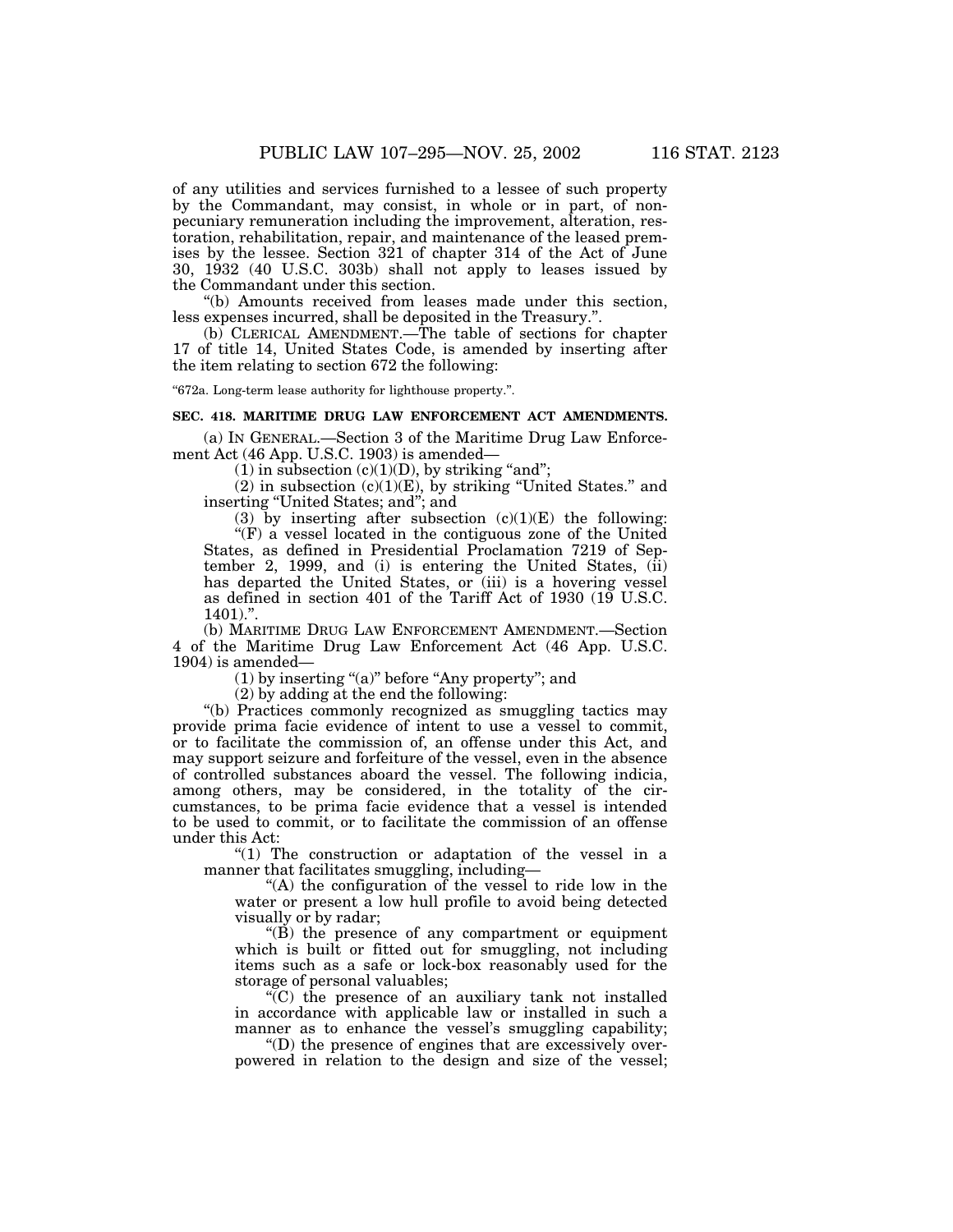"(E) the presence of materials used to reduce or alter the heat or radar signature of the vessel and avoid detec-

tion;<br>"(F) the presence of a camouflaging paint scheme, or of materials used to camouflage the vessel, to avoid detec-

tion; or  $\degree$ (G) the display of false vessel registration numbers, false indicia of vessel nationality, false vessel name, or false vessel homeport.

''(2) The presence or absence of equipment, personnel, or cargo inconsistent with the type or declared purpose of the vessel.<br>"(3) The presence of excessive fuel, lube oil, food, water,

or spare parts, inconsistent with legitimate vessel operation, inconsistent with the construction or equipment of the vessel, or inconsistent with the character of the vessel's stated purpose.

 $f(4)$  The operation of the vessel without lights during times. lights are required to be displayed under applicable law or regulation and in a manner of navigation consistent with smuggling tactics used to avoid detection by law enforcement authori-

ties.<br>"(5) The failure of the vessel to stop or respond or heave to when hailed by government authority, especially where the

" $(6)$  The declaration to government authority of apparently false information about the vessel, crew, or voyage or the failure to identify the vessel by name or country of registration when requested to do so by government authority.

"(7) The presence of controlled substance residue on the vessel, on an item aboard the vessel, or on a person aboard the vessel, of a quantity or other nature which reasonably indicates manufacturing or distribution activity. indicates manufacturing or distribution activity. ''(8) The use of petroleum products or other substances

on the vessel to foil the detection of controlled substance residue.<br>"(9) The presence of a controlled substance in the water

in the vicinity of the vessel, where given the currents, weather conditions, and course and speed of the vessel, the quantity or other nature is such that it reasonably indicates manufacturing or distribution activity.''.

### **SEC. 419. WING-IN-GROUND CRAFT.**

(a) SMALL PASSENGER VESSEL.—Section 2101(35) of title 46, United States Code, is amended by inserting ''a wing-in-ground craft, regardless of tonnage, carrying at least one passenger for hire, and'' after '' 'small passenger vessel' means''. (b) WING-IN-GROUND CRAFT.—Section 2101 of title 46, United

States Code, is amended by adding at the end the following: ''(48) 'wing-in-ground craft' means a vessel that is capable

of operating completely above the surface of the water on a dynamic air cushion created by aerodynamic lift due to the ground effect between the vessel and the water's surface.''.

### **SEC. 420. ELECTRONIC FILING OF COMMERCIAL INSTRUMENTS FOR VESSELS.**

Section 31321(a)(4) of title 46, United States Code, is amended—

(1) by striking " $(A)$ "; and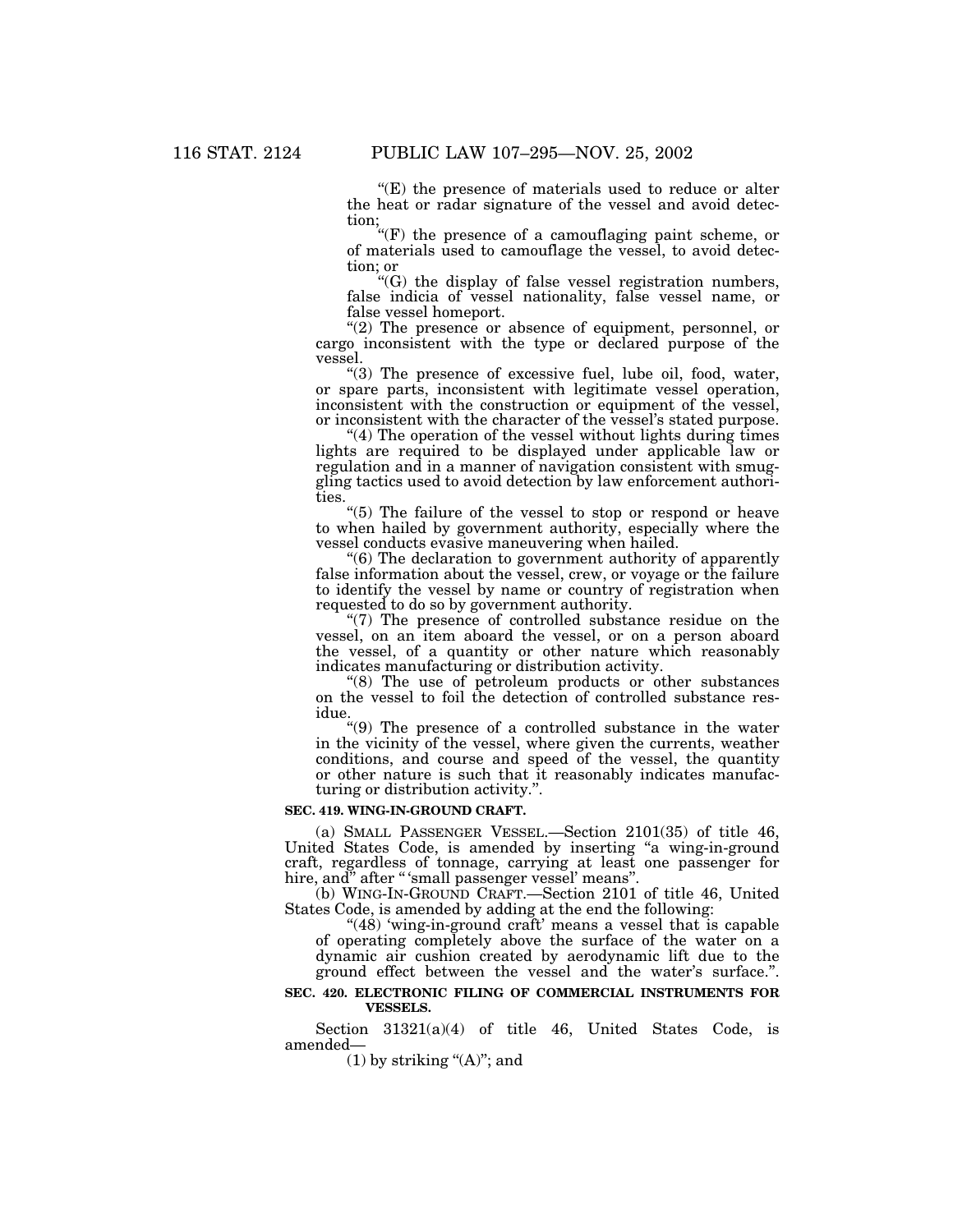(2) by striking subparagraph (B).

#### **SEC. 421. DELETION OF THUMBPRINT REQUIREMENT FOR MERCHANT MARINERS' DOCUMENTS.**

Section 7303 of title 46, United States Code, is amended by striking "the thumbprint,".

#### **SEC. 422. TEMPORARY CERTIFICATES OF DOCUMENTATION FOR REC-REATIONAL VESSELS.**

(a) Section 12103(a) of title 46, United States Code, is amended by inserting ", or a temporary certificate of documentation," after ''certificate of documentation''.

(b)(1) Chapter 121 of title 46, United States Code, is amended by adding after section 12103 the following:

#### **''§ 12103a. Issuance of temporary certificate of documentation by third parties**

"(a) The Secretary of the department in which the Coast Guard is operating may delegate, subject to the supervision and control of the Secretary and under terms set out by regulation, to private entities determined and certified by the Secretary to be qualified, the authority to issue a temporary certificate of documentation for a recreational vessel if the applicant for the certificate of documentation meets the requirements set out in sections 12102 and 12103 of this chapter.

''(b) A temporary certificate of documentation issued under section 12103(a) and subsection (a) of this section is valid for up to 30 days from issuance.''.

(2) The table of sections for chapter 121 of title 46, United States Code, is amended by inserting after the item relating to section  $12103$  the following:

''12103a. Issuance of temporary certificate of documentation by third parties.''.

#### **SEC. 423. MARINE CASUALTY INVESTIGATIONS INVOLVING FOREIGN VESSELS.**

Section 6101 of title 46, United States Code, is amended— (1) by redesignating the second subsection (e) as subsection (f); and

(2) by adding at the end the following:

"(g) To the extent consistent with generally recognized practices and procedures of international law, this part applies to a foreign vessel involved in a marine casualty or incident, as defined in the International Maritime Organization Code for the Investigation of Marine Casualties and Incidents, where the United States is a Substantially Interested State and is, or has the consent of, the Lead Investigating State under the Code.''.

#### **SEC. 424. CONVEYANCE OF COAST GUARD PROPERTY IN HAMPTON TOWNSHIP, MICHIGAN.**

(a) REQUIREMENT TO CONVEY.—

(1) IN GENERAL.—Notwithstanding any other law, the Secretary of the department in which the Coast Guard is operating may convey to BaySail, Inc. (a nonprofit corporation established under the laws of the State of Michigan; in this section referred to as ''BaySail''), without monetary consideration, all right, title, and interest of the United States in and to property adjacent to Coast Guard Station Saginaw River, located in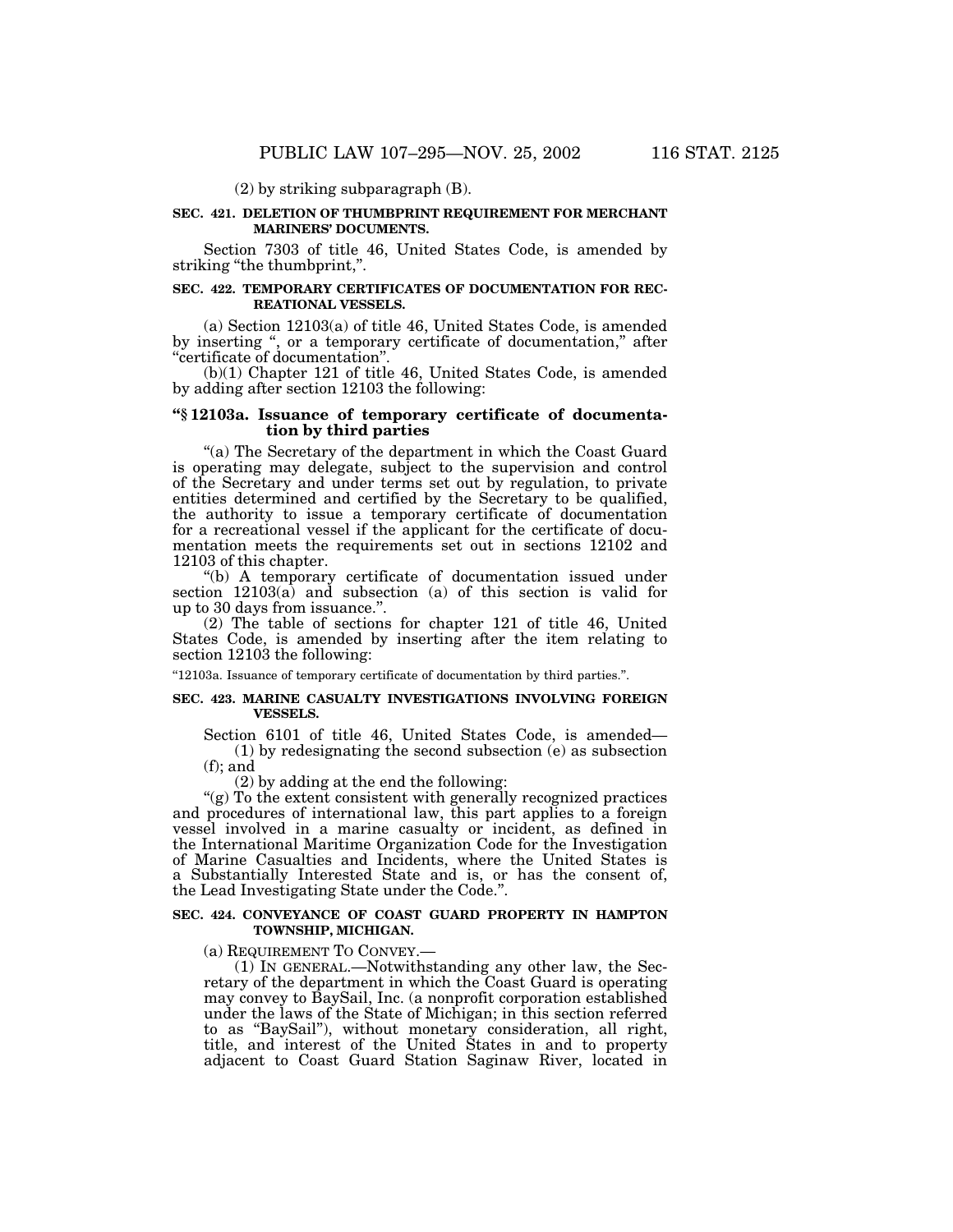Hampton Township, Michigan, as identified under paragraph (2). No submerged lands may be conveyed under this section.

(2) IDENTIFICATION OF PROPERTY.—The Secretary, in consultation with the Commandant of the Coast Guard, shall identify, describe, and determine the property to be conveyed under this section.

(3) SURVEY.—The exact acreage and legal description of the property conveyed under paragraph (1), as identified under paragraph (2), and any easements or rights-of-way reserved by the United States under subsection (b), shall be determined by a survey satisfactory to the Secretary. The cost of the survey shall be borne by BaySail.

(b) TERMS AND CONDITIONS OF CONVEYANCE.—The conveyance of property under this section shall be made subject to any terms and conditions the Secretary considers necessary, including the reservation of easements and other rights on behalf of the United States.

(c) REVERSIONARY INTEREST.—

(1) IN GENERAL.—During the 5-year period beginning on the date the Secretary makes the conveyance authorized by subsection (a), the real property conveyed pursuant to this section, at the option of the Secretary, shall revert to the United States and be placed under the administrative control of the Secretary if—

(A) BaySail sells, conveys, assigns, exchanges, or encumbers the property conveyed or any part thereof;

(B) BaySail fails to maintain the property conveyed in a manner consistent with the terms and conditions under subsection (b);

(C) BaySail conducts any commercial activity at the property conveyed, or any part thereof, without approval of the Secretary; or

(D) at least 30 days before the reversion, the Secretary provides written notice to the owner that the property or any part thereof is needed for national security purposes.

(2) ADDITIONAL PERIOD.—The Secretary may, before the last day of the 5-year period described in paragraph (1), authorize an additional 5-year period during which paragraph (1) shall apply.

## **SEC. 425. CONVEYANCE OF PROPERTY IN TRAVERSE CITY, MICHIGAN.**

Section 1005(c) of the Coast Guard Authorization Act of 1996 (110 Stat. 3957) is amended by striking ''the Traverse City Area Public School District" and inserting "a public or private nonprofit entity for an educational or recreational purpose''.

14 USC 2 note.

#### **SEC. 426. ANNUAL REPORT ON COAST GUARD CAPABILITIES AND READINESS TO FULFILL NATIONAL DEFENSE RESPON-SIBILITIES.**

Not later than February 15 each year, the Secretary of the department in which the Coast Guard is operating shall submit to the Committee on Transportation and Infrastructure of the House of Representatives and the Committee on Commerce, Science, and Transportation of the Senate a report, prepared in conjunction with the Commandant of the Coast Guard, setting forth the capabilities and readiness of the Coast Guard to fulfill its national defense responsibilities.

Deadline.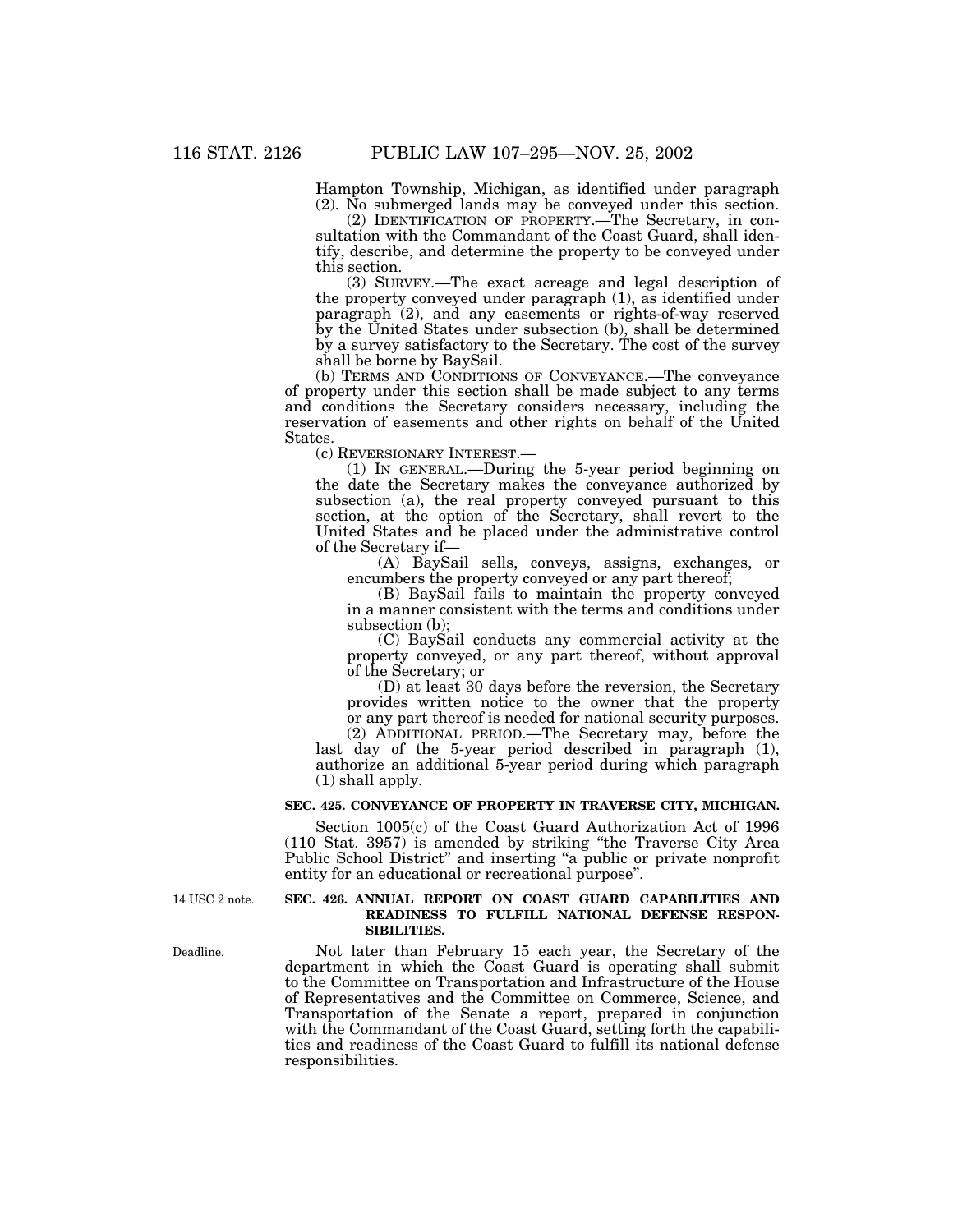### **SEC. 427. EXTENSION OF AUTHORIZATION FOR OIL SPILL RECOVERY INSTITUTE.**

Section 5001(i) of the Oil Pollution Act of 1990 (33 U.S.C.  $2731(i)$ ) is amended by striking "10 years" and all that follows through the period at the end and inserting ''September 30, 2012.''.

#### **SEC. 428. PROTECTION AGAINST DISCRIMINATION.**

(a) IN GENERAL.—Section 2114(a) of title 46, United States Code, is amended to read as follows:

" $(a)(1)$  A person may not discharge or in any manner discriminate against a seaman because—

"(A) the seaman in good faith has reported or is about to report to the Coast Guard or other appropriate Federal agency or department that the seaman believes that a violation of a maritime safety law or regulation prescribed under that law or regulation has occurred; or

''(B) the seaman has refused to perform duties ordered by the seaman's employer because the seaman has a reasonable apprehension or expectation that performing such duties would result in serious injury to the seaman, other seamen, or the public.

"(2) The circumstances causing a seaman's apprehension of serious injury under paragraph  $(1)(B)$  must be of such a nature that a reasonable person, under similar circumstances, would conclude that there is a real danger of an injury or serious impairment of health resulting from the performance of duties as ordered by the seaman's employer.

''(3) To qualify for protection against the seaman's employer under paragraph  $(1)(B)$ , the employee must have sought from the employer, and been unable to obtain, correction of the unsafe condition.''.

(b) APPROPRIATE RELIEF.—Section 2114(b) of such title is amended—

 $(1)$  in paragraph  $(1)$  by striking "and" at the end;

(2) in paragraph (2) by striking the period and inserting a semicolon; and

(3) by adding at the end the following:

 $*(3)$  an award of costs and reasonable attorney's fees to a prevailing plaintiff not exceeding \$1,000; and

"(4) an award of costs and reasonable attorney's fees to a prevailing employer not exceeding \$1,000 if the court finds that a complaint filed under this section is frivolous or has been brought in bad faith.''.

#### **SEC. 429. ICEBREAKING SERVICES.**

14 USC 93 note.

The Commandant of the Coast Guard shall not plan, implement, or finalize any regulation or take any other action which would result in the decommissioning of any WYTL-class harbor tugs unless and until the Commandant certifies in writing to the Committee on Commerce, Science, and Transportation of the Senate and the Committee on Transportation and Infrastructure of the House of Representatives that sufficient replacement capability has been procured by the Coast Guard to remediate any degradation in current icebreaking services that would be caused by such decommissioning.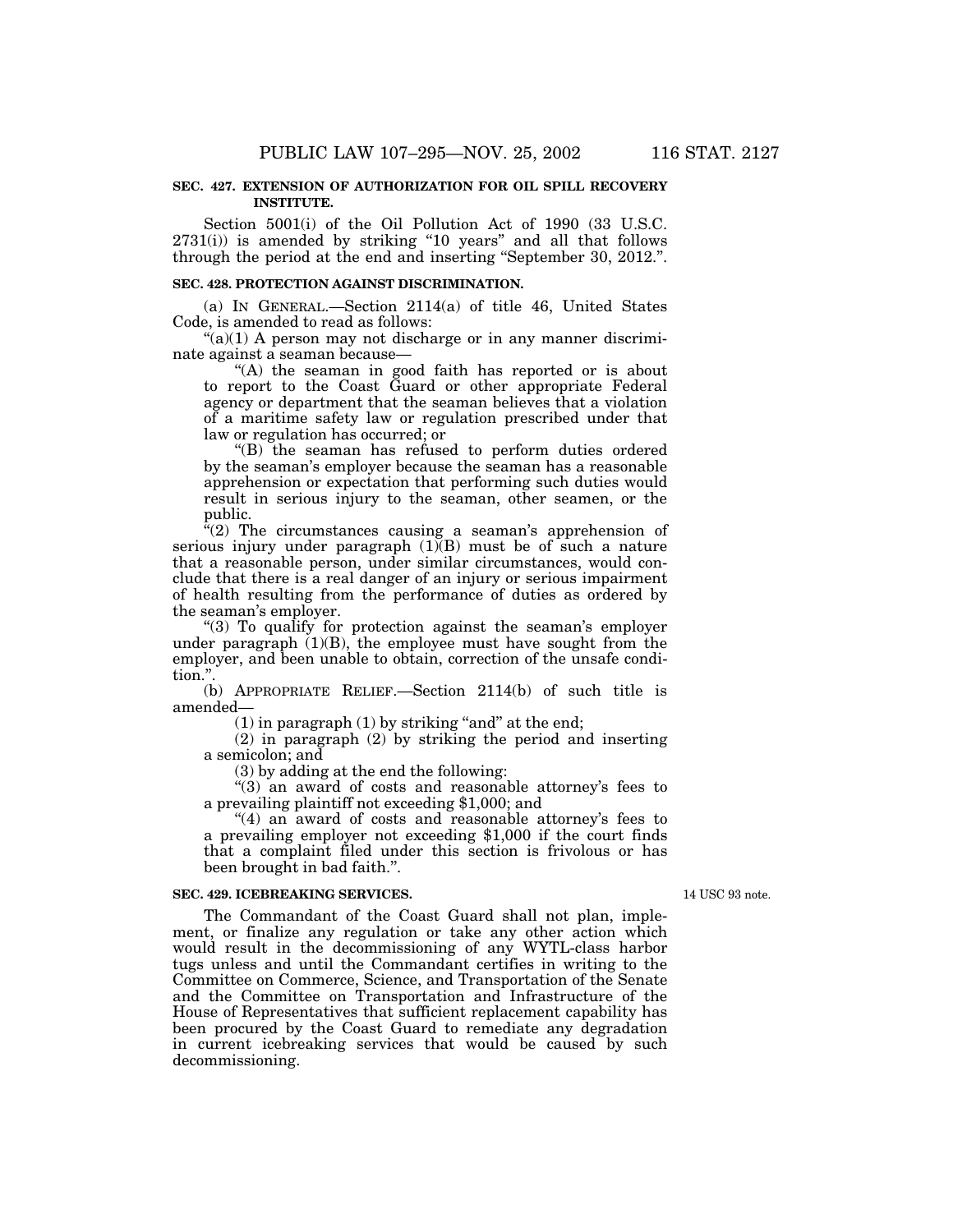## **SEC. 430. FISHING VESSEL SAFETY TRAINING.**

(a) IN GENERAL.—The Commandant of the Coast Guard may provide support, with or without reimbursement, to an entity engaged in fishing vessel safety training, including—

(1) assistance in developing training curricula;

(2) use of Coast Guard personnel, including active duty members, members of the Coast Guard Reserve, and members of the Coast Guard Auxiliary, as temporary or adjunct instructors;

(3) sharing of appropriate Coast Guard informational and safety publications; and

(4) participation on applicable fishing vessel safety training advisory panels.

(b) NO INTERFERENCE WITH OTHER FUNCTIONS.—In providing support under subsection (a), the Commandant shall ensure that the support does not interfere with any Coast Guard function or operation.

#### **SEC. 431. LIMITATION ON LIABILITY OF PILOTS AT COAST GUARD VESSEL TRAFFIC SERVICES.**

(a) IN GENERAL.—Chapter 23 of title 46, United States Code, is amended by adding at the end the following:

#### **''§ 2307. Limitation of liability for Coast Guard Vessel Traffic Service pilots**

''Any pilot, acting in the course and scope of his or her duties while at a United States Coast Guard Vessel Traffic Service, who provides information, advice, or communication assistance while under the supervision of a Coast Guard officer, member, or employee shall not be liable for damages caused by or related to such assistance unless the acts or omissions of such pilot constitute gross negligence or willful misconduct.''.

(b) CLERICAL AMENDMENT.—The table of sections for chapter 23 of title 46, United States Code, is amended by adding at the end the following:

''2307. Limitation of liability for Coast Guard Vessel Traffic Service pilots.''.

#### **SEC. 432. ASSISTANCE FOR MARINE SAFETY STATION ON CHICAGO LAKEFRONT.**

(a) ASSISTANCE AUTHORIZED.—The Coast Guard may transfer funds, appropriated by Public Law 107–87 for the construction of a Coast Guard Marine Safety and Rescue Station in Chicago, Illinois, to the City of Chicago to pay the Federal share of the cost of a project to demolish the Old Coast Guard Station, located at the north end of the inner Chicago Harbor breakwater at the foot of Randolph Street, and to plan, engineer, design, and construct a new facility at that site for use as a marine safety station on the Chicago lakefront.

(b) COST SHARING.—

(1) FEDERAL SHARE.—The Federal share of the cost of a project carried out with assistance under this section may not exceed one-third of the total cost of the project or \$2,000,000, whichever is less.

(2) NON-FEDERAL SHARE.—There shall not be applied to the non-Federal share of a project carried out with assistance under this section—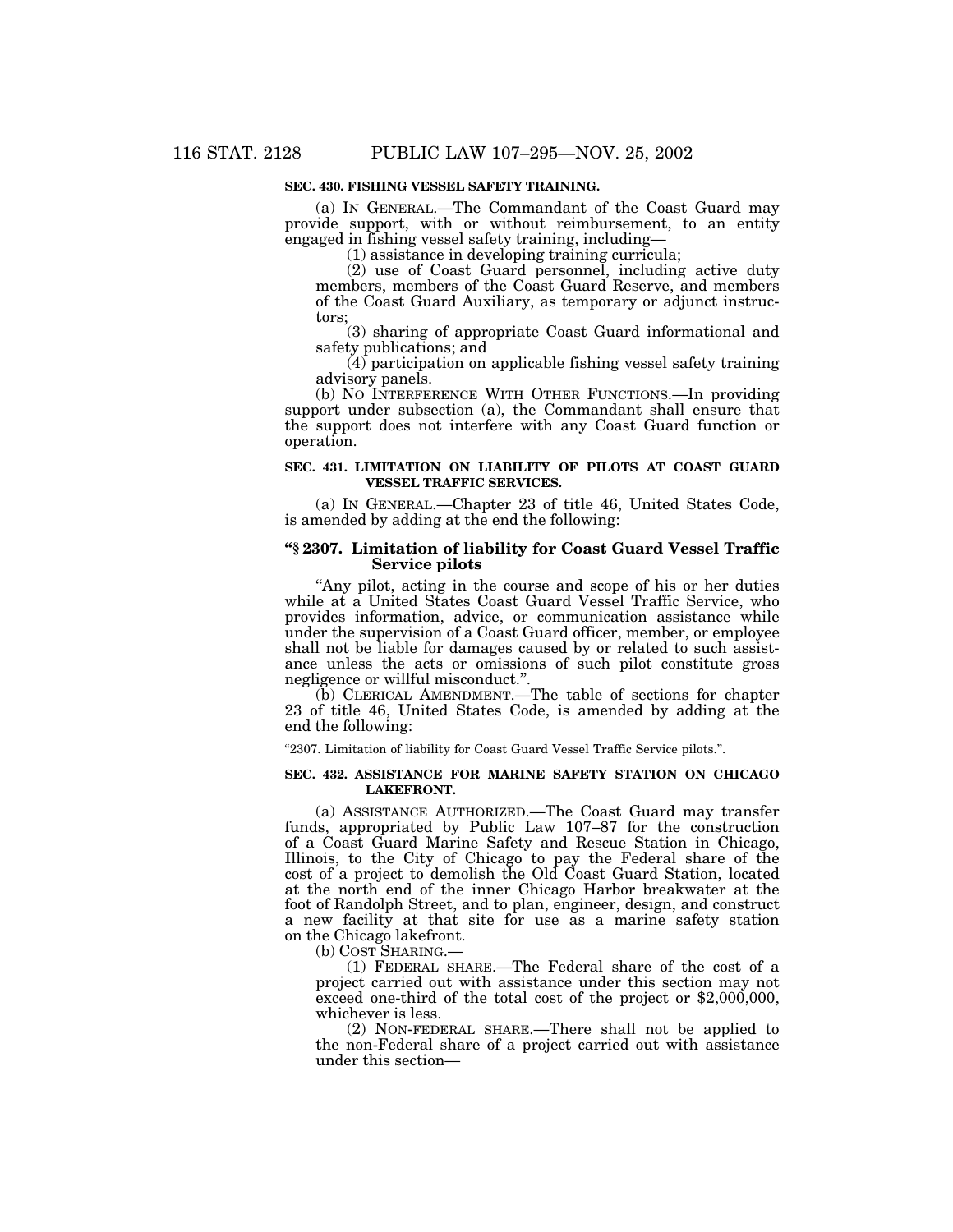(A) the value of land and existing facilities used for the project; and

(B) any costs incurred for site work performed before the date of the enactment of this Act, including costs for reconstruction of the east breakwater wall and associated utilities.

#### **SEC. 433. EXTENSION OF TIME FOR RECREATIONAL VESSEL AND ASSOCIATED EQUIPMENT RECALLS.**

Section 4310(c) of title 46, United States Code, is amended—<br>
(1) in each of paragraphs (2)(A) and (2)(B) by striking "5" and inserting "10"; and

(2) in each of paragraphs  $(1)(A)$ ,  $(1)(B)$ , and  $(1)(C)$  by inserting "by first class mail or" before "by certified mail".

#### **SEC. 434. REPAIR OF MUNICIPAL DOCK, ESCANABA, MICHIGAN.**

The Secretary of Transportation may transfer to the City of Escanaba, Michigan, up to \$300,000 of funds appropriated for Coast Guard acquisition, construction, and improvements by Public Law 107–87, for the repair of the North wall of the municipal dock, Escanaba, Michigan.

#### **SEC. 435. VESSEL GLOBAL EXPLORER.**

The Secretary of Transportation shall amend the certificate of documentation of the vessel GLOBAL EXPLORER (United States official number 556069) to state that the vessel was built in the year 2002 in Gulfport, Mississippi.

#### **SEC. 436. ALEUTIAN TRADE.**

(a) LOADLINES.—Section  $5102(b)(5)(B)(ii)$  of title 46, United States Code, is amended by inserting "is not" after "(ii)".

(b) IMPLEMENTATION.—Except as provided in subsection (c), a fish tender vessel that before January 1, 2003, transported cargo (not including fishery related products) in the Aleutian trade is subject to chapter 51 of title 46, United States Code (as amended by subsection (a) of this section).

(c) EXCEPTION.—

(1) IN GENERAL.—Before December 31, 2006, the BOWFIN (United States official number 604231) is exempt from chapter 51 of title 46, United States Code (as amended by subsection (a) of this section) when engaged in the Aleutian trade, if the vessel does not undergo a major conversion.

(2) ENSURING SAFETY.—Before the date referred to in paragraph (1), a Coast Guard official who has reason to believe that the vessel referred to in paragraph (1) operating under this subsection is in a condition or is operated in a manner that creates an immediate threat to life or the environment or is operated in a manner that is inconsistent with section 3302 of title 46, United States Code, may direct the master or individual in charge to take immediate and reasonable steps to safeguard life and the environment, including directing the vessel to a port or other refuge.

#### **SEC. 437. PICTURED ROCKS NATIONAL LAKESHORE BOUNDARY REVI-**16 USC 460s–15. **SION.**

(a) TRANSFER.—As soon as practicable after the date of enactment of this Act, the Administrator of General Services may transfer

46 USC 5102 note.

46 USC 5102 note.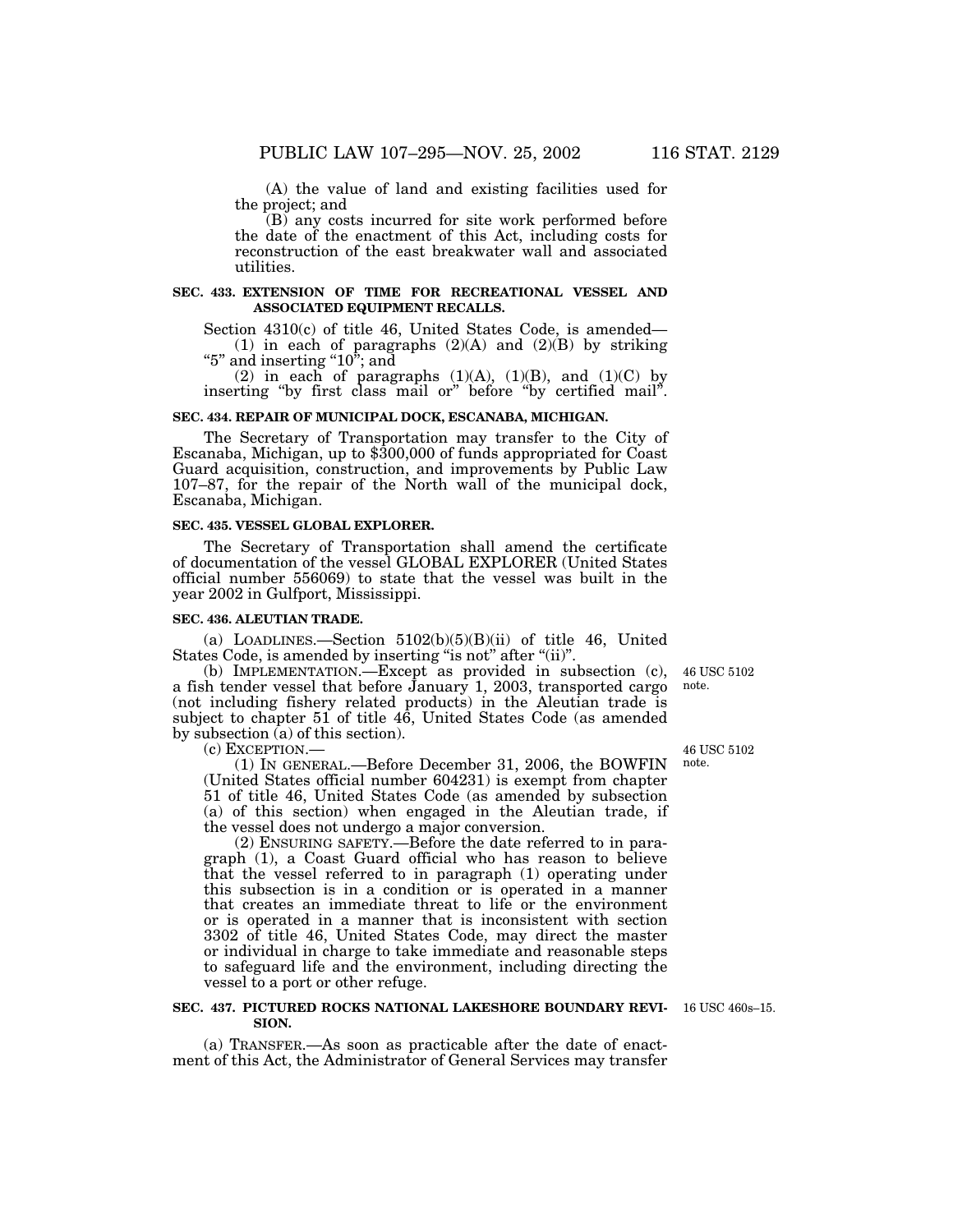to the Secretary, without consideration, administrative jurisdiction over, and management of, the public land.

(b) BOUNDARY REVISION.—The boundary of the Lakeshore is revised to include the public land transferred under subsection (a).

(c) AVAILABILITY OF MAP.—The map shall be on file and available for public inspection in the appropriate offices of the National Park Service.

(d) ADMINISTRATION.—The Secretary may administer the public land transferred under section  $(a)$ —

 $(1)$  as part of the Lakeshore; and

(2) in accordance with applicable laws (including regulations).

(e) ACCESS TO AIDS TO NAVIGATION.—The Secretary of Transportation, in consultation with the Secretary, may access the front and rear range lights on the public land for the purposes of servicing, operating, maintaining, and repairing those lights.

(f) DEFINITIONS.—In this section:

(1) LAKESHORE.—The term ''Lakeshore'' means the Pictured Rocks National Lakeshore in the State of Michigan.

(2) MAP.—The term ''map'' means the map entitled ''Proposed Addition to Pictured Rocks National Lakeshore'', numbered 625/80048, and dated April 2002.

(3) PUBLIC LAND.—The term ''public land'' means the approximately .32 acres of United States Coast Guard land and improvements to the land, including the United States Coast Guard Auxiliary Operations Station and the front and rear range lights, as depicted on the map.

(4) SECRETARY.—The term ''Secretary'' means the Secretary of the Interior.

(g) AUTHORIZATION OF APPROPRIATIONS.—There are authorized to be appropriated to the Secretary \$225,000 to restore, preserve, and maintain the public land transferred under subsection (a).

#### **SEC. 438. LORAN-C.**

There are authorized to be appropriated to the Department of Transportation, in addition to funds authorized for the Coast Guard for operation of the LORAN-C system, for capital expenses related to LORAN-C navigation infrastructure, \$25,000,000 for fiscal year 2003. The Secretary of Transportation may transfer from the Federal Aviation Administration and other agencies of the Department funds appropriated as authorized under this section in order to reimburse the Coast Guard for related expenses.

## **SEC. 439. AUTHORIZATION OF PAYMENT.**

(a) IN GENERAL.—The Secretary of the Treasury shall pay the sum of \$71,000, out of funds in the Treasury not otherwise appropriated, to the State of Hawaii, such sum being the damages arising out of the June 19, 1997, allision by the United States Coast Guard Cutter RUSH with the ferry pier at Barber's Point Harbor, Hawaii.

(b) FULL SETTLEMENT.—The payment made under subsection (a) is in full settlement of all claims by the State of Hawaii against the United States arising from the June 19, 1997, allision.

#### **SEC. 440. REPORT ON OIL SPILL RESPONDER IMMUNITY.**

(a) REPORT TO CONGRESS.—Not later than January 1, 2004, the Secretary of the department in which the Coast Guard is

Deadline. 33 USC 1321 note.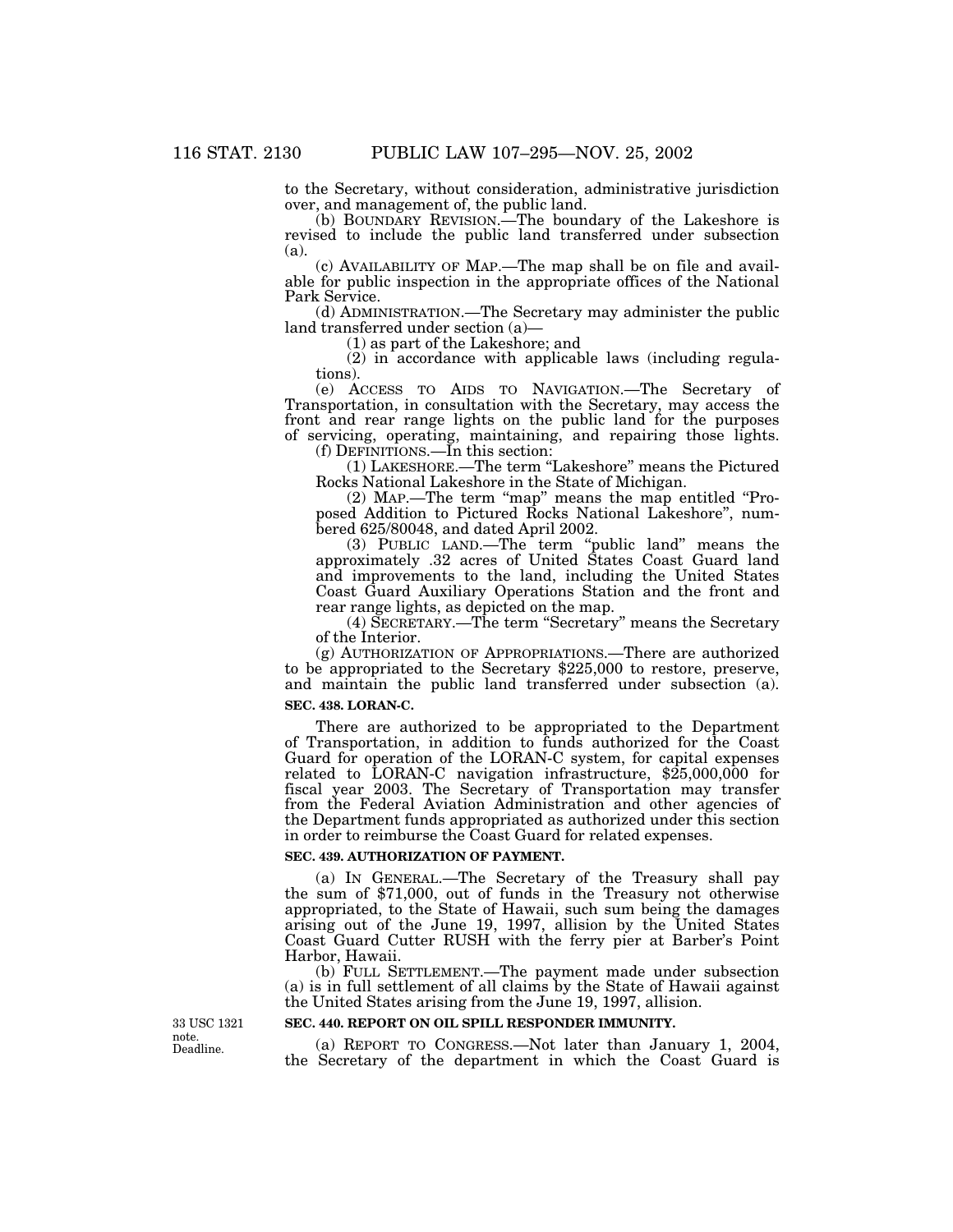operating, jointly with the Secretary of Commerce and the Secretary of the Interior, and after consultation with the Administrator of the Environmental Protection Agency and the Attorney General, shall submit a report to the Committee on Commerce, Science, and Transportation of the Senate and the Committee on Transportation and Infrastructure of the House of Representatives on the immunity from criminal and civil penalties provided under existing law of a private responder (other than a responsible party) in the case of the incidental take of federally listed fish or wildlife that results from, but is not the purpose of, carrying out an otherwise lawful activity conducted by that responder during an oil spill removal activity where the responder was acting in a manner consistent with the National Contingency Plan or as otherwise directed by the Federal On-Scene Coordinator for the spill, and on the circumstances under which such penalties have been or could be imposed on a private responder. The report shall take into consideration the procedures under the Inter-Agency Memorandum for addressing incidental takes.

(b) DEFINITIONS.—In this section—

(1) the term ''Federal On-Scene Coordinator'' has the meaning given that term in section 311 of the Federal Water Pollution Control Act (33 U.S.C. 1321);

(2) the term ''incidental take'' has the meaning given that term in the Inter-Agency Memorandum;

(3) the term ''Inter-Agency Memorandum'' means the Inter-Agency Memorandum of Agreement Regarding Oil Spill Planning and Response Activities under the Federal Water Pollution Control Act's National Oil and Hazardous Substances Pollution Contingency Plan and the Endangered Species Act, effective on July 22, 2001;

(4) the terms ''National Contingency Plan'', ''removal'', and "responsible party" have the meanings given those terms under section 1001 of the Oil Pollution Act of 1990 (33 U.S.C. 2701); and

(5) the term ''private responder'' means a nongovernmental entity or individual that is carrying out an oil spill removal activity at the direction of a Federal agency or a responsible party.

#### **SEC. 441. FISHING AGREEMENTS.**

(a) IN GENERAL.—Section 10601(a) of title 46, United States Code, is amended—

 $(1)$  by inserting after "on a voyage, the" the following: "owner, charterer, or managing operator, or a representative thereof, including the''; and

(2) by inserting a comma after ''individual in charge''.

(b) CLERICAL AND CONFORMING AMENDMENTS.—Section 10601 of title 46, United States Code, is amended—

 $(1)$  in subsection  $(a)$  by striking "enployed" and inserting ''employed'';

(2) by striking subsection (b); and

(3) by redesignating subsection (c) as subsection (b).

(c) APPLICATION.—An agreement that complies with the require-46 USC 10601 ments of section 10601(a) of title 46, United States Code, as herein note. amended, and that is not the subject of an action prior to June 20, 2002, alleging a breach of subsections (a) or (b) of section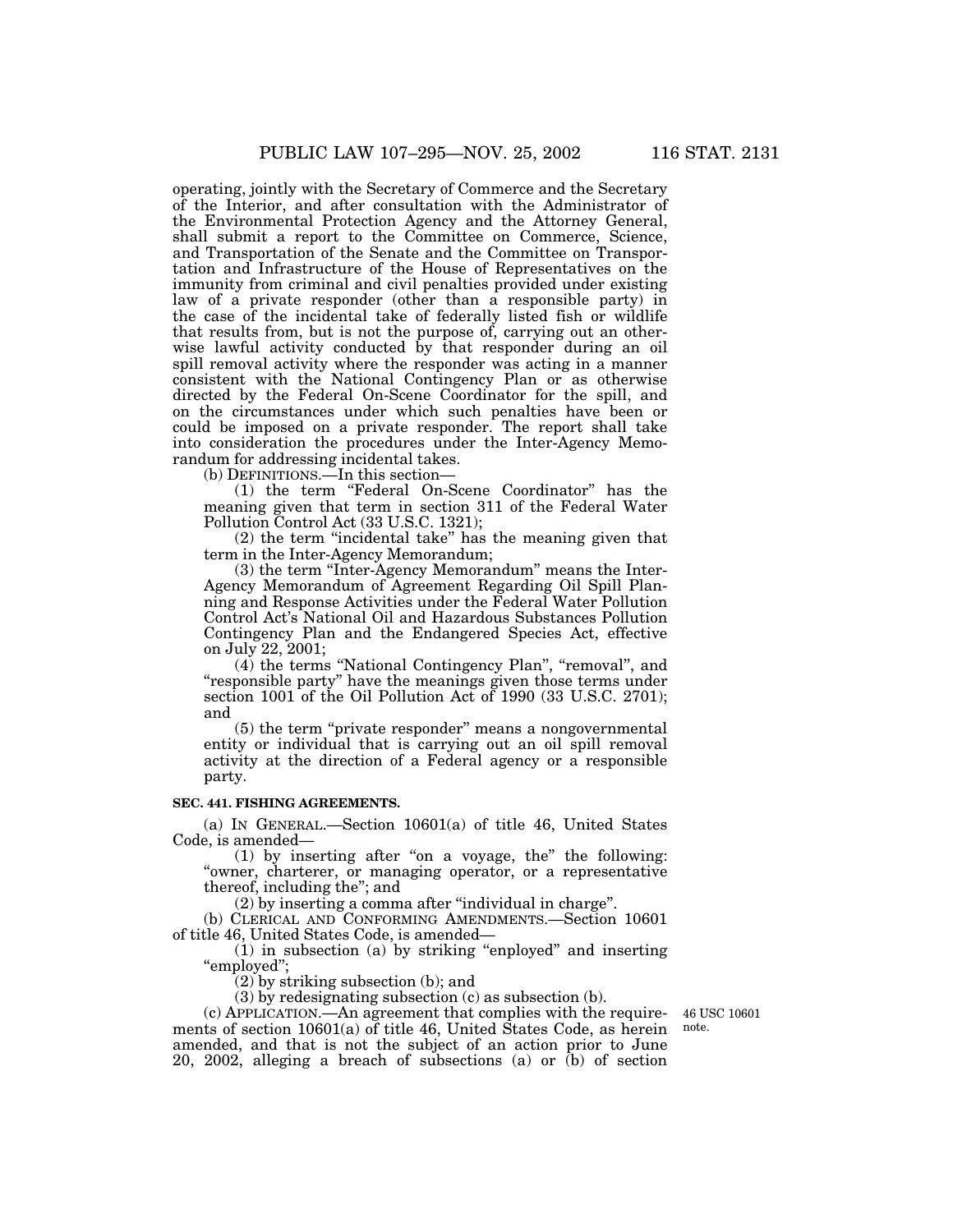10601 as in effect on such date, is hereby deemed to have been in compliance with such subsections.

### **SEC. 442. ELECTRONIC PUBLISHING OF MARINE CASUALTY REPORTS.**

(a) IN GENERAL.—Section 6101 of title 46, United States Code,

" $(g)(1)$  The Secretary shall publish all major marine casualty reports prepared in accordance with this section in an electronic form, and shall provide information electronically regarding how other marine casualty reports can be obtained.

" $(2)$  For purposes of this paragraph, the term 'major marine casualty' means a casualty involving a vessel, other than a public vessel, that results in—

 $(A)$  the loss of 6 or more lives;

''(B) the loss of a mechanically propelled vessel of 100

"(C) property damage initially estimated at  $$500,000$  or more; or

''(D) serious threat, as determined by the Commandant of the Coast Guard with concurrence by the Chairman of the National Transportation Safety Board, to life, property, or the environment by hazardous materials.

''(h) The Secretary shall, as soon as possible, and no later than January 1, 2005, publish all marine casualty reports prepared in accordance with this section in an electronic form.''.

(b) APPLICATION.—The amendment made by subsection (a) applies to all marine casualty reports completed after the date of enactment of this Act.

## **SEC. 443. SAFETY AND SECURITY OF PORTS AND WATERWAYS.**

The Ports and Waterways Safety Act (33 U.S.C. 1221 et seq.) is amended—

(1) by striking ''safety and protection of the marine environment" in section  $\tilde{Z}(a)$  (33 U.S.C. 1221(a)) and inserting "safety, protection of the marine environment, and safety and security of United States ports and waterways''; and

(2) by striking ''safety and protection of the marine environment," in section  $5(a)$  (33 U.S.C. 1224 $(a)$ ) and inserting "safety, protection of the marine environment, and the safety and security of United States ports and waterways,''.

#### **SEC. 444. SUSPENSION OF PAYMENT.**

(a) IN GENERAL.—Title 14, United States Code, is amended by inserting after section 424 the following:

#### **''§ 424a. Suspension of payment of retired pay of members who are absent from the United States to avoid prosecution**

''Under procedures prescribed by the Secretary, the Secretary may suspend the payment of the retired pay of a member or former member during periods in which the member willfully remains outside the United States to avoid criminal prosecution or civil liability. The procedures shall address the types of criminal offenses and civil proceedings for which the procedures may be used, including the offenses specified in section 8312 of title 5, and the manner by which a member, upon the return of the member to the United States, may obtain retired pay withheld during the member's absence.''.

Deadline.

46 USC 6101 note.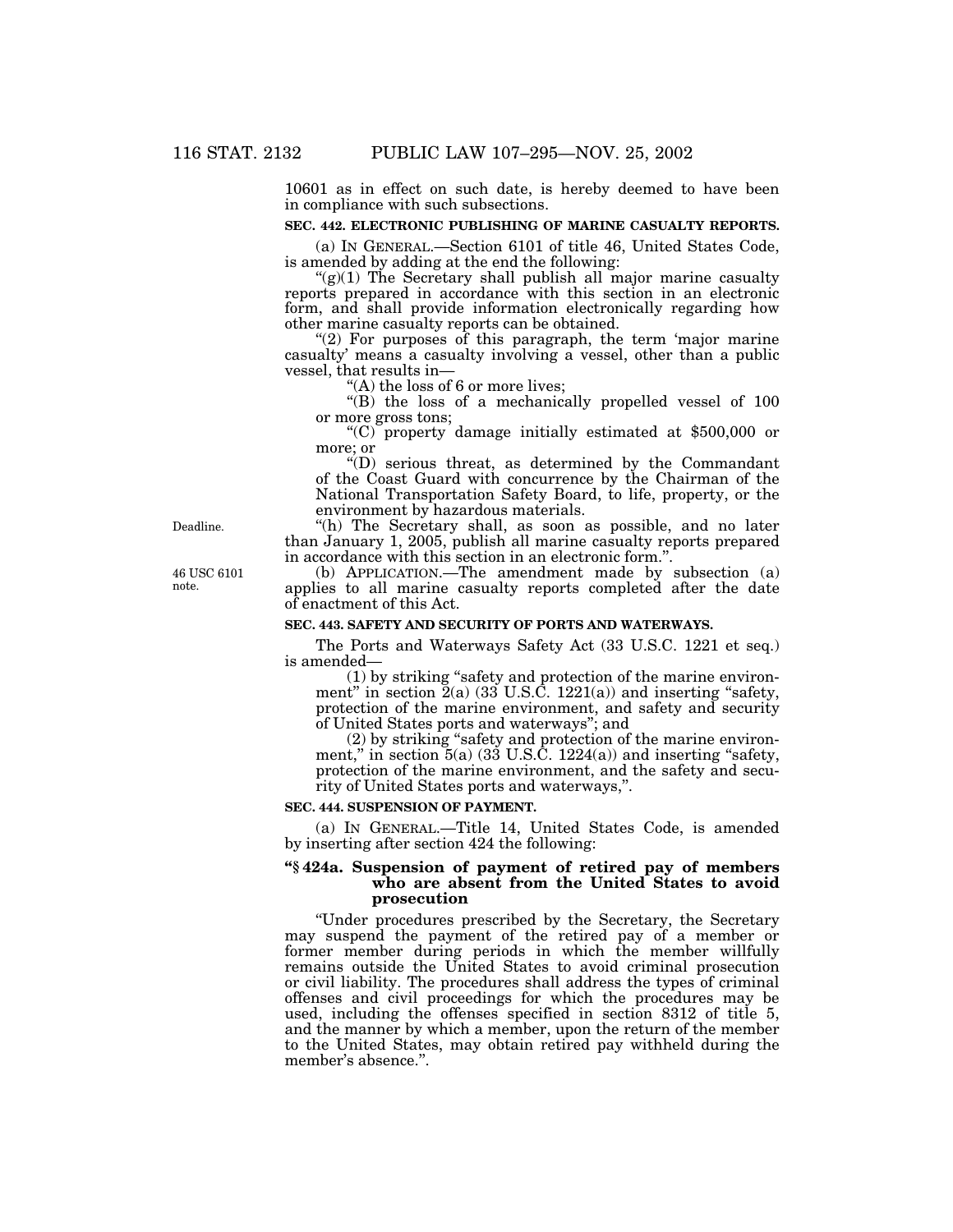(b) CLERICAL AMENDMENT.—The table of sections at the beginning of chapter 11 of title 14, United States Code, is amended by inserting after the item relating to section 424 the following: ''424a. Suspension of payment of retired pay of members who are absent from the

United States to avoid prosecution.''.

#### **SEC. 445. PROHIBITION ON NAVIGATION FEES.**

Section 4 of the Rivers and Harbors Appropriation Act of 1884 (33 U.S.C. 5) is amended as follows:

(1) The existing text is designated as subsection (a).

(2) The following is added at the end:

''(b) No taxes, tolls, operating charges, fees, or any other impositions whatever shall be levied upon or collected from any vessel or other water craft, or from its passengers or crew, by any non-Federal interest, if the vessel or water craft is operating on any navigable waters subject to the authority of the United States, or under the right to freedom of navigation on those waters, except for—

''(1) fees charged under section 208 of the Water Resources Development Act of 1986 (33 U.S.C. 2236); or

 $(2)$  reasonable fees charged on a fair and equitable basis that—

''(A) are used solely to pay the cost of a service to the vessel or water craft;

''(B) enhance the safety and efficiency of interstate and foreign commerce; and

''(C) do not impose more than a small burden on interstate or foreign commerce.''.

# **TITLE V—AUTHORIZATION OF APPRO-PRIATIONS FOR THE COAST GUARD**

Coast Guard Authorization Act for Fiscal Year 2003.

#### **SEC. 501. SHORT TITLE.**

This title may be cited as the ''Coast Guard Authorization Act for Fiscal Year 2003''.

## **SEC. 502. AUTHORIZATION OF APPROPRIATIONS.**

Funds are authorized to be appropriated for fiscal year 2003 for necessary expenses of the Coast Guard as follows:

(1) For the operation and maintenance of the Coast Guard, \$4,327,456,000, of which \$25,000,000 is authorized to be derived from the Oil Spill Liability Trust Fund to carry out the purposes of section  $101\overline{2}(a)(5)$  of the Oil Pollution Act of 1990.

(2) For the acquisition, construction, rebuilding, and improvement of aids to navigation, shore and offshore facilities, vessels, and aircraft, including equipment related thereto, \$725,000,000, of which \$20,000,000 is authorized to be derived from the Oil Spill Liability Trust Fund to carry out the purposes of section 1012(a)(5) of the Oil Pollution Act of 1990.

(3) For research, development, test, and evaluation of technologies, materials, and human factors directly relating to improving the performance of the Coast Guard's mission in support of search and rescue, aids to navigation, marine safety, marine environmental protection, enforcement of laws and treaties, ice operations, oceanographic research, and defense readiness, \$22,000,000, to remain available until expended, of which